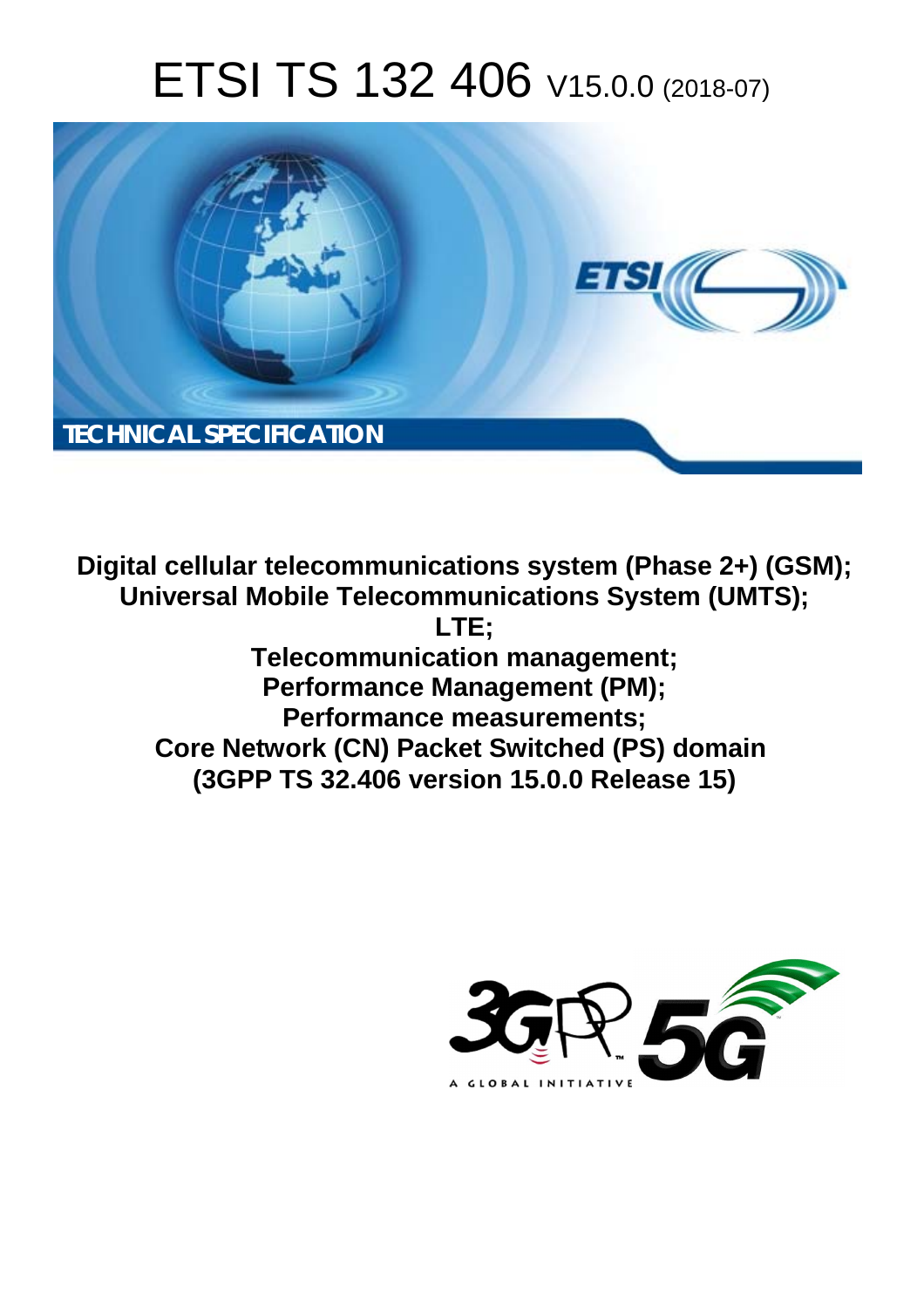Reference RTS/TSGS-0532406vf00

> Keywords GSM,LTE,UMTS

#### *ETSI*

#### 650 Route des Lucioles F-06921 Sophia Antipolis Cedex - FRANCE

Tel.: +33 4 92 94 42 00 Fax: +33 4 93 65 47 16

Siret N° 348 623 562 00017 - NAF 742 C Association à but non lucratif enregistrée à la Sous-Préfecture de Grasse (06) N° 7803/88

#### *Important notice*

The present document can be downloaded from: <http://www.etsi.org/standards-search>

The present document may be made available in electronic versions and/or in print. The content of any electronic and/or print versions of the present document shall not be modified without the prior written authorization of ETSI. In case of any existing or perceived difference in contents between such versions and/or in print, the only prevailing document is the print of the Portable Document Format (PDF) version kept on a specific network drive within ETSI Secretariat.

Users of the present document should be aware that the document may be subject to revision or change of status. Information on the current status of this and other ETSI documents is available at <https://portal.etsi.org/TB/ETSIDeliverableStatus.aspx>

If you find errors in the present document, please send your comment to one of the following services: <https://portal.etsi.org/People/CommiteeSupportStaff.aspx>

#### *Copyright Notification*

No part may be reproduced or utilized in any form or by any means, electronic or mechanical, including photocopying and microfilm except as authorized by written permission of ETSI. The content of the PDF version shall not be modified without the written authorization of ETSI. The copyright and the foregoing restriction extend to reproduction in all media.

> © ETSI 2018. All rights reserved.

**DECT**TM, **PLUGTESTS**TM, **UMTS**TM and the ETSI logo are trademarks of ETSI registered for the benefit of its Members. **3GPP**TM and **LTE**TM are trademarks of ETSI registered for the benefit of its Members and of the 3GPP Organizational Partners. **oneM2M** logo is protected for the benefit of its Members.

**GSM**® and the GSM logo are trademarks registered and owned by the GSM Association.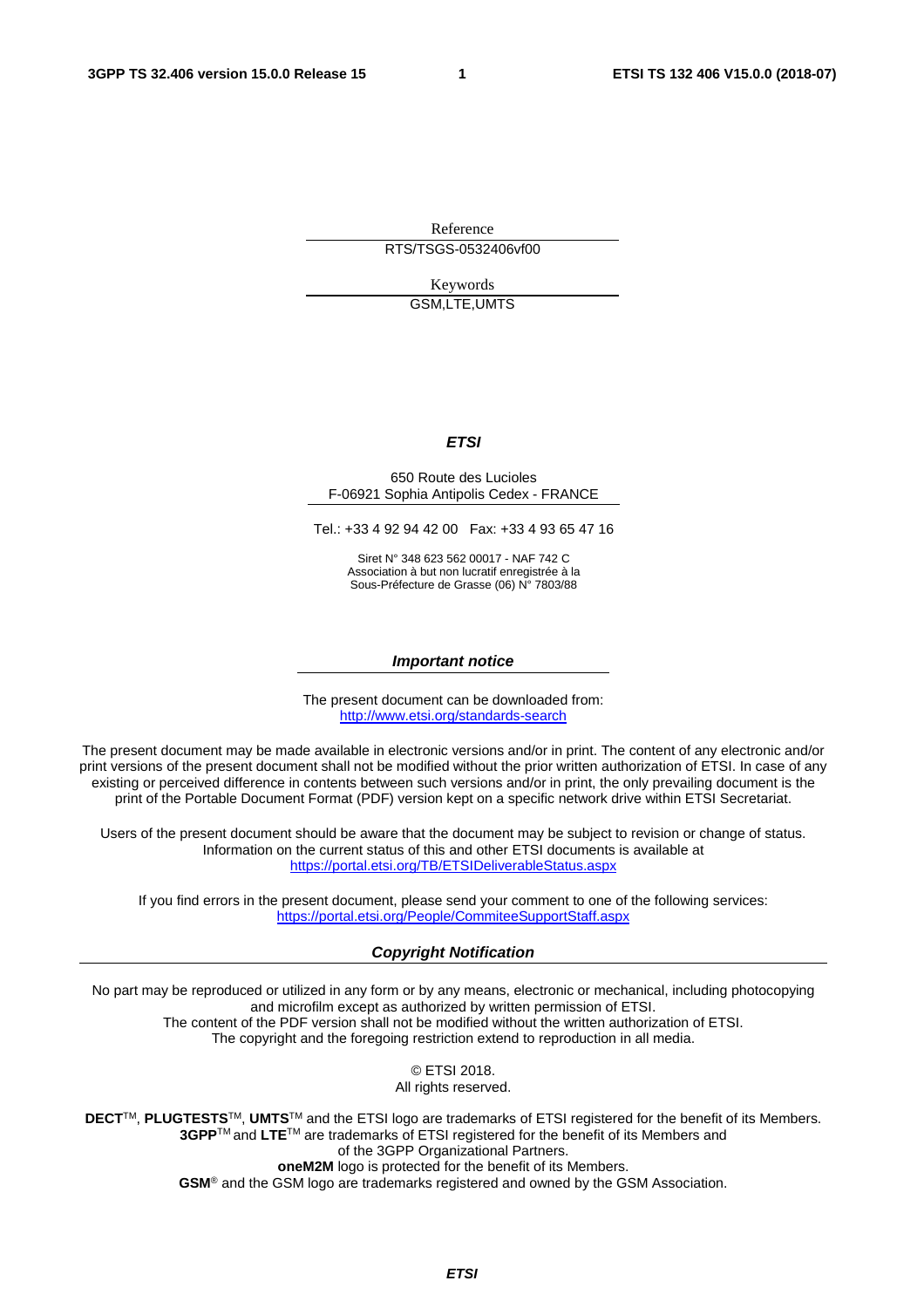### Intellectual Property Rights

#### Essential patents

IPRs essential or potentially essential to normative deliverables may have been declared to ETSI. The information pertaining to these essential IPRs, if any, is publicly available for **ETSI members and non-members**, and can be found in ETSI SR 000 314: *"Intellectual Property Rights (IPRs); Essential, or potentially Essential, IPRs notified to ETSI in respect of ETSI standards"*, which is available from the ETSI Secretariat. Latest updates are available on the ETSI Web server ([https://ipr.etsi.org/\)](https://ipr.etsi.org/).

Pursuant to the ETSI IPR Policy, no investigation, including IPR searches, has been carried out by ETSI. No guarantee can be given as to the existence of other IPRs not referenced in ETSI SR 000 314 (or the updates on the ETSI Web server) which are, or may be, or may become, essential to the present document.

#### **Trademarks**

The present document may include trademarks and/or tradenames which are asserted and/or registered by their owners. ETSI claims no ownership of these except for any which are indicated as being the property of ETSI, and conveys no right to use or reproduce any trademark and/or tradename. Mention of those trademarks in the present document does not constitute an endorsement by ETSI of products, services or organizations associated with those trademarks.

### Foreword

This Technical Specification (TS) has been produced by ETSI 3rd Generation Partnership Project (3GPP).

The present document may refer to technical specifications or reports using their 3GPP identities, UMTS identities or GSM identities. These should be interpreted as being references to the corresponding ETSI deliverables.

The cross reference between GSM, UMTS, 3GPP and ETSI identities can be found under [http://webapp.etsi.org/key/queryform.asp.](http://webapp.etsi.org/key/queryform.asp)

### Modal verbs terminology

In the present document "**shall**", "**shall not**", "**should**", "**should not**", "**may**", "**need not**", "**will**", "**will not**", "**can**" and "**cannot**" are to be interpreted as described in clause 3.2 of the [ETSI Drafting Rules](https://portal.etsi.org/Services/editHelp!/Howtostart/ETSIDraftingRules.aspx) (Verbal forms for the expression of provisions).

"**must**" and "**must not**" are **NOT** allowed in ETSI deliverables except when used in direct citation.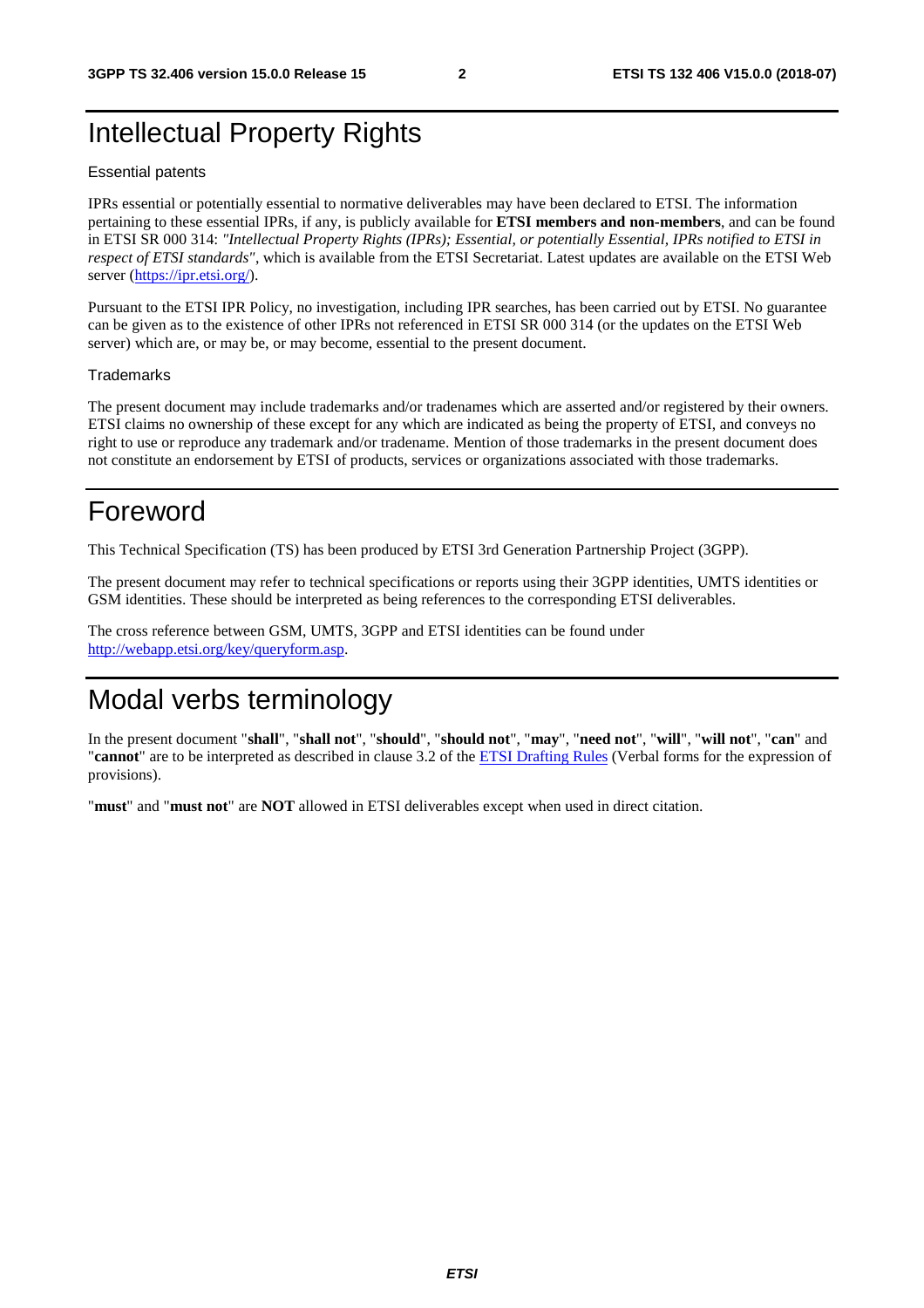## **Contents**

| 1                  |                                                                                         |  |
|--------------------|-----------------------------------------------------------------------------------------|--|
| 2                  |                                                                                         |  |
|                    |                                                                                         |  |
| 3<br>3.1           |                                                                                         |  |
| 3.2                |                                                                                         |  |
|                    |                                                                                         |  |
| 4                  |                                                                                         |  |
| 4.1                |                                                                                         |  |
| 4.1.1              |                                                                                         |  |
| 4.1.1.1<br>4.1.1.2 |                                                                                         |  |
| 4.1.1.3            |                                                                                         |  |
| 4.1.1.4            |                                                                                         |  |
| 4.1.2              |                                                                                         |  |
| 4.1.2.1            |                                                                                         |  |
| 4.1.2.2            |                                                                                         |  |
| 4.1.2.3            |                                                                                         |  |
| 4.1.3              |                                                                                         |  |
| 4.1.3.1            |                                                                                         |  |
| 4.1.4              |                                                                                         |  |
| 4.1.4.1            |                                                                                         |  |
| 4.1.4.2            |                                                                                         |  |
| 4.1.5              |                                                                                         |  |
| 4.1.5.1            |                                                                                         |  |
| 4.1.5.2            |                                                                                         |  |
| 4.1.5.3            |                                                                                         |  |
| 4.1.6              |                                                                                         |  |
| 4.1.6.1<br>4.1.6.2 |                                                                                         |  |
| 4.1.6.3            |                                                                                         |  |
| 4.1.6.4            |                                                                                         |  |
| 4.1.7              |                                                                                         |  |
| 4.1.7.1            |                                                                                         |  |
| 4.1.8              |                                                                                         |  |
| 4.1.8.1            |                                                                                         |  |
| 4.1.8.2            |                                                                                         |  |
| 4.1.8.3            |                                                                                         |  |
| 4.1.8.4            |                                                                                         |  |
| 4.1.9              |                                                                                         |  |
| 4.1.9.1            |                                                                                         |  |
| 4.1.10             |                                                                                         |  |
| 4.1.10.1           |                                                                                         |  |
| 4.1.10.2           |                                                                                         |  |
| 4.1.10.3<br>4.1.11 | "Combined RA/LA with IMSI Attach" intra-SGSN Routing Area update procedures 28          |  |
| 4.1.11.1           | Attempted "combined RA/LA with IMSI Attach" intra-SGSN Routing Area update procedures28 |  |
| 4.1.11.2           | Failed "combined RA/LA with IMSI Attach" intra-SGSN Routing Area update procedures29    |  |
| 4.1.12             |                                                                                         |  |
| 4.1.12.1           |                                                                                         |  |
| 4.1.12.2           |                                                                                         |  |
|                    |                                                                                         |  |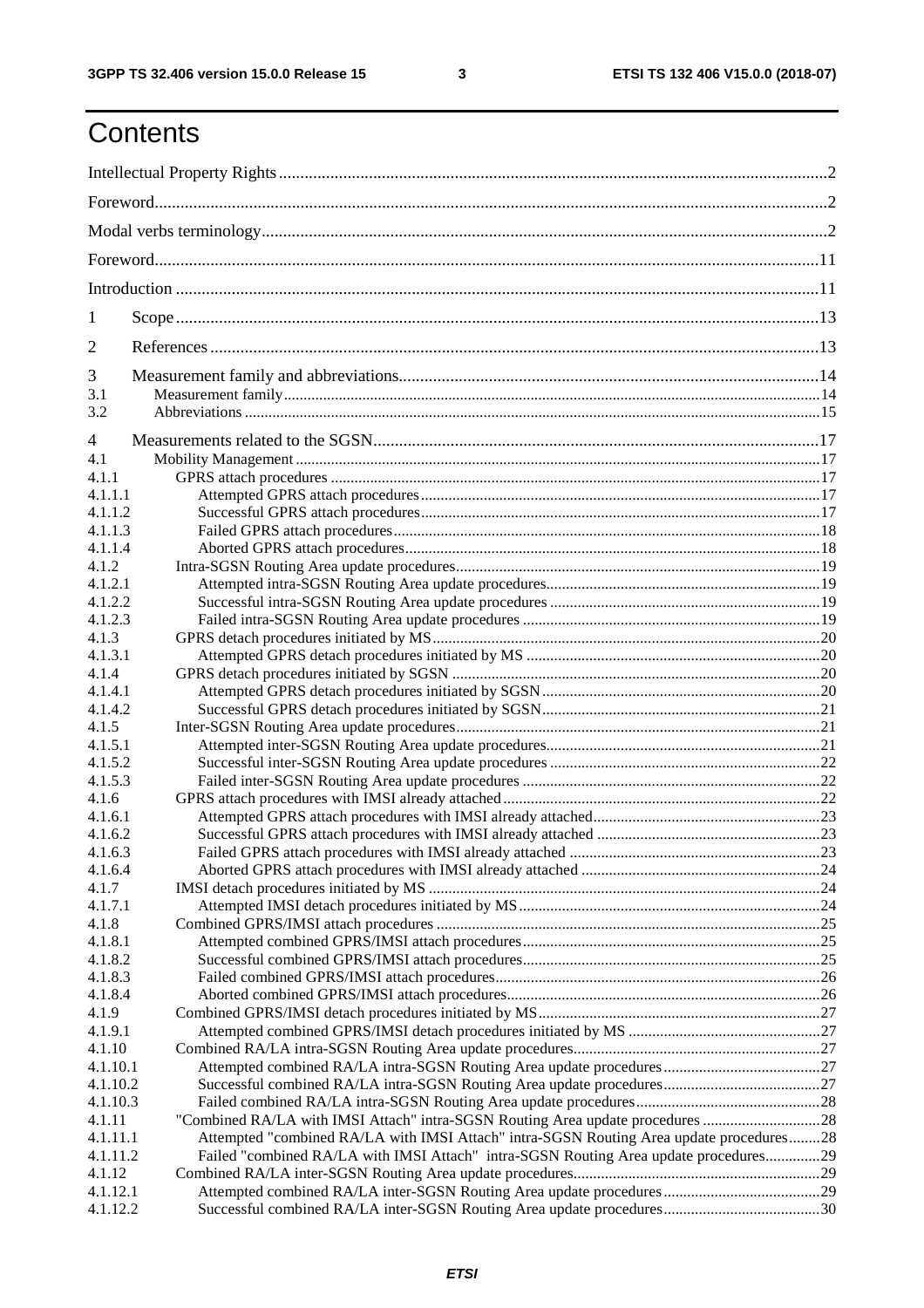| 4.1.12.3           |                                                                                            |  |
|--------------------|--------------------------------------------------------------------------------------------|--|
| 4.1.13             | "Combined RA/LA with IMSI Attach" inter-SGSN Routing Area update procedures 31             |  |
| 4.1.13.1           | Attempted "combined RA/LA with IMSI Attach" inter-SGSN Routing Area update procedures31    |  |
| 4.1.13.2           | Failed "combined RA/LA with IMSI Attach" inter-SGSN Routing Area update procedures31       |  |
| 4.1.14             |                                                                                            |  |
| 4.1.15             |                                                                                            |  |
| 4.1.15.1           |                                                                                            |  |
| 4.1.15.2           |                                                                                            |  |
| 4.1.15.3           |                                                                                            |  |
| 4.1.16             |                                                                                            |  |
| 4.1.16.1           |                                                                                            |  |
| 4.1.16.2           |                                                                                            |  |
| 4.1.16.3           |                                                                                            |  |
| 4.1.17             |                                                                                            |  |
| 4.1.17.1           |                                                                                            |  |
| 4.1.18<br>4.1.19   |                                                                                            |  |
| 4.1.20             |                                                                                            |  |
| 4.1.20.1           |                                                                                            |  |
| 4.1.20.1.1         |                                                                                            |  |
| 4.1.20.1.2         |                                                                                            |  |
| 4.1.20.1.3         |                                                                                            |  |
| 4.1.20.2           |                                                                                            |  |
| 4.1.20.2.1         |                                                                                            |  |
| 4.1.20.2.2         |                                                                                            |  |
| 4.1.20.2.3         |                                                                                            |  |
| 4.1.21             |                                                                                            |  |
| 4.1.21.1           |                                                                                            |  |
| 4.1.21.1.1         |                                                                                            |  |
| 4.1.21.1.2         |                                                                                            |  |
| 4.1.21.1.3         |                                                                                            |  |
| 4.1.21.2           |                                                                                            |  |
| 4.1.21.2.1         |                                                                                            |  |
| 4.1.21.2.2         |                                                                                            |  |
| 4.1.21.2.3         |                                                                                            |  |
| 4.1.22             |                                                                                            |  |
| 4.1.22.1           |                                                                                            |  |
| 4.1.22.2           |                                                                                            |  |
| 4.1.22.3           |                                                                                            |  |
| 4.1.23             |                                                                                            |  |
| 4.1.23.1           |                                                                                            |  |
| 4.1.23.2           |                                                                                            |  |
| 4.1.23.3<br>4.1.24 |                                                                                            |  |
| 4.1.24.1           |                                                                                            |  |
| 4.1.24.2           |                                                                                            |  |
| 4.1.24.3           |                                                                                            |  |
| 4.1.25             |                                                                                            |  |
| 4.1.25.1           |                                                                                            |  |
| 4.1.25.2           |                                                                                            |  |
| 4.1.25.3           |                                                                                            |  |
| 4.1.26             |                                                                                            |  |
| 4.1.27             |                                                                                            |  |
| 4.1.28             |                                                                                            |  |
| 4.1.29             |                                                                                            |  |
| 4.1.30             |                                                                                            |  |
| 4.1.30.1           |                                                                                            |  |
| 4.1.30.2           |                                                                                            |  |
| 4.1.30.3           |                                                                                            |  |
| 4.1.31             |                                                                                            |  |
| 4.1.32             | InsertSubscriberData requests received from a HLR during GPRS Update Location procedure 45 |  |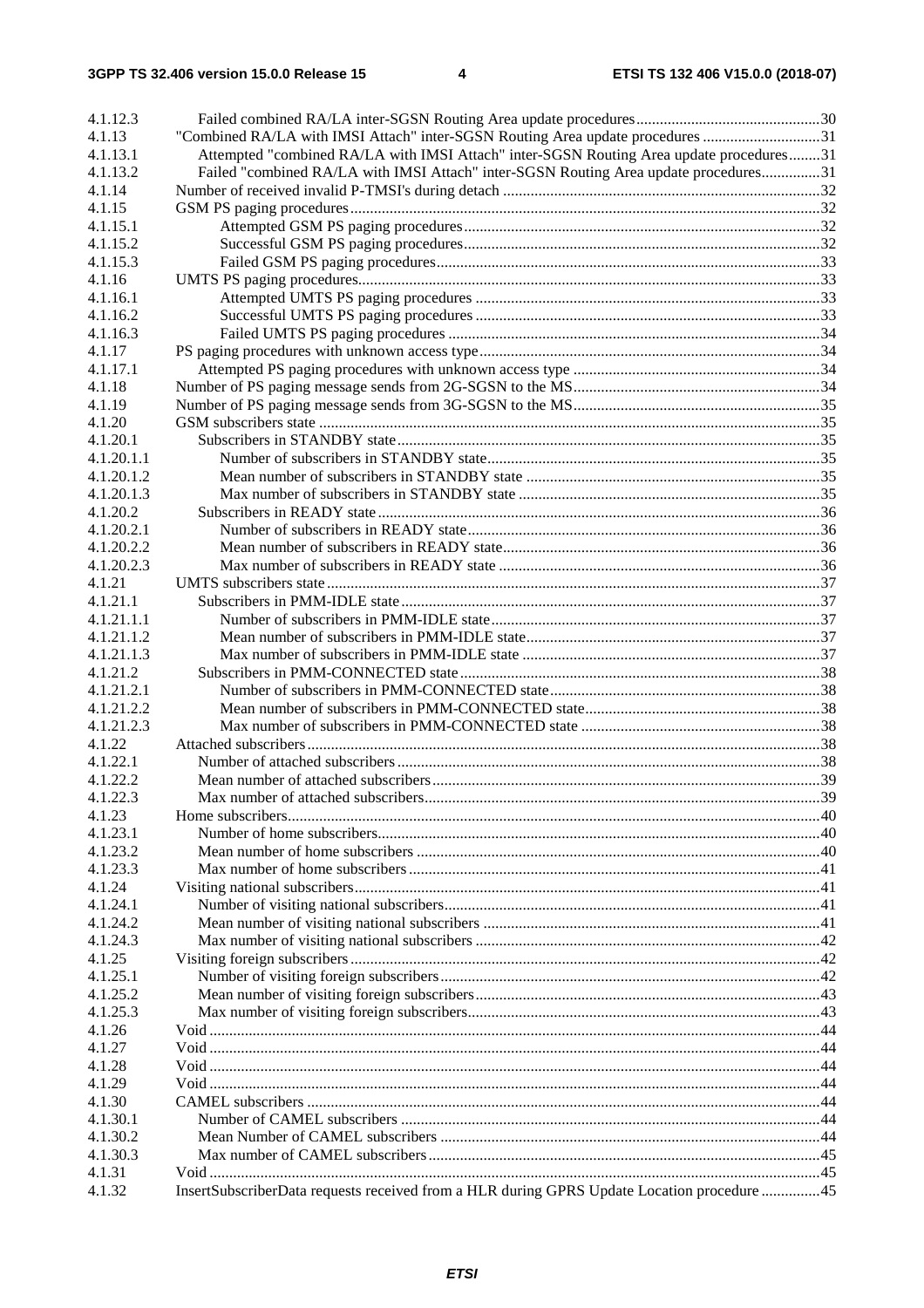| 4.1.32.1         | Attempted InsertSubscriberData requests received from a HLR during GPRS Update Location           |  |
|------------------|---------------------------------------------------------------------------------------------------|--|
| 4.1.33           |                                                                                                   |  |
| 4.1.33.1         |                                                                                                   |  |
| 4.1.33.2         |                                                                                                   |  |
| 4.1.34           | CancelLocation requests received from an HLR-operator, in case of a HLR-initiated Detach 46       |  |
| 4.1.34.1         | Attempted CancelLocation requests received from an HLR-operator, in case of a HLR-initiated       |  |
|                  |                                                                                                   |  |
| 4.1.35           | CancelLocation requests received from a HLR due to a SGSN-change (previous SGSN)46                |  |
| 4.1.35.1         | Attempted CancelLocation requests received from a HLR due to a SGSN-change (previous              |  |
|                  |                                                                                                   |  |
| 4.1.36           | Reset requests received from a HLR due to an HLR restart, indicating that a failure occurred 47   |  |
| 4.1.36.1         | Attempted Reset requests received from a HLR due to an HLR restart, indicating that a failure     |  |
|                  |                                                                                                   |  |
| 4.1.37           |                                                                                                   |  |
| 4.1.37.1         |                                                                                                   |  |
| 4.1.37.2         |                                                                                                   |  |
| 4.1.37.3         |                                                                                                   |  |
| 4.1.38           |                                                                                                   |  |
| 4.2              |                                                                                                   |  |
| 4.2.1            | Insert Subscriber Data requests received from a HLR due to an HLR-operator intervention49         |  |
| 4.2.1.1          | Attempted Insert Subscriber Data requests received from a HLR due to an HLR-operator              |  |
|                  |                                                                                                   |  |
| 4.2.2            | Delete Subscriber Data requests received from a HLR due to an HLR-operator intervention 49        |  |
| 4.2.2.1          | Attempted Delete Subscriber Data requests received from a HLR due to an HLR-operator              |  |
|                  |                                                                                                   |  |
| 4.3              |                                                                                                   |  |
| 4.3.1            |                                                                                                   |  |
| 4.3.1.1          |                                                                                                   |  |
| 4.3.1.2          |                                                                                                   |  |
| 4.3.1.3          |                                                                                                   |  |
| 4.3.1.4<br>4.3.2 |                                                                                                   |  |
| 4.3.2.1          |                                                                                                   |  |
| 4.3.2.2          |                                                                                                   |  |
| 4.3.2.3          | Failed inter 3G-SGSN SRNS Relocations, due to internal reasons, counted in the old 3G-SGSN52      |  |
| 4.3.2.4          | Failed inter 3G-SGSN SRNS Relocations, due to external reasons, counted in the old 3G-SGSN 52     |  |
| 4.3.3            |                                                                                                   |  |
| 4.3.3.1          |                                                                                                   |  |
| 4.3.3.2          |                                                                                                   |  |
| 4.4              |                                                                                                   |  |
| 4.4.1            |                                                                                                   |  |
| 4.4.1.1          |                                                                                                   |  |
| 4.4.1.2          |                                                                                                   |  |
| 4.4.2            |                                                                                                   |  |
| 4.4.2.1          |                                                                                                   |  |
| 4.4.2.2          |                                                                                                   |  |
| 4.4.3            | Identification information requests sent to a partner (previous) SGSN for subscribers registering |  |
|                  |                                                                                                   |  |
| 4.4.3.1          | Attempted identification information requests sent to a partner (previous) SGSN for subscribers   |  |
|                  |                                                                                                   |  |
| 4.4.3.2          | Successful replied identification information requests that were sent to a partner (previous)     |  |
|                  |                                                                                                   |  |
| 4.4.4            |                                                                                                   |  |
| 4.4.4.1          |                                                                                                   |  |
| 4.4.4.2          |                                                                                                   |  |
| 4.4.5            | Authentication procedures that are started within this SGSN area for a subscriber using a SIM 56  |  |
| 4.4.5.1          | Attempted authentication procedures that are started within this SGSN area for a subscriber       |  |
|                  |                                                                                                   |  |
| 4.4.5.2          | Successful authentication procedures within this SGSN area, for a subscriber using a SIM 57       |  |
| 4.4.6            | Authentication procedures that are started within this SGSN area for a subscriber using a USIM 57 |  |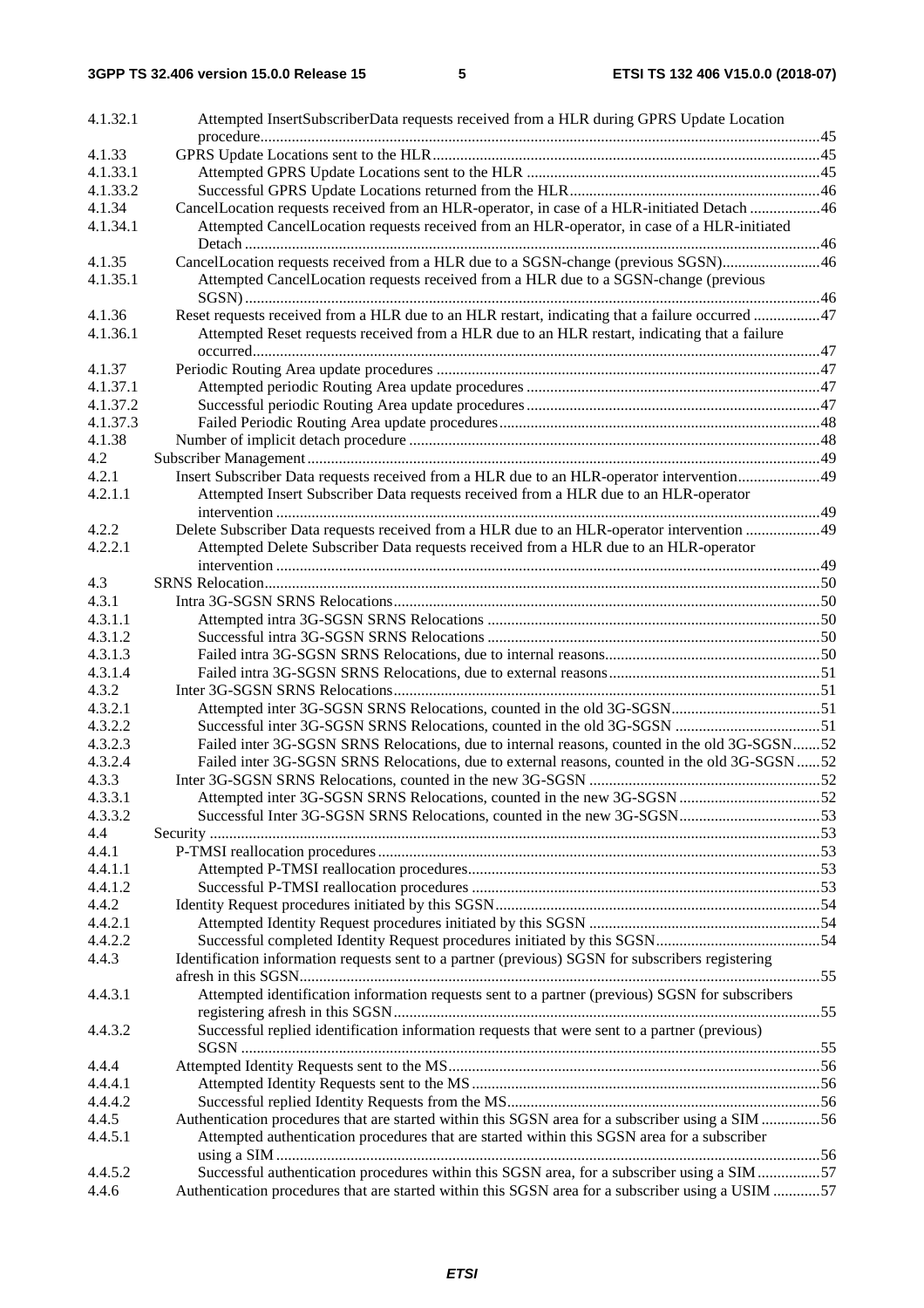| 4.4.6.1  | Attempted authentication procedures that are started within this SGSN area for a subscriber        |  |
|----------|----------------------------------------------------------------------------------------------------|--|
| 4.4.6.2  | Successful authentication procedures within this SGSN area, for a subscriber using a USIM 58       |  |
| 4.4.6.3  |                                                                                                    |  |
| 4.4.7    | Identification information requests that were received from a partner (new) SGSN for subscribers   |  |
|          |                                                                                                    |  |
| 4.4.7.1  | Attempted identification information requests that were received from a partner (new) SGSN for     |  |
|          |                                                                                                    |  |
| 4.4.7.2  | Successfully replied identification information requests that were received from a partner (new)   |  |
| 4.4.8    | SGSN context requests sent to a partner (previous) SGSN for subscribers registering afresh in this |  |
| 4.4.8.1  | Attempted SGSN context requests sent to a partner (previous) SGSN for subscribers registering      |  |
|          |                                                                                                    |  |
| 4.4.8.2  |                                                                                                    |  |
| 4.4.9    | SGSN context requests received from a partner (new) SGSN for a subscriber de-registering from      |  |
| 4.4.9.1  | Attempted SGSN context requests received from a partner (new) SGSN for a subscriber de-            |  |
|          |                                                                                                    |  |
| 4.4.9.2  |                                                                                                    |  |
| 4.4.10   | Number of P-TMSI - IMSI correlation failures (User Identity Confidentiality (TS 23.060 [2]))61     |  |
| 4.4.11   |                                                                                                    |  |
| 4.4.11.1 |                                                                                                    |  |
| 4.4.11.2 |                                                                                                    |  |
|          |                                                                                                    |  |
| 4.4.12   |                                                                                                    |  |
| 4.4.12.1 |                                                                                                    |  |
| 4.4.12.2 |                                                                                                    |  |
| 4.4.12.3 |                                                                                                    |  |
| 4.4.12.4 |                                                                                                    |  |
| 4.4.13   |                                                                                                    |  |
| 4.4.13.1 |                                                                                                    |  |
| 4.4.13.2 |                                                                                                    |  |
| 4.4.13.3 | Number of empty responses to the MAP V1 request for authentication sets that were sent to the      |  |
| 4.4.14   |                                                                                                    |  |
| 4.4.14.1 |                                                                                                    |  |
| 4.4.14.2 |                                                                                                    |  |
| 4.4.14.3 | Number of empty responses to the MAP V3 request for authentication sets that were sent to the      |  |
| 4.5      |                                                                                                    |  |
| 4.6      |                                                                                                    |  |
| 4.6.1    |                                                                                                    |  |
| 4.6.1.1  |                                                                                                    |  |
| 4.6.1.2  |                                                                                                    |  |
| 4.6.1.3  |                                                                                                    |  |
| 4.6.2    |                                                                                                    |  |
| 4.6.2.1  |                                                                                                    |  |
| 4.6.2.2  |                                                                                                    |  |
| 4.6.3    |                                                                                                    |  |
| 4.6.4    |                                                                                                    |  |
| 4.6.4.1  |                                                                                                    |  |
| 4.6.4.2  |                                                                                                    |  |
| 4.6.5    |                                                                                                    |  |
| 4.6.6    |                                                                                                    |  |
| 4.6.6.1  |                                                                                                    |  |
| 4.6.6.2  |                                                                                                    |  |
| 4.6.6.3  |                                                                                                    |  |
| 4.6.6.4  |                                                                                                    |  |
| 4.6.6.5  |                                                                                                    |  |
| 4.6.7    |                                                                                                    |  |
| 4.6.8    |                                                                                                    |  |
| 4.6.8.1  |                                                                                                    |  |
|          |                                                                                                    |  |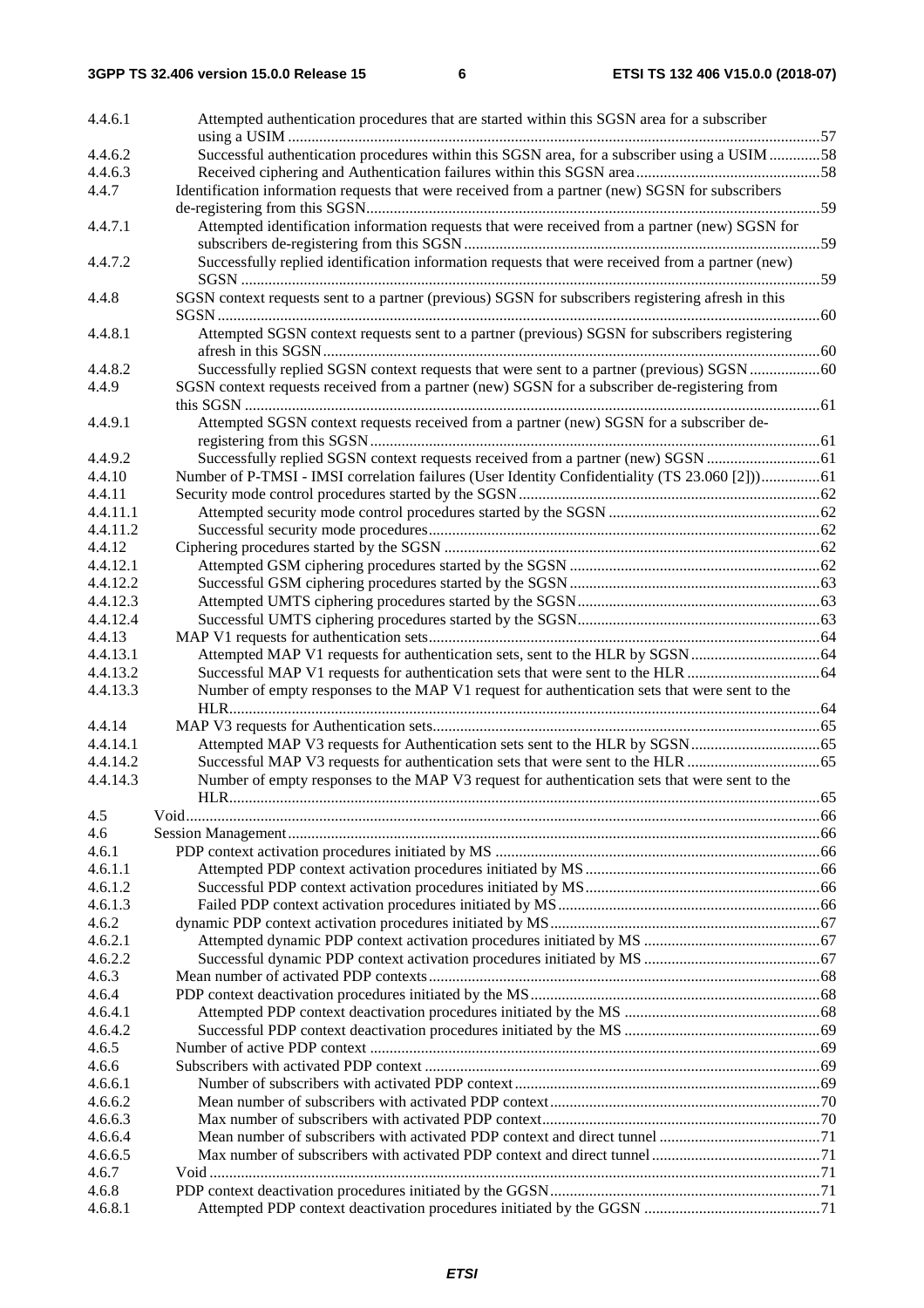| 4.6.8.2          |                                                                                         |  |
|------------------|-----------------------------------------------------------------------------------------|--|
| 4.6.9            |                                                                                         |  |
| 4.6.9.1          |                                                                                         |  |
| 4.6.9.2          |                                                                                         |  |
| 4.6.9.3          |                                                                                         |  |
| 4.6.10           |                                                                                         |  |
| 4.6.10.1         |                                                                                         |  |
| 4.6.10.2         |                                                                                         |  |
| 4.6.10.3         |                                                                                         |  |
| 4.6.10.4         |                                                                                         |  |
| 4.6.11           |                                                                                         |  |
| 4.6.11.1         |                                                                                         |  |
| 4.6.11.2         |                                                                                         |  |
| 4.6.12           |                                                                                         |  |
| 4.6.12.1         |                                                                                         |  |
| 4.6.12.2         |                                                                                         |  |
| 4.6.13           |                                                                                         |  |
| 4.6.13.1         |                                                                                         |  |
| 4.6.13.2         |                                                                                         |  |
| 4.6.14           |                                                                                         |  |
| 4.6.14.1         |                                                                                         |  |
| 4.6.14.2         |                                                                                         |  |
| 4.6.15           |                                                                                         |  |
| 4.6.15.1         |                                                                                         |  |
| 4.6.15.2         |                                                                                         |  |
| 4.6.15.3         |                                                                                         |  |
| 4.6.16           |                                                                                         |  |
| 4.6.17           |                                                                                         |  |
| 4.6.18           |                                                                                         |  |
| 4.6.19           |                                                                                         |  |
| 4.6.20           |                                                                                         |  |
| 4.6.20.1         |                                                                                         |  |
| 4.6.20.2         |                                                                                         |  |
| 4.6.20.3         |                                                                                         |  |
| 4.6.21           |                                                                                         |  |
| 4.7              |                                                                                         |  |
| 4.7.1            |                                                                                         |  |
| 4.7.1.1          |                                                                                         |  |
| 4.7.1.2          |                                                                                         |  |
| 4.7.1.3          |                                                                                         |  |
| 4.8              |                                                                                         |  |
| 4.8.1            |                                                                                         |  |
| 4.8.1.1          |                                                                                         |  |
| 4.8.1.2          |                                                                                         |  |
| 4.8.1.3          |                                                                                         |  |
| 4.8.1.4          |                                                                                         |  |
| 4.8.2            |                                                                                         |  |
| 4.8.2.1          |                                                                                         |  |
| 4.8.2.2          |                                                                                         |  |
| 4.8.2.3          | Failed intra SGSN inter system changes GSM to UMTS RAU, due to internal reasons 86      |  |
| 4.8.2.4          | Failed intra SGSN inter system changes GSM to UMTS RAU, due to external reasons86       |  |
| 4.9              |                                                                                         |  |
| 4.9.1            |                                                                                         |  |
| 4.9.1.1          |                                                                                         |  |
| 4.9.1.2          |                                                                                         |  |
| 4.9.1.3          |                                                                                         |  |
| 4.9.1.4<br>4.9.2 |                                                                                         |  |
| 4.9.2.1          |                                                                                         |  |
| 4.9.2.2          |                                                                                         |  |
| 4.9.2.3          | Number of octets of outgoing GTP data packets on the Gn interface, from SGSN to GGSN 88 |  |
| 4.9.2.4          | Number of octets of incoming GTP data packets on the Gn interface, from GGSN to SGSN 89 |  |
|                  |                                                                                         |  |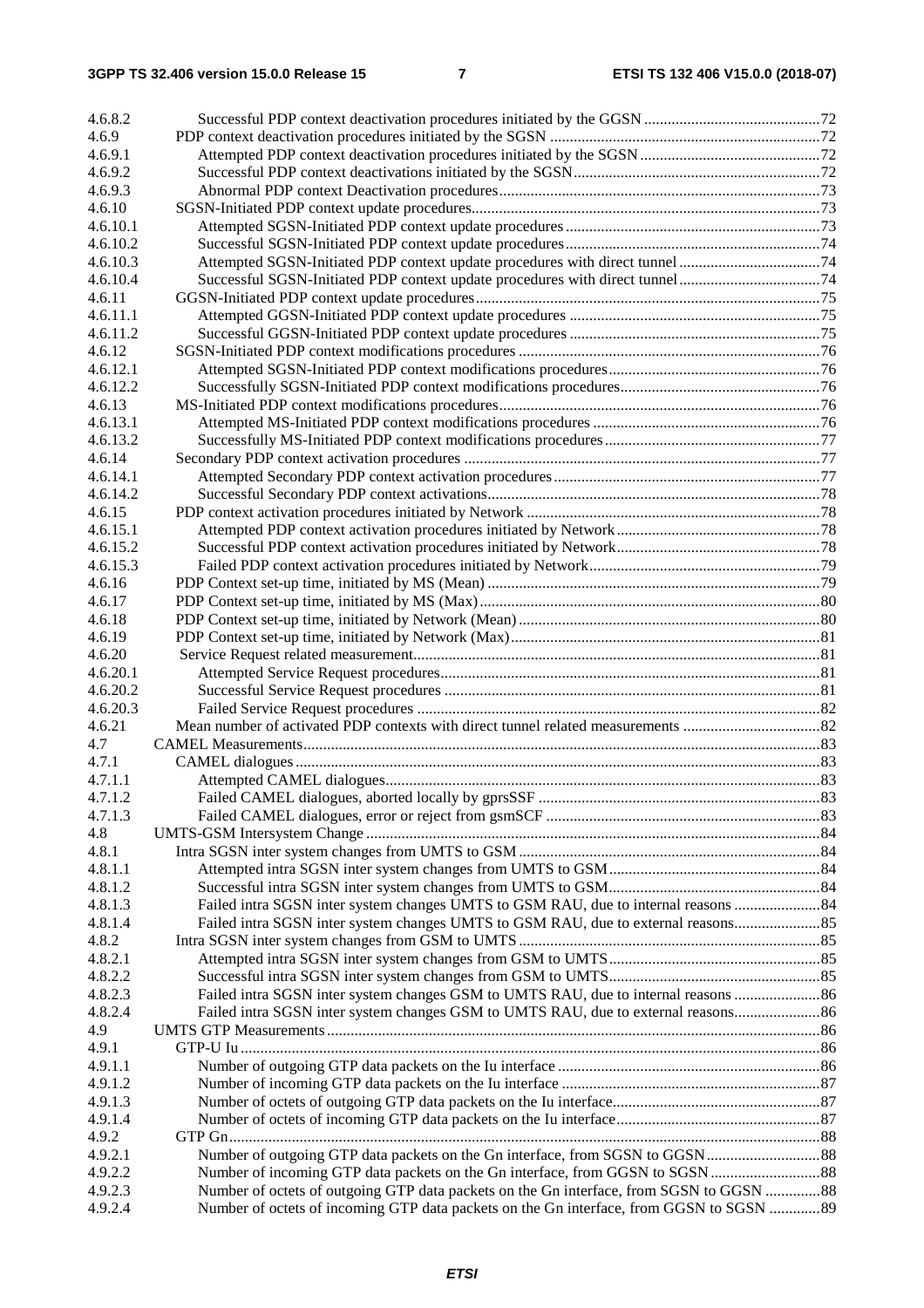| 4.9.2.5<br>4.9.2.6  | Number of incoming GTP signalling packets on the Gn interface, from GGSN to SGSN                 |  |
|---------------------|--------------------------------------------------------------------------------------------------|--|
| 4.9.2.7             | Number of octets of outgoing GTP signalling packets on the Gn interface, from SGSN to GGSN 90    |  |
| 4.9.2.8             | Number of octets of incoming GTP signalling packets on the Gn interface, from GGSN to SGSN 90    |  |
| 4.9.2.9<br>4.9.2.10 |                                                                                                  |  |
| 4.9.2.11            | Number of octets of outgoing GTP data packets on the Gn interface, from SGSN to SGSN 92          |  |
| 4.9.2.12            | Number of octets of incoming GTP data packets on the Gn interface, from SGSN to SGSN 92          |  |
| 4.9.2.13            |                                                                                                  |  |
| 4.9.2.14            |                                                                                                  |  |
| 4.9.2.15            | Number of octets of outgoing GTP signalling packets on the Gn interface, from SGSN to SGSN 93    |  |
| 4.9.2.16            | Number of octets of incoming GTP signalling packets on the Gn interface, from SGSN to SGSN  94   |  |
| 4.10                |                                                                                                  |  |
| 4.10.1              |                                                                                                  |  |
| 4.10.2              |                                                                                                  |  |
| 4.10.3              |                                                                                                  |  |
| 4.10.4              |                                                                                                  |  |
| 4.10.5              | UMTS Bearer Service time to establish Communications Management (CM) radio access                |  |
|                     |                                                                                                  |  |
| 4.10.6              | UMTS Bearer Service time to establish Communications Management (CM) radio access                |  |
|                     |                                                                                                  |  |
| 4.11<br>4.11.1      |                                                                                                  |  |
| 4.11.2              |                                                                                                  |  |
| 4.11.3              |                                                                                                  |  |
| 4.11.4              |                                                                                                  |  |
| 4.12                |                                                                                                  |  |
| 4.12.1              |                                                                                                  |  |
| 4.12.2              |                                                                                                  |  |
| 4.12.3              |                                                                                                  |  |
| 4.12.4              |                                                                                                  |  |
| 4.13                |                                                                                                  |  |
| 4.13.1              |                                                                                                  |  |
| 4.13.2              |                                                                                                  |  |
| 4.13.3              |                                                                                                  |  |
| 4.13.4              |                                                                                                  |  |
| 4.13.5              |                                                                                                  |  |
| 4.14                |                                                                                                  |  |
| 4.14.1              | Attempted DNS Query Procedures                                                                   |  |
| 4.14.2              |                                                                                                  |  |
| 5                   |                                                                                                  |  |
| 5.1                 |                                                                                                  |  |
| 5.1.1               |                                                                                                  |  |
| 5.1.1.1             |                                                                                                  |  |
| 5.1.1.2             |                                                                                                  |  |
| 5.1.1.3             |                                                                                                  |  |
| 5.1.2               |                                                                                                  |  |
| 5.1.2.1             | Number of routing information requests for network-initiated session establishment attempts  104 |  |
| 5.1.2.2             | Number of routing information successful responses for network-initiated session establishment   |  |
|                     |                                                                                                  |  |
| 5.1.2.3             |                                                                                                  |  |
| 5.1.2.3.1           |                                                                                                  |  |
| 5.1.2.3.2           | Failed Network-initiated session establishments - failures occurred before sending PDP           |  |
| 5.1.2.3.3           | Failed Network-initiated session establishments - failures occurred after sending PDP context    |  |
|                     |                                                                                                  |  |
| 5.1.3               |                                                                                                  |  |
| 5.1.3.1             |                                                                                                  |  |
| 5.1.3.2<br>5.1.3.3  |                                                                                                  |  |
| 5.1.4               |                                                                                                  |  |
|                     |                                                                                                  |  |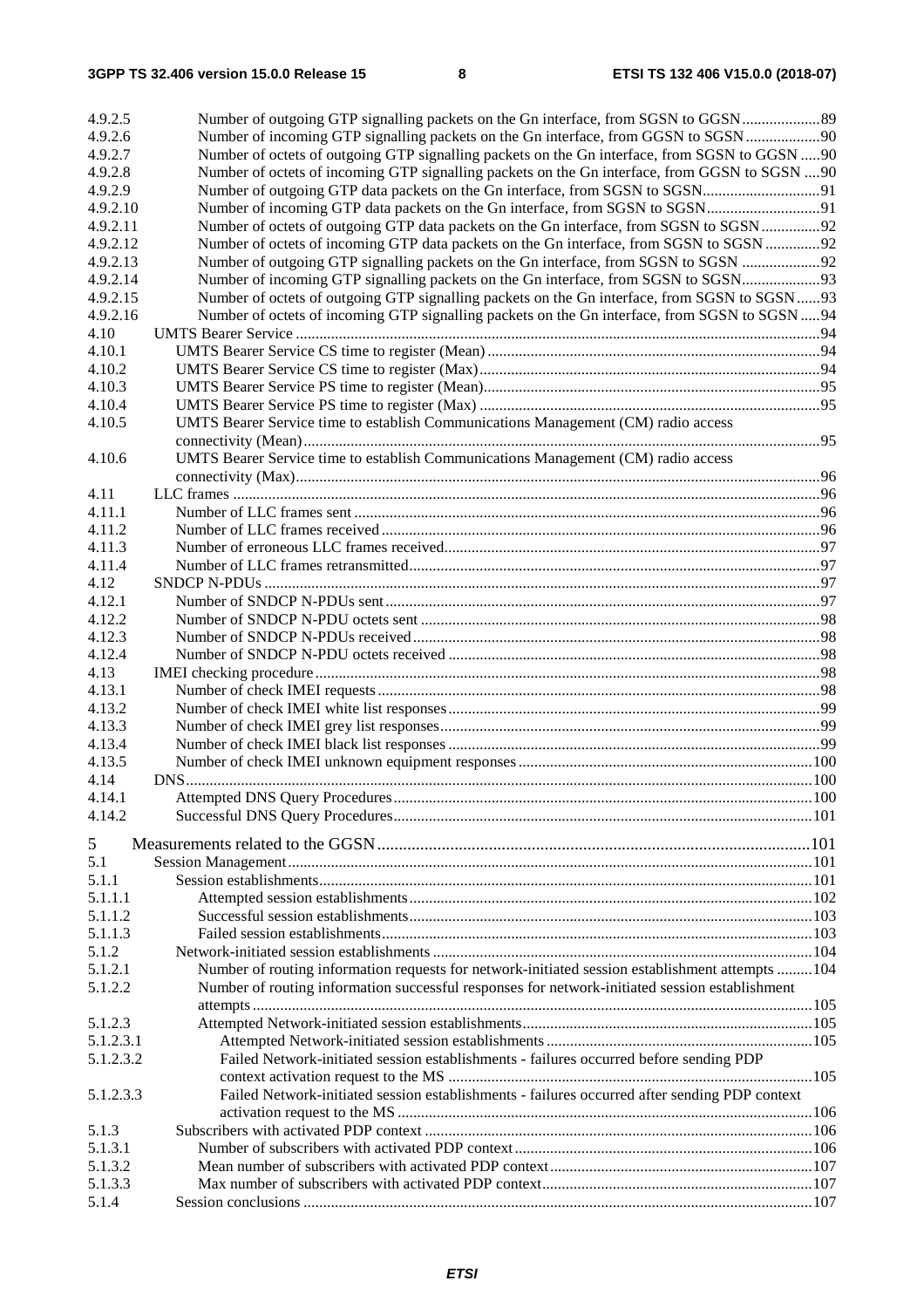| 5.1.4.1              |                                                                                             |  |
|----------------------|---------------------------------------------------------------------------------------------|--|
| 5.1.4.1.1            |                                                                                             |  |
| 5.1.4.1.2            |                                                                                             |  |
| 5.1.4.2              |                                                                                             |  |
| 5.1.4.2.1            |                                                                                             |  |
| 5.1.4.2.2            |                                                                                             |  |
| 5.2                  |                                                                                             |  |
| 5.2.1                |                                                                                             |  |
| 5.2.1.1              |                                                                                             |  |
| 5.2.1.1.1            |                                                                                             |  |
| 5.2.1.1.2            |                                                                                             |  |
| 5.2.1.2              | Session establishments with dynamic PDP address allocation required, per APN 112            |  |
| 5.2.1.2.1            | Attempted session establishments with dynamic PDP address allocation required, per APN112   |  |
| 5.2.1.2.2<br>5.2.1.3 | Successfully established sessions with dynamic PDP address allocation required, per APN 112 |  |
| 5.2.1.3.1            | Attempted session establishments with user authentication required, per APN113              |  |
| 5.2.1.3.2            | Failed session establishments due to user authentication failure, per APN113                |  |
| 5.2.2                |                                                                                             |  |
| 5.2.2.1              |                                                                                             |  |
| 5.2.2.2              |                                                                                             |  |
| 5.2.2.3              |                                                                                             |  |
| 5.2.2.3.1            |                                                                                             |  |
| 5.2.2.3.2            | Successfully performed MS & SGSN-initiated session modifications, per APN115                |  |
| 5.2.3                |                                                                                             |  |
| 5.2.3.1              |                                                                                             |  |
| 5.2.3.1.1            |                                                                                             |  |
| 5.2.3.1.2            |                                                                                             |  |
| 5.2.3.2              |                                                                                             |  |
| 5.2.3.2.1            |                                                                                             |  |
| 5.2.3.2.2            |                                                                                             |  |
| 5.3                  |                                                                                             |  |
| 5.3.1                |                                                                                             |  |
| 5.3.2                |                                                                                             |  |
| 5.3.3                |                                                                                             |  |
| 5.3.4                |                                                                                             |  |
| 5.3.5                |                                                                                             |  |
| 5.3.6                |                                                                                             |  |
| 5.3.7                |                                                                                             |  |
| 5.3.8                |                                                                                             |  |
| 5.3.9                |                                                                                             |  |
| 5.3.10<br>5.3.11     |                                                                                             |  |
| 5.3.12               |                                                                                             |  |
| 5.4                  |                                                                                             |  |
| 5.4.1                |                                                                                             |  |
| 5.4.2                |                                                                                             |  |
| 5.4.3                |                                                                                             |  |
| 5.5                  |                                                                                             |  |
| 5.5.1                |                                                                                             |  |
| 5.5.2                |                                                                                             |  |
| 5.5.3                |                                                                                             |  |
| 5.5.4                |                                                                                             |  |
| 5.5.5                |                                                                                             |  |
| 5.6                  |                                                                                             |  |
| 5.6.1                |                                                                                             |  |
| 5.6.2                |                                                                                             |  |
|                      | <b>Annex A (informative):</b>                                                               |  |
| A.1                  |                                                                                             |  |
| A.2                  |                                                                                             |  |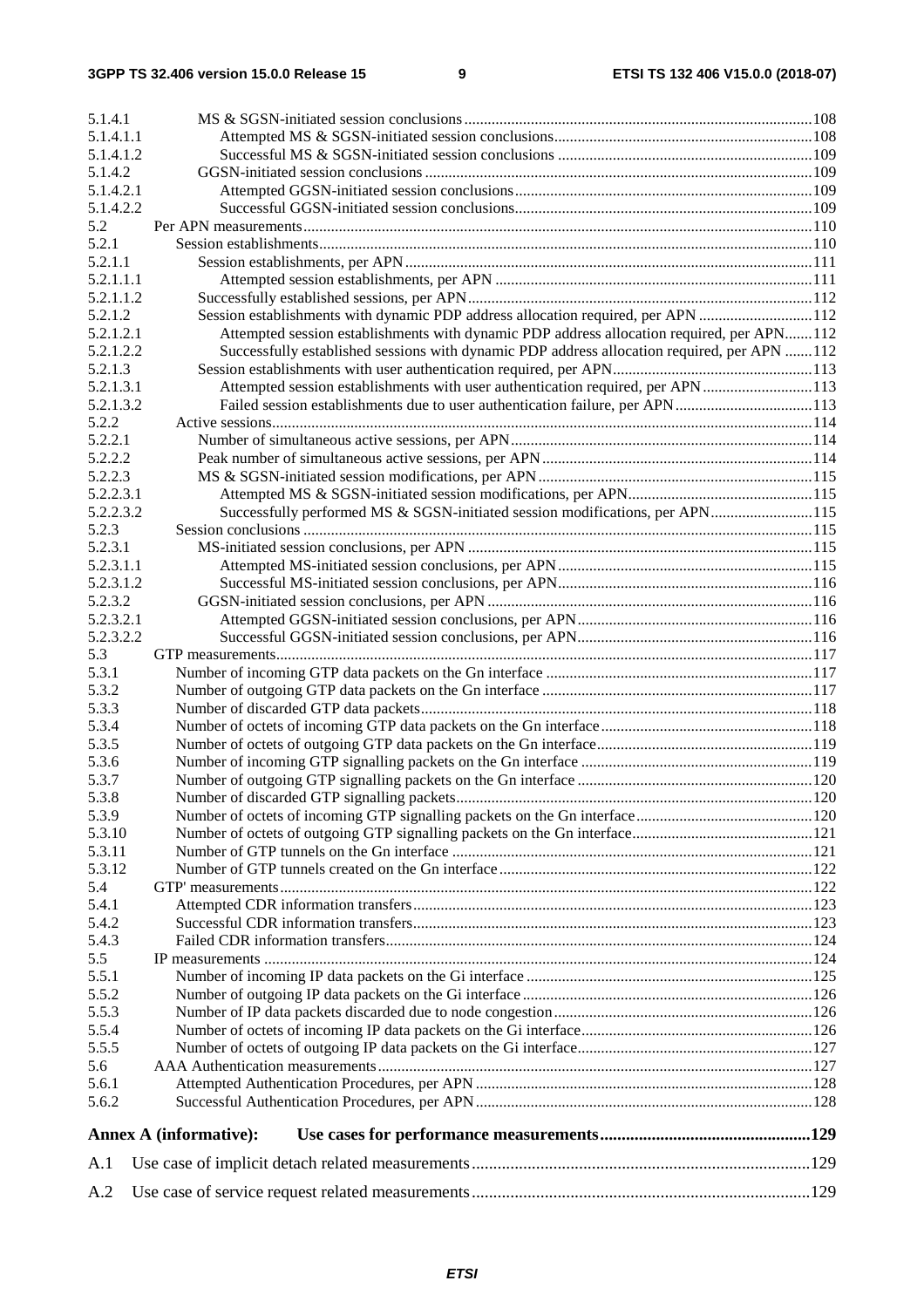| A.3 Use case of Mean number of activated PDP contexts with direct tunnel related measurements 129 |  |  |
|---------------------------------------------------------------------------------------------------|--|--|
|                                                                                                   |  |  |
|                                                                                                   |  |  |
|                                                                                                   |  |  |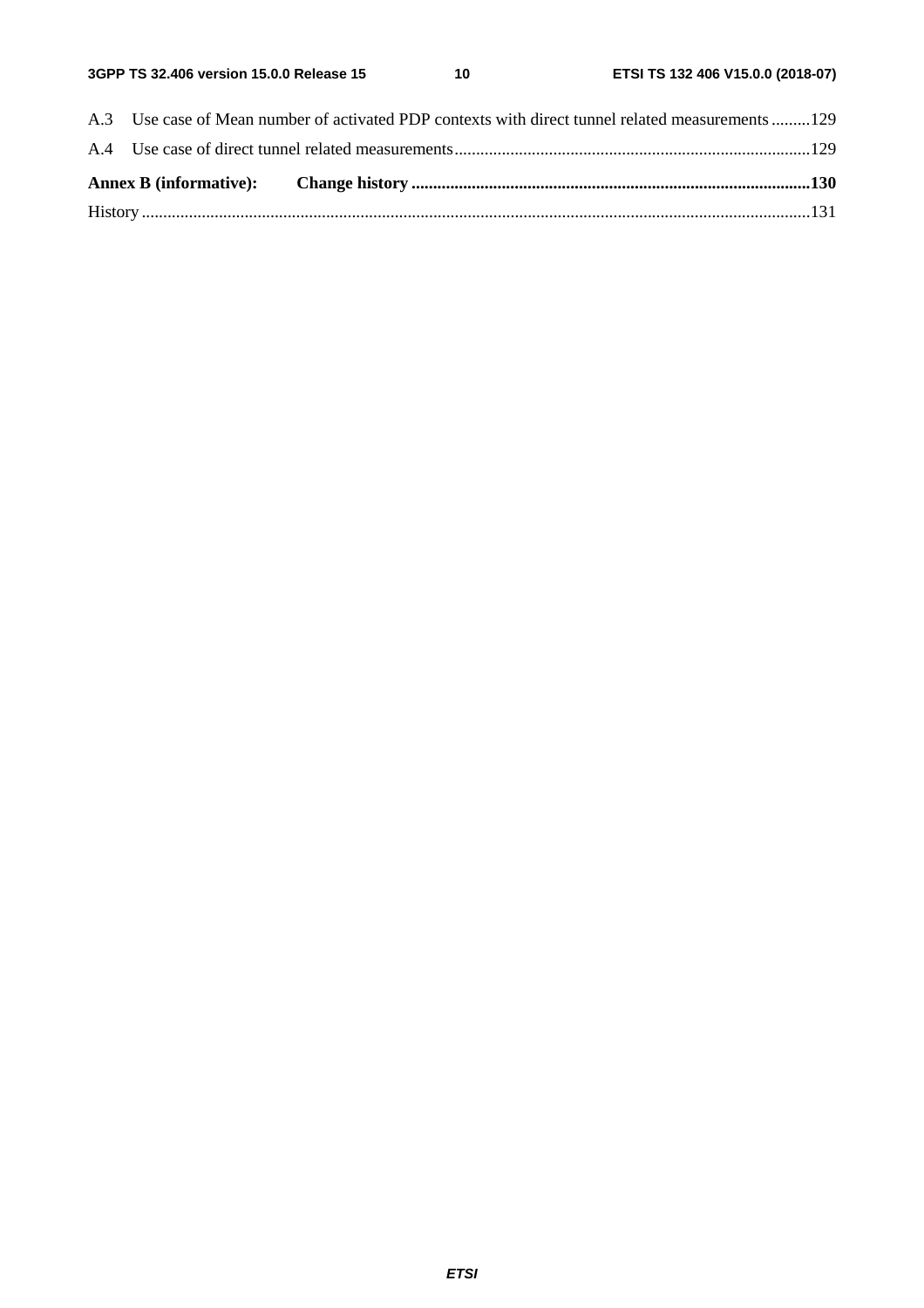### Foreword

This Technical Specification has been produced by the 3rd Generation Partnership Project (3GPP).

The contents of the present document are subject to continuing work within the TSG and may change following formal TSG approval. Should the TSG modify the contents of the present document, it will be re-released by the TSG with an identifying change of release date and an increase in version number as follows:

Version x.y.z

where:

- x the first digit:
	- 1 presented to TSG for information;
	- 2 presented to TSG for approval;
	- 3 or greater indicates TSG approved document under change control.
- y the second digit is incremented for all changes of substance, i.e. technical enhancements, corrections, updates, etc.
- z the third digit is incremented when editorial only changes have been incorporated in the document.

### Introduction

The present document is part of a TS-family covering the 3rd Generation Partnership Project; Technical Specification Group Services and System Aspects; Telecommunication management; as identified below:

| 32.401 | Performance Management (PM); Concept and requirements                                                       |
|--------|-------------------------------------------------------------------------------------------------------------|
| 52.402 | Performance Management (PM); Performance measurements - GSM                                                 |
| 32.404 | Performance Management (PM); Performance measurements - Definitions and template                            |
| 32.405 | Performance Management (PM); Performance measurements Universal Terrestrial Radio Access<br>Network (UTRAN) |
| 32.406 | Performance Management (PM); Performance measurements Core Network (CN) Packet<br>Switched (PS) domain      |
| 32.407 | Performance Management (PM); Performance measurements Core Network (CN) Circuit<br>Switched (CS) domain     |
| 32.408 | Performance Management (PM); Performance measurements Teleservice                                           |
| 32.409 | Performance Management (PM); Performance measurements IP Multimedia Subsystem (IMS)                         |

The present document is part of a set of specifications, which describe the requirements and information model necessary for the standardised Operation, Administration and Maintenance (OA&M) of a multi-vendor 3G-system.

During the lifetime of a 3G network, its logical and physical configuration will undergo changes of varying degrees and frequencies in order to optimise the utilisation of the network resources. These changes will be executed through network configuration management activities and/or network engineering, see TS 32.600 [3].

Many of the activities involved in the daily operation and future network planning of a 3G network require data on which to base decisions. This data refers to the load carried by the network and the grade of service offered. In order to produce this data performance measurements are executed in the NEs, which comprise the network. The data can then be transferred to an external system, e.g. an Operations System (OS) in TMN terminology, for further evaluation. The purpose of the present document is to describe the mechanisms involved in the collection of the data and the definition of the data itself.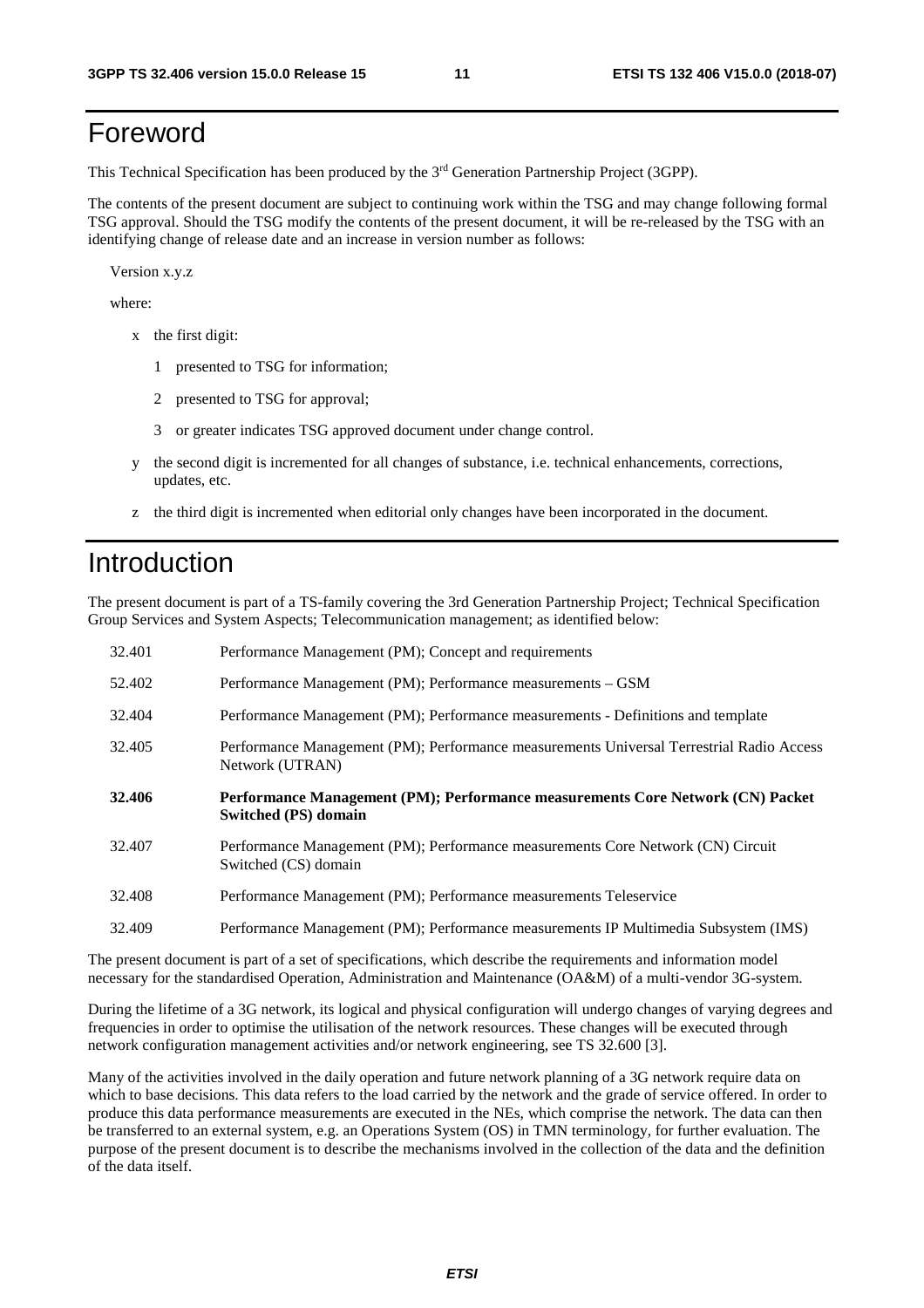Annex B of TS 32.404 helps in the definition of new performance measurements that can be submitted to 3GPP for potential adoption and inclusion in the present document. Annex B of TS 32.404 discusses a top-down performance measurement definition methodology that focuses on how the end-user of performance measurements can use the measurements.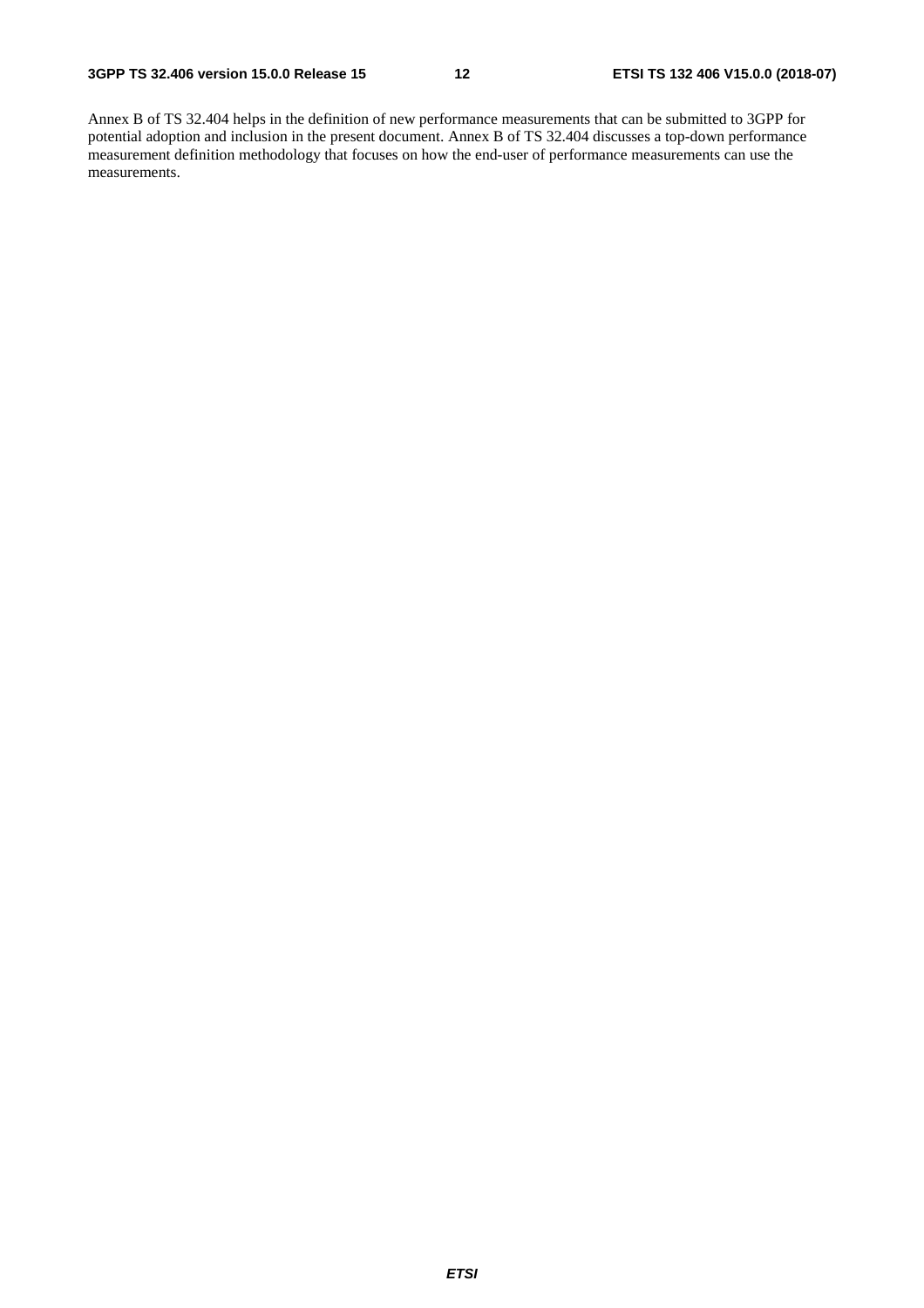### 1 Scope

The present document describes the measurements for Core Network (CN) Packet Switched (PS) domain of UMTS or combined UMTS/GSM network.

TS 32.401 [1] describes Performance Management concepts or requirements.

The present document is valid for all measurement types provided by an implementation of a CN PS domain of UMTS network or combined UMTS/GSM network.

Only measurement types that are specific to CN PS domain of UMTS or combined UMTS/GSM network are defined within the present documents.

Vendor specific measurement types used in CN PS domain of UMTS or combined UMTS/GSM network are not covered. Instead, these could be applied according to manufacturer's documentation.

Measurements related to "external" technologies (such as ATM or IP) as described by "external" standards bodies (e.g. ITU-T or IETF) shall only be referenced within this specification, wherever there is a need identified for the existence of such a reference.

The definition of the standard measurements is intended to result in comparability of measurement data produced in a multi-vendor network, for those measurement types that can be standardised across all vendors' implementations.

The structure of the present document is as follows:

- Header 1: Network Element (e.g. RNC related measurements);
- Header 2: Measurement function (e.g. soft handover measurements);
- Header 3: Measurements.

### 2 References

The following documents contain provisions which, through reference in this text, constitute provisions of the present document.

- References are either specific (identified by date of publication and/or edition number or version number) or non-specific.
- For a specific reference, subsequent revisions do not apply.
- For a non-specific reference, the latest version applies. In the case of a reference to a 3GPP document (including a GSM document), a non-specific reference implicitly refers to the latest version of that document *in the same Release as the present document*.
- [1] 3GPP TS 32.401: "Telecommunication management; Performance Management (PM); Concept and requirements".
- [2] 3GPP TS 23.060: "General Packet Radio Service (GPRS) Service description; Stage 2".
- [3] 3GPP TS 32.600: "Telecommunication management; Configuration Management (CM); Concept and high-level requirements".
- [4] 3GPP TS 29.002: "Mobile Application Part (MAP) specification".
- [5] 3GPP TS 25.413: "UTRAN Iu Interface RANAP signalling".
- [6] 3GPP TS 29.060: "General Packet Radio Service (GPRS); GPRS Tunnelling Protocol (GTP) across the Gn and Gp interface".
- [7] Void.
- [8] 3GPP TS 23.107: "Quality of Service (QoS) concept and architecture".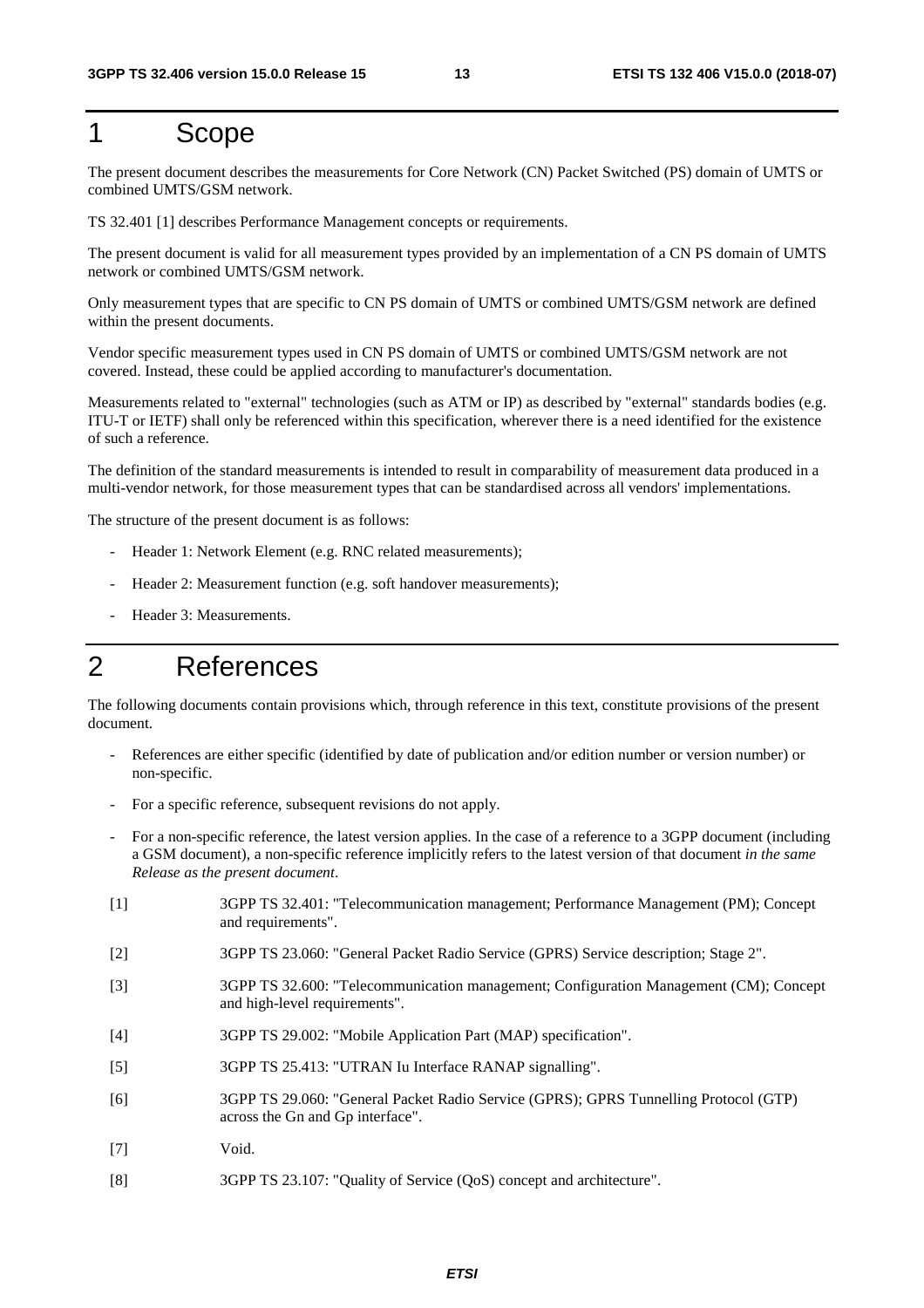- [9] 3GPP TS 23.003: "Numbering, Addressing and Identification".
- [10] 3GPP TS 29.061: "Interworking between the Public Land Mobile Network (PLMN) supporting packet based services and Packet Data Networks (PDN)".
- [11] 3GPP TS 44.064: "Digital cellular telecommunications system (Phase 2+); General Packet Radio Service (GPRS); Mobile Station - Serving GPRS Support Node (MS-SGSN) Logical Link Control (LLC) layer specification".
- [12] 3GPP TS 44.065: "Digital cellular telecommunications system (Phase 2+); General Packet Radio Service (GPRS); Mobile Station (MS) - Serving GPRS Support Node (SGSN); Subnetwork Dependent Convergence Protocol (SNDCP)".
- [13] IETF RFC 1034: "DOMAIN NAMES CONCEPTS AND FACILITIES".
- [14] IETF RFC 1035: "DOMAIN NAMES IMPLEMENTATION AND SPECIFICATION".
- [15] 3GPP TS 24.008: "Mobile Radio Interface Layer 3 specification; Core Network Protocols; Stage 3".
- [16] GSM 08.18: "Digital cellular telecommunication system (Phase 2); General Packet Radio Service (GPRS); Base Station System (BSS) - Serving GPRS Support Node (SGSN); BSS GPRS Protocol (BSSGP)".
- [17] IETF RFC 2903: "Generic AAA Architecture".
- [18] IETF RFC 2138: "Remote Authentication Dial In User Service (RADIUS) ".

### 3 Measurement family and abbreviations

### 3.1 Measurement family

The measurement names defined in the present document are all beginning with a prefix containing the measurement family name (e.g. MM.AttGprsAttach). This family name identifies all measurements which relate to a given functionality and it may be used for measurement administration (see TS 32.401 [1]).

The list of families currently used in the present document is as follows:

- AAA (measurements related to AAA)
- CAM (measurements related to CAMEL)
- DNS (measurements related to DNS)
- GTP (measurements related to GTP)
- IMEI (measurements related to IMEI verification)
- ISYSC (measurements related to GSM/UMTS Intersystem changes)
- LLC (measurements related to Logical Link Control)
- MM (measurements related to Mobility Management)
- RELOC (measurements related to SRNS Relocation)
- RRC (measurements related to Radio Resource Control)
- SEC (measurements related to Security)
- SIG (measurements related to Signalling)
- SM (measurements related to Session Management)
- SNDCP (measurements related to Sub-Network Dependent Convergence Protocol)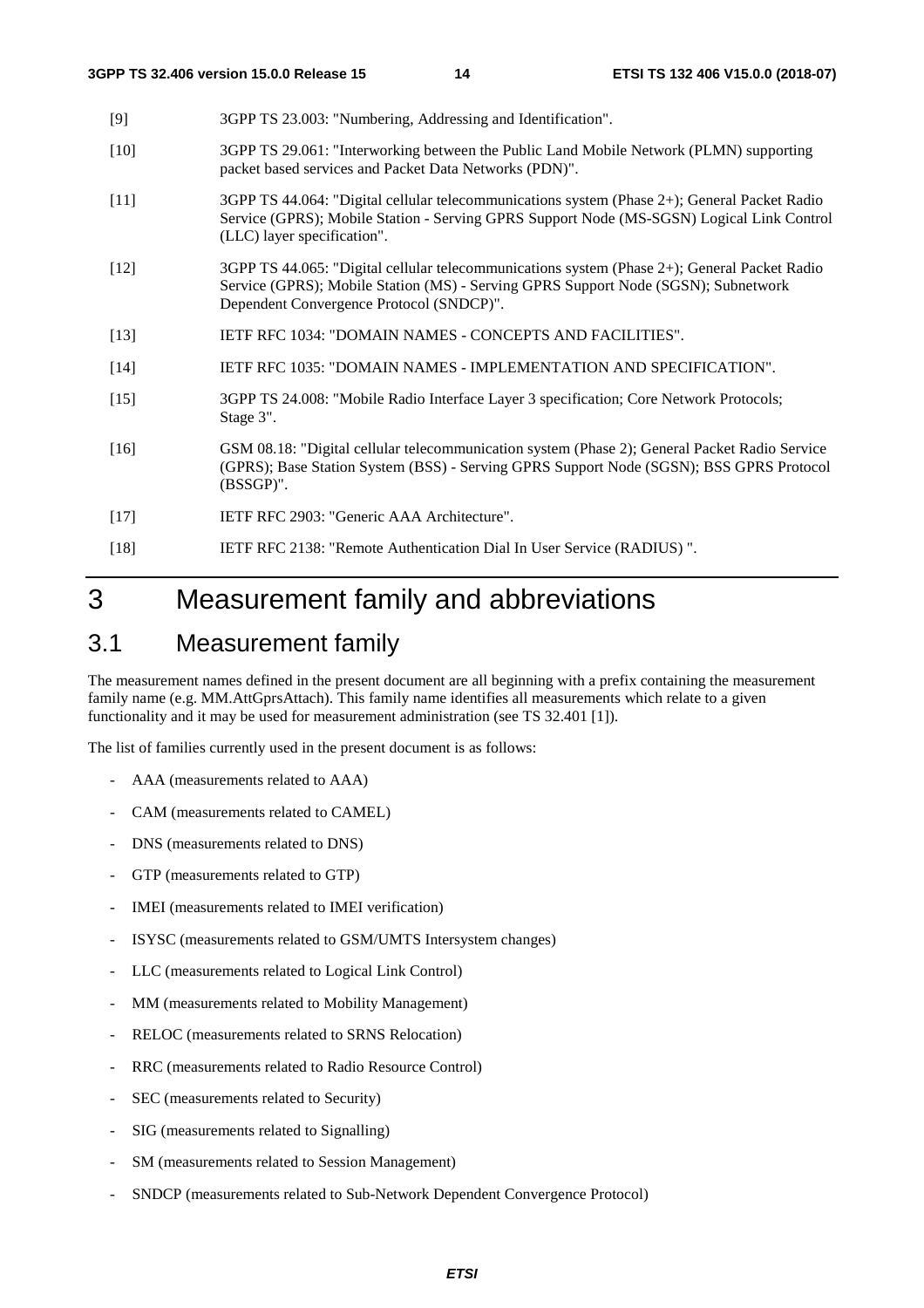- SUB (measurements related to Subscriber Management)
- UBS (measurements related to UMTS Bearer Service)

### 3.2 Abbreviations

For the purposes of the present document, the following abbreviations apply:

| 3 <sub>G</sub>    | 3 <sup>rd</sup> Generation                                                        |
|-------------------|-----------------------------------------------------------------------------------|
| 3GPP              | 3G Partnership Project                                                            |
| ASN <sub>.1</sub> | <b>Abstract Syntax Notation 1</b>                                                 |
| <b>BER</b>        | <b>Basic Encoding Rules</b>                                                       |
| <b>CN</b>         | Core Network                                                                      |
| <b>DTD</b>        | Document Type Definition                                                          |
| <b>DTI</b>        | Direct Tunnel Indicator                                                           |
| <b>EGQM</b>       | Enhanced Goal, Question, Metric                                                   |
| EM                | (Network) Element Manager                                                         |
| <b>FTAM</b>       | File Transfer Access and Management                                               |
| <b>FTP</b>        | <b>File Transfer Protocol</b>                                                     |
| <b>GQM</b>        | Goal, Question, Metric                                                            |
| <b>IEEE</b>       | Institute of Electrical and Electronics Engineers                                 |
| Itf               | Interface                                                                         |
| <b>ITU-T</b>      | International Telecommunication Union - Telecommunications Standardisation Sector |
| <b>MSC</b>        | Mobile services Switching Centre                                                  |
| <b>NE</b>         | Network Element                                                                   |
| <b>NM</b>         | Network Manager                                                                   |
| OA&M              | Operation, Administration and Maintenance                                         |
| OS.               | Operations System (EM, NM)                                                        |
| <b>OSI</b>        | Open Systems Interconnection                                                      |
| <b>PM</b>         | Performance Management                                                            |
| QoS               | <b>Quality of Service</b>                                                         |
| RNC               | Radio Network Controller                                                          |
| <b>TFTP</b>       | <b>Trivial FTP</b>                                                                |
| <b>UMTS</b>       | Universal Mobile Telecommunications System                                        |
| <b>UTRAN</b>      | Universal Terrestrial Radio Access Network                                        |

You can find below a list of abbreviations used within the measurement types for field E of the measurement template (see subclause 3.3).

| Assn         | Assign(ment,ed)                  |
|--------------|----------------------------------|
| Att          | Attempt(s,ed)                    |
| Auth         | Authentication                   |
| <b>B</b> grd | Background                       |
| Call         | Call                             |
| Chg          | Change                           |
| Conn         | Connection                       |
| Combi        | Combined                         |
| CS           | Circuit switched                 |
| Ctrl         | Controlled                       |
| Conv         | Conversational                   |
| Del          | Deletion                         |
| Drop         | Drop(ped)                        |
| Estab        | Establish (ed, ment)             |
| Fail         | Fail(ed, ure)                    |
| <b>FDD</b>   | <b>Frequency Division Duplex</b> |
| HО           | Handover                         |
| <b>Inc</b>   | Incoming                         |
| Intact       | Interactive                      |
| Inter        | Inter                            |
| Intra        | Intra                            |
| Invol        | Involve(d)                       |
| Max          | Maximum                          |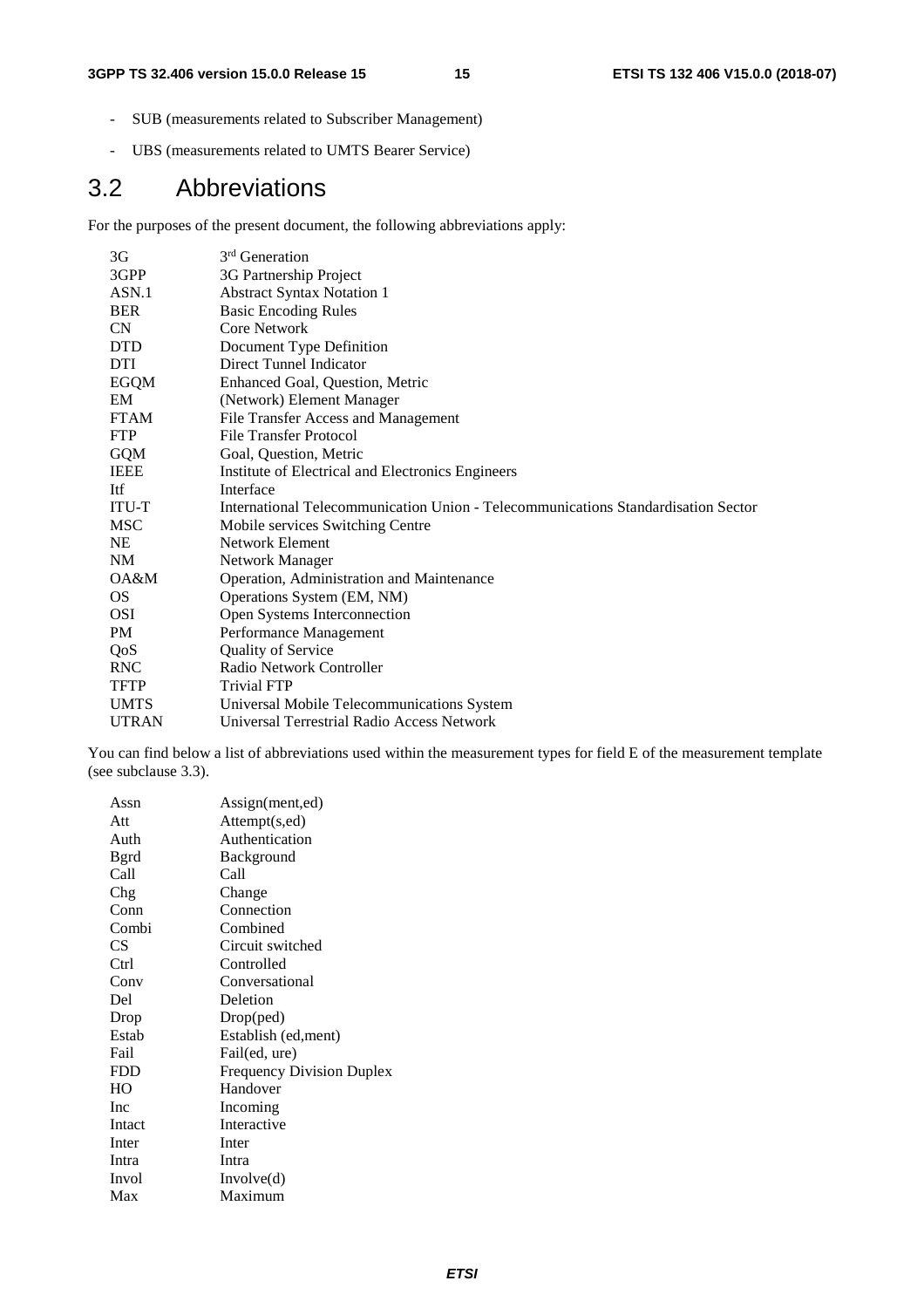#### **3GPP TS 32.406 version 15.0.0 Release 15 16 ETSI TS 132 406 V15.0.0 (2018-07)**

| <b>MM</b>    | <b>Mobility Management</b>       |
|--------------|----------------------------------|
| Nat          | National                         |
| <b>Netw</b>  | Network                          |
| <b>NodeB</b> | NodeB                            |
| Oct          | Octet(s)                         |
| Out          | Outgoing                         |
| Pkt          | Packet(s)                        |
| Prep         | Preparation                      |
| Proc         | Procedure                        |
| <b>PS</b>    | Packet switched                  |
| <b>RAT</b>   | Radio Access Technology          |
| ReEstab      | Re-establish (ed, ment)          |
| Rel          | Released                         |
| Reloc        | Relocation                       |
| Req          | Request(s,ed)                    |
| Res          | Resource                         |
| RL           | Radio Link                       |
| <b>RNC</b>   | <b>RNC</b>                       |
| <b>RRC</b>   | Radio Resource Control           |
| <b>RTWP</b>  | Received Total Wideband Power    |
| Setup        | Setup                            |
| SGSN         | <b>SGSN</b>                      |
| Sig          | Signalling                       |
| Strm         | Streaming                        |
| Sub          | Subscriber                       |
| Succ         | Success(es, ful)                 |
| TCP          | <b>Transmitted Carrier Power</b> |
| UE           | User Equipment                   |
| <b>UTRAN</b> | <b>UTRAN</b>                     |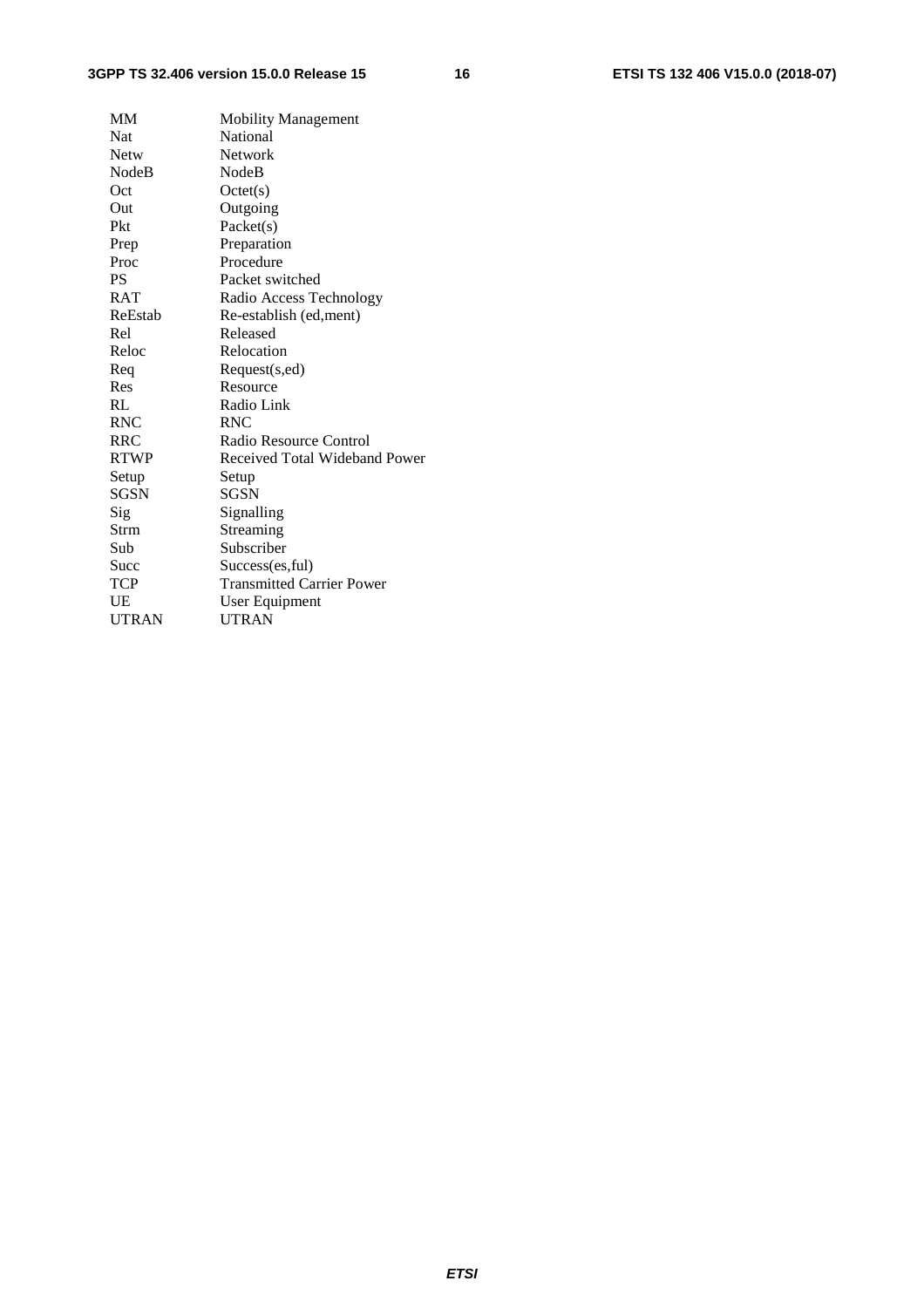### 4 Measurements related to the SGSN

### 4.1 Mobility Management

#### 4.1.1 GPRS attach procedures

The four measurements defined in the clause 4.1.1 are subject to the "3 out of 4 approach".

NOTE: Number of Attempted GPRS attach procedures = Number of Successful GPRS attach procedures + Total Number of Failed GPRS attach procedures + Aborted GPRS attach procedures.

#### 4.1.1.1 Attempted GPRS attach procedures

- a) This measurement provides the number of attempted GPRS attach procedures initiated within this SGSN area. The three measurement types defined in e) are subject to the "2 out of 3 approach".
- b) CC.
- c) Receipt of "ATTACH REQUEST" message with "Attach type" information element indicating "GPRS attach" from the MS (TS 24.008 [15]).
- d) A single integer value per measurement type defined in e).
- e) MM.AttGprsAttach:
	- MM.AttGprsAttach Combined (don't care);
	- MM.AttGprsAttach.G GSM; - MM.AttGprsAttach.U UMTS.
- f) RA, specified by a concatenation of the MCC, MNC, LAC and the RAC.
- g) Valid for packet switching.
- h) GSM/UMTS.

#### 4.1.1.2 Successful GPRS attach procedures

a) This measurement provides the number of successfully performed GPRS attach procedures within this SGSN area.

The three measurement types defined in e) are subject to the "2 out of 3 approach".

b) CC.

- c) Transmission of a "ATTACH ACCEPT" message to the MS, in response to a "ATTACH REQUEST" message with the "Attach type" information element indicating "GPRS attach". If the "ATTACH ACCEPT" message is caused by a retransmission, this will not cause the counter to be increased. (TS 24.008 [15]).
- d) A single integer value per measurement type defined in e).
- e) MM.SuccGprsAttach:
	- MM.SuccGprsAttach Combined (don't care);
	- MM.SuccGprsAttach.G GSM;
	- MM.SuccGprsAttach.U UMTS.
- f) RA, specified by a concatenation of the MCC, MNC, LAC and the RAC.
- g) Valid for packet switching.
- h) GSM/UMTS.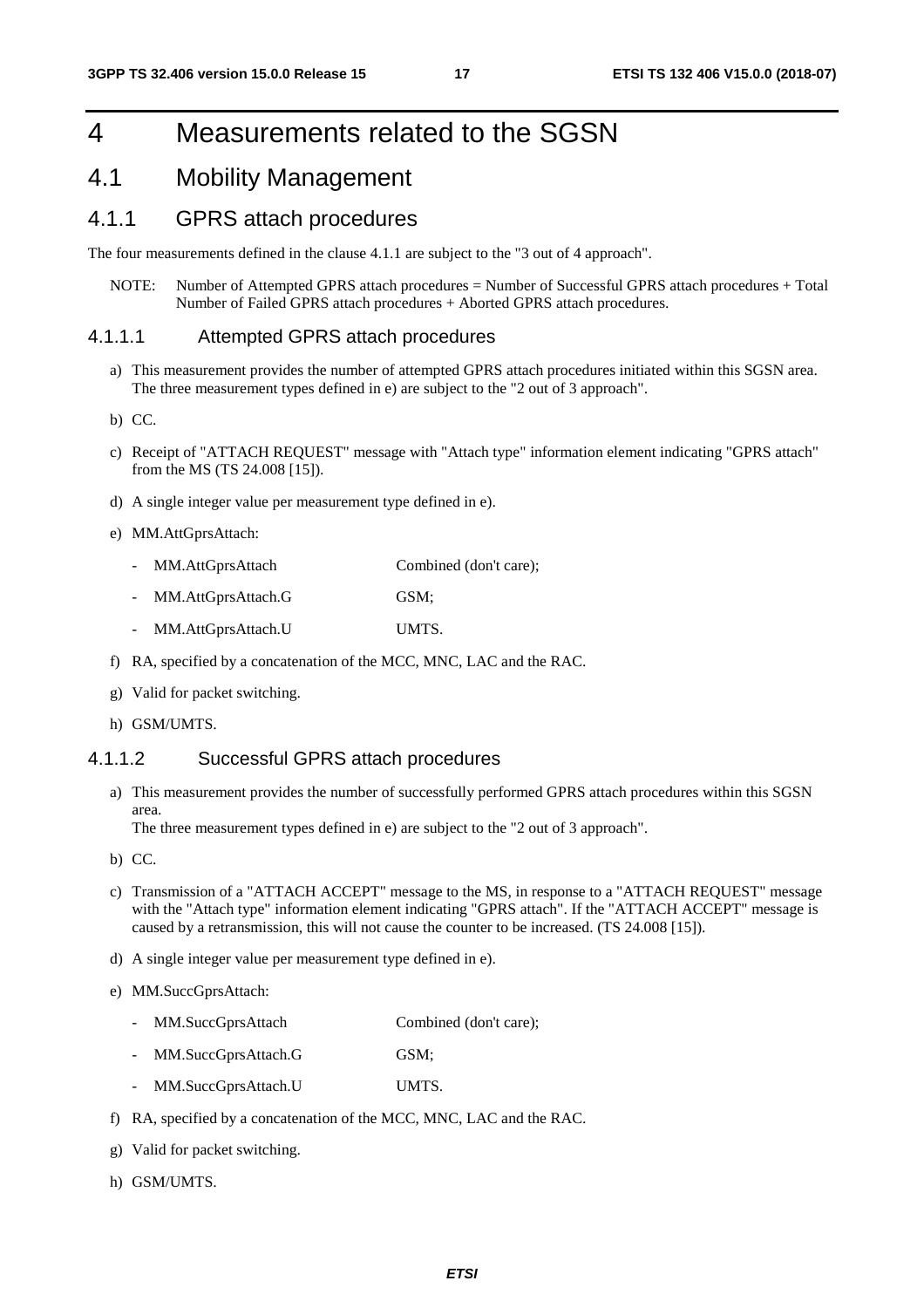#### 4.1.1.3 Failed GPRS attach procedures

- a) This measurement provides the number of failed GPRS attach procedures. The measurement is split into subcounters per the reject cause. The three measurements defined in e) are subject to the "2 out of 3 approach".
- b) CC
- c) Transmission by the SGSN of the ATTACH REJECT message to the MS, in response to a "ATTACH REQUEST" message with the "Attach type" information element indicating "GPRS attach", the relevant measurement is incremented according to the reject cause. Possible reject causes are defined within TS 24.008 [15]. The sum of all supported per cause measurements shall be equal to the total number of failed GPRS attach

procedures. In case only a subset of per cause measurements is supported, a sum subcounter will be provided first.

- d) Each measurement (as defined in e) is an integer value. The number of measurements is equal to the number of causes supported plus a possible sum value identified by the *.sum* suffix.
- e) MM. FailedGprsAttach.*Cause*:
	- MM. FailedGprsAttach.*Cause* Combined (don't care);
	- MM. FailedGprsAttach.*Cause*.G GSM;
	- MM. FailedGprsAttach.*Cause*.U UMTS;

where *Cause* identifies the reject cause.

- f) RA, specified by a concatenation of the MCC, MNC, LAC and the RAC.
- g) Valid for packet switching
- h) GSM/UMTS

#### 4.1.1.4 Aborted GPRS attach procedures

- a) This measurement provides the number of aborted GPRS attach procedures. The three measurements defined in e) are subject to the "2 out of 3 approach".
- b) CC
- c) Abortion of a GPRS attach procedure, or a "ATTACH REQUEST" message with "Attach type" information element indicating "GPRS attach" would not be treated (TS 24.008 [15]).
- d) A single integer value per measurement type defined in e).

#### e) MM.AbortedGprsAttach:

- MM. AbortedGprsAttach Combined (don't care);
- MM. AbortedGprsAttach.G GSM;
- MM. AbortedGprsAttach.U UMTS.
- f) RA, specified by a concatenation of the MCC, MNC, LAC and the RAC.
- g) Valid for packet switching
- h) GSM/UMTS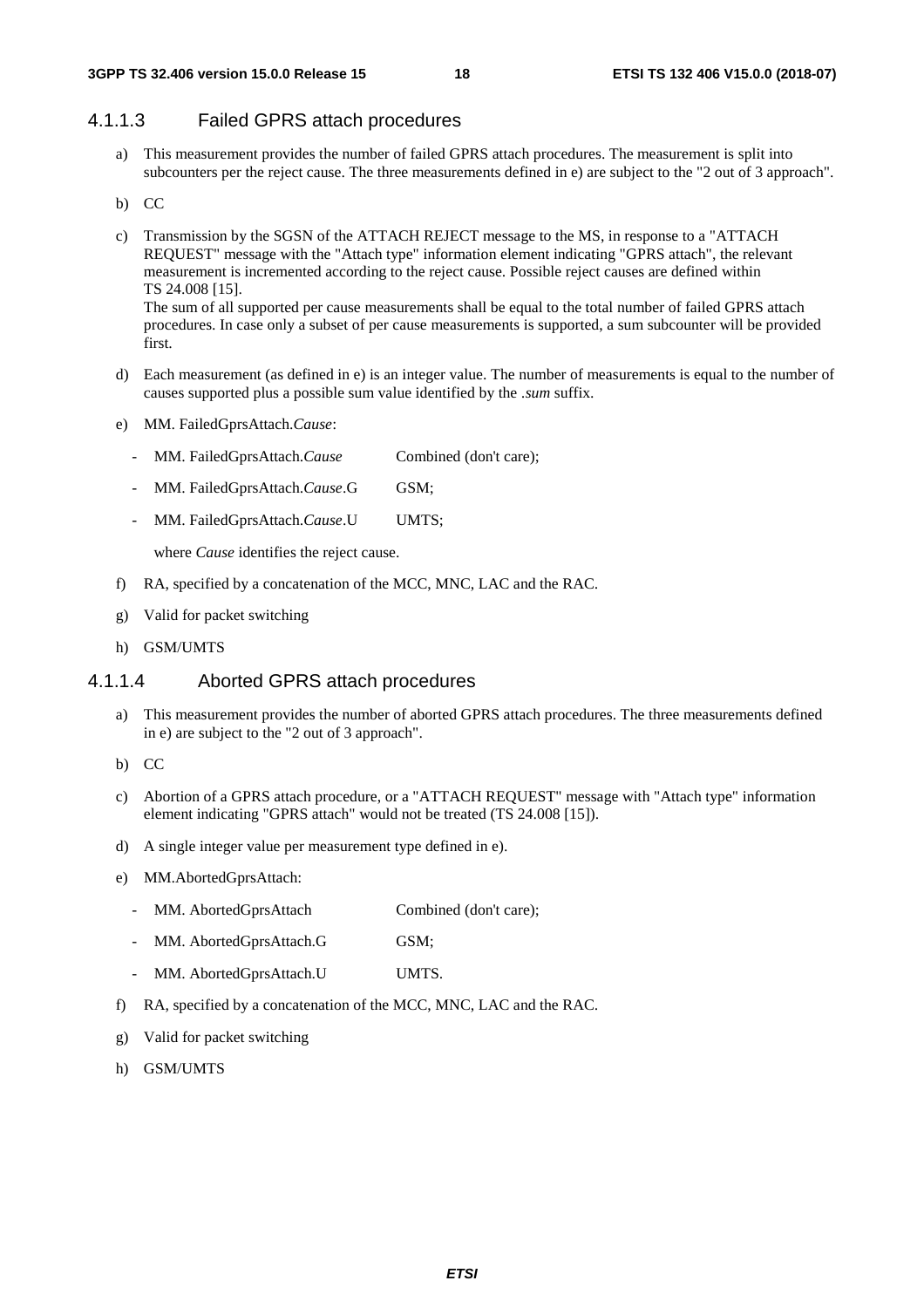#### 4.1.2 Intra-SGSN Routing Area update procedures

#### 4.1.2.1 Attempted intra-SGSN Routing Area update procedures

- a) This measurement provides the number of attempted intra-SGSN Routing Area Update procedures initiated within this SGSN area. The three measurement types defined in e) are subject to the "2 out of 3 approach".
- b) CC.
- c) Receipt of a "ROUTING AREA UPDATE REQUEST" message from the MS, where the old RA and the new RA are served by this SGSN (TS 24.008 [15]).
- d) A single integer value per measurement type defined in e).
- e) MM.AttIntraSgsnRaUpdate:
	- MM.AttIntraSgsnRaUpdate Combined (don't care);
	- MM.AttIntraSgsnRaUpdate.G GSM;
	- MM.AttIntraSgsnRaUpdate.U UMTS.
- f) RA, specified by a concatenation of the MCC, MNC, LAC and the RAC.
- g) Valid for packet switching.
- h) GSM/UMTS.

#### 4.1.2.2 Successful intra-SGSN Routing Area update procedures

- a) This measurement provides the number of successfully performed intra-SGSN Routing Area Update procedures initiated in this SGSN. The three measurement types defined in e) are subject to the "2 out of 3 approach".
- b) CC.
- c) Transmission of "ROUTING AREA UPDATE ACCEPT" message to the MS (TS 24.008 [15]).
- d) A single integer value.
- e) MM.SuccIntraSgsnRaUpdate:
	- MM.SuccIntraSgsnRaUpdate Combined (don't care);
	- MM.SuccIntraSgsnRaUpdate.G GSM;
	- MM.SuccIntraSgsnRaUpdate.U UMTS.
- f) RA, specified by a concatenation of the MCC, MNC, LAC and the RAC.
- g) Valid for packet switching.
- h) GSM/UMTS.

#### 4.1.2.3 Failed intra-SGSN Routing Area update procedures

- a) This measurement provides the number of failed GPRS intra-SGSN Routing Area Update procedures initiated in this SGSN. The measurement is split into subcounters per the reject cause. The three measurements defined in e) are subject to the "2 out of 3 approach".
- b) CC
- c) Transmission by the SGSN of the ROUTING AREA UPDATE REJECT message to the MS, in response to a " ROUTING AREA UPDATE REQUEST" (Intra-Sgsn) message, the relevant measurement is incremented according to the reject cause. Possible reject causes are defined within TS 24.008 [15]. The sum of all supported per cause measurements shall be equal to the total number of failed GPRS routing area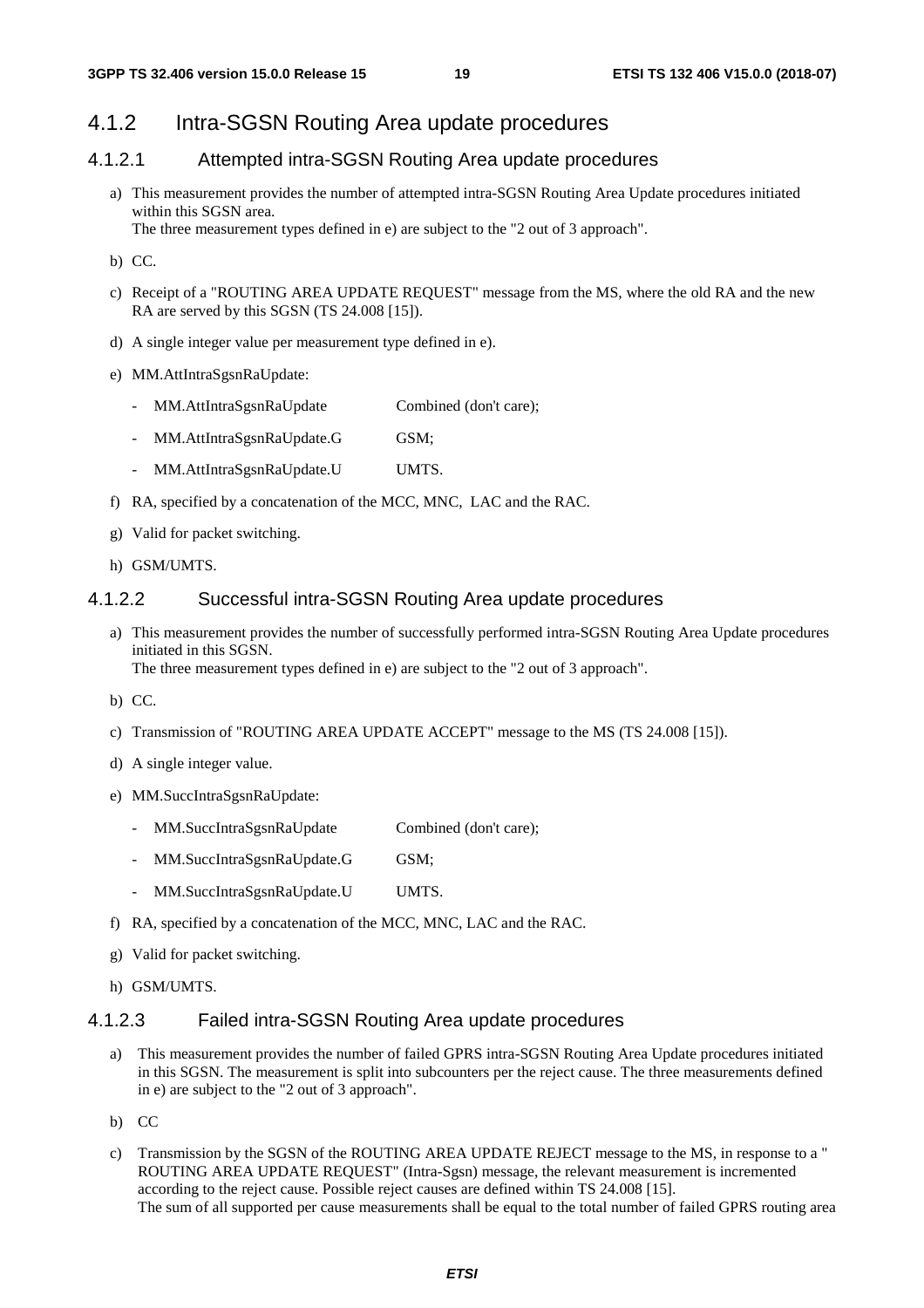update procedures. In case only a subset of per cause measurements is supported, a sum subcounter will be provided first.

- d) Each measurement (as defined in e) is an integer value. The number of measurements is equal to the number of causes supported plus a possible sum value identified by the *.sum* suffix.
- e) MM. FailIntraSgsnRaUpdate.*Cause*:
- f) MM. FailIntraSgsnRaUpdate.*Cause* Combined (don't care);
- g) MM. FailIntraSgsnRaUpdate.*Cause*.G GSM;
- h) MM. FailIntraSgsnRaUpdate.*Cause*.U UMTS;
- i) where *Cause* identifies the reject cause.
- j) RA, specified by a concatenation of the MCC, MNC, LAC and the RAC.
- k) Valid for packet switching.
- l) GSM/UMTS.

#### 4.1.3 GPRS detach procedures initiated by MS

#### 4.1.3.1 Attempted GPRS detach procedures initiated by MS

- a) This measurement provides the number of MS initiated GPRS detach procedures within this SGSN area. The three measurement types defined in e) are subject to the "2 out of 3 approach".
- b) CC.
- c) Receipt of a "DETACH REQUEST" message from the MS indicating a GPRS detach (TS 24.008 [15]).
- d) A single integer value per measurement type defined in e).
- e) MM.AttGprsDetachMs:
	- MM.AttGprsDetachMs Combined (don't care):
	- MM.AttGprsDetachMs.G GSM;
	- MM.AttGprsDetachMs.U UMTS.
- f) RA, specified by a concatenation of the MCC, MNC, LAC and the RAC.
- g) Valid for packet switching.
- h) GSM/UMTS.

#### 4.1.4 GPRS detach procedures initiated by SGSN

#### 4.1.4.1 Attempted GPRS detach procedures initiated by SGSN

- a) This measurement provides the number of attempted GPRS detach procedures initiated by SGSN. The three measurement types defined in e) are subject to the "2 out of 3 approach".
- b) CC.
- c) Transmission of a "DETACH REQUEST" message to the MS (TS 24.008 [15]).
- d) A single integer value per measurement type defined in e).
- e) MM.AttGprsDetachSgsn:
	- MM.AttGprsDetachSgsn Combined (don't care);
	- MM.AttGprsDetachSgsn.G GSM;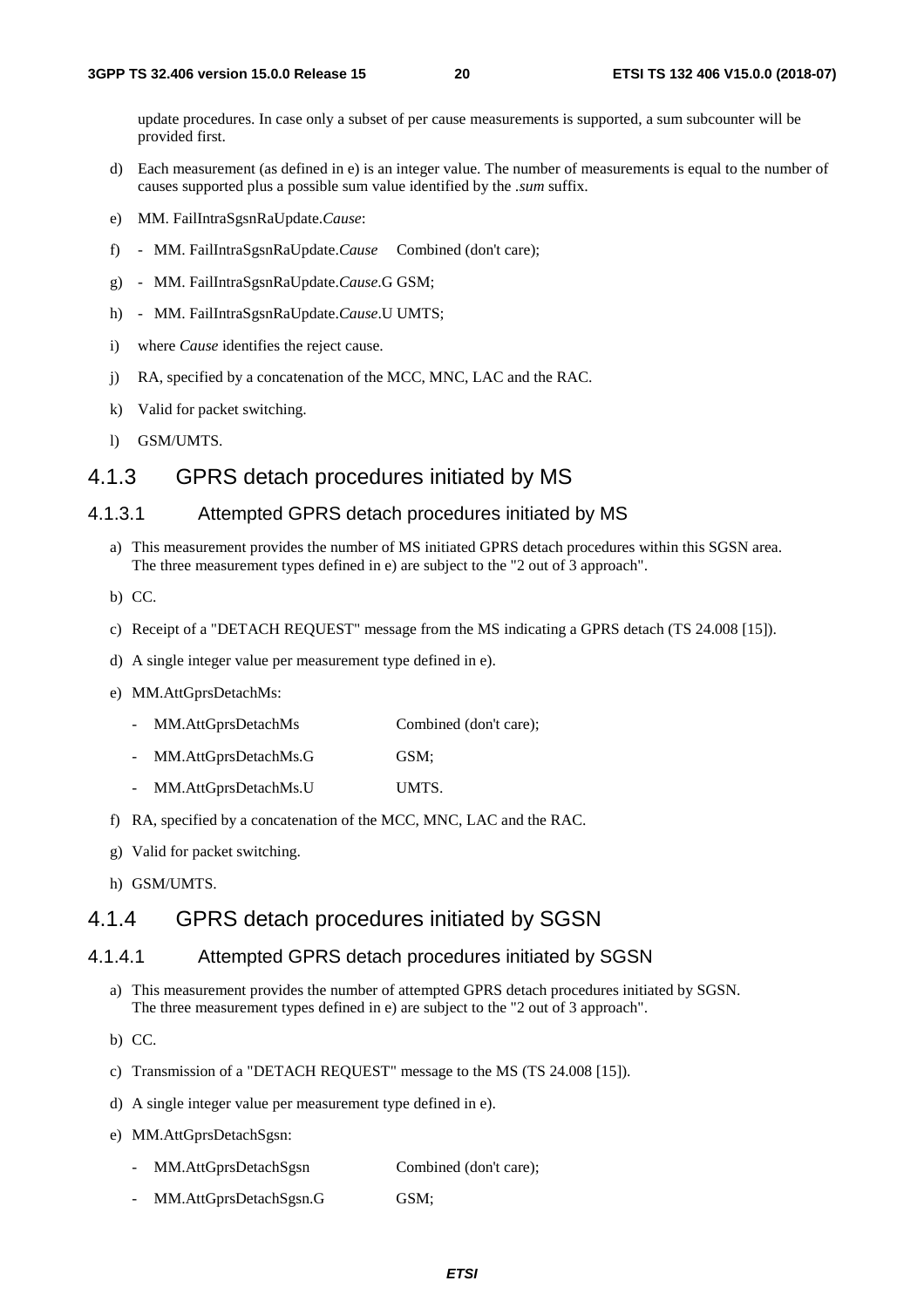- MM.AttGprsDetachSgsn.U UMTS.
- f) RA, specified by a concatenation of the MCC, MNC, LAC and the RAC.
- g) Valid for packet switching.
- h) GSM/UMTS.

#### 4.1.4.2 Successful GPRS detach procedures initiated by SGSN

a) This measurement provides the number of successfully completed GPRS detach procedures SGSN-initiated within this SGSN area. The three measurement types defined in e) are subject to the "2 out of 3 approach".

- b) CC.
- c) Receipt of "DETACH ACCEPT" message from the MS (TS 24.008 [15]).
- d) A single integer value per measurement type defined in e).
- e) MM.SuccGprsDetachSgsn:
	- MM.SuccGprsDetachSgsn Combined (don't care);
	- MM.SuccGprsDetachSgsn.G GSM;
	- MM.SuccGprsDetachSgsn.U UMTS.
- f) RA, specified by a concatenation of the MCC, MNC, LAC and the RAC.
- g) Valid for packet switching.
- h) GSM/UMTS

#### 4.1.5 Inter-SGSN Routing Area update procedures

#### 4.1.5.1 Attempted inter-SGSN Routing Area update procedures

a) This measurement provides the number of attempted inter-SGSN Routing Area Update procedures initiated in this SGSN.

The three measurement types defined in e) are subject to the "2 out of 3 approach".

- b) CC.
- c) Receipt of an "ROUTING AREA UPDATE REQUEST" message from the MS where the old RA is served by another SGSNs (TS 24.008 [15]).
- d) A single integer value per measurement type defined in e).

#### e) MM.AttInterSgsnRaUpdate:

- MM.AttInterSgsnRaUpdate Combined (don't care);
- MM.AttInterSgsnRaUpdate.G GSM;
- MM.AttInterSgsnRaUpdate.U UMTS.
- f) RA, specified by a concatenation of the MCC, MNC, LAC and the RAC.
- g) Valid for packet switching.
- h) GSM/UMTS.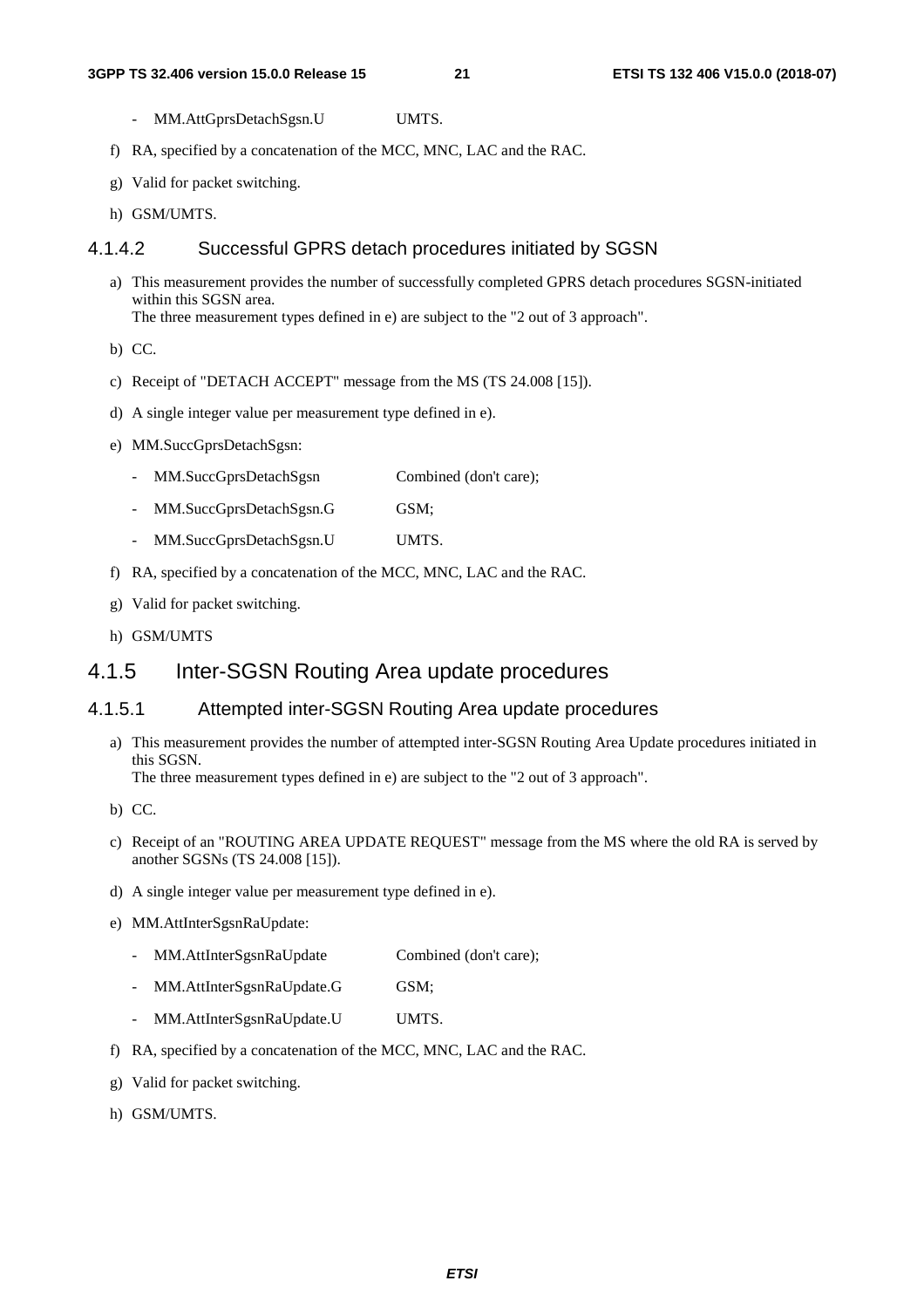#### 4.1.5.2 Successful inter-SGSN Routing Area update procedures

a) This measurement provides the number of successfully completed inter-SGSN Routing Area Update procedures in this SGSN.

The three measurement types defined in e) are subject to the "2 out of 3 approach".

- b) CC.
- c) Transmission of a "ROUTING AREA UPDATE ACCEPT" message to the MS (TS 24.008 [15]).
- d) A single integer value per measurement type defined in e).
- e) MM.SuccInterSgsnRaUpdate:
	- MM.SuccInterSgsnRaUpdate Combined (don't care);
	- MM.SuccInterSgsnRaUpdate.G GSM;
	- MM.SuccInterSgsnRaUpdate.U UMTS.
- f) RA, specified by a concatenation of the MCC, MNC, LAC and the RAC.
- g) Valid for packet switching.
- h) GSM/UMTS.

#### 4.1.5.3 Failed inter-SGSN Routing Area update procedures

- a) This measurement provides the number of failed GPRS inter-SGSN Routing Area Update procedures initiated in this SGSN. The measurement is split into subcounters per the reject cause. The three measurements defined in e) are subject to the "2 out of 3 approach".
- b) CC
- c) Transmission by the SGSN of the ROUTING AREA UPDATE REJECT message to the MS, in response to a " ROUTING AREA UPDATE REQUEST" (Inter-Sgsn) message, the relevant measurement is incremented according to the reject cause. Possible reject causes are defined within TS 24.008 [15]. The sum of all supported per cause measurements shall be equal to the total number of failed GPRS routing area update procedures. In case only a subset of per cause measurements is supported, a sum subcounter will be provided first.
- d) Each measurement (as defined in e) is an integer value. The number of measurements is equal to the number of causes supported plus a possible sum value identified by the *.sum* suffix.
- e) MM. FailInterSgsnRaUpdate.*Cause*:
- f) MM. FailInterSgsnRaUpdate.*Cause* Combined (don't care);
- g) MM. FailInterSgsnRaUpdate.*Cause*.G GSM;
- h) MM. FailInterSgsnRaUpdate.*Cause*.U UMTS;
- i) where *Cause* identifies the reject cause.
- j) RA, specified by a concatenation of the MCC, MNC, LAC and the RAC.
- k) Valid for packet switching
- l) GSM/UMTS

#### 4.1.6 GPRS attach procedures with IMSI already attached

The four measurements defined in the clause 5.1.6 are subject to the "3 out of 4 approach".

NOTE: Number of Attempted GPRS attach procedures with IMSI already attached = Number of Successful GPRS attach procedures with IMSI already attached + Total Number of Failed GPRS attach procedures with IMSI already attached + Aborted GPRS attach procedures with IMSI already attached.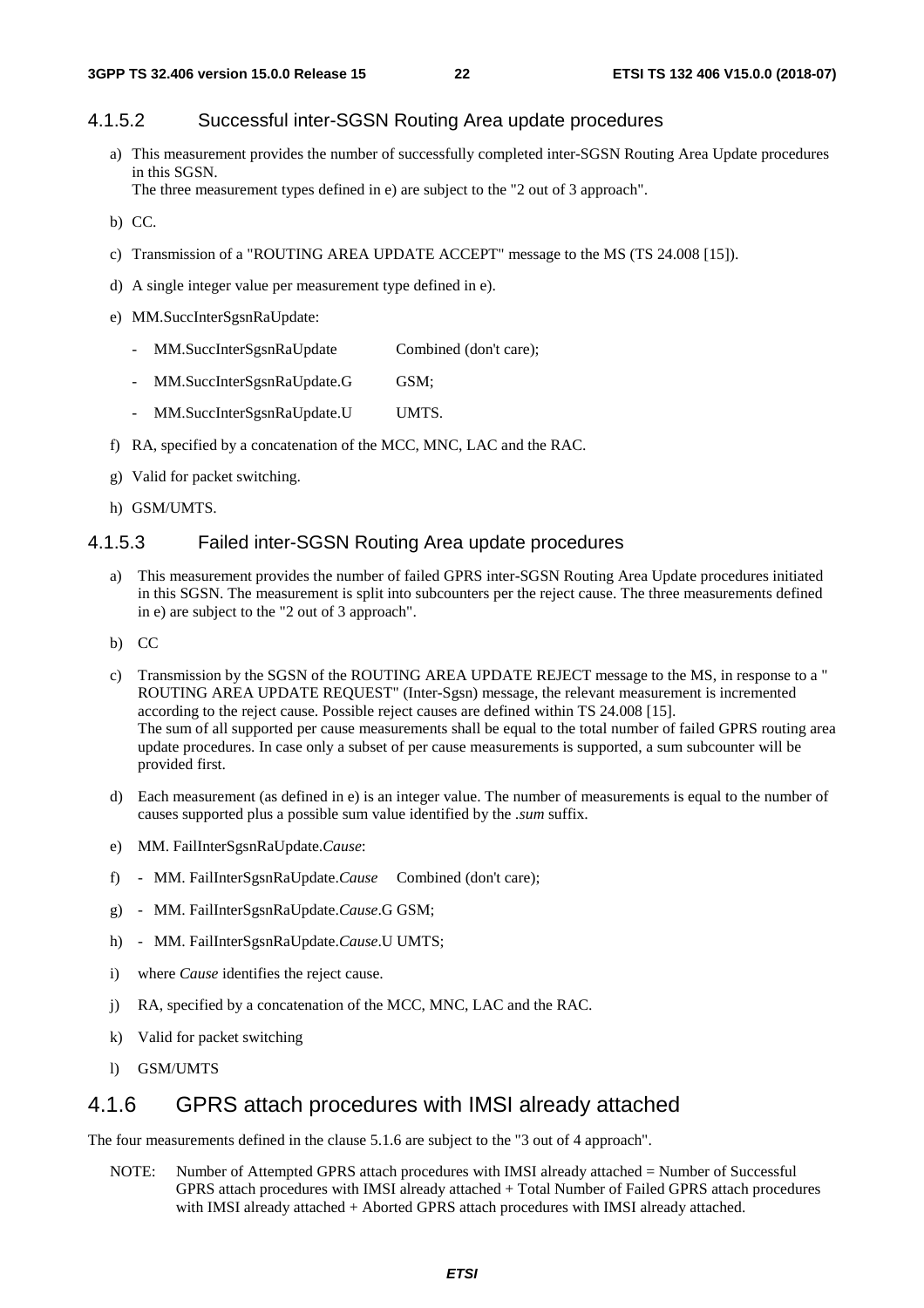#### 4.1.6.1 Attempted GPRS attach procedures with IMSI already attached

- a) This measurement provides the number of attempted GPRS attach procedures, while IMSI is already attached. The three measurement types defined in e) are subject to the "2 out of 3 approach".
- b) CC.
- c) Receipt of "ATTACH REQUEST" Message with "Attach type" information element indicating "GPRS attach while IMSI attached" from the MS (TS 24.008 [15]).
- d) A single integer value per measurement type defined in e).
- e) MM.AttGprsAttachImsiAttached:
	- MM.AttGprsAttachImsiAttached Combined (don't care);
	- MM.AttGprsAttachImsiAttached.G GSM;
	- MM.AttGprsAttachImsiAttached.U UMTS.
- f) RA, specified by a concatenation of the MCC, MNC, LAC and the RAC.
- g) Valid for packet switching.
- h) GSM/UMTS.

#### 4.1.6.2 Successful GPRS attach procedures with IMSI already attached

a) This measurement provides the number of successfully performed GPRS attach procedures with IMSI already attached within this SGSN area.

The three measurement types defined in e) are subject to the "2 out of 3 approach".

- b) CC.
- c) Transmission of a "ATTACH ACCEPT" message to the MS, in response to a "ATTACH REQUEST" message with the "Attach type" information element indicating "GPRS attach while IMSI attached". If the "ATTACH ACCEPT" message is caused by a retransmission, this will not cause the counter to be increased. (TS 24.008  $[15]$ ).
- d) A single integer value per measurement type defined in e).
- e) MM.SuccGprsAttachImsiAttached:
	- MM.SuccGprsAttachImsiAttached Combined (don't care);
	- MM.SuccGprsAttachImsiAttached.G GSM;
	- MM.SuccGprsAttachImsiAttached.U UMTS.
- f) RA, specified by a concatenation of the MCC, MNC, LAC and the RAC.
- g) Valid for packet switching.
- h) GSM/UMTS.

#### 4.1.6.3 Failed GPRS attach procedures with IMSI already attached

- a) This measurement provides the number of failed GPRS attach procedures with IMSI already attached. The measurement is split into subcounters per the reject cause. The three measurements defined in e) are subject to the "2 out of 3 approach".
- b) CC
- c) Transmission by the SGSN of the ATTACH REJECT message to the MS, in response to a "ATTACH REQUEST" message with the "Attach type" information element indicating "GPRS attach while IMSI attached", the relevant measurement is incremented according to the reject cause. Possible reject causes are defined within TS 24.008 [15].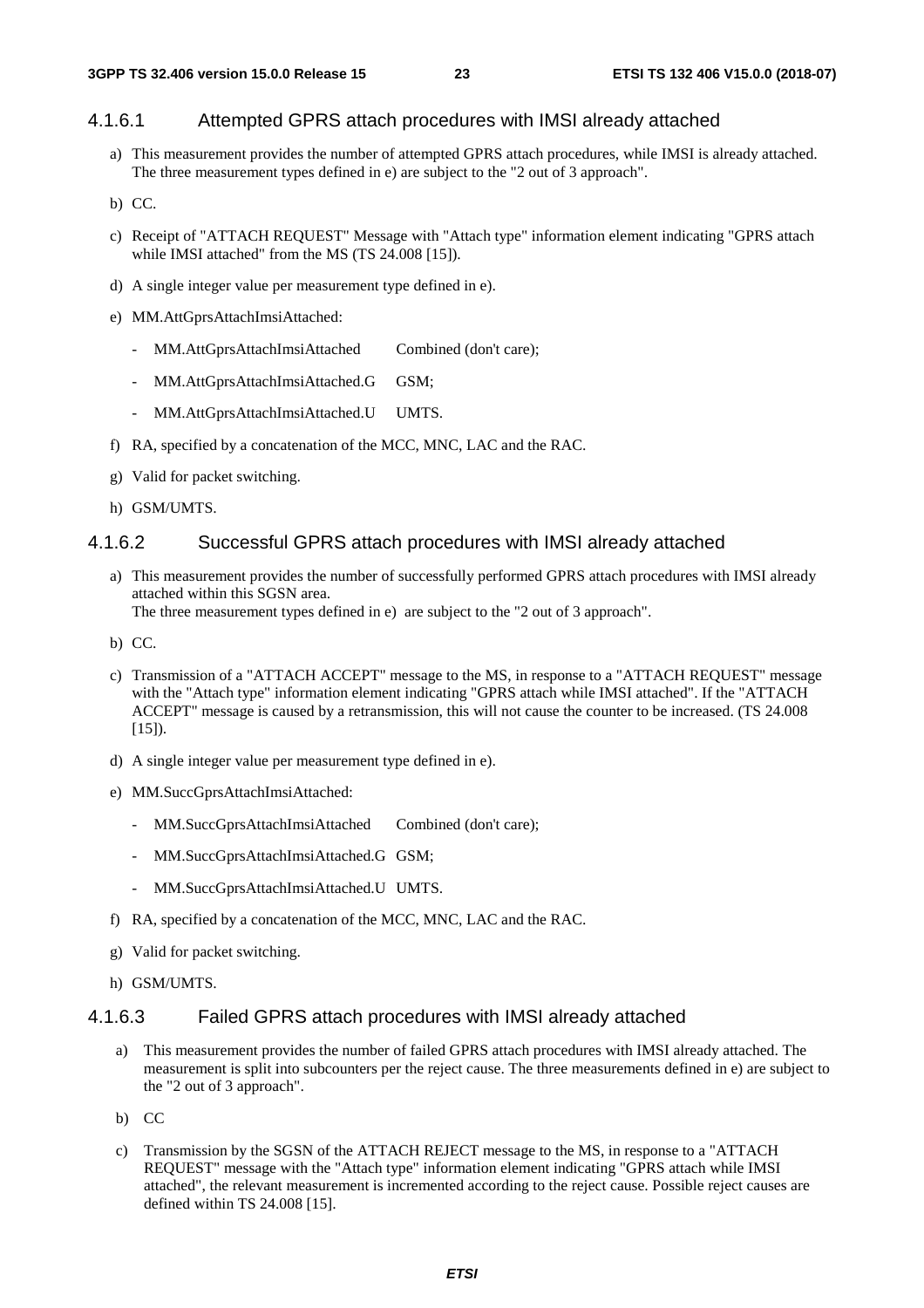The sum of all supported per cause measurements shall be equal to the total number of failed GPRS attach procedures with IMSI already attached. In case only a subset of per cause measurements is supported, a sum subcounter will be provided first.

- d) Each measurement (as defined in e) is an integer value. The number of measurements is equal to the number of causes supported plus a possible sum value identified by the .sum suffix.
- e) MM. FailedGprsAttachImsiAttached.Cause:
	- MM. FailedGprsAttachImsiAttached.*Cause* Combined (don't care);
	- MM. FailedGprsAttachImsiAttached.*Cause*.G GSM;
	- MM. FailedGprsAttachImsiAttached.*Cause*.U UMTS;

where *Cause* identifies the reject cause.

- f) RA, specified by a concatenation of the MCC, MNC, LAC and the RAC.
- g) Valid for packet switching.
- h) GSM/UMTS.

#### 4.1.6.4 Aborted GPRS attach procedures with IMSI already attached

- a) This measurement provides the number of aborted GPRS attach procedures with IMSI already attached. The three measurements defined in e) are subject to the "2 out of 3 approach".
- b) CC.
- c) Abortion of a GPRS attach procedure with IMSI already attached, or a "ATTACH REQUEST" message with "Attach type" information element indicating "GPRS attach while IMSI attached" would not be treated (TS 24.008 [15]).
- d) A single integer value per measurement type defined in e).
- e) MM.AbortedGprsAttachImsiAttached:
	- MM. AbortedGprsAttachImsiAttached Combined (don't care);
	- MM. AbortedGprsAttachImsiAttached.G GSM;
	- MM. AbortedGprsAttachImsiAttached.U UMTS.
- f) RA, specified by a concatenation of the MCC, MNC, LAC and the RAC.
- g) Valid for packet switching.
- h) GSM/UMTS.

#### 4.1.7 IMSI detach procedures initiated by MS

#### 4.1.7.1 Attempted IMSI detach procedures initiated by MS

a) This measurement provides the number of attempted IMSI detach procedures MS-initiated within this SGSN area.

The three measurement types defined in e) are subject to the "2 out of 3 approach".

- b) CC.
- c) Receipt of a "DETACH REQUEST" message from the MS, indicating a IMSI detach (TS 24.008 [15]).
- d) A single integer value per measurement type defined in e).
- e) MM.AttImsiDetachMs:
	- MM.AttImsiDetachMs Combined (don't care);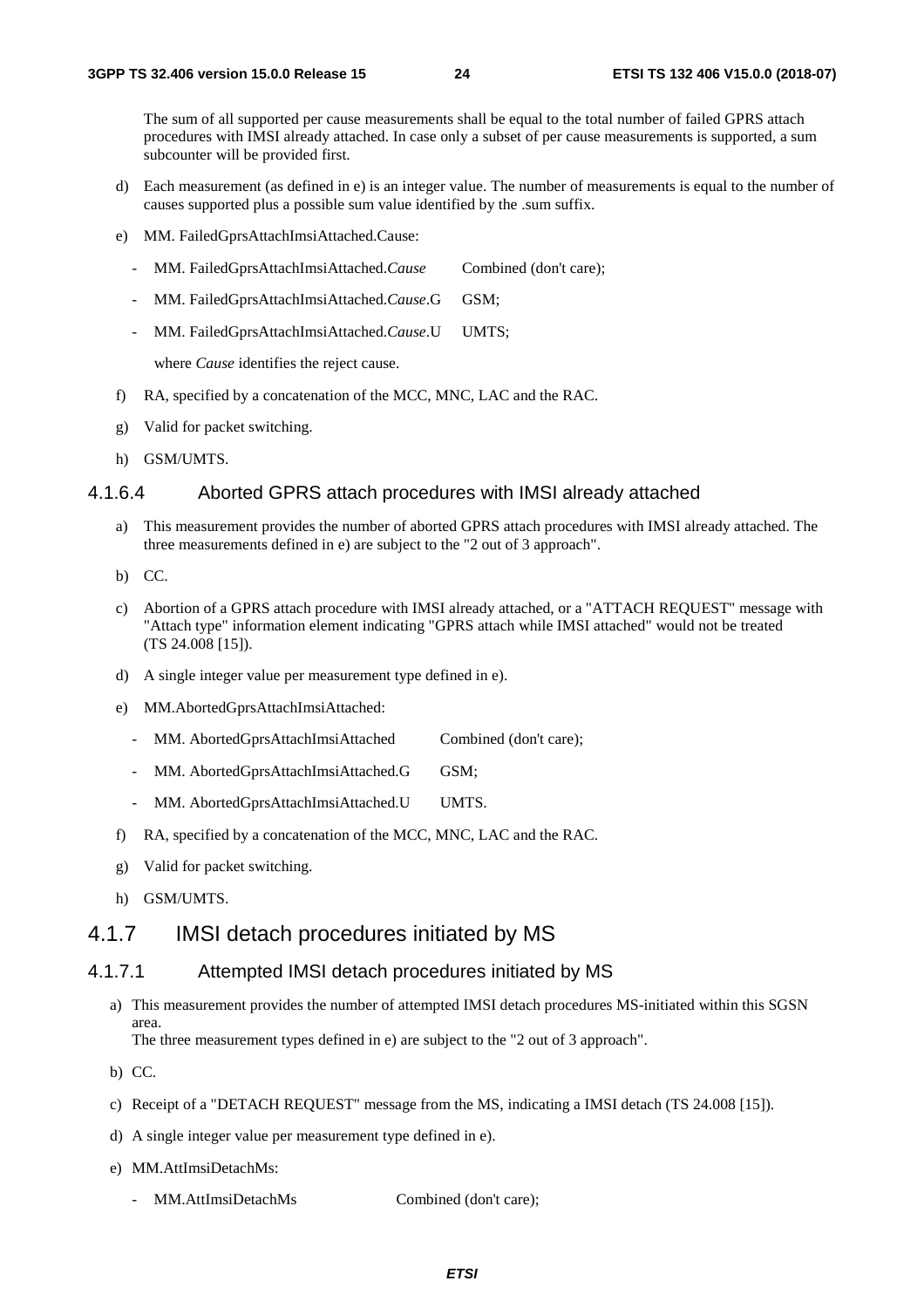- MM.AttImsiDetachMs.G GSM:
- MM.AttImsiDetachMs.U UMTS.
- f) RA, specified by a concatenation of the MCC, MNC, LAC and the RAC.
- g) Valid for packet switching.
- h) GSM/UMTS.

### 4.1.8 Combined GPRS/IMSI attach procedures

The four measurements defined in the clause 4.1.8 are subject to the "3 out of 4 approach".

NOTE: Number of Attempted combined GPRS/IMSI attach procedures = Number of Successful combined GPRS/IMSI attach procedures + Total Number of Failed combined GPRS/IMSI attach procedures + Aborted combined GPRS/IMSI attach procedures.

#### 4.1.8.1 Attempted combined GPRS/IMSI attach procedures

a) This measurement provides the number of attempts of combined GPRS/IMSI attach procedures initiated within this SGSN area.

The three measurement types defined in e) are subject to the "2 out of 3 approach".

- b) CC.
- c) Receipt of a "ATTACH REQUEST" message with "Attach type" information element indicating "Combined GPRS/IMSI attach" from the MS (TS 24.008 [15]).
- d) A single integer value per measurement type defined in e) .
- e) MM.AttCombiAttach:
	- MM.AttCombiAttach Combined (don't care);
	- MM.AttCombiAttach.G GSM;
	- MM.AttCombiAttach.U UMTS.
- f) RA, specified by a concatenation of the MCC, MNC, LAC and the RAC.
- g) Valid for packet switching.
- h) GSM/UMTS.

#### 4.1.8.2 Successful combined GPRS/IMSI attach procedures

a) This measurement provides the number of successfully performed combined GPRS/IMSI attach procedures within this SGSN area.

The three measurement types defined in e) are subject to the "2 out of 3 approach".

b) CC.

- c) Transmission of a "ATTACH ACCEPT" message to the MS, in response to a "ATTACH REQUEST" message with the "Attach type" information element indicating "Combined GPRS/IMSI attach". If the "ATTACH ACCEPT" message is caused by a retransmission, this will not cause the counter to be increased. (TS 24.008  $[15]$ ).
- d) A single integer value per measurement type defined in e).
- e) MM.SuccCombiAttach:

| MM.SuccCombiAttach   | Combined (don't care); |
|----------------------|------------------------|
| MM.SuccCombiAttach.G | GSM:                   |

MM.SuccCombiAttach.U UMTS.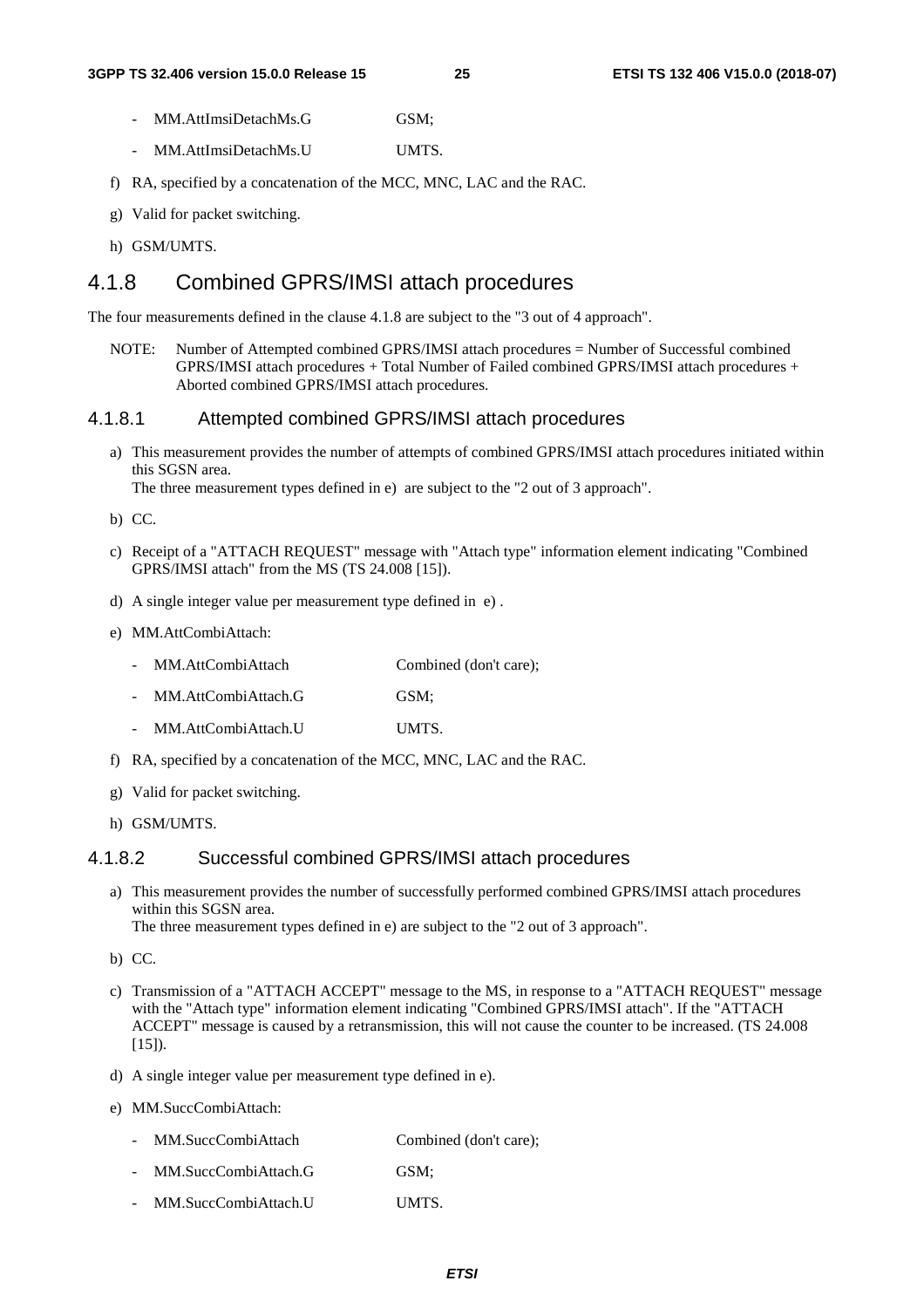- f) RA, specified by a concatenation of the MCC, MNC, LAC and the RAC.
- g) Valid for packet switching.
- h) GSM/UMTS.

#### 4.1.8.3 Failed combined GPRS/IMSI attach procedures

a) This measurement provides the number of failed combined GPRS/IMSI attach procedures. The measurement is split into subcounters per the reject cause. The three measurements defined in e) are subject to the "2 out of 3 approach".

b) CC

c) Transmission by the SGSN of the ATTACH REJECT message to the MS, in response to a "ATTACH REQUEST" message with the "Attach type" information element indicating "Combined GPRS/IMSI attach", the relevant measurement is incremented according to the reject cause. Possible reject causes are defined within TS 24.008 [15].

The sum of all supported per cause measurements shall be equal to the total number of failed combined GPRS/IMSI attach procedures. In case only a subset of per cause measurements is supported, a sum subcounter will be provided first.

- d) Each measurement (as defined in e) is an integer value. The number of measurements is equal to the number of causes supported plus a possible sum value identified by the .sum suffix.
- e) MM. FailedCombiAttach.Cause:
	- MM. FailedCombiAttach.*Cause* Combined (don't care);
	- MM. FailedCombiAttach.*Cause*.G GSM;
	- MM. FailedCombiAttach.*Cause*.U UMTS;

where *Cause* identifies the reject cause.

- f) RA, specified by a concatenation of the MCC, MNC, LAC and the RAC.
- g) Valid for packet switching.
- h) GSM/UMTS.

#### 4.1.8.4 Aborted combined GPRS/IMSI attach procedures

- a) This measurement provides the number of aborted combined GPRS/IMSI attach procedures. The three measurements defined in e) are subject to the "2 out of 3 approach".
- b) CC.
- c) Abortion of a combined GPRS/IMSI attach procedure, or a "ATTACH REQUEST" message with "Attach type" information element indicating "Combined GPRS/IMSI attach" would not be treated (TS 24.008 [15]).
- d) A single integer value per measurement type defined in e).
- e) MM.AbortedCombiAttach:
	- MM. AbortedCombiAttach Combined (don't care);
	- MM. AbortedCombiAttach.G GSM;
	- MM. AbortedCombiAttach.U UMTS.
- f) RA, specified by a concatenation of the MCC, MNC, LAC and the RAC.
- g) Valid for packet switching.
- h) GSM/UMTS.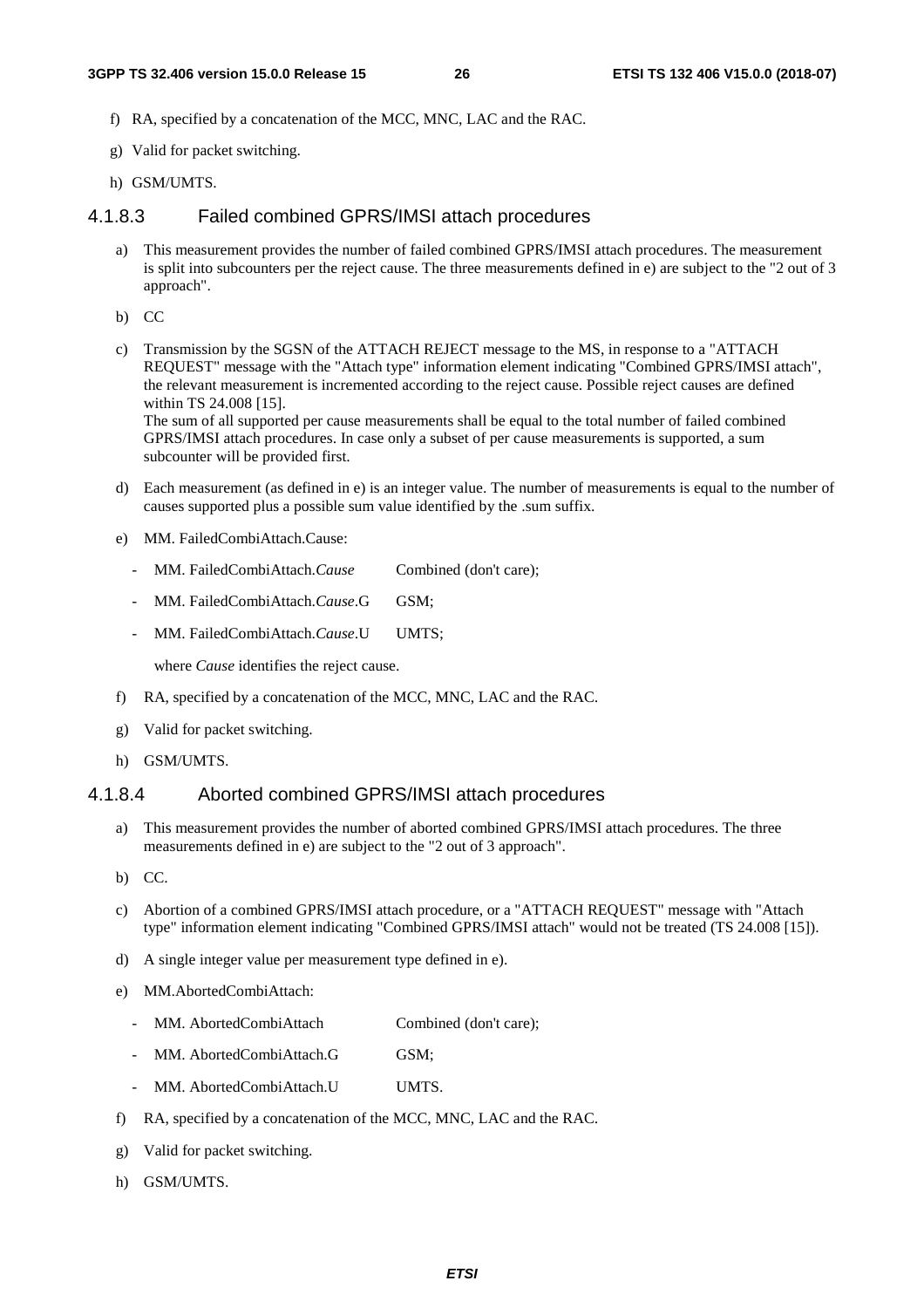#### 4.1.9 Combined GPRS/IMSI detach procedures initiated by MS

#### 4.1.9.1 Attempted combined GPRS/IMSI detach procedures initiated by MS

- a) This measurement provides the number of attempted Combined GPRS/IMSI detach procedures MS-initiated within this SGSN area. The three measurement types defined in e) are subject to the "2 out of 3 approach".
- b) CC.
- c) Receipt of "DETACH REQUEST" message from the MS, indicating a Combined GPRS/IMSI detach (TS 24.008 [15]).
- d) A single integer value per measurement type defined in e).
- e) MM.AttCombiDetachMs:
	- MM.AttCombiDetachMs Combined (don't care);
	- MM.AttCombiDetachMs.G GSM:
	- MM.AttCombiDetachMs.U UMTS.
- f) RA, specified by a concatenation of the MCC, MNC, LAC and the RAC.
- g) Valid for packet switching.
- h) GSM/UMTS.

#### 4.1.10 Combined RA/LA intra-SGSN Routing Area update procedures

#### 4.1.10.1 Attempted combined RA/LA intra-SGSN Routing Area update procedures

- a) This measurement provides the number of combined RA/LA updates (intra-SGSN) procedures initiated in this SGSN. These are counted as attempts. The three measurement types defined in e) are subject to the "2 out of 3 approach".
- b) CC.
- c) Receipt of "Routing Area Update REQUEST" message from the MS, indicating a combined RA/LA update (TS 24.008 [15]).
- d) A single integer value per measurement type defined in e).
- e) MM.AttCombiIntraSgsnRaUpdate:
	- MM.AttCombiIntraSgsnRaUpdate Combined (don't care);
	- MM.AttCombiIntraSgsnRaUpdate.G GSM;
	- MM.AttCombiIntraSgsnRaUpdate.U UMTS.
- f) RA, specified by a concatenation of the MCC, MNC, LAC and the RAC.
- g) Valid for packet switching.
- h) GSM/UMTS.

#### 4.1.10.2 Successful combined RA/LA intra-SGSN Routing Area update procedures

- a) This measurement provides the number of success-fully performed combined RA/LA updates (intra-SGSN) procedures initiated in this SGSN. The three measurement types defined in e) are subject to the "2 out of 3 approach".
- b) CC.
- c) Transmission of "Routing Area Update ACCEPT" message to the MS (TS 24.008 [15]).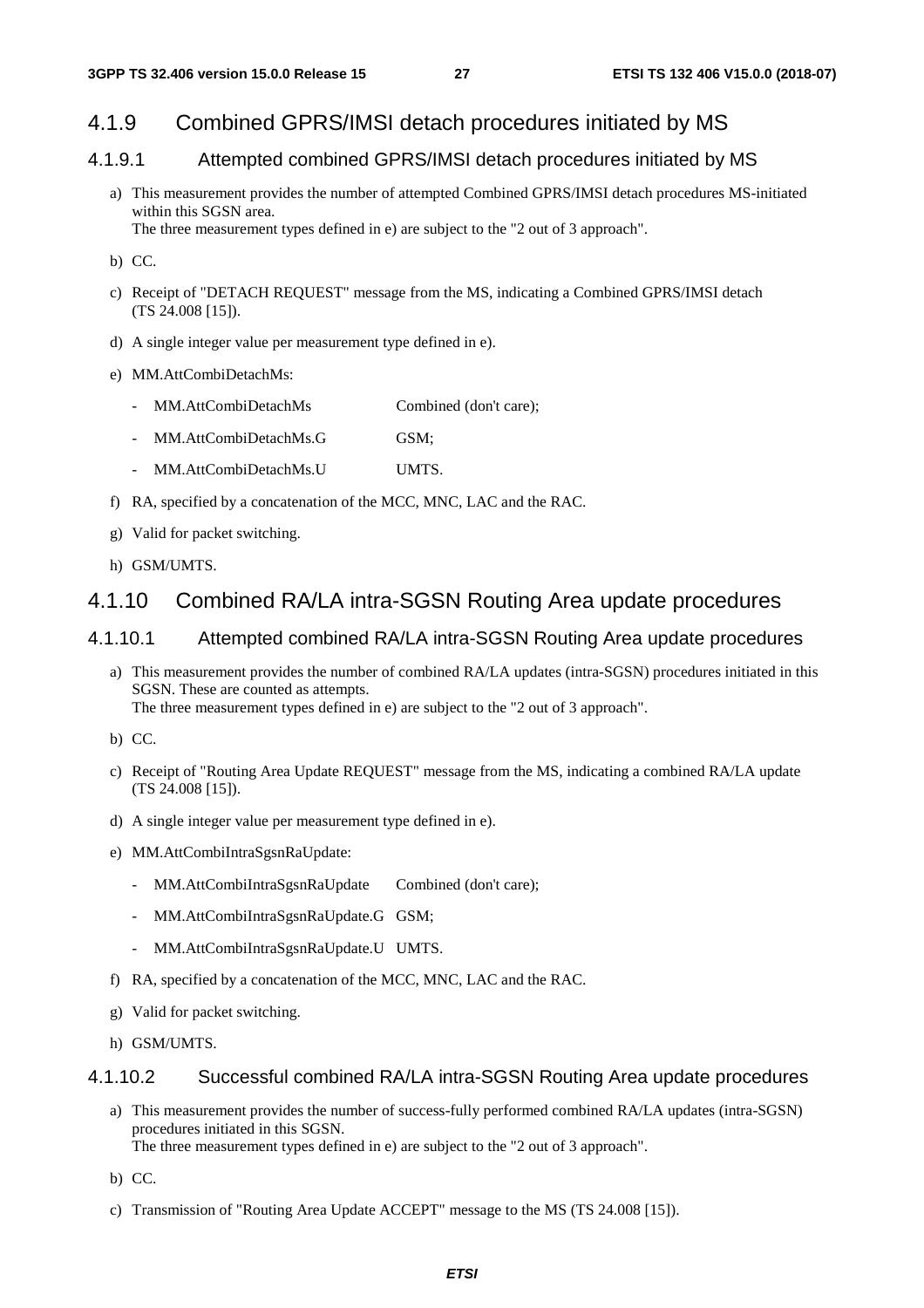- d) A single integer value per measurement type defined in e).
- e) MM.SuccCombiIntraSgsnRaUpdate:
	- MM.SuccCombiIntraSgsnRaUpdate Combined (don't care);
	- MM.SuccCombiIntraSgsnRaUpdate.G GSM;
	- MM.SuccCombiIntraSgsnRaUpdate.U UMTS.
- f) RA, specified by a concatenation of the MCC, MNC, LAC and the RAC.
- g) Valid for packet switching.
- h) GSM/UMTS.

#### 4.1.10.3 Failed combined RA/LA intra-SGSN Routing Area update procedures

- a) This measurement provides the number of failed GPRS combined RA/LA intra-SGSN Routing Area Update procedures initiated in this SGSN. The measurement is split into subcounters per the reject cause. The three measurements defined in e) are subject to the "2 out of 3 approach".
- b) CC
- c) Transmission by the SGSN of the ROUTING AREA UPDATE REJECT message to the MS, in response to a " ROUTING AREA UPDATE REQUEST" (combined RA/LA Intra-Sgsn) message, the relevant measurement is incremented according to the reject cause. Possible reject causes are defined within TS 24.008 [15]. The sum of all supported per cause measurements shall be equal to the total number of failed GPRS routing area update procedures. In case only a subset of per cause measurements is supported, a sum subcounter will be provided first.
- d) Each measurement (as defined in e) is an integer value. The number of measurements is equal to the number of causes supported plus a possible sum value identified by the *.sum* suffix.
- e) MM. FailCombiIntraSgsnRaUpdate.*Cause*:
- f) MM. FailedCombiIntraSgsnRaUpdate.*Cause* Combined (don't care);
- g) MM. FailedCombiIntraSgsnRaUpdate.*Cause*.G GSM;
- h) MM. FailedCombiIntraSgsnRaUpdate.*Cause*.U UMTS;
- i) where *Cause* identifies the reject cause.
- j) RA, specified by a concatenation of the MCC, MNC, LAC and the RAC.
- k) Valid for packet switching
- l) GSM/UMTS

#### 4.1.11 "Combined RA/LA with IMSI Attach" intra-SGSN Routing Area update procedures

#### 4.1.11.1 Attempted "combined RA/LA with IMSI Attach" intra-SGSN Routing Area update procedures

- a) This measurement provides the number of combined RA/LA updates with IMSI attach (intra-SGSN) procedures initiated in this SGSN. These are counted as attempts. The three measurement types defined in e) are subject to the "2 out of 3 approach".
- b) CC.
- c) Receipt of "Routing Area Update REQUEST" message from the MS, indicating a combined RA/LA update with IMSI attach (TS 24.008 [15]).
- d) A single integer value per measurement type defined in e).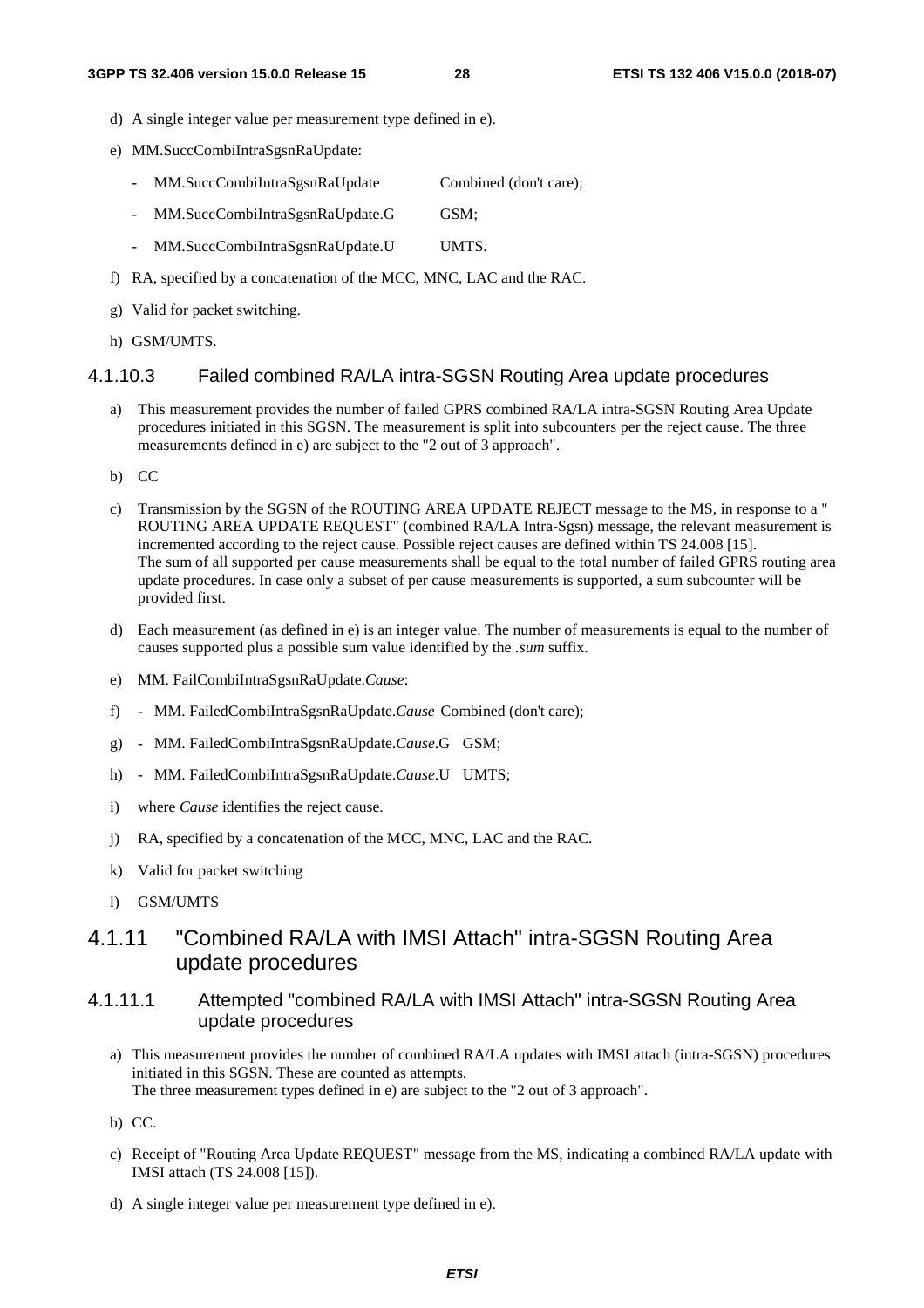- e) MM.AttImsiCombiIntraSgsnRAUpdate:
	- MM.AttImsiCombiIntraSgsnRAUpdate Combined (don't care);
	- MM.AttImsiCombiIntraSgsnRAUpdate.G GSM;
	- MM.AttImsiCombiIntraSgsnRAUpdate.U UMTS.
- f) RA, specified by a concatenation of the MCC, MNC, LAC and the RAC.
- g) Valid for packet switching.
- h) GSM/UMTS.

#### 4.1.11.2 Failed "combined RA/LA with IMSI Attach" intra-SGSN Routing Area update procedures

- a) This measurement provides the number of failed GPRS "combined RA/LA with IMSI Attach" intra-SGSN Routing Area Update procedures initiated in this SGSN. The measurement is split into subcounters per the reject cause. The three measurements defined in e) are subject to the "2 out of 3 approach".
- b) CC
- c) Transmission by the SGSN of the ROUTING AREA UPDATE REJECT message to the MS, in response to a " ROUTING AREA UPDATE REQUEST" ("combined RA/LA with IMSI Attach" Intra-Sgsn) message, the relevant measurement is incremented according to the reject cause. Possible reject causes are defined within TS 24.008 [15].

The sum of all supported per cause measurements shall be equal to the total number of failed GPRS routing area update procedures. In case only a subset of per cause measurements is supported, a sum subcounter will be provided first.

- d) Each measurement (as defined in e) is an integer value. The number of measurements is equal to the number of causes supported plus a possible sum value identified by the *.sum* suffix.
- e) MM. FailImsiCombiIntraSgsnRAUpdate.*Cause*:
- f) MM. FailImsiCombiIntraSgsnRAUpdate.*Cause* Combined (don't care);
- g) MM. FailImsiCombiIntraSgsnRAUpdate.*Cause*.G GSM;
- h) MM. FailImsiCombiIntraSgsnRAUpdate.*Cause*.U UMTS;
- i) where *Cause* identifies the reject cause.
- j) RA, specified by a concatenation of the MCC, MNC, LAC and the RAC.
- k) Valid for packet switching
- l) GSM/UMTS

#### 4.1.12 Combined RA/LA inter-SGSN Routing Area update procedures

#### 4.1.12.1 Attempted combined RA/LA inter-SGSN Routing Area update procedures

a) This measurement provides the number of combined RA/LA updates (inter-SGSN) procedures initiated in this SGSN. These are counted as attempts. The three measurement types defined in e) are subject to the "2 out of 3 approach".

b) CC.

- c) Receipt of "Routing Area Update REQUEST" message from the MS, indicating a combined RA/LA update (TS 24.008 [15]).
- d) A single integer value per measurement type defined in e).
- e) MM.AttCombiInterSgsnRaUpdate: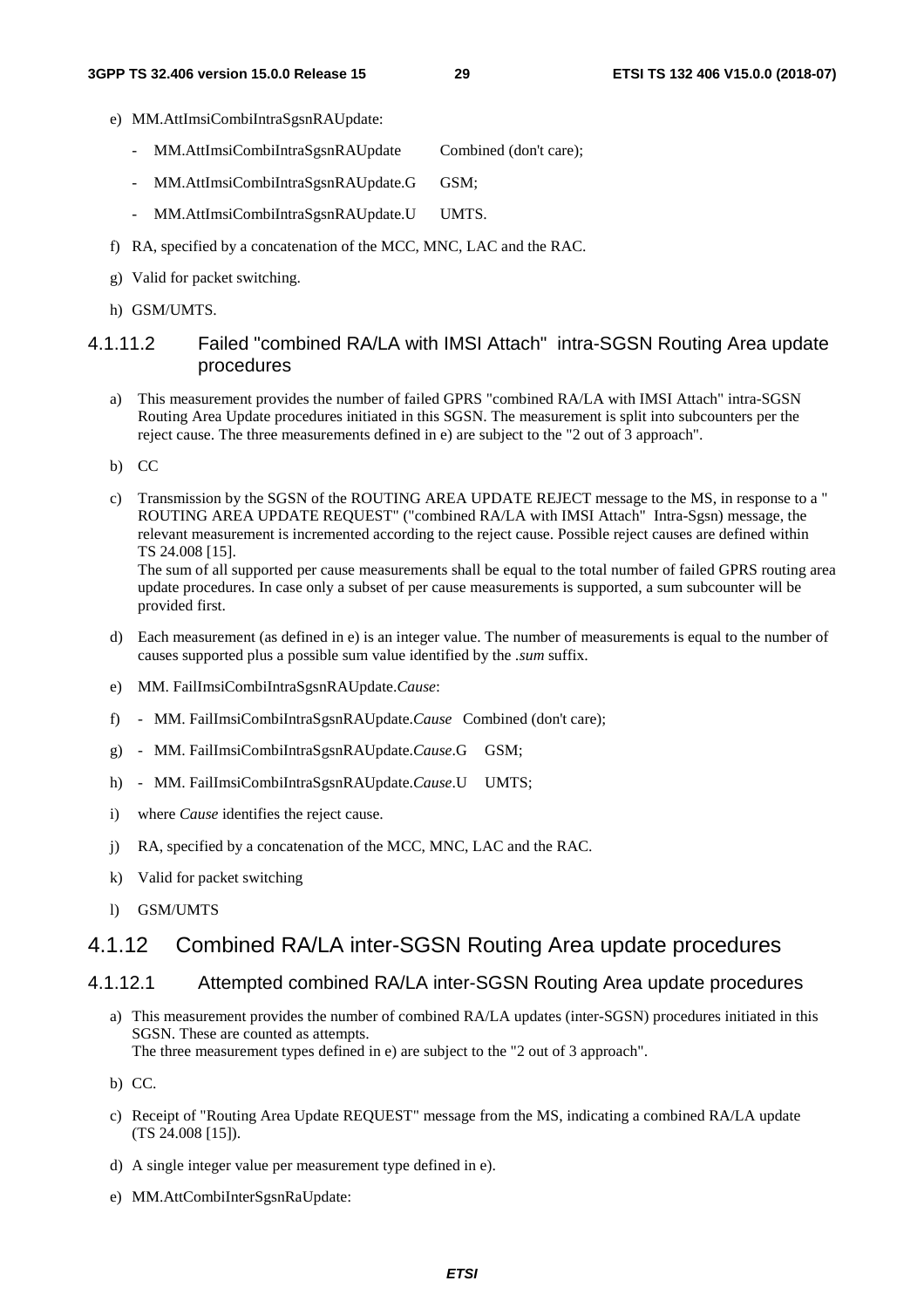- MM.AttCombiInterSgsnRaUpdate Combined (don't care);
- MM.AttCombiInterSgsnRaUpdate.G GSM;
- MM.AttCombiInterSgsnRaUpdate.U UMTS.
- f) RA, specified by a concatenation of the MCC, MNC, LAC and the RAC.
- g) Valid for packet switching.
- h) GSM/UMTS.

#### 4.1.12.2 Successful combined RA/LA inter-SGSN Routing Area update procedures

a) This measurement provides the number of success-fully performed combined RA/LA updates (inter-SGSN) procedures initiated in this SGSN.

The three measurement types defined in e) are subject to the "2 out of 3 approach".

b) CC.

- c) Transmission of "Routing Area Update ACCEPT" message to the MS (TS 24.008 [15]).
- d) A single integer value per measurement type defined in e).
- e) MM.SuccCombiInterSgsnRaUpdate:
	- MM.SuccCombiInterSgsnRaUpdate Combined (don't care):
	- MM.SuccCombiInterSgsnRaUpdate.G GSM;
	- MM.SuccCombiInterSgsnRaUpdate.U UMTS.
- f) RA, specified by a concatenation of the MCC, MNC, LAC and the RAC.
- g) Valid for packet switching.
- h) GSM/UMTS.

#### 4.1.12.3 Failed combined RA/LA inter-SGSN Routing Area update procedures

- a) This measurement provides the number of failed GPRS combined RA/LA inter-SGSN Routing Area Update procedures initiated in this SGSN. The measurement is split into subcounters per the reject cause. The three measurements defined in e) are subject to the "2 out of 3 approach".
- b) CC
- c) Transmission by the SGSN of the ROUTING AREA UPDATE REJECT message to the MS, in response to a " ROUTING AREA UPDATE REQUEST" (combined RA/LA Inter-Sgsn) message, the relevant measurement is incremented according to the reject cause. Possible reject causes are defined within TS 24.008 [15]. The sum of all supported per cause measurements shall be equal to the total number of failed GPRS routing area update procedures. In case only a subset of per cause measurements is supported, a sum subcounter will be provided first.
- d) Each measurement (as defined in e) is an integer value. The number of measurements is equal to the number of causes supported plus a possible sum value identified by the *.sum* suffix.
- e) MM. FailCombiInterSgsnRaUpdate.*Cause*:
- f) MM. FailedCombiInterSgsnRaUpdate.*Cause* Combined (don't care);
- g) MM. FailedCombiInterSgsnRaUpdate.*Cause*.G GSM;
- h) MM. FailedCombiInterSgsnRaUpdate.*Cause*.U UMTS;
- i) where *Cause* identifies the reject cause.
- j) RA, specified by a concatenation of the MCC, MNC, LAC and the RAC.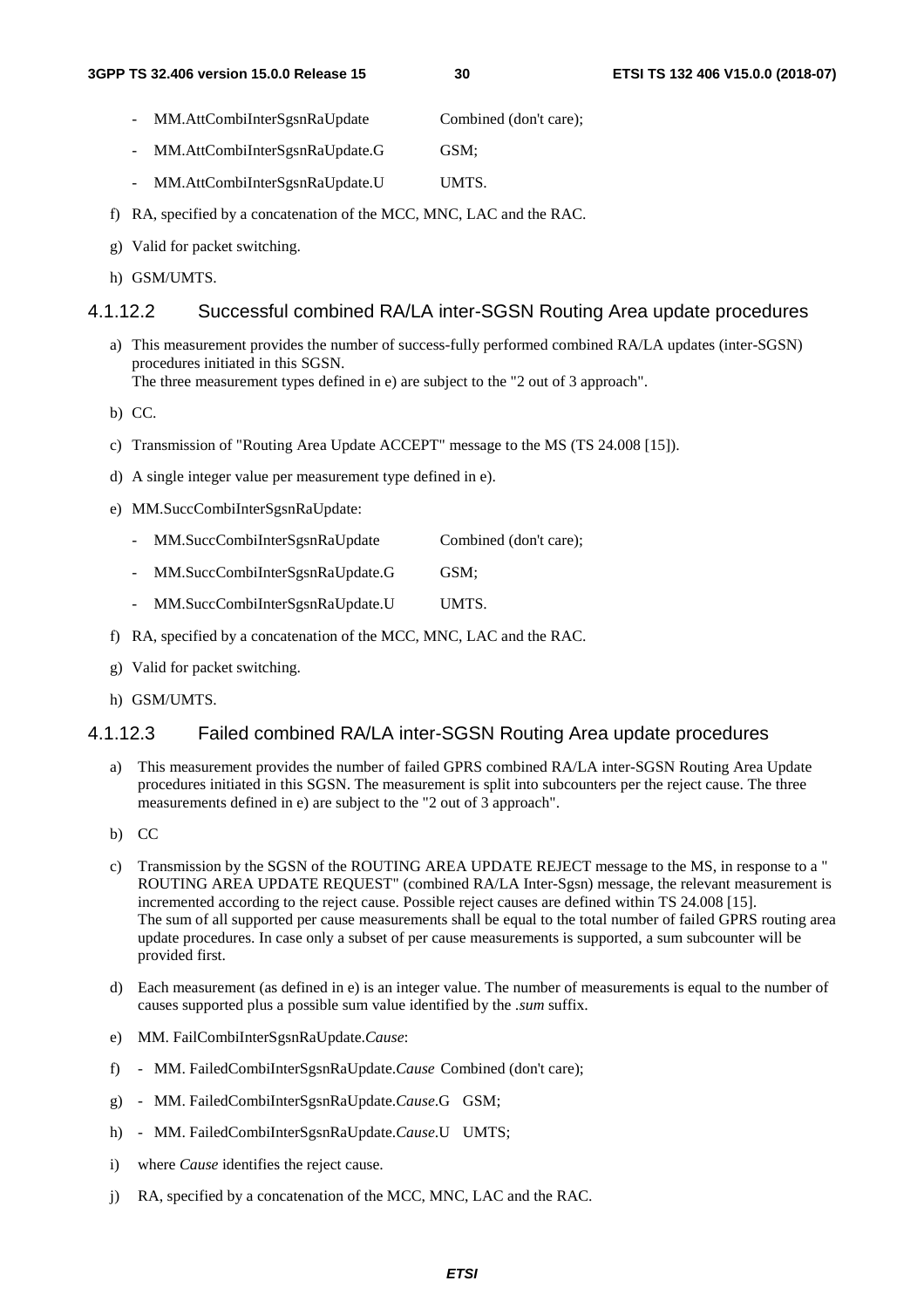- k) Valid for packet switching
- l) GSM/UMTS

### 4.1.13 "Combined RA/LA with IMSI Attach" inter-SGSN Routing Area update procedures

- 4.1.13.1 Attempted "combined RA/LA with IMSI Attach" inter-SGSN Routing Area update procedures
	- a) This measurement provides the number of combined RA/LA updates with IMSI attach (inter-SGSN) procedures initiated in this SGSN. These are counted as attempts: The three measurement types defined in e) are subject to the "2 out of 3 approach".

b) CC.

- c) Receipt of "Routing Area Update REQUEST" message from the MS, indicating a combined RA/LA update with IMSI attach.E52.
- d) A single integer value per measurement type defined in e).
- e) MM.AttImsiCombiInterSgsnRAUpdate:
	- MM.AttImsiCombiInterSgsnRAUpdate Combined (don't care);
	- MM.AttImsiCombiInterSgsnRAUpdate.G GSM;
	- MM.AttImsiCombiInterSgsnRAUpdate.U UMTS.
- f) RA, specified by a concatenation of the MCC, MNC, LAC and the RAC.
- g) Valid for packet switching.
- h) GSM/UMTS.

#### 4.1.13.2 Failed "combined RA/LA with IMSI Attach" inter-SGSN Routing Area update procedures

- a) This measurement provides the number of failed GPRS "combined RA/LA with IMSI Attach" inter-SGSN Routing Area Update procedures initiated in this SGSN. The measurement is split into subcounters per the reject cause. The three measurements defined in e) are subject to the "2 out of 3 approach".
- b) CC
- c) Transmission by the SGSN of the ROUTING AREA UPDATE REJECT message to the MS, in response to a " ROUTING AREA UPDATE REQUEST" ("combined RA/LA with IMSI Attach" Intra-Sgsn) message, the relevant measurement is incremented according to the reject cause. Possible reject causes are defined within TS 24.008 [15].

The sum of all supported per cause measurements shall be equal to the total number of failed GPRS routing area update procedures. In case only a subset of per cause measurements is supported, a sum subcounter will be provided first.

- d) Each measurement (as defined in e) is an integer value. The number of measurements is equal to the number of causes supported plus a possible sum value identified by the *.sum* suffix.
- e) MM. FailImsiCombiInterSgsnRAUpdate.*Cause*:
	- MM. FailImsiCombiInterSgsnRAUpdate.*Cause* Combined (don't care);
	- MM. FailImsiCombiInterSgsnRAUpdate.*Cause*.G GSM;
	- MM. FailImsiCombiInterSgsnRAUpdate.*Cause*.U UMTS;

where *Cause* identifies the reject cause.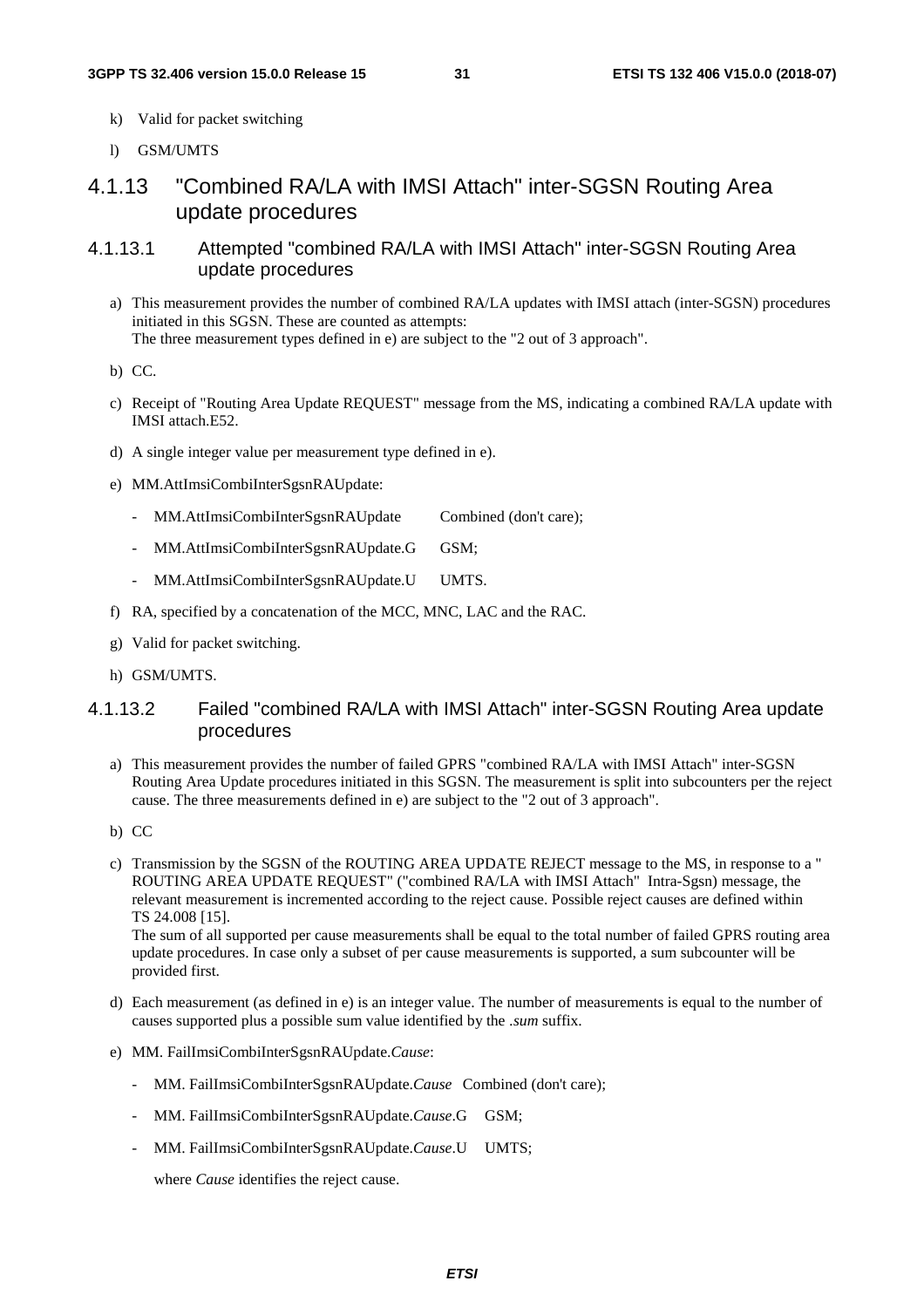- f) RA, specified by a concatenation of the MCC, MNC, LAC and the RAC.
- g) Valid for packet switching
- h) GSM/UMTS

#### 4.1.14 Number of received invalid P-TMSI's during detach

- a) This measurement provides the number of received invalid P-TMSI's during detach. The three measurement types defined in e) are subject to the "2 out of 3 approach".
- b) CC.
- c) Receipt of an "DETACH\_REQUEST" with invalid P-TMSI (TS 24.008 [15]).
- d) A single integer value per measurement type defined in e).
- e) MM.NbrPTMSIDetachFail:
	- MM.NbrPTMSIDetachFail Combined (don't care);
	- MM.NbrPTMSIDetachFail.G GSM;
	- MM.NbrPTMSIDetachFail.U UMTS.
- f) RA, specified by a concatenation of the MCC, MNC, LAC and the RAC.
- g) Valid for packet switching.
- h) GSM/UMTS.

#### 4.1.15 GSM PS paging procedures

The three measurement types defined in clauses 4.1.15.n are subject to the "2 out of 3 approach".

#### 4.1.15.1 Attempted GSM PS paging procedures

- a) This measurement provides the number of attempted PS paging procedures initiated at the SGSN over the Gb interface. The initial paging procedures as well as the repeated paging procedures are counted.
- b) CC.
- c) Incremented when a GSM PS paging procedure is started, i.e. at the transmission of the first BSSGP Paging Request (GSM 08.18 [16]) from the SGSN to the MS.
- d) A single integer value.
- e) MM.AttPsPagingProcGb.
- f) RA, specified by a concatenation of the MCC, MNC, LAC and the RAC.
- g) Valid for packet switching.
- h) GSM.

#### 4.1.15.2 Successful GSM PS paging procedures

- a) This measurement provides the number of successful PS paging procedures initiated at the SGSN over the Gb interface. The initial paging procedures as well as the repeated paging procedures are counted.
- b) CC.
- c) Incremented when an uplink\_trigger (any LLC frame) is received by the SGSN from the MS (over the Gb interface) as response to a GSM PS paging procedure (TS 23.060 [2]) or during intersystem change UMTS -> GSM.
- d) A single integer value.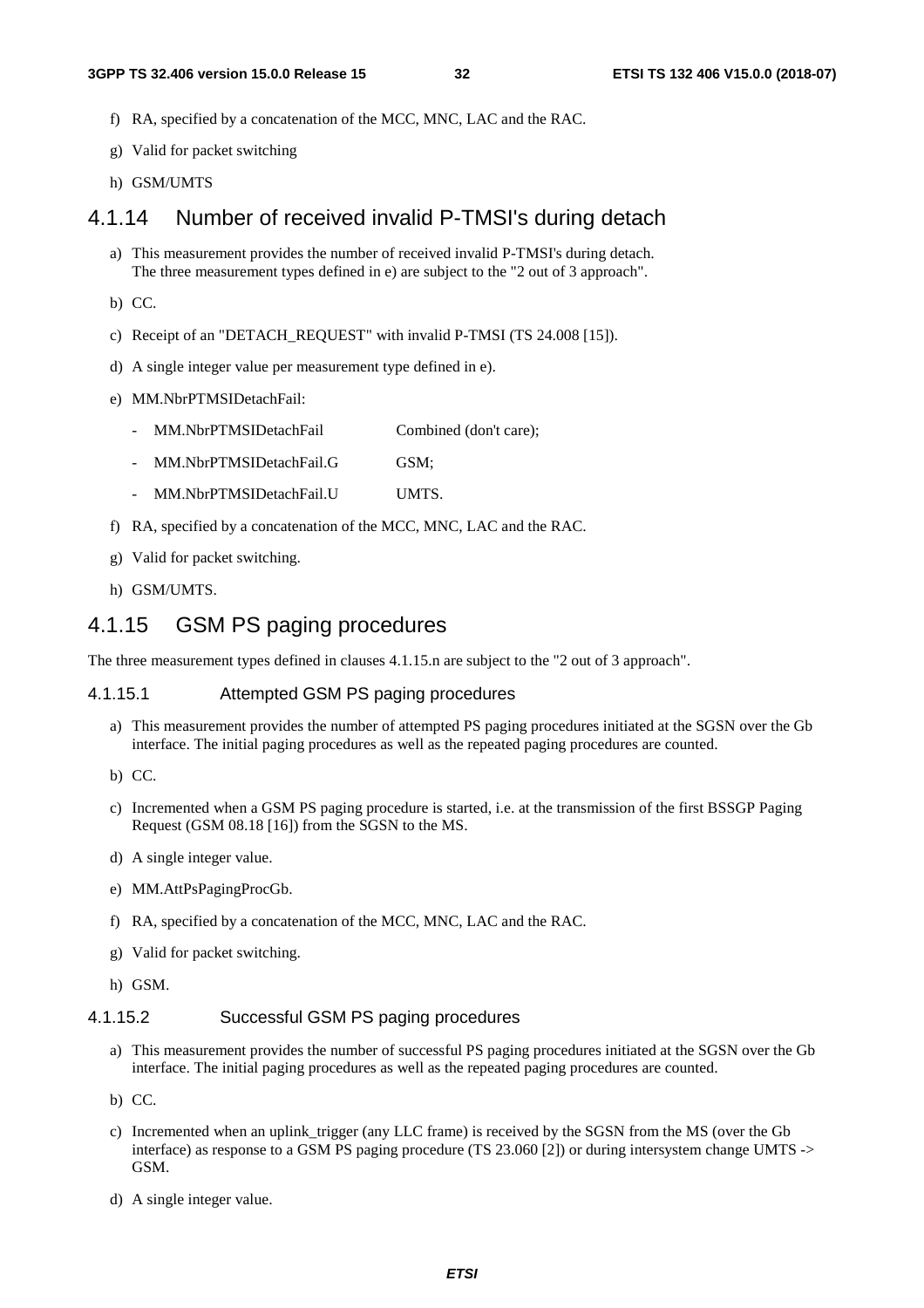- e) MM.SuccPsPagingProcGb.
- f) RA, specified by a concatenation of the MCC, MNC, LAC and the RAC.
- g) Valid for packet switching.
- h) GSM.

#### 4.1.15.3 Failed GSM PS paging procedures

a) This measurement provides the number of failed PS paging procedures initiated at the SGSN over the Gb interface, i.e. PS paging procedures that time out. The initial paging procedures as well as the repeated paging procedures are counted.

b) CC.

- c) Incremented when a GSM PS paging procedure times out.
- d) A single integer value.
- e) MM.FailPsPagingProcGb.
- f) RA, specified by a concatenation of the MCC, MNC, LAC and the RAC.
- g) Valid for packet switching.
- h) GSM.

#### 4.1.16 UMTS PS paging procedures

The three measurement types defined in clauses 4.1.16.n are subject to the "2 out of 3 approach".

#### 4.1.16.1 Attempted UMTS PS paging procedures

a) This measurement provides the number of attempted PS paging procedures initiated at the SGSN over the Iu interface. The initial paging procedures as well as the repeated paging procedures are counted.

b) CC.

- c) Incremented when a UMTS PS paging procedure is started i.e. at the transmission of the first "Paging" message (TS 25.413 [5]) from the SGSN to the MS.
- d) A single integer value.
- e) MM.AttPsPagingProcIu.
- f) RA, specified by a concatenation of the MCC, MNC, LAC and the RAC.
- g) Valid for packet switching.
- h) UMTS.

#### 4.1.16.2 Successful UMTS PS paging procedures

- a) This measurement provides the number of successful PS paging procedures initiated at the SGSN over the Iu interface. The initial paging procedures as well as the repeated paging procedures are counted.
- b) CC.
- c) Incremented when a paging\_response is received by the SGSN from the MS (over the Iu interface) as response to a UMTS PS paging procedure (Receipt of "Service Request" message with Service Type = Paging Response from the MS (TS 24.008 [15])) or during intersystem change GSM -> UMTS.
- d) A single integer value.
- e) MM.SuccPsPagingProcIu.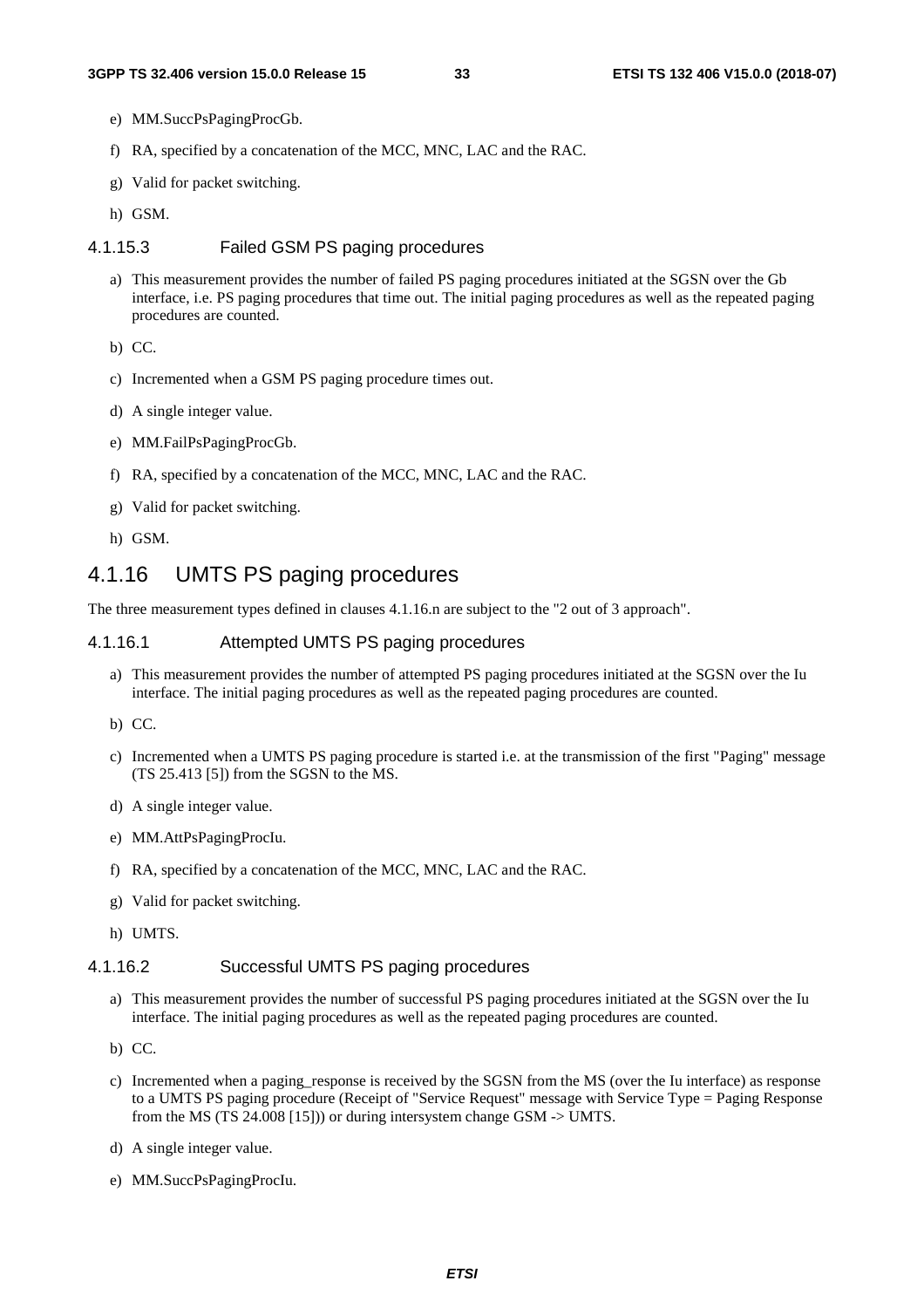- f) RA, specified by a concatenation of the MCC, MNC, LAC and the RAC.
- g) Valid for packet switching.
- h) UMTS.

#### 4.1.16.3 Failed UMTS PS paging procedures

a) This measurement provides the number of failed PS paging procedures initiated at the SGSN over the Iu interface, i.e. PS paging procedures that time out. The initial paging procedures as well as the repeated paging procedures are counted.

b) CC.

- c) Incremented when a UMTS PS paging procedure times out.
- d) A single integer value.
- e) MM.FailPsPagingProcIu.
- f) RA, specified by a concatenation of the MCC, MNC, LAC and the RAC.
- g) Valid for packet switching.
- h) UMTS.

#### 4.1.17 PS paging procedures with unknown access type

#### 4.1.17.1 Attempted PS paging procedures with unknown access type

- a) This measurement provides the number of attempted PS paging procedures initiated at the SGSN with access type unknown. In this case the paging will be done both over the Gb and the Iu interface. The initial paging procedures as well as the repeated paging procedures are counted.
- b) CC.
- c) Incremented when a paging procedure is started for which MM doesn't know the access type i.e. at the transmission of the first BSSGP Paging Request (GSM 08.18 [16]) and/or "Paging" message (TS 25.413 [5]) from the SGSN to the MS.
- d) A single integer value.
- e) MM.AttPsPagingProcGbIu.
- f) RA, specified by a concatenation of the MCC, MNC, LAC and the RAC.
- g) Valid for packet switching.
- h) Combined.

#### 4.1.18 Number of PS paging message sends from 2G-SGSN to the MS

- a) This measurement provides the Number of PS paging message sends from 2G-SGSN to the MS.
- b) CC.
- c) Transmission of "GMM-PAGING.req" (GSM 08.18 [16]) from the SGSN to the MS. Each paging message will be counted separately, addressed to all BSS in this certain RA.
- d) A single integer value.
- e) MM.NbrPsPagingMesGb.
- f) RA, specified by a concatenation of the MCC, MNC, LAC and the RAC.
- g) Valid for packet switching.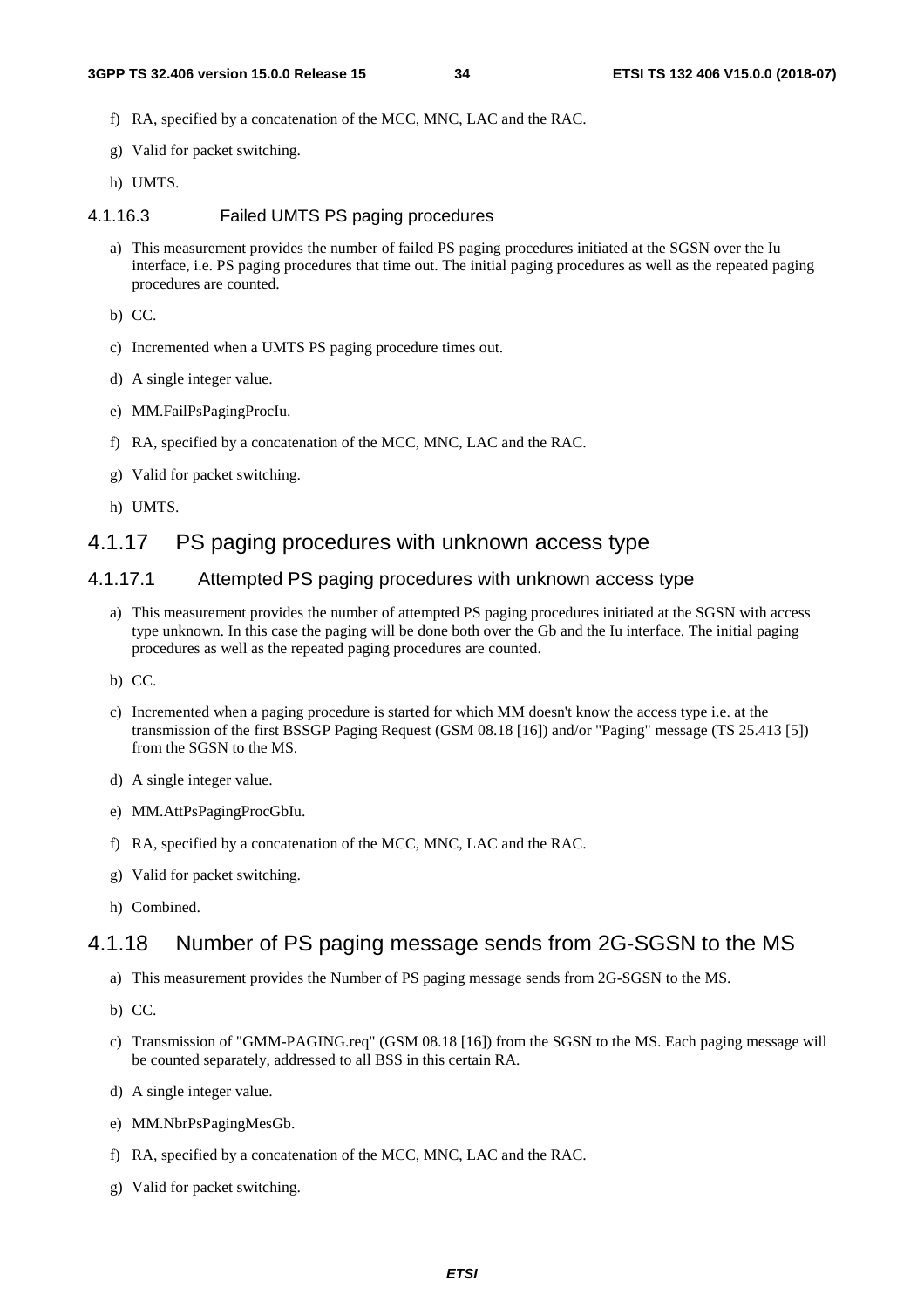h) GSM.

### 4.1.19 Number of PS paging message sends from 3G-SGSN to the MS

- a) This measurement provides the Number of PS paging message sends from 3G-SGSN to the MS.
- b) CC.
- c) Transmission of "Paging" message (CN Domain Indicator = PS Domain) from the SGSN to the MS (TS 25.413 [5]). Each paging message will be counted separately, addressed to all RNC in this certain RA.
- d) A single integer value.
- e) MM.NbrPsPagingMesIu.
- f) RA, specified by a concatenation of the MCC, MNC, LAC and the RAC.
- g) Valid for packet switching.
- h) UMTS.

#### 4.1.20 GSM subscribers state

#### 4.1.20.1 Subscribers in STANDBY state

#### 4.1.20.1.1 Number of subscribers in STANDBY state

- a) This measurement provides the number of subscribers in STANDBY state.
- b) GAUGE.
- c) Incremented at transition of a subscriber registered in the SGSN into STANDBY state, decremented at transition of a subscriber registered in the SGSN out from STANDBY state.
- d) A single integer value.
- e) MM.NbrSubStandby.
- f) SgsnFunction.
- g) Valid for packet switching.
- h) GSM.

#### 4.1.20.1.2 Mean number of subscribers in STANDBY state

- a) This measurement provides the mean number of subscribers in STANDBY state.
- b) SI.
- c) This measurement is obtained by sampling at a pre-defined interval the number of subscribers in STANDBY state and then taking the arithmetic mean.
- d) A single integer value.
- e) MM.MeanNbrSubStandby.
- f) SgsnFunction.
- g) Valid for packet switching.
- h) GSM.

#### 4.1.20.1.3 Max number of subscribers in STANDBY state

a) This measurement provides the maximum number of subscribers in STANDBY state.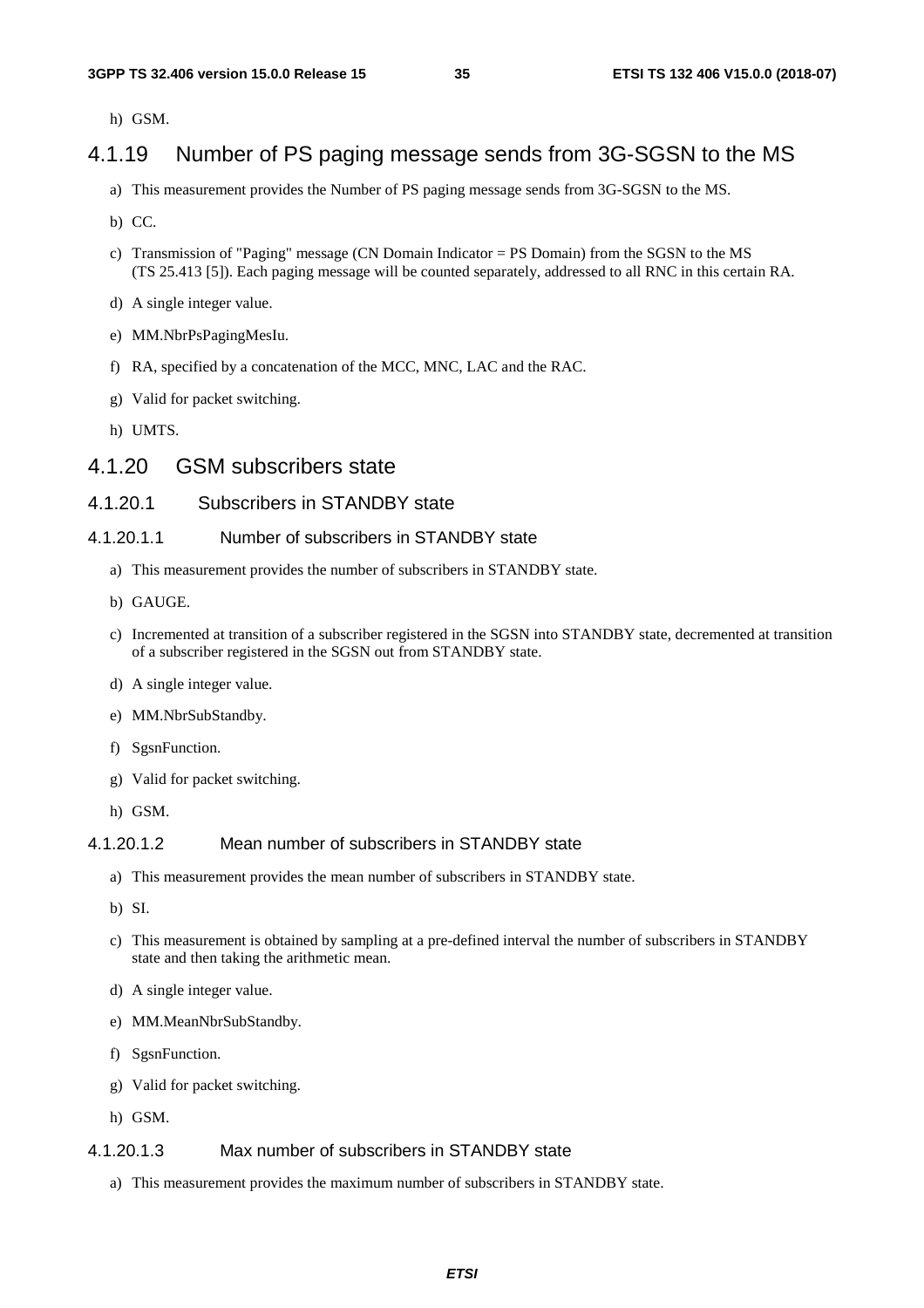- b) SI.
- c) This measurement is obtained by sampling at a pre-defined interval the number of subscribers in STANDBY state and then taking the maximum.
- d) A single integer value.
- e) MM.MaxNbrSubStandby.
- f) SgsnFunction.
- g) Valid for packet switching.
- h) GSM.

### 4.1.20.2 Subscribers in READY state

#### 4.1.20.2.1 Number of subscribers in READY state

- a) This measurement provides the number of subscribers in READY state.
- b) GAUGE.
- c) Incremented at transition of a subscriber registered in the SGSN into READY state, decremented at transition of a subscriber registered in the SGSN out from READY state.
- d) A single integer value.
- e) MM.NbrSubReady
- f) SgsnFunction.
- g) Valid for packet switching.
- h) GSM.

#### 4.1.20.2.2 Mean number of subscribers in READY state

- a) This measurement provides the mean number of subscribers in READY state.
- b) SI.
- c) This measurement is obtained by sampling at a pre-defined interval the number of subscribers in READY state and then taking the arithmetic mean.
- d) A single integer value.
- e) MM.MeanNbrSubReady.
- f) SgsnFunction.
- g) Valid for packet switching.
- h) GSM.

#### 4.1.20.2.3 Max number of subscribers in READY state

- a) This measurement provides the maximum number of subscribers in READY state.
- b) SI.
- c) This measurement is obtained by sampling at a pre-defined interval the number of subscribers in READY state and then taking the maximum.
- d) A single integer value.
- e) MM.MaxNbrSubReady.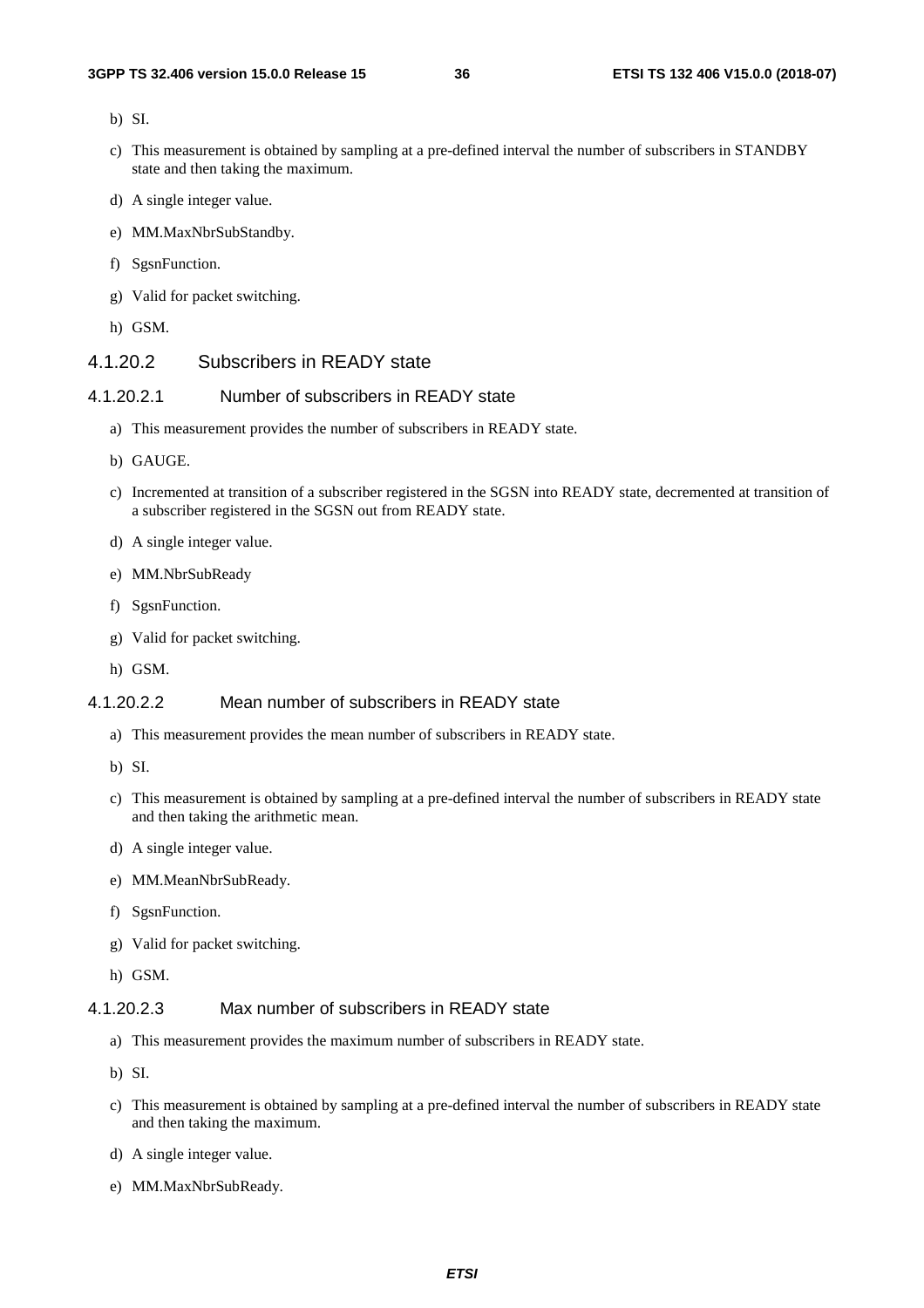- f) SgsnFunction.
- g) Valid for packet switching.
- h) GSM.

# 4.1.21 UMTS subscribers state

# 4.1.21.1 Subscribers in PMM-IDLE state

#### 4.1.21.1.1 Number of subscribers in PMM-IDLE state

- a) This measurement provides the number of subscribers in PMM-IDLE state.
- b) GAUGE.
- c) Incremented at PS Signalling Connection Release (Iu Release), decremented at PS Detach or PS Signalling Connection Establish (Service Request).
- d) A single integer value.
- e) MM.NbrSubPmmIdle.
- f) SgsnFunction.
- g) Valid for packet switching.
- h) UMTS.

#### 4.1.21.1.2 Mean number of subscribers in PMM-IDLE state

- a) This measurement provides the mean number of subscribers in PMM-IDLE state.
- b) SI.
- c) This measurement is obtained by sampling at a pre-defined interval the number of subscribers in PMM-IDLE state and then taking the arithmetic mean.
- d) A single integer value.
- e) MM.MeanNbrSubPmmIdle.
- f) SgsnFunction.
- g) Valid for packet switching.
- h) UMTS.

#### 4.1.21.1.3 Max number of subscribers in PMM-IDLE state

- a) This measurement provides the maximum number of subscribers in PMM-IDLE state.
- b) SI.
- c) This measurement is obtained by sampling at a pre-defined interval the number of subscribers in PMM-IDLE state and then taking the maximum.
- d) A single integer value.
- e) MM.MaxNbrSubPmmIdle.
- f) SgsnFunction.
- g) Valid for packet switching.
- h) UMTS.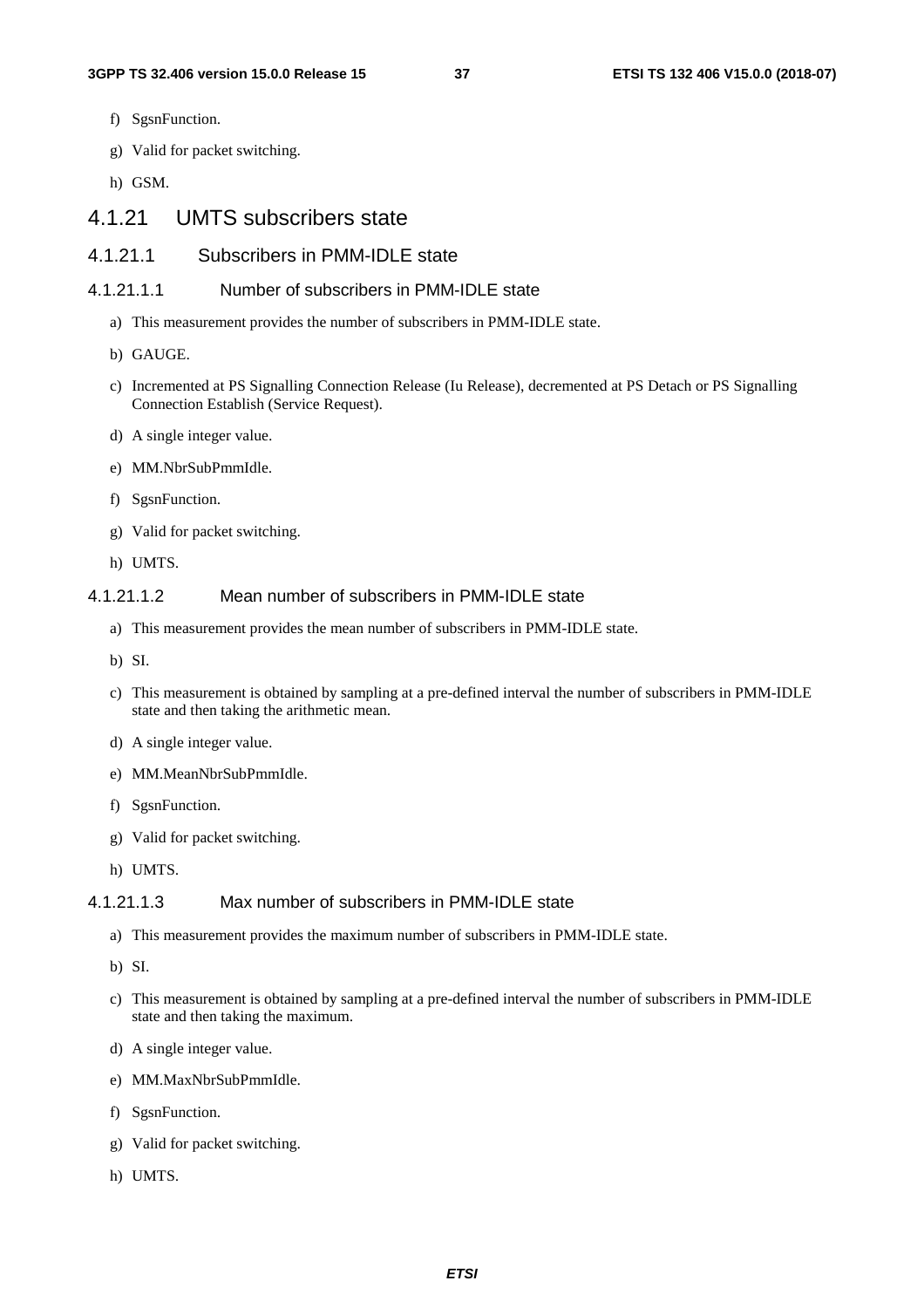### 4.1.21.2 Subscribers in PMM-CONNECTED state

### 4.1.21.2.1 Number of subscribers in PMM-CONNECTED state

- a) This measurement provides the number of subscribers in PMM-CONNECTED state.
- b) GAUGE.
- c) Decremented at PS Signalling Connection Release (Iu Release), Detach, PS Attach Reject or RAU Reject, incremented at PS Attach or PS Signalling Connection Establish (Service Request).
- d) A single integer value.
- e) MM.NbrSubPmmConnected
- f) SgsnFunction.
- g) Valid for packet switching.
- h) UMTS.

#### 4.1.21.2.2 Mean number of subscribers in PMM-CONNECTED state

- a) This measurement provides the mean number of subscribers in PMM-CONNECTED state.
- b) SI.
- c) This measurement is obtained by sampling at a pre-defined interval the number of subscribers in PMM-CONNECTED state and then taking the arithmetic mean.
- d) A single integer value.
- e) MM.MeanNbrSubPmmConnected.
- f) SgsnFunction.
- g) Valid for packet switching.
- h) UMTS.

#### 4.1.21.2.3 Max number of subscribers in PMM-CONNECTED state

- a) This measurement provides the maximum number of subscribers in PMM-CONNECTED state.
- b) SI.
- c) This measurement is obtained by sampling at a pre-defined interval the number of subscribers in PMM-CONNECTED state and then taking the maximum.
- d) A single integer value.
- e) MM.MaxNbrSubPmmConnected.
- f) SgsnFunction.
- g) Valid for packet switching.
- h) UMTS.

# 4.1.22 Attached subscribers

### 4.1.22.1 Number of attached subscribers

- a) This measurement provides the number of attached subscribers within this SGSN area. The three measurement types defined in e) are subject to the "2 out of 3 approach".
- b) GAUGE.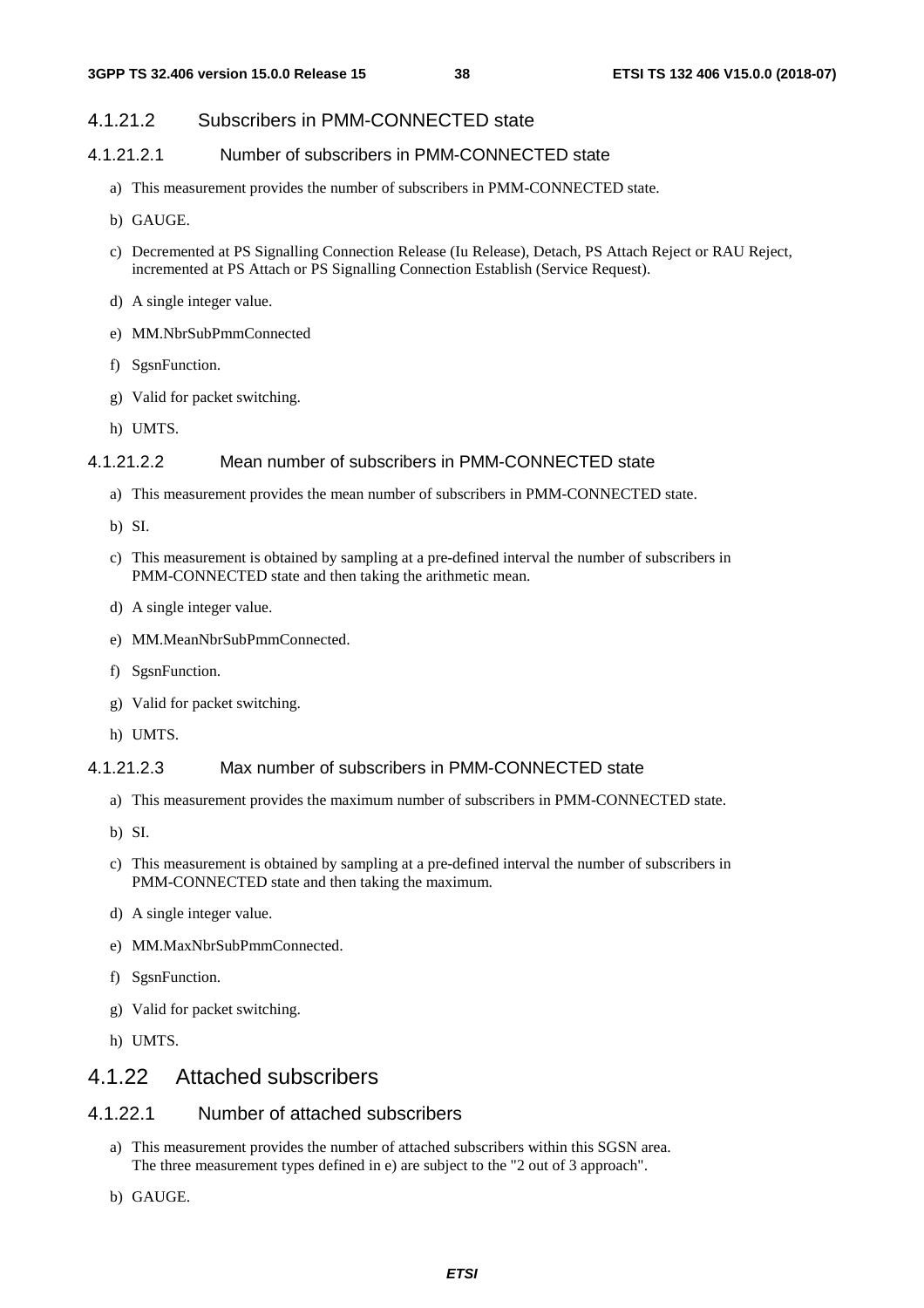- c) Incremented when a subscriber enters the GMM\_REGISTERED state in the SGSN Location Register, and decremented when a subscriber leaves the GMM\_REGISTERED state.
- NOTE: The GMM state machine in the SGSN Location Register is described in TS 24.008 [15], clause 4.1.3.3 (Figure 4.1c/3GPP TS 24.008 [15]: GMM main states on the network side).
- d) A single integer value per measurement type defined in e).
- e) MM.NbrActAttachedSub:
	- MM.NbrActAttachedSub Combined (don't care);
	- MM.NbrActAttachedSub.G GSM;
	- MM.NbrActAttachedSub.U UMTS.
- f) SgsnFunction RoutingArea.
- g) Valid for packet switching.
- h) GSM/UMTS.

#### 4.1.22.2 Mean number of attached subscribers

- a) This measurement provides the mean number of attached subscribers within this SGSN area. The three measurement types defined in e) are subject to the "2 out of 3 approach".
- b) SI.
- c) This measurement is obtained by sampling at a pre-defined interval the number of attached subscribers and then taking the arithmetic mean.
- d) A single integer value per measurement type defined in e).
- e) MM.MeanNbrAttachedSub:
	- MM.MeanNbrAttachedSub Combined (don't care);
	- MM.MeanNbrAttachedSub.G GSM;
	- MM.MeanNbrAttachedSub.U UMTS.
- f) SgsnFunction. RoutingArea
- g) Valid for packet switching.
- h) GSM/UMTS.

#### 4.1.22.3 Max number of attached subscribers

i) This measurement provides the maximum number of attached subscribers within this SGSN area. The three measurement types defined in e) are subject to the "2 out of 3 approach".

j) SI.

- k) This measurement is obtained by sampling at a pre-defined interval the number of attached subscribers and then taking the maximum.
- l) A single integer value per measurement type defined in e).
- m) MM.MaxNbrAttachedSub:
	- MM.MaxNbrAttachedSub Combined (don't care);
	- MM.MaxNbrAttachedSub.G GSM;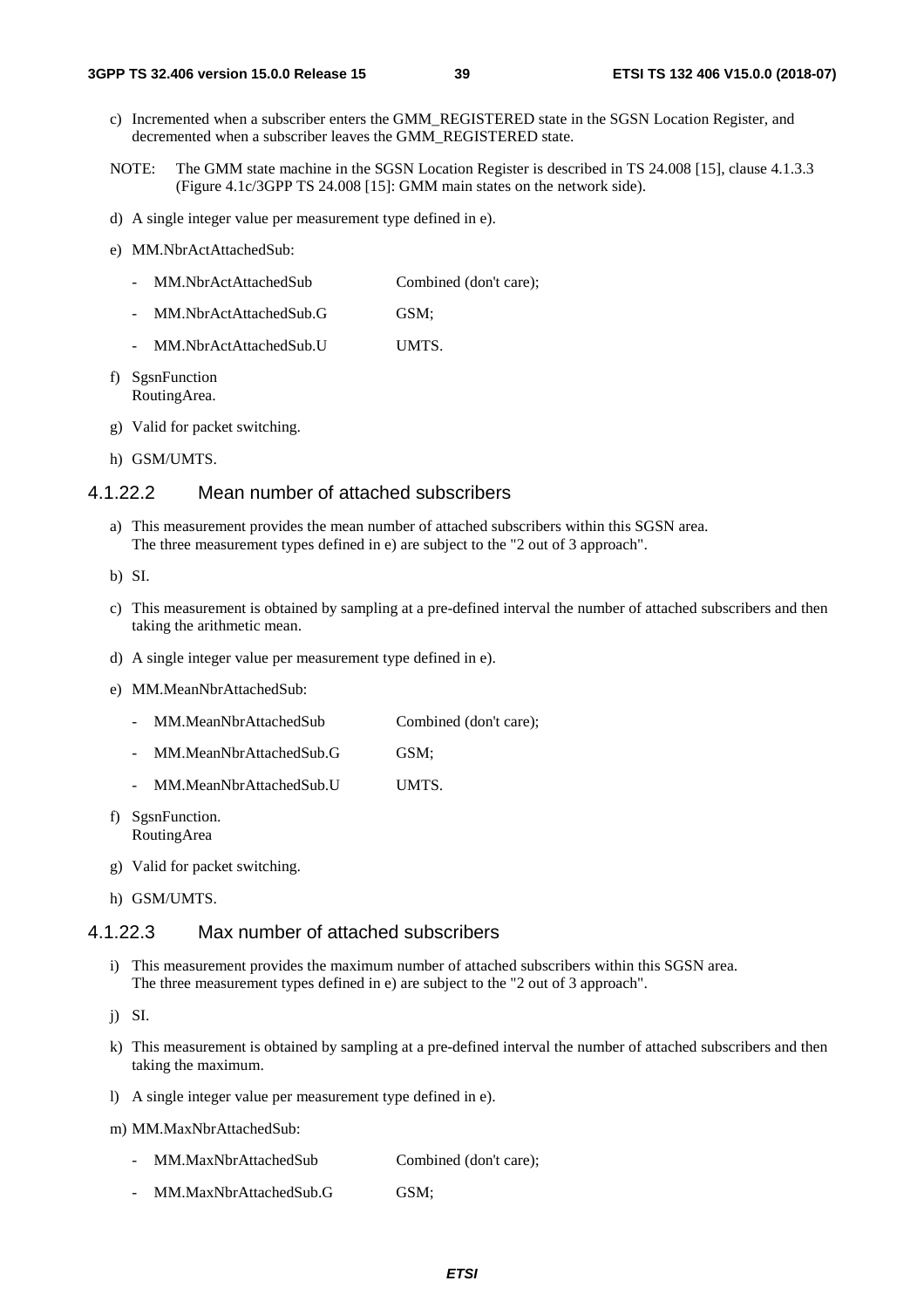- MM.MaxNbrAttachedSub.U UMTS.
- n) SgsnFunction. RoutingArea
- o) Valid for packet switching.
- p) GSM/UMTS.

# 4.1.23 Home subscribers

# 4.1.23.1 Number of home subscribers

- a) This measurement provides the number of GPRS home subscribers located in the SGSN location register. The GPRS MM state of this subscriber is GMM\_REGISTERED or GMM\_DEREGISTERED. Only GPRS subscribers that are homed in the same GPRS network are considered. The three measurement types defined in e) are subject to the "2 out of 3 approach".
- b) GAUGE.
- c) Incremented by one when GPRS home subscriber is successfully registered in the SGSN location registered and decremented by one when GPRS home subscriber is successfully deregistered out of the SGSN location register (TS 24.008 [15]).
- d) A single integer value per measurement type defined in e).

#### e) MM.NbrHomeSub:

- MM.NbrHomeSub Combined (don't care);
- MM.NbrHomeSub.G GSM;
- MM.NbrHomeSub.U UMTS.
- f) SgsnFunction.
- g) Valid for packet switching.
- h) GSM/UMTS.

# 4.1.23.2 Mean number of home subscribers

- a) This measurement provides the mean number of GPRS home subscribers located in the SGSN location register. The three measurement types defined in e) are subject to the "2 out of 3 approach".
- b) SI.
- c) This measurement is obtained by sampling at a pre-defined interval the number of GPRS home subscribers located in the SGSN location register and then taking the arithmetic mean.
- d) A single integer value per measurement type defined in e).
- e) MM.MeanNbrHomeSub:
	- MM.MeanNbrHomeSub Combined (don't care);
	- MM.MeanNbrHomeSub.G GSM;
	- MM.MeanNbrHomeSub.U UMTS.
- f) SgsnFunction.
- g) Valid for packet switching.
- h) GSM/UMTS.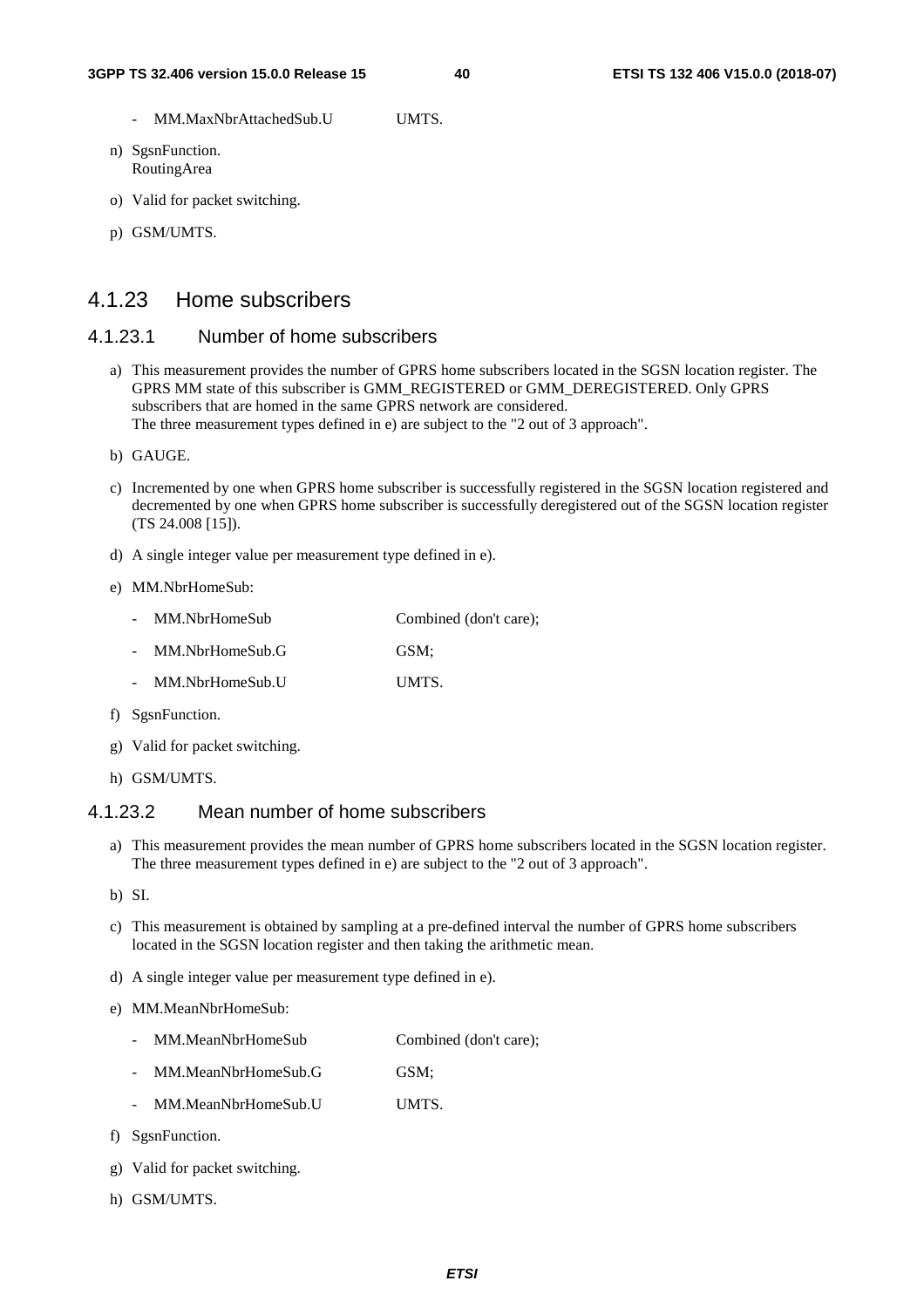### 4.1.23.3 Max number of home subscribers

a) This measurement provides the maximum number of GPRS home subscribers located in the SGSN location register.

The three measurement types defined in e) are subject to the "2 out of 3 approach".

- b) SI.
- c) This measurement is obtained by sampling at a pre-defined interval the number of GPRS home subscribers located in the SGSN location register and then taking the maximum.
- d) A single integer value per measurement type defined in e).
- e) MM.MaxNbrHomeSub:
	- MM.MaxNbrHomeSub Combined (don't care);
	- MM.MaxNbrHomeSub.G GSM;
	- MM.MaxNbrHomeSub.U UMTS.
- f) SgsnFunction.
- g) Valid for packet switching.
- h) GSM/UMTS.

# 4.1.24 Visiting national subscribers

#### 4.1.24.1 Number of visiting national subscribers

- a) This measurement provides the number of visiting national GPRS subscribers located in the SGSN location register. The GPRS MM state of this subscriber is GMM\_REGISTERED or GMM\_DEREGISTERED. Only GPRS subscribers that are homed in a partner GPRS network of the same country are considered. The three measurement types defined in e) are subject to the "2 out of 3 approach".
- b) GAUGE.
- c) This measurement provides the number of visiting national GPRS subscribers located in the SGSN location register. The GPRS MM state of this subscriber is GMM\_REGISTERED or GMM\_DEREGISTERED. Only GPRS subscribers that are homed in a partner GPRS network of the same country are considered.
- d) A single integer value per measurement type defined in e).
- e) MM.NbrVisitingNatSub:
	- MM.NbrVisitingNatSub Combined (don't care);
	- MM.NbrVisitingNatSub.G GSM;
	- MM.NbrVisitingNatSub.U UMTS.
- f) SgsnFunction.
- g) Valid for packet switching.
- h) GSM/UMTS.

#### 4.1.24.2 Mean number of visiting national subscribers

a) This measurement provides the mean number of visiting national GPRS subscribers located in the SGSN location register.

The three measurement types defined in e) are subject to the "2 out of 3 approach".

b) SI.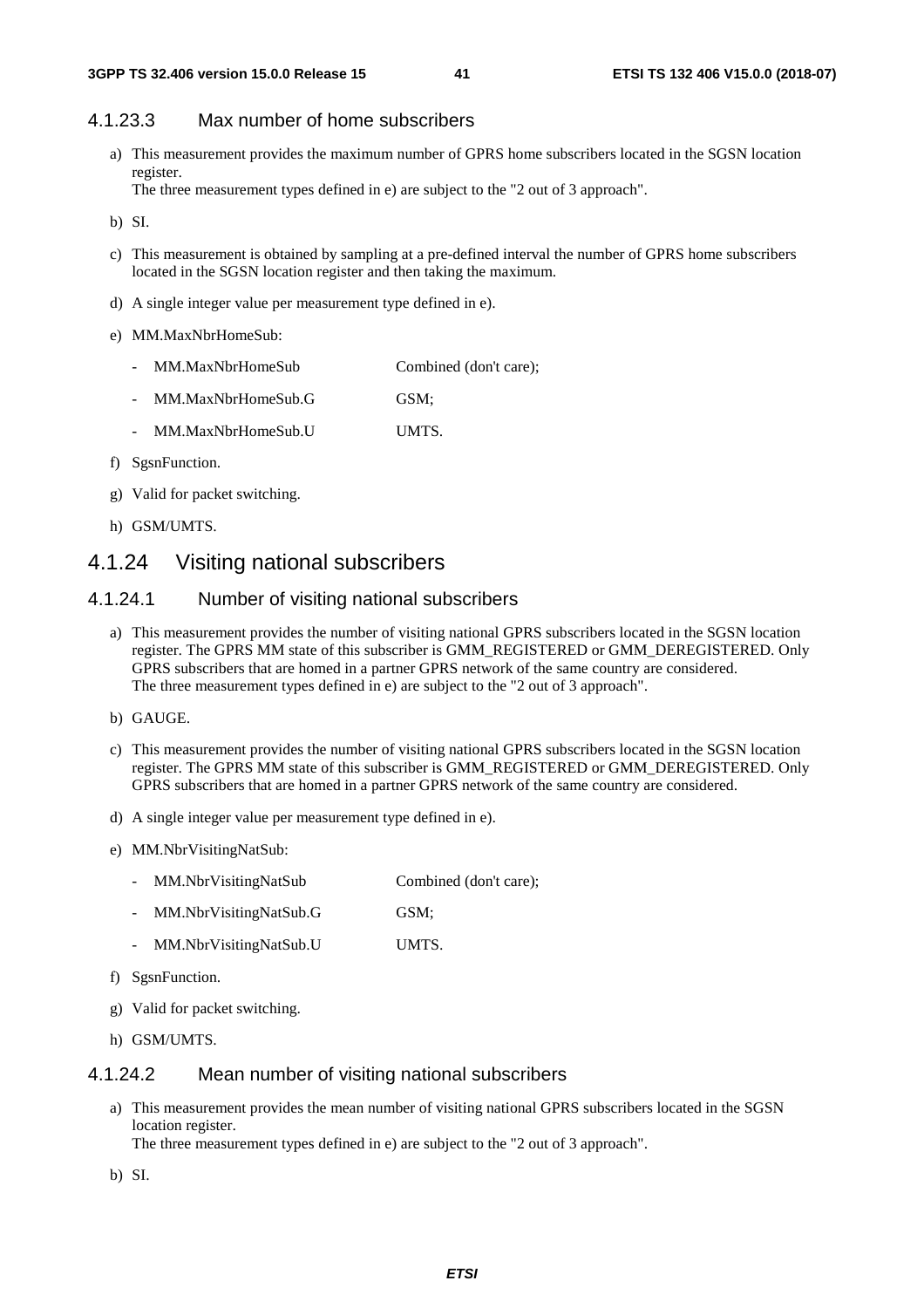- c) This measurement is obtained by sampling at a pre-defined interval the number of visiting national GPRS subscribers located in the SGSN location register and then taking the arithmetic mean.
- d) A single integer value per measurement type defined in e).
- e) MM.MeanNbrVisitingNatSub:
	- MM.MeanNbrVisitingNatSub Combined (don't care);
	- MM.MeanNbrVisitingNatSub.G GSM;
	- MM.MeanNbrVisitingNatSub.U UMTS.
- f) SgsnFunction.
- g) Valid for packet switching.
- h) GSM/UMTS.

#### 4.1.24.3 Max number of visiting national subscribers

a) This measurement provides the maximum number of visiting national GPRS subscribers located in the SGSN location register.

The three measurement types defined in e) are subject to the "2 out of 3 approach".

b) SI.

- c) This measurement is obtained by sampling at a pre-defined interval the number of visiting national GPRS subscribers located in the SGSN location register and then taking the maximum.
- d) A single integer value per measurement type defined in e).
- e) MM.MaxNbrVisitingNatSub:
	- MM.MaxNbrVisitingNatSub Combined (don't care);
	- MM.MaxNbrVisitingNatSub.G GSM;
	- MM.MaxNbrVisitingNatSub.U UMTS.
- f) SgsnFunction.
- g) Valid for packet switching.
- h) GSM/UMTS.

# 4.1.25 Visiting foreign subscribers

#### 4.1.25.1 Number of visiting foreign subscribers

- a) This measurement provides the number of visiting foreign GPRS located in the SGSN location register. The GPRS MM state of this subscriber is GMM\_REGISTERED or MM\_DEREGISTERED. Only GPRS subscribers that are homed in a GPRS network of a foreign country are considered. The three measurement types defined in e) are subject to the "2 out of 3 approach".
- b) GAUGE.
- c) Incremented by one when GPRS subscriber is successfully registered in the SGSN location registered and decremented by one when GPRS subscriber is successfully deregistered out of the SGSN location register (TS 24.008 [15]).
- d) A single integer value per measurement type defined in e).
- e) MM.NbrVisitingForeign:
	- MM.NbrVisitingForeign Combined (don't care);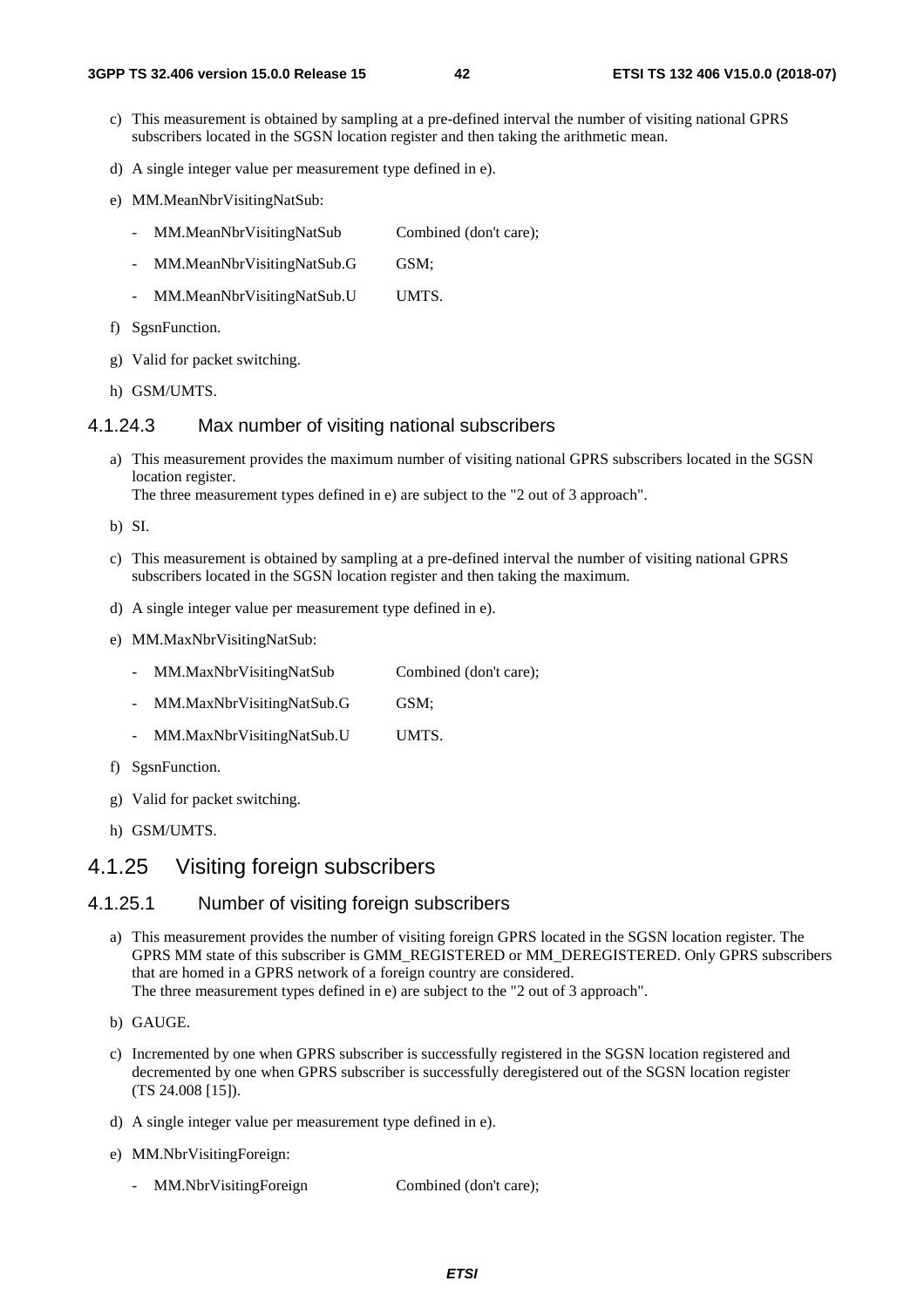- MM.NbrVisitingForeign.G GSM;
- MM.NbrVisitingForeign.U UMTS.
- f) SgsnFunction.
- g) Valid for packet switching.
- h) GSM/UMTS.

# 4.1.25.2 Mean number of visiting foreign subscribers

a) This measurement provides the mean number of visiting foreign GPRS subscribers located in the SGSN location register.

The three measurement types defined in e) are subject to the "2 out of 3 approach".

b) SI.

- c) This measurement is obtained by sampling at a pre-defined interval the number of visiting foreign GPRS subscribers located in the SGSN location register and then taking the arithmetic mean.
- d) A single integer value per measurement type defined in e).
- e) MM.MeanNbrVisitingForeign:
	- MM.MeanNbrVisitingForeign Combined (don't care);
	- MM.MeanNbrVisitingForeign.G GSM;
	- MM.MeanNbrVisitingForeign.U UMTS.
- f) SgsnFunction.
- g) Valid for packet switching.
- h) GSM/UMTS.

# 4.1.25.3 Max number of visiting foreign subscribers

a) This measurement provides the maximum number of visiting foreign GPRS subscribers located in the SGSN location register.

The three measurement types defined in e) are subject to the "2 out of 3 approach".

- b) SI.
- c) This measurement is obtained by sampling at a pre-defined interval the number of visiting foreign GPRS subscribers located in the SGSN location register and then taking the maximum.
- d) A single integer value per measurement type defined in e).
- e) MM.MaxNbrVisitingForeign:
	- MM.MaxNbrVisitingForeign Combined (don't care);
	- MM.MaxNbrVisitingForeign.G GSM;
	- MM.MaxNbrVisitingForeign.U UMTS.
- f) SgsnFunction.
- g) Valid for packet switching.
- h) GSM/UMTS.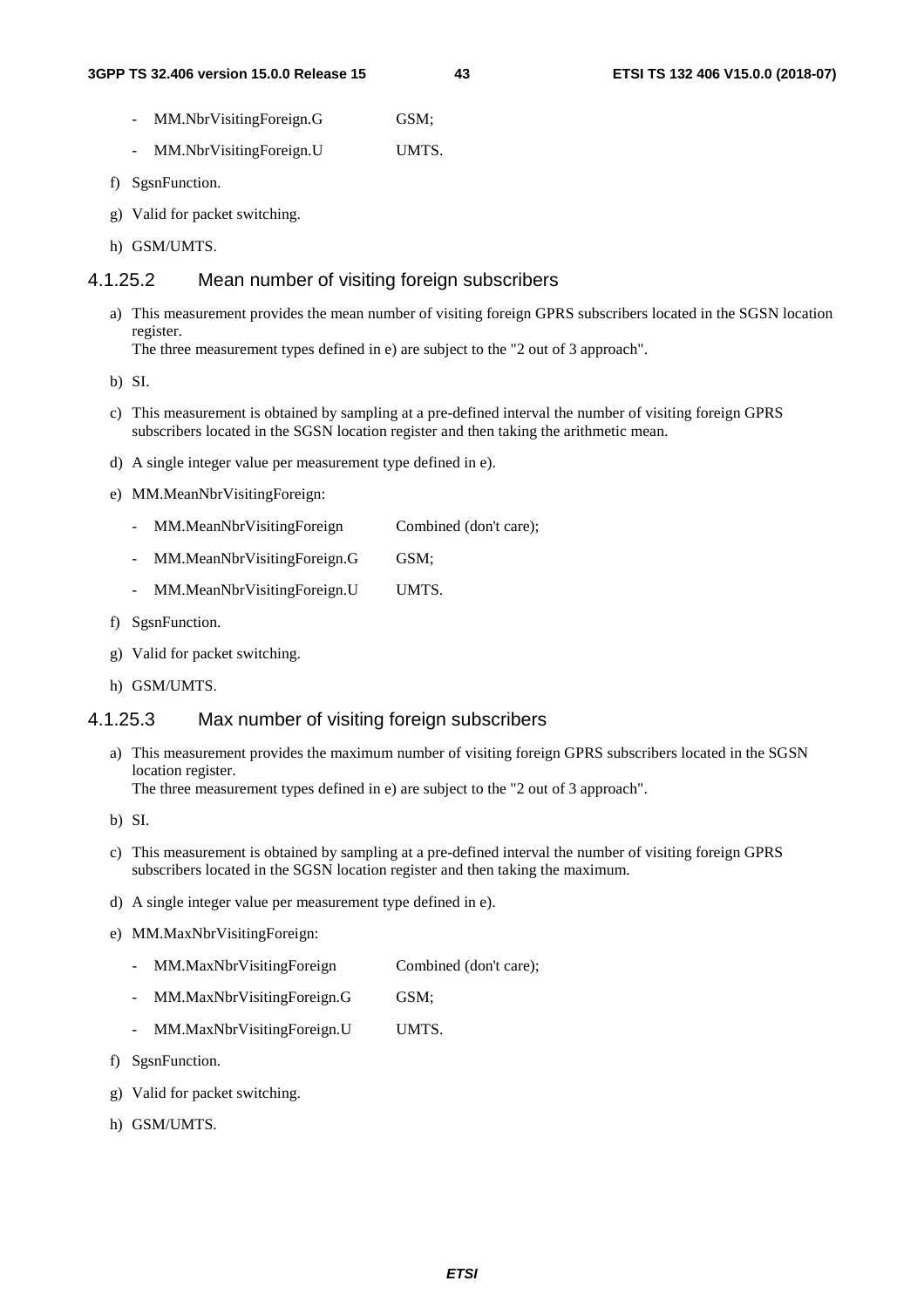- 4.1.26 Void
- 4.1.27 Void
- 4.1.28 Void
- 4.1.29 Void
- 4.1.30 CAMEL subscribers

# 4.1.30.1 Number of CAMEL subscribers

- a) This measurement provides the number of attached subscriber within this SGSN area with CAMEL service. The three measurement types defined in e) are subject to the "2 out of 3 approach".
- b) GAUGE.
- c) Incremented when a CAMEL subscriber enters the GMM\_REGISTERED state in the SGSN Location Register, and decremented when a subscriber leaves the GMM\_REGISTERED state. Note: the GMM state machine in the SGSN Location Register is described in 3GPP TS 24.008 [15], subclause 4.1.3.3 (Figure 4.1c/3GPP TS 24.008 [15]: GMM main states on the network side).
- d) A single integer value per measurement type defined in e).
- e) MM.NbrCamelSub:
	- MM.NbrCamelSub Combined (don't care):
	- MM.NbrCamelSub.G GSM;
	- MM.NbrCamelSub.U UMTS.
- f) SgsnFunction.
- g) Valid for packet switching.
- h) GSM/UMTS.

# 4.1.30.2 Mean Number of CAMEL subscribers

- a) This measurement provides the mean number of attached subscribers with CAMEL service. The three measurement types defined in e) are subject to the "2 out of 3 approach".
- b) SI.
- c) This measurement is obtained by sampling at a pre-defined interval the number of attached subscribers with CAMEL service and then taking the arithmetic mean.
- d) A single integer value per measurement type defined in e).
- e) MM.MeanNbrCamelSub:
	- MM.MeanNbrCamelSub Combined (don't care);
	- MM.MeanNbrCamelSub.G GSM;
	- MM.MeanNbrCamelSub.U UMTS
- f) SgsnFunction.
- g) Valid for packet switching.
- h) GSM/UMTS.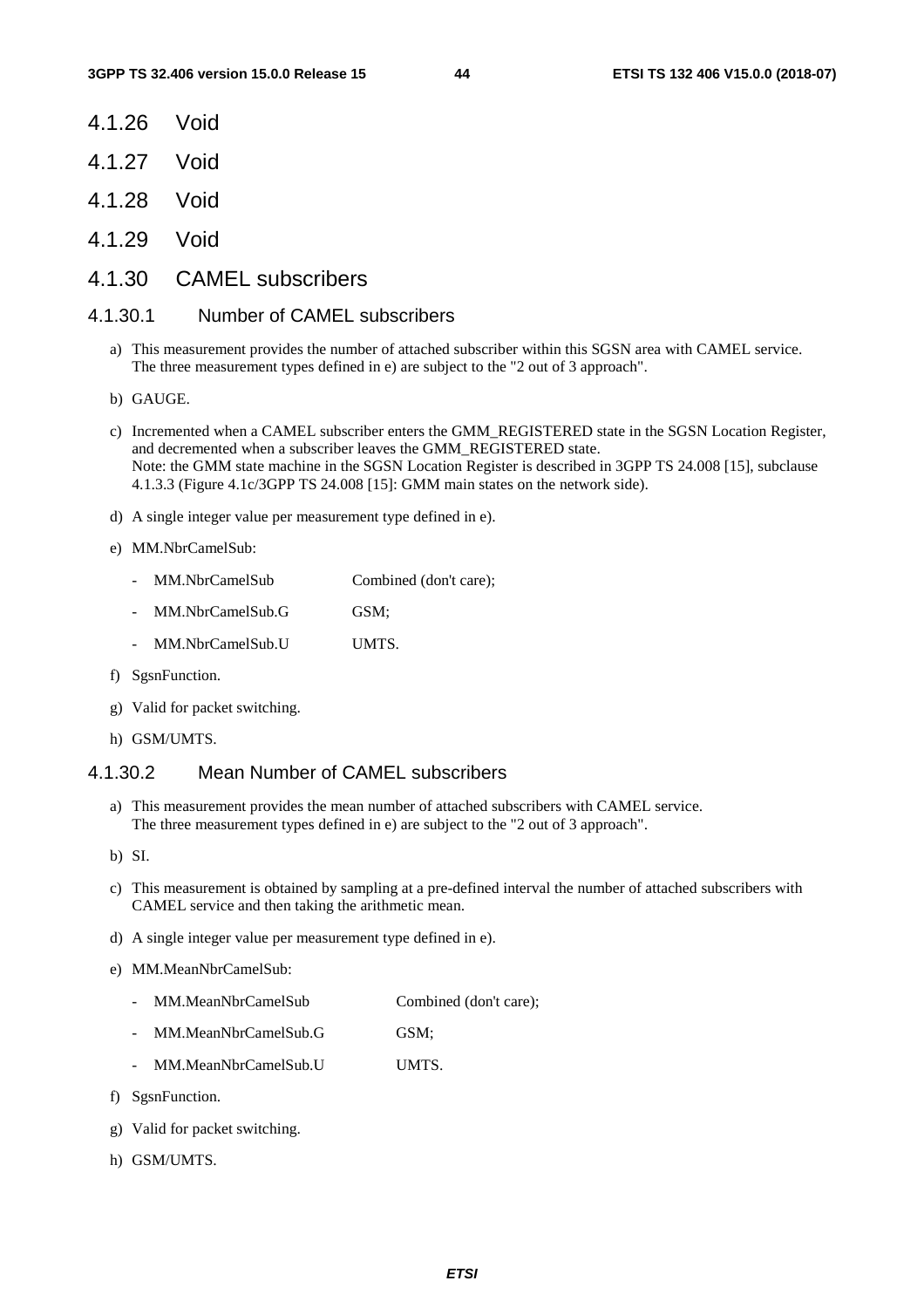# 4.1.30.3 Max number of CAMEL subscribers

- a) This measurement provides the maximum number of attached subscribers with CAMEL service. The three measurement types defined in e) are subject to the "2 out of 3 approach".
- b) SI.
- c) This measurement is obtained by sampling at a pre-defined interval the number of attached subscribers with CAMEL service and then taking the maximum.
- d) A single integer value per measurement type defined in e).
- e) MM.MaxNbrCamelSub:
	- MM.MaxNbrCamelSub Combined (don't care);
	- MM.MaxNbrCamelSub.G GSM;
	- MM.MaxNbrCamelSub.U UMTS.
- f) SgsnFunction.
- g) Valid for packet switching.
- h) GSM/UMTS.
- 4.1.31 Void
- 4.1.32 InsertSubscriberData requests received from a HLR during GPRS Update Location procedure

### 4.1.32.1 Attempted InsertSubscriberData requests received from a HLR during GPRS Update Location procedure

- a) This measurement provides the number of InsertSubscriberData requests received from a HLR during GPRS Update Location procedure.
- b) CC.
- c) Receipt of a "MAP-INSERT-SUBSCRIBER-DATA" service request (TS 29.002 [4]) during a GPRS Update Location procedure.
- d) A single integer value.
- e) MM.AttInsertSubscrDataHlrUpdLoc.
- f) SgsnFunction.
- g) Valid for packet switching.
- h) Combined.

### 4.1.33 GPRS Update Locations sent to the HLR

### 4.1.33.1 Attempted GPRS Update Locations sent to the HLR

- a) This measurement provides the number of GPRS Update Locations sent to the HLR.
- b) CC.
- c) Transmission of a 'MAP\_UPDATE\_LOCATION' service request (TS 29.002 [4]).
- d) A single integer value.
- e) MM.AttUpdateGprsLocationHlr.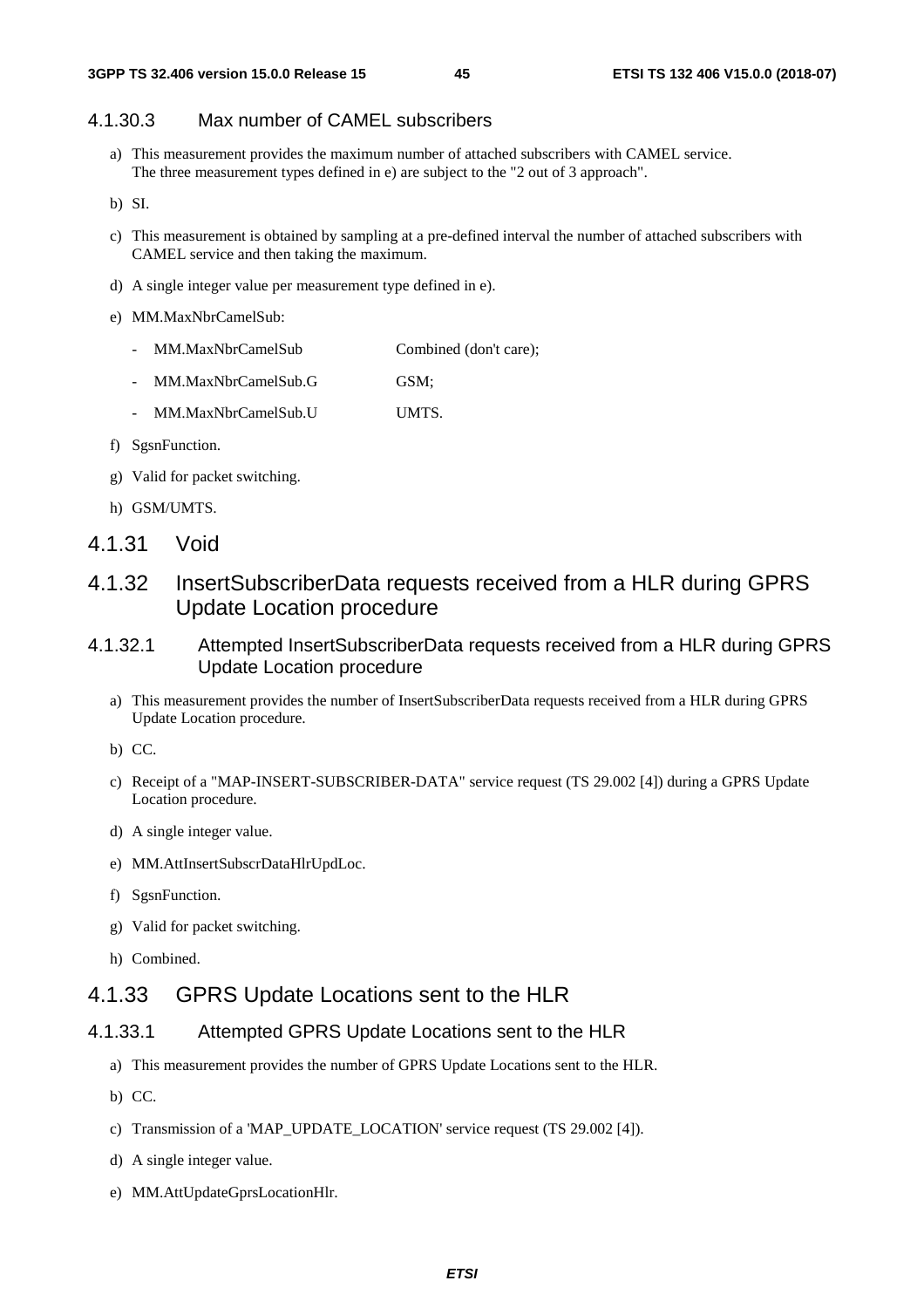- f) SgsnFunction.
- g) Valid for packet switching.
- h) Combined.

# 4.1.33.2 Successful GPRS Update Locations returned from the HLR

a) This measurement provides the number of successful GPRS Update Locations returned from the HLR.

b) CC.

- c) Receipt of a 'MAP\_UPDATE\_LOCATION ack' service response/confirm indicating a successful GPRS Update location (TS 29.002 [4]).
- d) A single integer value.
- e) MM.SuccUpdateGprsLocationHlr.
- f) SgsnFunction.
- g) Valid for packet switching.
- h) Combined.

# 4.1.34 CancelLocation requests received from an HLR-operator, in case of a HLR-initiated Detach

- 4.1.34.1 Attempted CancelLocation requests received from an HLR-operator, in case of a HLR-initiated Detach
	- a) This measurement provides the number of CancelLocation requests received from an HLR-operator, in case of a HLR-initiated Detach.
	- b) CC.
	- c) Receipt of a 'MAP\_CANCEL\_LOCATION' service request (TS 29.002 [4]).
	- d) A single integer value.
	- e) MM.AttCancelLocHlrOp.
	- f) SgsnFunction.
	- g) Valid for packet switching.
	- h) Combined.

# 4.1.35 CancelLocation requests received from a HLR due to a SGSNchange (previous SGSN)

- 4.1.35.1 Attempted CancelLocation requests received from a HLR due to a SGSNchange (previous SGSN)
	- a) This measurement provides the number of CancelLocation requests received from a HLR due to a SGSNchange(previous SGSN).
	- b) CC.
	- c) Receipt of a 'MAP\_CANCEL\_LOCATION' service request (TS 29.002 [4]) due to a SGSN-change (previous SGSN).
	- d) A single integer value.
	- e) MM.AttCancelLocHlrSgsnChg.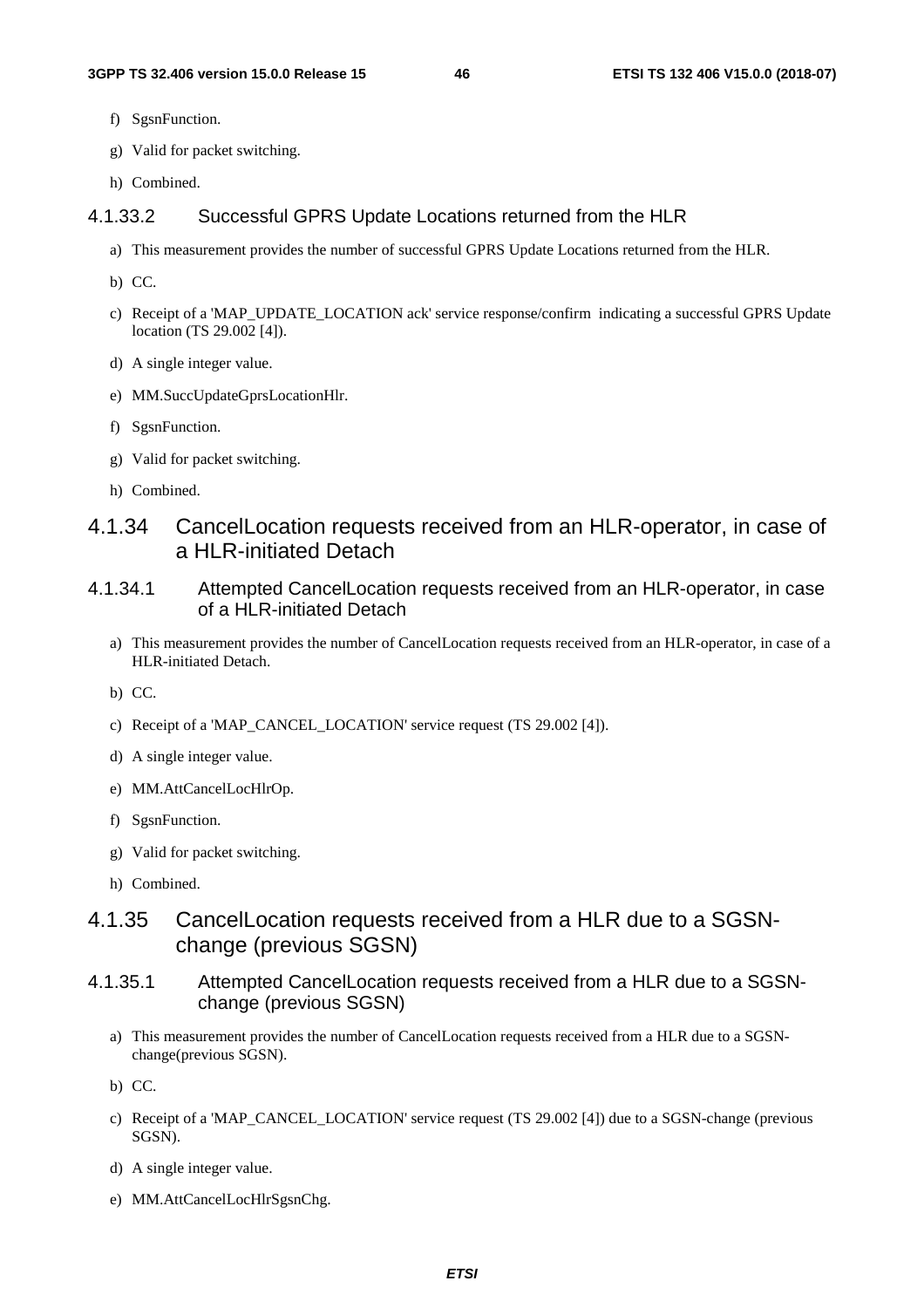- f) SgsnFunction.
- g) Valid for packet switching.
- h) Combined.

# 4.1.36 Reset requests received from a HLR due to an HLR restart, indicating that a failure occurred

- 4.1.36.1 Attempted Reset requests received from a HLR due to an HLR restart, indicating that a failure occurred
	- a) This measurement provides the number of Reset requests received from a HLR due to an HLR restart, indicating that a failure occurred.

b) CC.

- c) Receipt of a 'MAP\_RESET' service request (TS 29.002 [4]) from a HLR.
- d) A single integer value.
- e) MM.AttResetHlr.
- f) SgsnFunction.
- g) Valid for packet switching.
- h) Combined.

# 4.1.37 Periodic Routing Area update procedures

### 4.1.37.1 Attempted periodic Routing Area update procedures

a) This measurement provides the number of periodic Routing Area updates procedures initiated in this SGSN. These are counted as attempts.

The three measurement types defined in e) are subject to the "2 out of 3 approach".

- b) CC.
- c) Receipt of "Routing Area Update REQUEST" message from the MS with the value of the update type IE in the ROUTING AREA UPDATE REQUEST message indicating "periodic updating"(TS 24.008 [15]).
- d) A single integer value per measurement type defined in e).
- e) MM.AttPeriodRaUpdate:
	- MM.AttPeriodRaUpdate Combined (don't care);
	- MM.AttPeriodRaUpdate.G GSM;
	- MM.AttPeriodRaUpdate.U UMTS.
- f) RA, specified by a concatenation of the MCC, MNC, LAC and the RAC.
- g) Valid for packet switching.
- h) GSM/UMTS.

### 4.1.37.2 Successful periodic Routing Area update procedures

a) This measurement provides the number of successfully performed Routing Area periodic updates procedures initiated in this SGSN.

The three measurement types defined in e) are subject to the "2 out of 3 approach".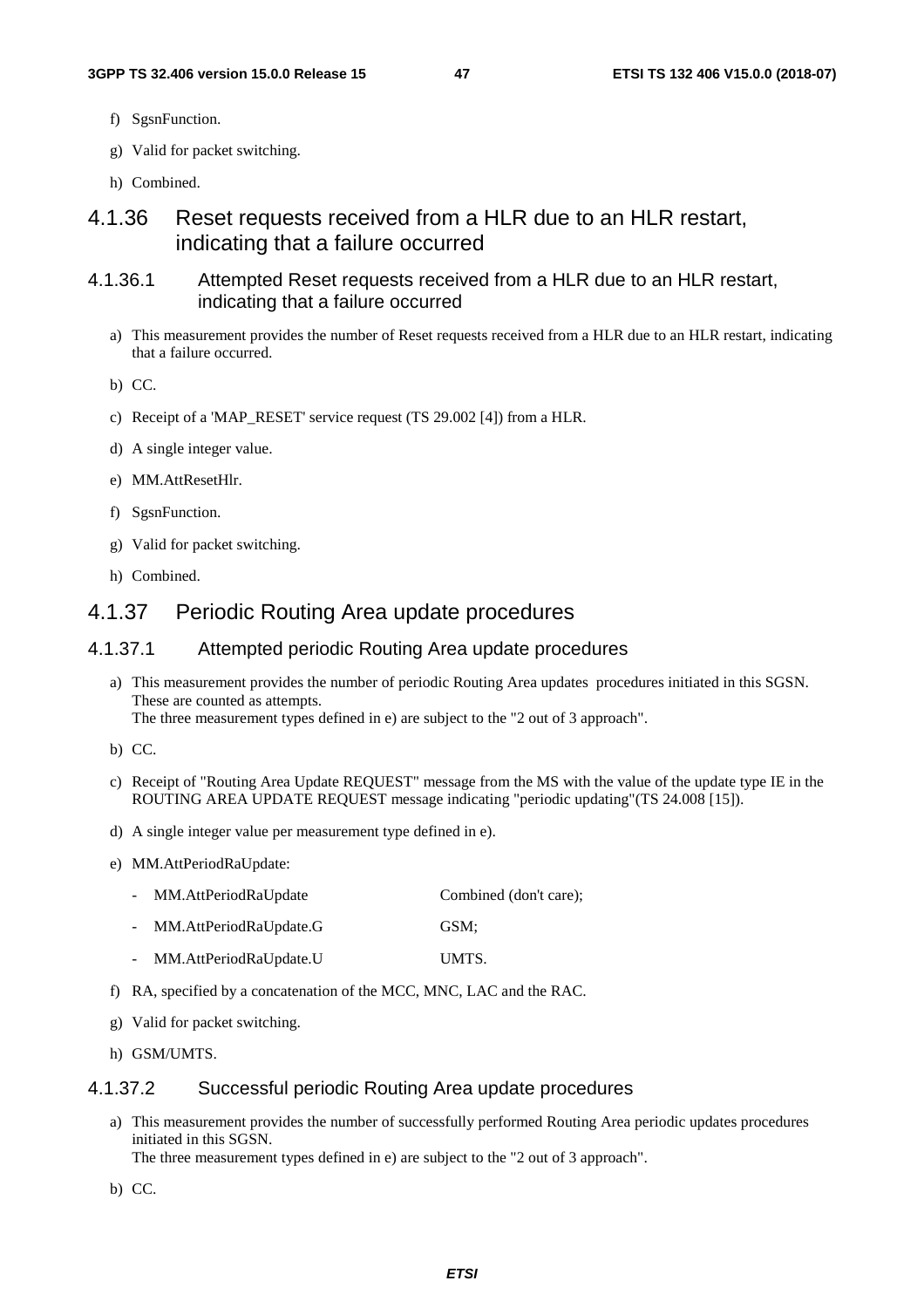- c) Transmission of "Routing Area Update ACCEPT" message to the MS in response to a Routing Area Update REQUEST message with the value of the update type IE in the ROUTING AREA UPDATE REQUEST message indicating "periodic updating" (TS 24.008 [15]).
- d) A single integer value per measurement type defined in e).
- e) MM.SuccPeriodRaUpdate:
	- MM.SuccPeriodRaUpdate Combined (don't care);
	- MM.SuccPeriodRaUpdate.G GSM;
	- MM.SuccPeriodRaUpdate.U UMTS.
- f) RA, specified by a concatenation of the MCC, MNC, LAC and the RAC.
- g) Valid for packet switching.
- h) GSM/UMTS.

#### 4.1.37.3 Failed Periodic Routing Area update procedures

- a) This measurement provides the number of failed GPRS Periodic Routing Area Update procedures initiated in this SGSN. The measurement is split into subcounters per the reject cause. The three measurements defined in e) are subject to the "2 out of 3 approach".
- b) CC
- c) Transmission by the SGSN of the ROUTING AREA UPDATE REJECT message to the MS, in response to a " ROUTING AREA UPDATE REQUEST" (Periodic) message, the relevant measurement is incremented according to the reject cause. Possible reject causes are defined within TS 24.008 [15]. The sum of all supported per cause measurements shall be equal to the total number of failed GPRS routing area update procedures. In case only a subset of per cause measurements is supported, a sum subcounter will be provided first.
- d) Each measurement (as defined in e) is an integer value. The number of measurements is equal to the number of causes supported plus a possible sum value identified by the *.sum* suffix.
- e) MM. FailPeriodRaUpdate.*Cause*:
	- MM.FailPeriodRaUpdate.*Cause* Combined (don't care);
	- MM.FailPeriodRaUpdate.*Cause*.G GSM;
	- MM.FailPeriodRaUpdate.*Cause*.U UMTS;

where *Cause* identifies the reject cause.

- f) RA, specified by a concatenation of the MCC, MNC, LAC and the RAC.
- g) Valid for packet switching
- h) GSM/UMTS

# 4.1.38 Number of implicit detach procedure

- a) This measurement provides the number of implicit detach procedures initiated by SGSN. The measurement defined in e) is subject to 2 out of 3 approaches.
- b) CC.
- c) SGSN initiates "Implicit detach" in order to return the MM context to IDLE state. (TS 23.060 ).
- d) A single integer value per measurement type defined in e).
- e) MM.ImplicitDetach: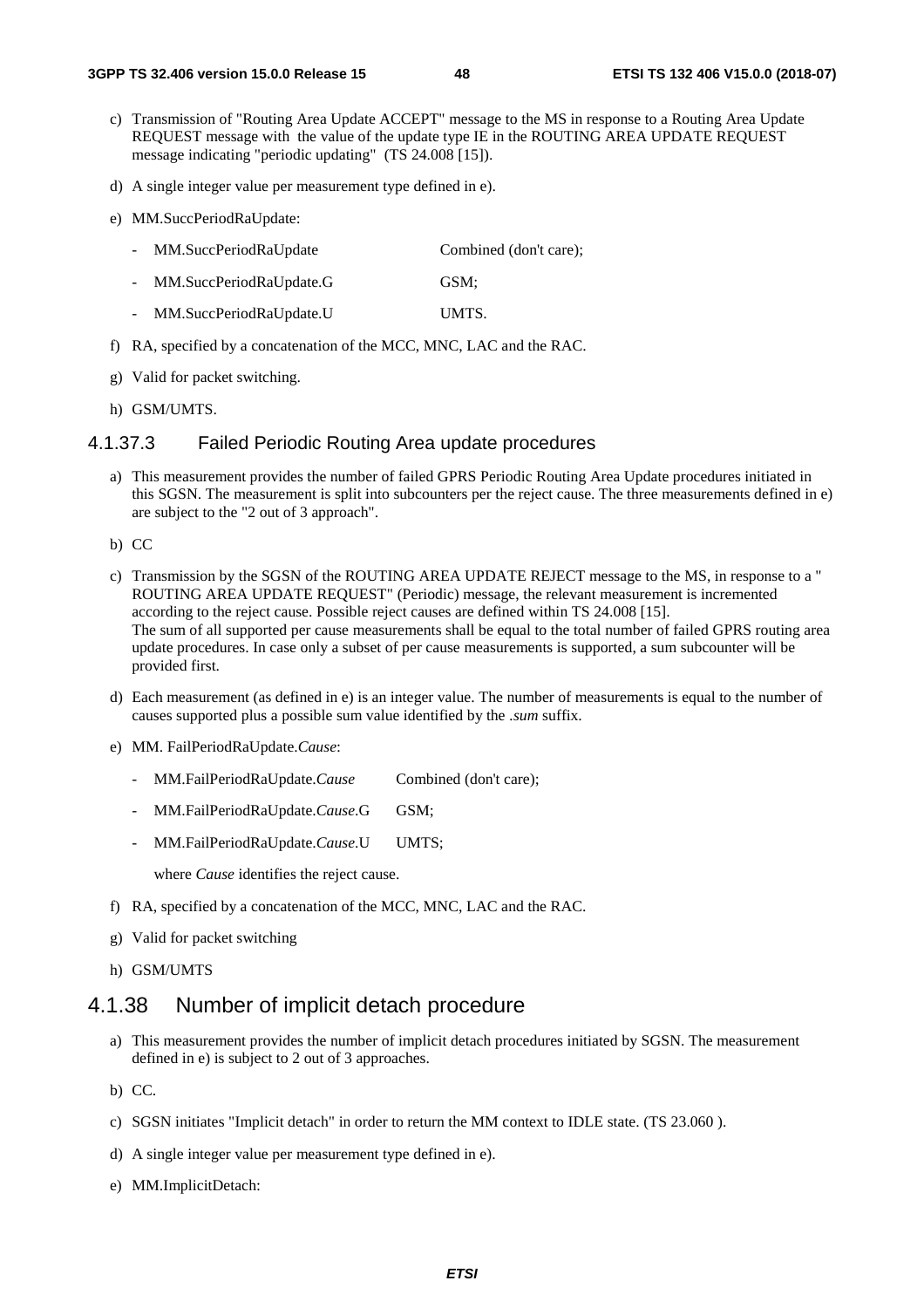- MM. ImplicitDetachSgsn Combined (don't care);
- MM. ImplicitDetachSgsn.U UMTS;
- MM.ImplicitDetachSgsn.G GSM.
- f) SgsnFunction.
- g) Valid for packet switching.
- h) GSM/UMTS

# 4.2 Subscriber Management

# 4.2.1 Insert Subscriber Data requests received from a HLR due to an HLR-operator intervention

# 4.2.1.1 Attempted Insert Subscriber Data requests received from a HLR due to an HLR-operator intervention

a) This measurement provides the number of Insert Subscriber Data requests received from a HLR due to an HLRoperator intervention.

The three measurement types defined in e) are subject to the "2 out of 3 approach".

- b) CC.
- c) Receipt of a "MAP-INSERT-SUBSCRIBER-DATA" service request (TS 29.002 [4]).
- d) A single integer value per measurement type defined in e).
- e) SUB.AttInsertSubscrDataHlrOp:
	- SUB.AttInsertSubscrDataHlrOp Combined (don't care);
	- SUB.AttInsertSubscrDataHlrOp.G GSM;
	- SUB.AttInsertSubscrDataHlrOp.U UMTS.
- f) SgsnFunction.
- g) Valid for packet switching.
- h) GSM/UMTS.

# 4.2.2 Delete Subscriber Data requests received from a HLR due to an HLR-operator intervention

### 4.2.2.1 Attempted Delete Subscriber Data requests received from a HLR due to an HLR-operator intervention

- a) This measurement provides the number of Delete Subscriber Data requests received from a HLR due to an HLRoperator intervention. The three measurement types defined in e) are subject to the "2 out of 3 approach".
- b) CC.
- c) Receipt of a "MAP\_DELETE\_SUBSCRIBER\_DATA" service request (TS 29.002 [4]).
- d) A single integer value per measurement type defined in e).
- e) SUB.AttDeleteSubscrDataHlrOp:
	- SUB.AttDeleteSubscrDataHlrOp Combined (don't care);
	- SUB.AttDeleteSubscrDataHlrOp.G GSM;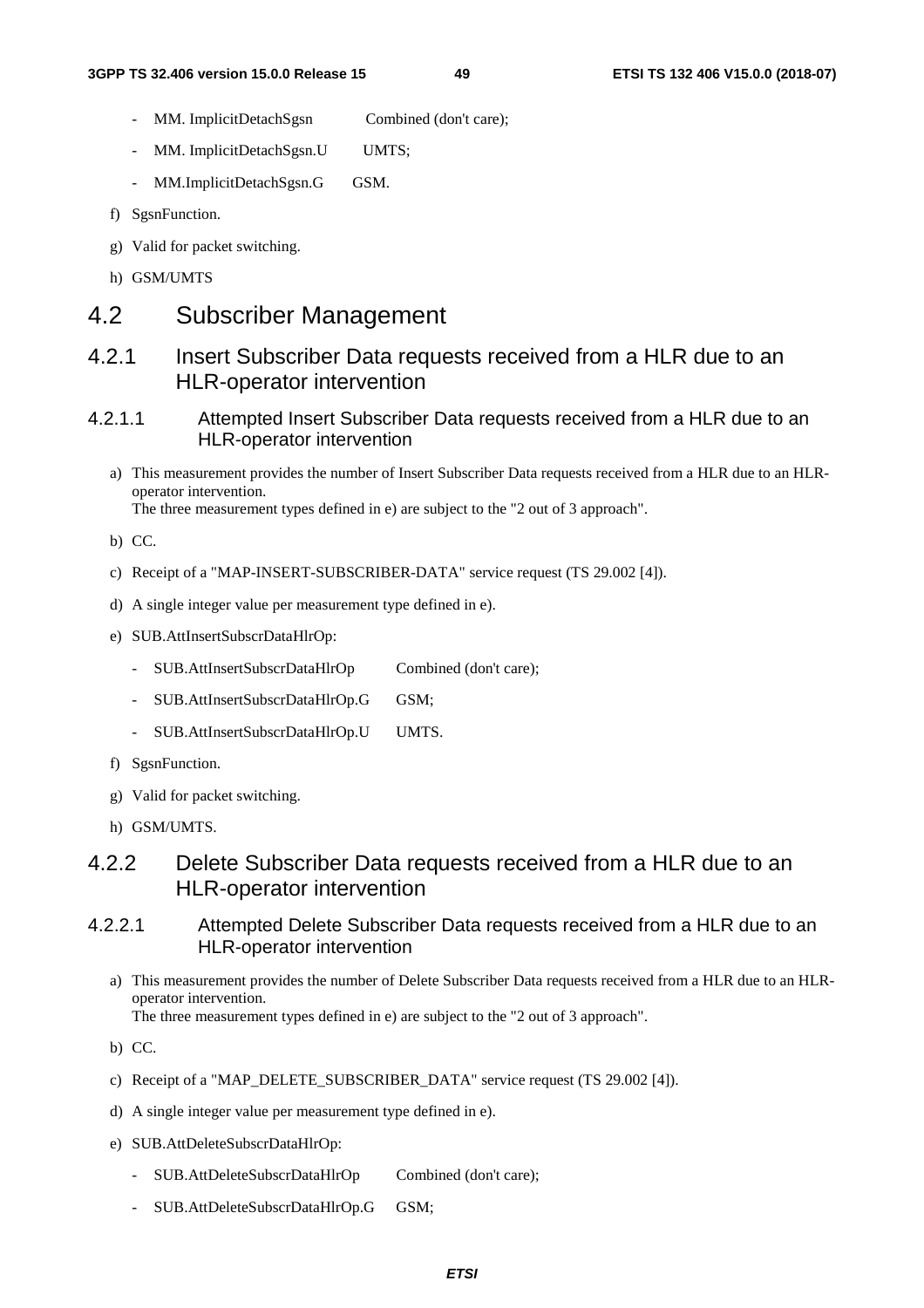- SUB.AttDeleteSubscrDataHlrOp.U UMTS.
- f) SgsnFunction.
- g) Valid for packet switching.
- h) GSM/UMTS.

# 4.3 SRNS Relocation

# 4.3.1 Intra 3G-SGSN SRNS Relocations

The four measurements defined in the clause 4.3.1 are subject to the "3 out of 4 approach".

NOTE: Number of Attempted intra 3G-SGSN SRNS Relocations = Number of Successful intra 3G-SGSN SRNS Relocations + Number of Failed intra 3G-SGSN SRNS Relocations, due to internal reasons + Number of Failed intra 3G-SGSN SRNS Relocations, due to external reasons.

### 4.3.1.1 Attempted intra 3G-SGSN SRNS Relocations

- a) This measurement provides the number of attempts intra 3G-SGSN SRNS Relocations.
- b) CC.
- c) Receipt of "Relocation Required" message (TS 25.413 [5]) from SRNC, where the Target ID indicates Intra SGSN SRNS Relocation.
- d) A single integer value.
- e) RELOC.AttIntraSGSN.
- f) SgsnFunction.
- g) Valid for packet switching.
- h) UMTS.

### 4.3.1.2 Successful intra 3G-SGSN SRNS Relocations

- a) This measurement provides the number of successful intra 3G-SGSN SRNS Relocations.
- b) CC.
- c) Receipt of "Relocation Complete" message for intra 3G-SGSN SRNS Relocation (TS 25.413 [5]) from TRNC.
- d) A single integer value.
- e) RELOC.SuccIntraSGSN.
- f) SgsnFunction.
- g) Valid for packet switching.
- h) UMTS.

### 4.3.1.3 Failed intra 3G-SGSN SRNS Relocations, due to internal reasons

- a) This measurement provides the number of failed intra 3G-SGSN SRNS Relocations, due to internal reasons.
- b) CC.
- c) Intra 3G-SGSN SRNS Relocation fails due to reasons located inside this SGSN:- internal resource problemrecovery- ...
- d) A single integer value.
- e) RELOC.FailIntraSGSNInt.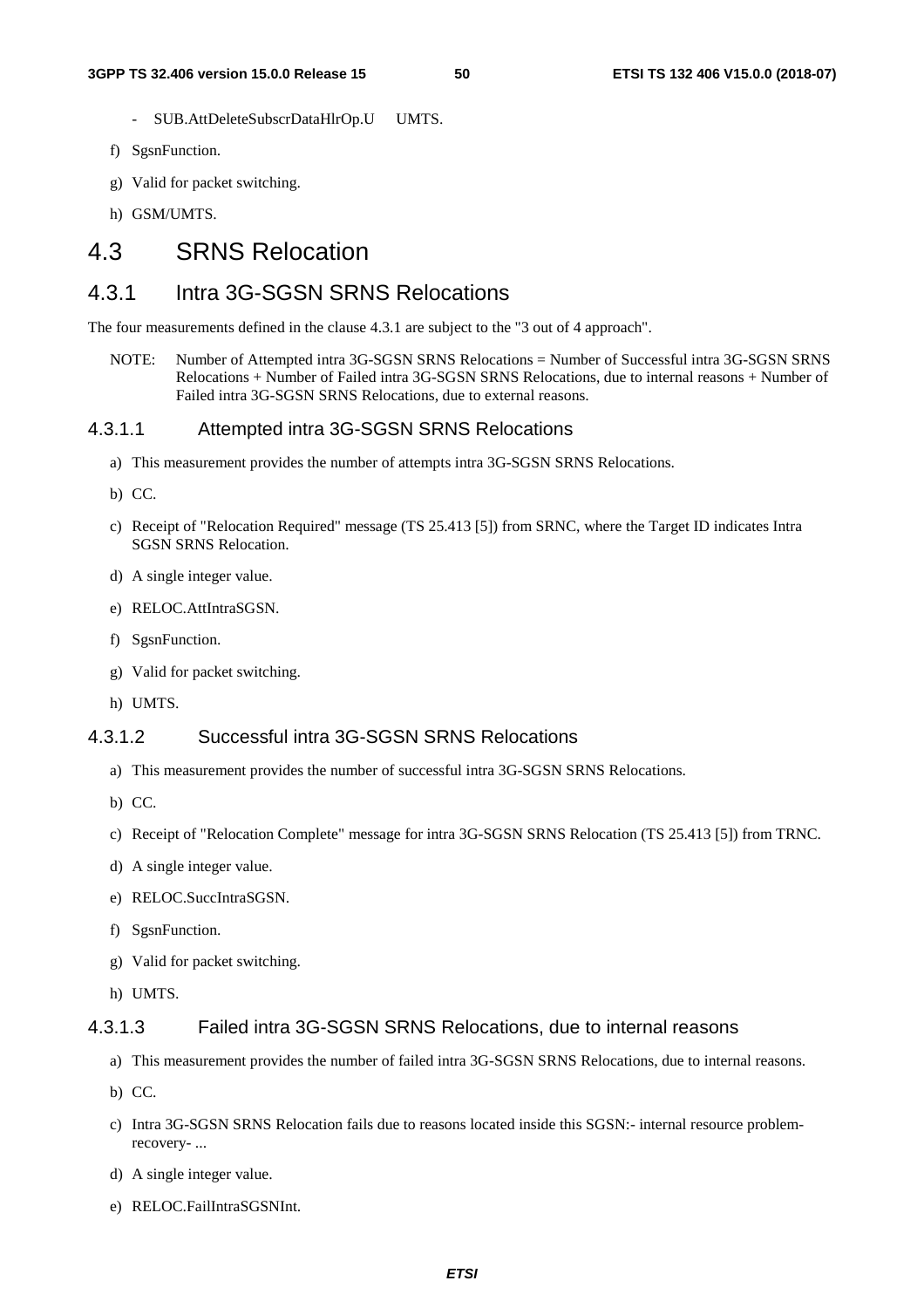- f) SgsnFunction.
- g) Valid for packet switching.
- h) UMTS.

# 4.3.1.4 Failed intra 3G-SGSN SRNS Relocations, due to external reasons

- a) This measurement provides the number of failed intra 3G-SGSN SRNS Relocations, due to external reasons.
- b) CC.
- c) Intra 3G-SGSN SRNS Relocation fails due to reasons located in NE outside this SGSN:- "Relocation Preparation Failure" (TS 25.413 [5]) is sent to the SRNC- "Relocation Failure" (TS 25.413 [5]) is received from the TRNC- "Relocation Cancel" (TS 25.413 [5]) is received from the SRNC- missing expected message from RNC (timer expiry)- ...
- d) A single integer value.
- e) RELOC.FailIntraSGSNExt.
- f) SgsnFunction.
- g) Valid for packet switching.
- h) UMTS.

# 4.3.2 Inter 3G-SGSN SRNS Relocations

The four measurements defined in the clause 4.3.2 are subject to the "3 out of 4 approach".

NOTE: Number Attempted inter 3G-SGSN SRNS Relocations, counted in the old 3G-SGSN = Number of Successful inter 3G-SGSN SRNS Relocations, counted in the old 3G-SGSN + Number of Failed inter 3G-SGSN SRNS Relocations, due to external reasons, counted in the old 3G-SGSN + Number of Failed inter 3G-SGSN SRNS Relocations, due to external reasons, counted in the old 3G-SGSN.

#### 4.3.2.1 Attempted inter 3G-SGSN SRNS Relocations, counted in the old 3G-SGSN

- a) This measurement provides the number of attempted inter 3G-SGSN SRNS Relocations.
- b) CC.
- c) Receipt of "Relocation Required" message (TS 25.413 [5]) from SRNC, where the Target ID indicates Inter SGSN SRNS Relocation.
- d) A single integer value.
- e) RELOC.AttInterSGSN.
- f) SgsnFunction.
- g) Valid for packet switching.
- h) UMTS.

#### 4.3.2.2 Successful inter 3G-SGSN SRNS Relocations, counted in the old 3G-SGSN

- a) This measurement provides the number of successful Inter 3G-SGSN SRNS Relocations, counted in the old 3G-SGSN.
- b) CC.
- c) Receipt of "Forward Relocation Complete" message (TS 29.060 [6]) from the new SGSN.
- d) A single integer value.
- e) RELOC.SuccInterSGSN.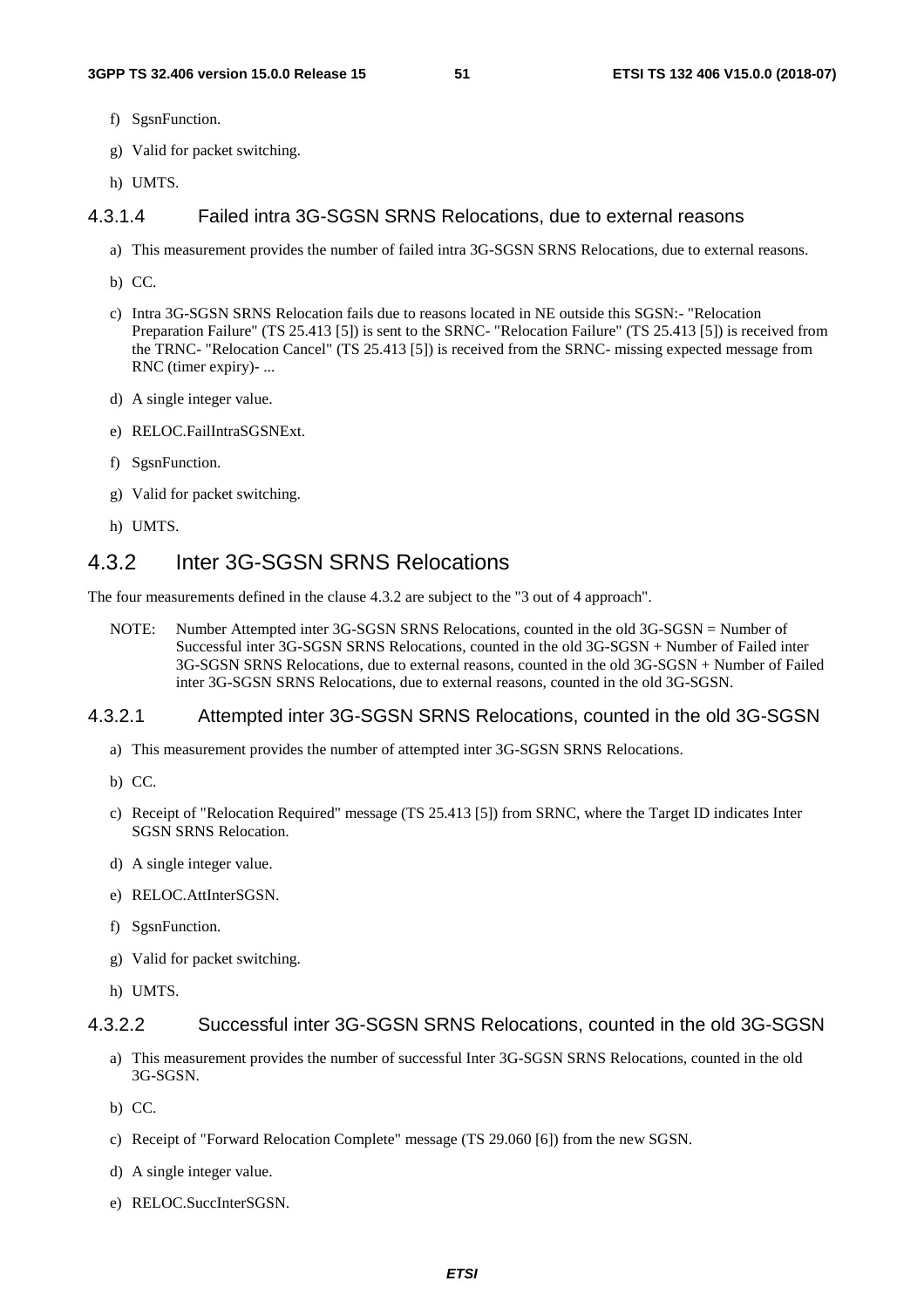- f) SgsnFunction.
- g) Valid for packet switching.
- h) UMTS.

### 4.3.2.3 Failed inter 3G-SGSN SRNS Relocations, due to internal reasons, counted in the old 3G-SGSN

- a) This measurement provides the number of failed Inter 3G-SGSN SRNS Relocations, due to internal reasons.
- b) CC.
- c) Inter 3G-SGSN SRNS Relocation fails due to reasons located inside this SGSN:- internal resource problemrecovery- ...
- d) A single integer value.
- e) RELOC.FailInterSGSNInt.
- f) SgsnFunction.
- g) Valid for packet switching.
- h) UMTS.

### 4.3.2.4 Failed inter 3G-SGSN SRNS Relocations, due to external reasons, counted in the old 3G-SGSN

- a) This measurement provides the number of failed Inter 3G-SGSN SRNS Relocations, due to external reasons.
- b) CC.
- c) Inter 3G-SGSN SRNS Relocation fails due to reasons located in NE outside this SGSN:- the Cause in "Forward Relocation Response" (TS 29.060 [6]) from the new 3G-SGSN is not "Request Accepted"- "Relocation Preparation Failure" (TS 25.413 [5]) is sent to the SRNC- "Relocation Failure" (TS 25.413 [5]) is received from the TRNC- "Relocation Cancel" (TS 25.413 [5]) is received from the SRNC- missing expected message from RNC or new 3G-SGSN (timer expiry)- ...
- d) A single integer value.
- e) RELOC.FailInterSGSNExt.
- f) SgsnFunction.
- g) Valid for packet switching.
- h) UMTS.

# 4.3.3 Inter 3G-SGSN SRNS Relocations, counted in the new 3G-SGSN

#### 4.3.3.1 Attempted inter 3G-SGSN SRNS Relocations, counted in the new 3G-SGSN

- a) This measurement provides the number of attempted inter 3G-SGSN SRNS Relocations, counted in the new 3G-SGSN.
- b) CC.
- c) Receipt of "Forward Relocation Request" message (TS 29.060 [6]) from the old SGSN.
- d) A single integer value.
- e) RELOC.AttInterSGSNNew.
- f) SgsnFunction.
- g) Valid for packet switching.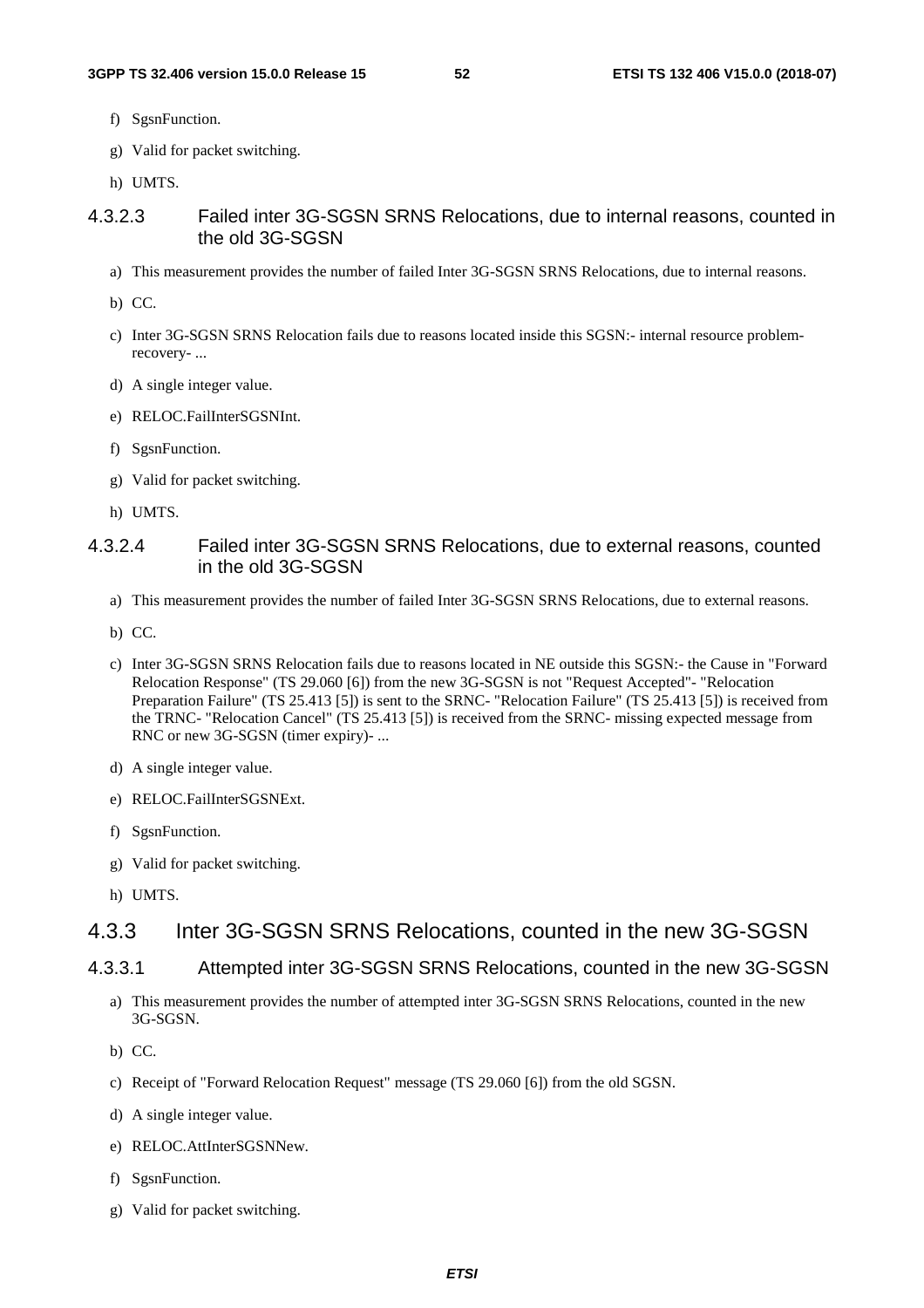h) UMTS.

#### 4.3.3.2 Successful Inter 3G-SGSN SRNS Relocations, counted in the new 3G-SGSN

- a) This measurement provides the number of successful Inter 3G-SGSN SRNS Relocations, counted in the new 3G-SGSN.
- b) CC.
- c) Transmission of "Forward Relocation Complete" message (TS 29.060 [6]) to the old SGSN.
- d) A single integer value.
- e) RELOC.SuccInterSGSNNew.
- f) SgsnFunction.
- g) Valid for packet switching.
- h) UMTS.

# 4.4 Security

# 4.4.1 P-TMSI reallocation procedures

### 4.4.1.1 Attempted P-TMSI reallocation procedures

a) This measurement provides the number of attempted P-TMSI reallocation, or implicitly as part of the Location Updating, procedures in this SGSN.

The three measurement types defined in e) are subject to the "2 out of 3 approach".

- b) CC.
- c) Transmission of "P-TMSI REALLOCATION COMMAND" message by the SGSN (TS 24.008 [15]).
- d) A single integer value per measurement type defined in e).
- e) SEC.AttPTMSIRealloc:
	- SEC.AttPTMSIRealloc Combined (don't care);
	- SEC.AttPTMSIRealloc.G GSM;
	- SEC.AttPTMSIRealloc.U UMTS.
- f) SgsnFunction.
- g) Valid for packet switching.
- h) GSM/UMTS.

### 4.4.1.2 Successful P-TMSI reallocation procedures

- a) This measurement provides the number of successfully performed P-TMSI reallocation procedures in this SGSN. The three measurement types defined in e) are subject to the "2 out of 3 approach".
- b) CC.
- c) Receipt of "P-TMSI REALLOCATION COMPLETE" message by the SGSN (TS 24.008 [15]).
- d) A single integer value per measurement type defined in e).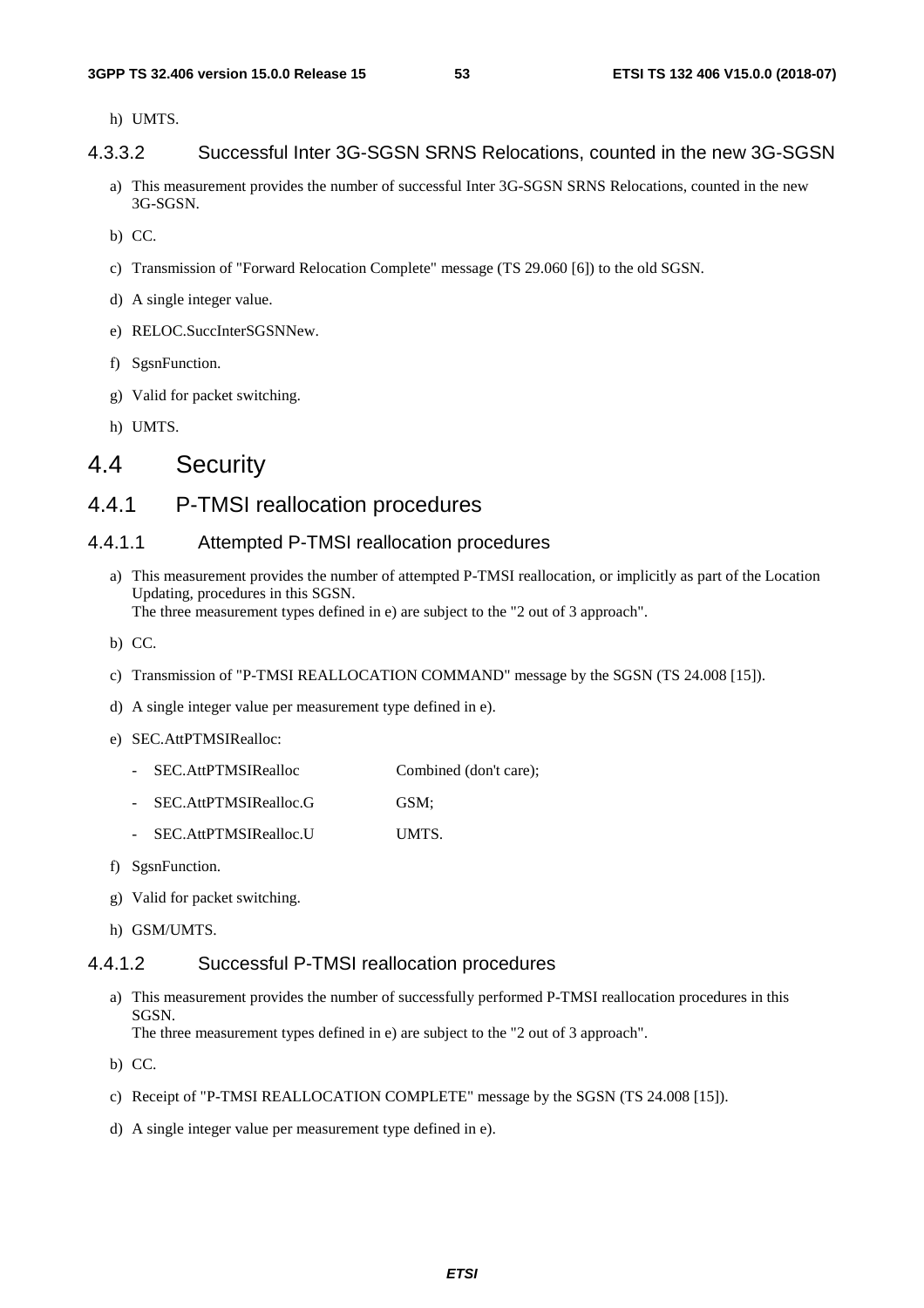- e) SEC.SuccPTMSIRealloc:
	- SEC.SuccPTMSIRealloc Combined (don't care);
	- SEC.SuccPTMSIRealloc.G GSM;
	- SEC.SuccPTMSIRealloc.U UMTS.
- f) SgsnFunction.
- g) Valid for packet switching.
- h) GSM/UMTS.

# 4.4.2 Identity Request procedures initiated by this SGSN

# 4.4.2.1 Attempted Identity Request procedures initiated by this SGSN

- a) This measurement provides the number of attempted Identity Request procedures initiated by this SGSN. The three measurement types defined in e) are subject to the "2 out of 3 approach".
- b) CC.
- c) Transmission of an "IDENTITY REQUEST" (with Identity Type = IMSI) message to the MS (TS 24.008 [15]).
- d) A single integer value per measurement type defined in e).
- e) SEC.AttIdentityReqImsi:
	- SEC.AttIdentityReqImsi Combined (don't care);
	- SEC.AttIdentityReqImsi.G GSM;
	- SEC.AttIdentityReqImsi.U UMTS.
- f) SgsnFunction.
- g) Valid for packet switching.
- h) GSM/UMTS.

### 4.4.2.2 Successful completed Identity Request procedures initiated by this SGSN

- a) This measurement provides the number of successfully completed Identity Request procedures initiated by this SGSN. The three measurement types defined in e) are subject to the "2 out of 3 approach".
- b) CC.
- c) Receipt of an "IDENTITY RESPONSE" message with IMSI by the SGSN from the MS (TS 24.008 [15]).
- d) A single integer value per measurement type defined in e).
- e) SEC.SuccIdentityReqImsi:
	- SEC.SuccIdentityReqImsi Combined (don't care);
	- SEC.SuccIdentityReqImsi.G GSM;
	- SEC.SuccIdentityReqImsi.U UMTS.
- f) SgsnFunction.
- g) Valid for packet switching.
- h) GSM/UMTS.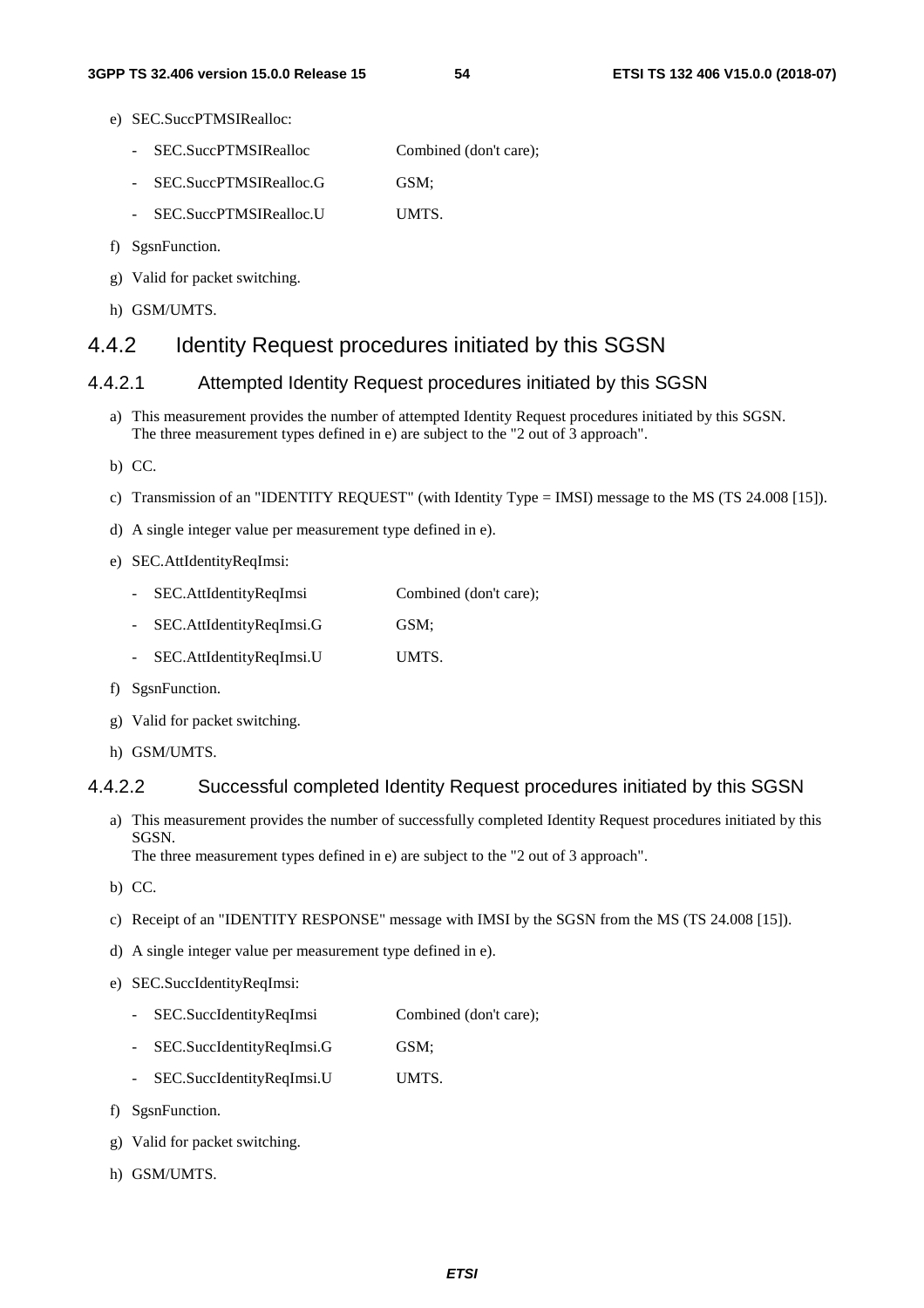# 4.4.3 Identification information requests sent to a partner (previous) SGSN for subscribers registering afresh in this SGSN

- 4.4.3.1 Attempted identification information requests sent to a partner (previous) SGSN for subscribers registering afresh in this SGSN
	- a) This measurement provides the number of identification information requests sent to a partner (previous) SGSN for subscribers registering afresh in this SGSN. The three measurement types defined in e) are subject to the "2 out of 3 approach".
	- b) CC.
	- c) Transmission of the "Identification Request" message to the old SGSN (TS 29.060 [6]).
	- d) A single integer value per measurement type defined in e).
	- e) SEC.AttIdentityReqToPsgsn:
		- SEC.AttIdentityReqToPsgsn Combined (don't care);
		- SEC.AttIdentityReqToPsgsn.G GSM;
		- SEC.AttIdentityReqToPsgsn.U UMTS.
	- f) SgsnFunction.
	- g) Valid for packet switching.
	- h) GSM/UMTS.

# 4.4.3.2 Successful replied identification information requests that were sent to a partner (previous) SGSN

- a) This measurement provides the number of successfully replied identification information requests that were sent to a partner (previous) SGSN. The three measurement types defined in e) are subject to the "2 out of 3 approach".
- b) CC.
- c) Receipt of the "Identification Response" message from the old SGSN (TS 29.060 [6]).
- d) A single integer value per measurement type defined in e).
- e) SEC.SuccIdentityReqToPsgsn:
	- SEC.SuccIdentityReqToPsgsn Combined (don't care);
	- SEC.SuccIdentityReqToPsgsn.G GSM;
	- SEC.SuccIdentityReqToPsgsn.U UMTS.
- f) SgsnFunction.
- g) Valid for packet switching.
- h) GSM/UMTS.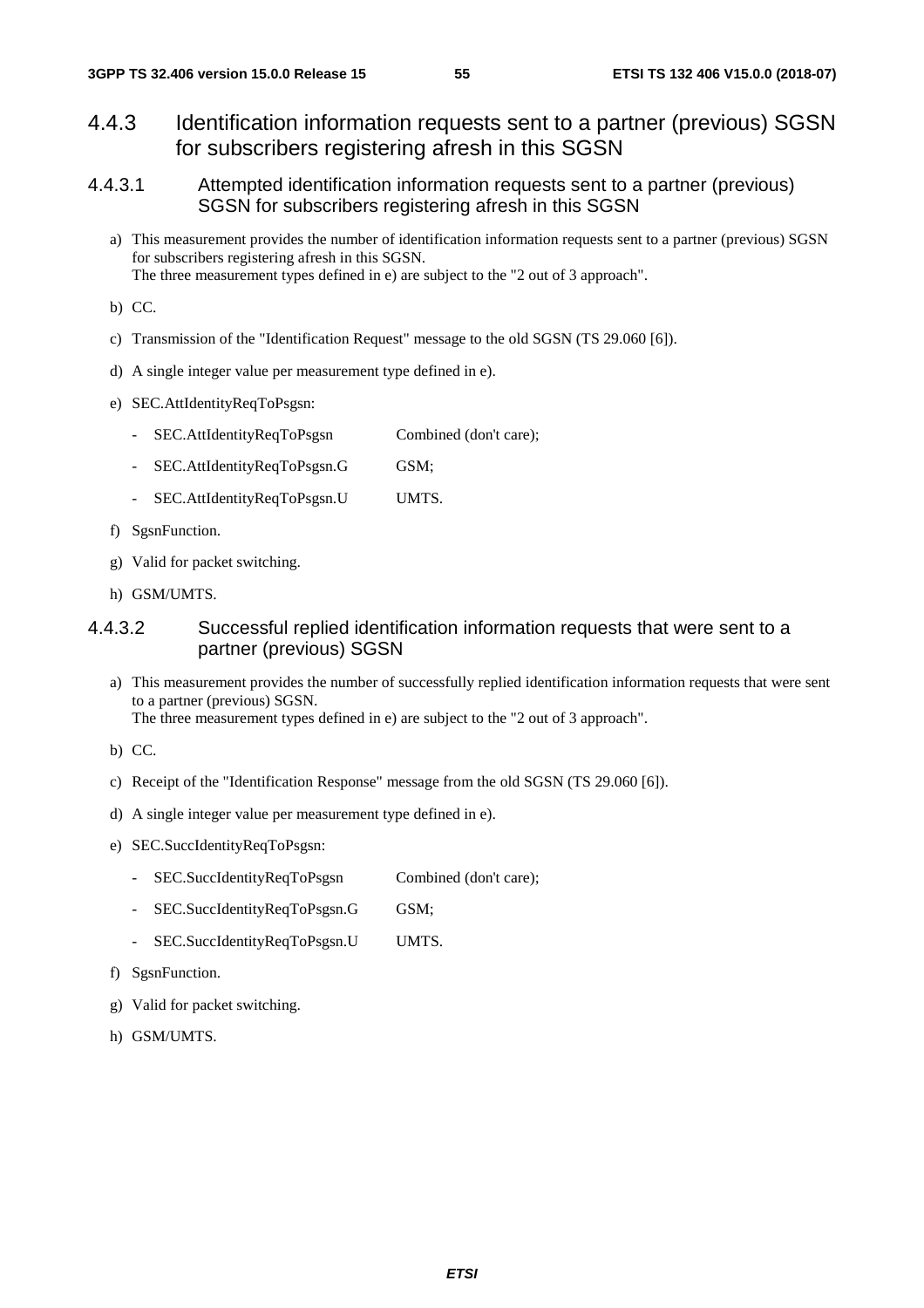# 4.4.4 Attempted Identity Requests sent to the MS

### 4.4.4.1 Attempted Identity Requests sent to the MS

- a) This measurement provides the number of Identity Requests sent to the MS. The three measurement types defined in e) are subject to the "2 out of 3 approach".
- b) CC.
- c) Transmission of an "IDENTITY REQUEST" message (TS 24.008 [15]).
- d) A single integer value per measurement type defined in e).

#### e) SEC.AttIdentityRequest:

- SEC. AttIdentityRequest Combined (don't care);
- SEC.AttIdentityRequest.G GSM;
- SEC.AttIdentityRequest.U UMTS.
- f) SgsnFunction.
- g) Valid for packet switching.
- h) GSM/UMTS.

#### 4.4.4.2 Successful replied Identity Requests from the MS

- a) This measurement provides the number of successfully replied Identity Requests from the MS. The three measurement types defined in e) are subject to the "2 out of 3 approach".
- b) CC.
- c) Receipt of an "IDENTITY RESPONSE" message (TS 24.008 [15]) from the MS.
- d) A single integer value per measurement type defined in e).
- e) SEC.SuccIdentityRequest:
	- SEC.SuccIdentityRequest Combined (don't care);
	- SEC.SuccIdentityRequest.G GSM;
	- SEC.SuccIdentityRequest.U UMTS.
- f) SgsnFunction.
- g) Valid for packet switching.
- h) GSM/UMTS.

# 4.4.5 Authentication procedures that are started within this SGSN area for a subscriber using a SIM

- 4.4.5.1 Attempted authentication procedures that are started within this SGSN area for a subscriber using a SIM
	- a) This measurement provides the number of authentication procedures that are started within this SGSN area for a subscriber using a SIM. The three measurement types defined in e) are subject to the "2 out of 3 approach".
	- b) CC.
	- c) Transmission of an "AUTHENTICATION AND CIPHERING REQUEST" message to a MS using a SIM (TS 24.008 [15]).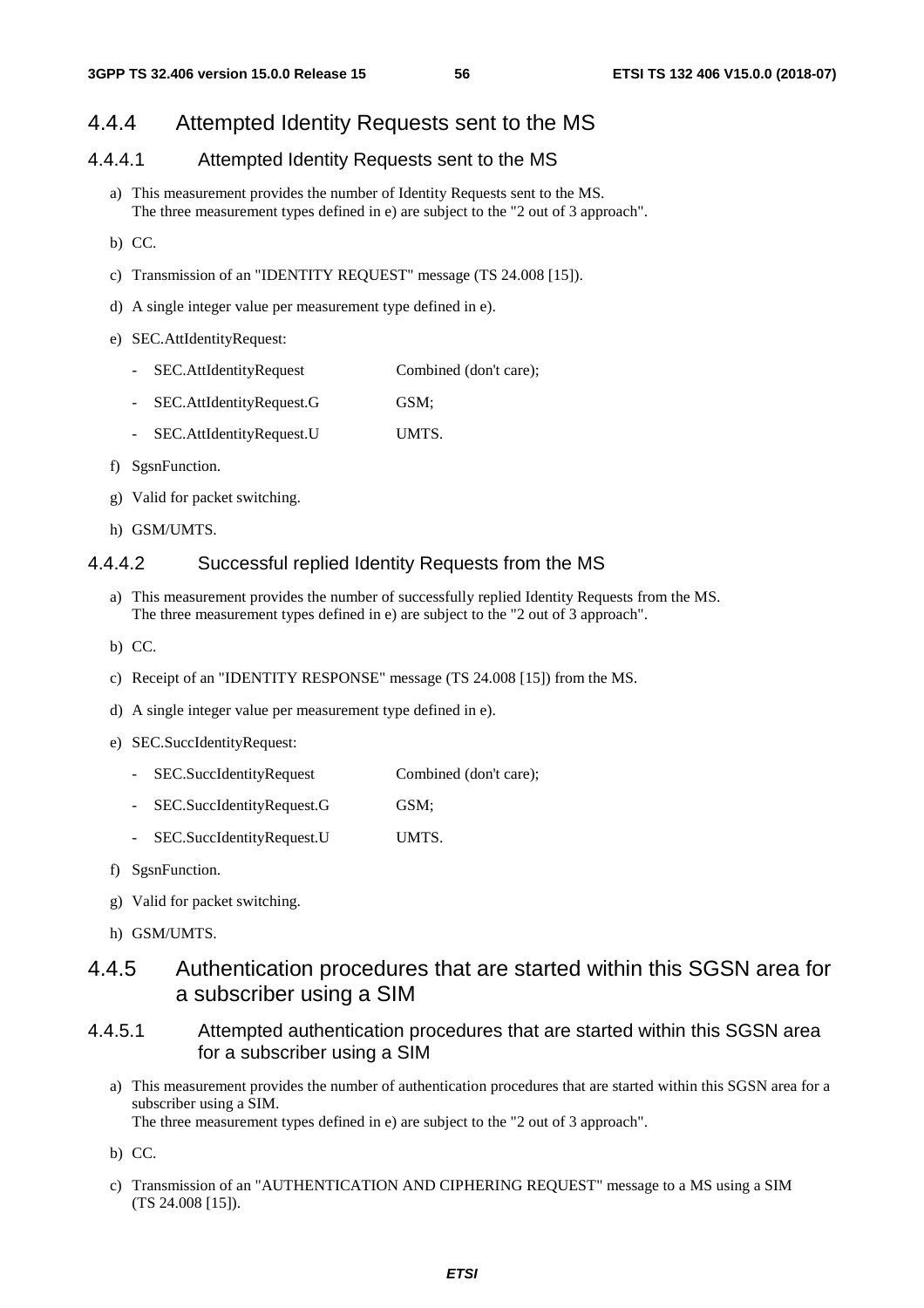- d) A single integer value per measurement type defined in e).
- e) SEC.AttAuthProcsSgsnSim:
	- SEC.AttAuthProcsSgsnSim Combined (don't care);
	- SEC.AttAuthProcsSgsnSim.G GSM;
	- SEC.AttAuthProcsSgsnSim.U UMTS.
- f) SgsnFunction.
- g) Valid for packet switching.
- h) GSM/UMTS.

4.4.5.2 Successful authentication procedures within this SGSN area, for a subscriber using a SIM

a) This measurement provides the number of successful authentication procedures within this SGSN area, for a subscriber using a SIM.

The three measurement types defined in e) are subject to the "2 out of 3 approach".

- b) CC.
- c) Receipt of an "AUTHENTICATION AND CIPHERING RESPONSE" message from the MS, using a SIM, where the receipt SRES parameter value matches the value stored in the SGSN (TS 24.008 [15]).
- d) A single integer value per measurement type defined in e).
- e) SEC.SuccAuthProcsSgsnSim:
	- SEC.SuccAuthProcsSgsnSim Combined (don't care);
	- SEC.SuccAuthProcsSgsnSim.G GSM;
	- SEC.SuccAuthProcsSgsnSim.U UMTS.
- f) SgsnFunction.
- g) Valid for packet switching.
- h) GSM/UMTS.

# 4.4.6 Authentication procedures that are started within this SGSN area for a subscriber using a USIM

### 4.4.6.1 Attempted authentication procedures that are started within this SGSN area for a subscriber using a USIM

a) This measurement provides the number of authentication procedures that are started within this SGSN area for a subscriber using a USIM.

The three measurement types defined in e) are subject to the "2 out of 3 approach".

- c) Transmission of an "AUTHENTICATION AND CIPHERING REQUEST" message to a MS using a USIM (TS 24.008 [15]).
- d) A single integer value per measurement type defined in e).
- e) SEC.AttAuthProcsSgsnUsim:
	- SEC.AttAuthProcsSgsnUsim Combined (don't care);
	- SEC.AttAuthProcsSgsnUsim.G GSM;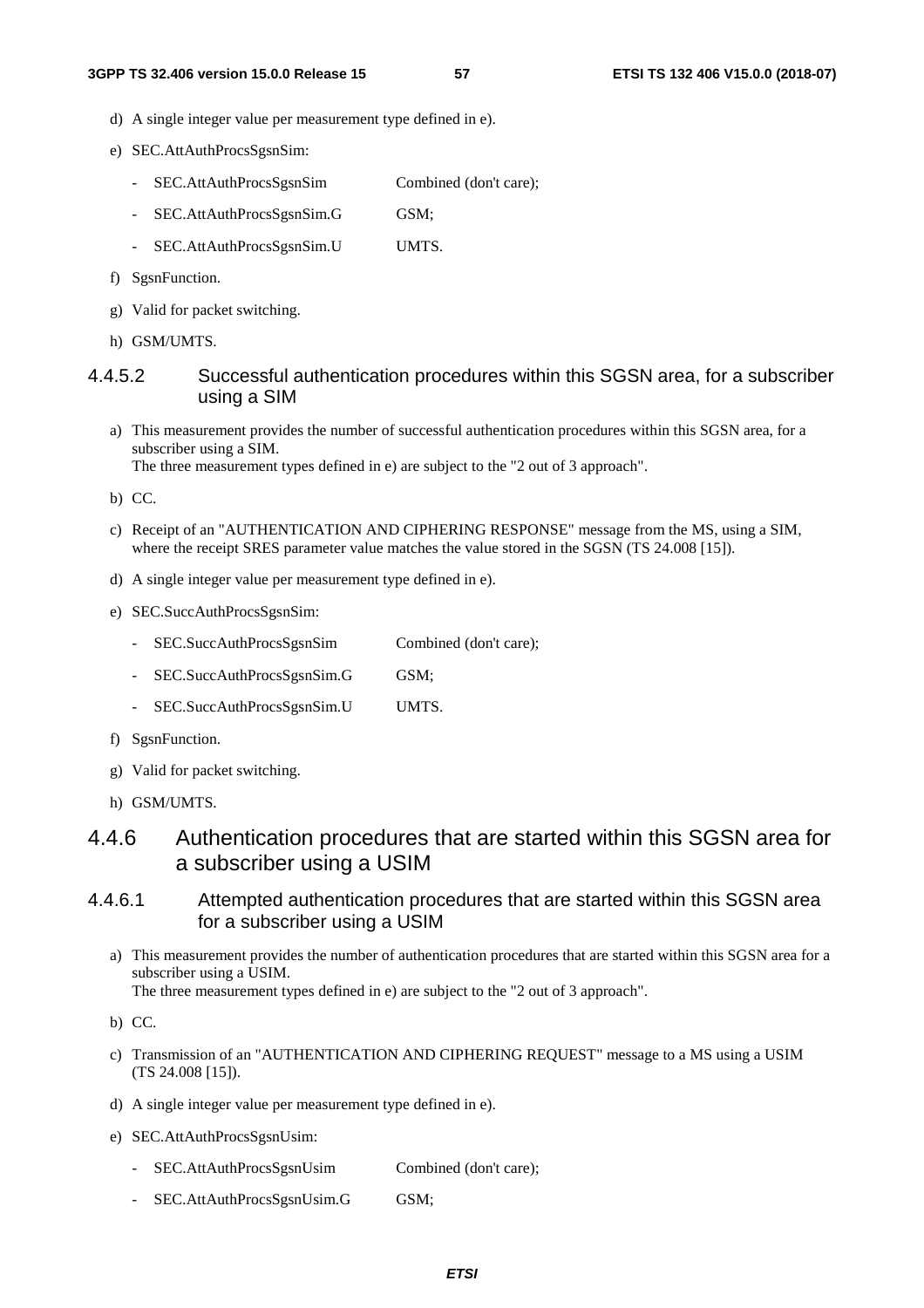- SEC.AttAuthProcsSgsnUsim.U UMTS.
- f) SgsnFunction.
- g) Valid for packet switching.
- h) GSM/UMTS.

### 4.4.6.2 Successful authentication procedures within this SGSN area, for a subscriber using a USIM

a) This measurement provides the number of successful authentication procedures within this SGSN area, for a subscriber using a USIM.

The three measurement types defined in e) are subject to the "2 out of 3 approach".

b) CC.

- c) Receipt of an "AUTHENTICATION AND CIPHERING RESPONSE" message from the MS , using a USIM, where the receipt RES parameter value matches the value stored in the SGSN (TS 24.008 [15]).
- d) A single integer value per measurement type defined in e).
- e) SEC.SuccAuthProcsSgsnUsim:
	- SEC.SuccAuthProcsSgsnUsim Combined (don't care);
	- SEC.SuccAuthProcsSgsnUsim.G GSM;
	- SEC.SuccAuthProcsSgsnUsim.U UMTS.
- f) SgsnFunction.
- g) Valid for packet switching.
- h) GSM/UMTS.

### 4.4.6.3 Received ciphering and Authentication failures within this SGSN area

- a) This measurement provides the number of ciphering and Authentication failures within this SGSN area. The three measurement types defined in e) are subject to the "2 out of 3 approach".
- b) CC.
- c) Receipt of an "AUTHENTICATION AND CIPHERING FAILURE" message from the MS (TS 24.008 [15]).
- d) A single integer value per measurement type defined in e).
- e) SEC.RecPOAuthFailSgsn:
	- SEC.RecPOAuthFailSgsn Combined (don't care);
	- SEC.RecPOAuthFailSgsn.G GSM;
	- SEC.RecPOAuthFailSgsn.U UMTS.
- f) SgsnFunction.
- g) Valid for packet switching.
- h) GSM/UMTS.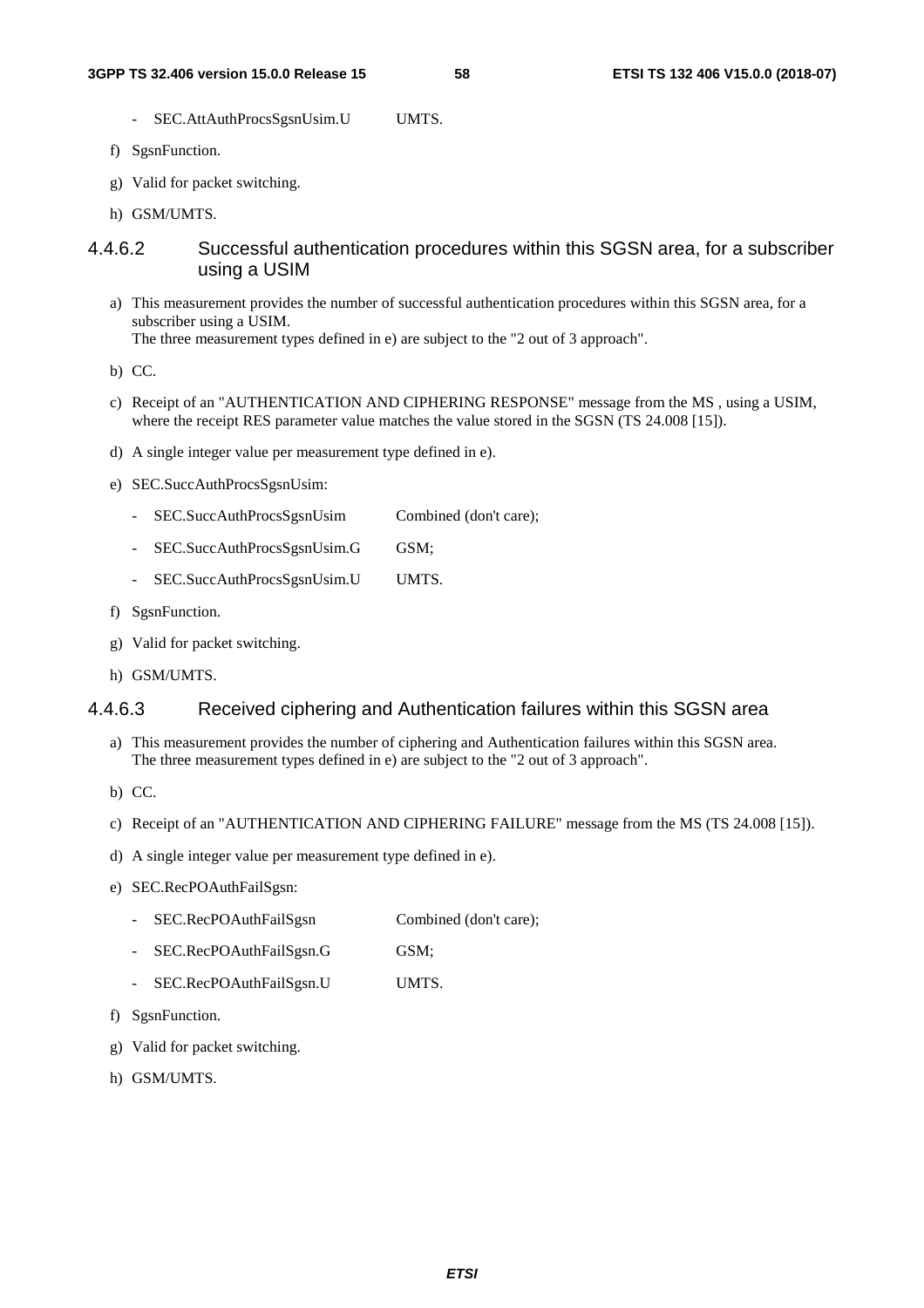- 4.4.7 Identification information requests that were received from a partner (new) SGSN for subscribers de-registering from this SGSN
- 4.4.7.1 Attempted identification information requests that were received from a partner (new) SGSN for subscribers de-registering from this SGSN
	- a) This measurement provides the number of identification information requests that were received from a partner (new) SGSN for subscribers de-registering from this SGSN. The three measurement types defined in e) are subject to the "2 out of 3 approach".
	- b) CC.
	- c) Receipt of the "Identification Request" message from a partner (new) SGSN (TS 29.060 [6]).
	- d) A single integer value per measurement type defined in e).
	- e) SEC.AttIdentityReqFromPsgsn:
		- SEC.AttIdentityReqFromPsgsn Combined (don't care);
		- SEC.AttIdentityReqFromPsgsn.G GSM;
		- SEC.AttIdentityReqFromPsgsn.U UMTS.
	- f) SgsnFunction.
	- g) Valid for packet switching.
	- h) GSM/UMTS.

# 4.4.7.2 Successfully replied identification information requests that were received from a partner (new) SGSN

- a) This measurement provides the number of successfully replied identification information requests that were received from a partner (new) SGSN. The three measurement types defined in e) are subject to the "2 out of 3 approach".
- b) CC.
- c) Transmission of the "Identification Response" message to the new SGSN (TS 29.060 [6]).
- d) A single integer value per measurement type defined in e).
- e) SEC.SuccIdentityReqFromPsgsn:
	- SEC.SuccIdentityReqFromPsgsn Combined (don't care);
	- SEC.SuccIdentityReqFromPsgsn.G GSM;
	- SEC.SuccIdentityReqFromPsgsn.U UMTS.
- f) SgsnFunction.
- g) Valid for packet switching.
- h) GSM/UMTS.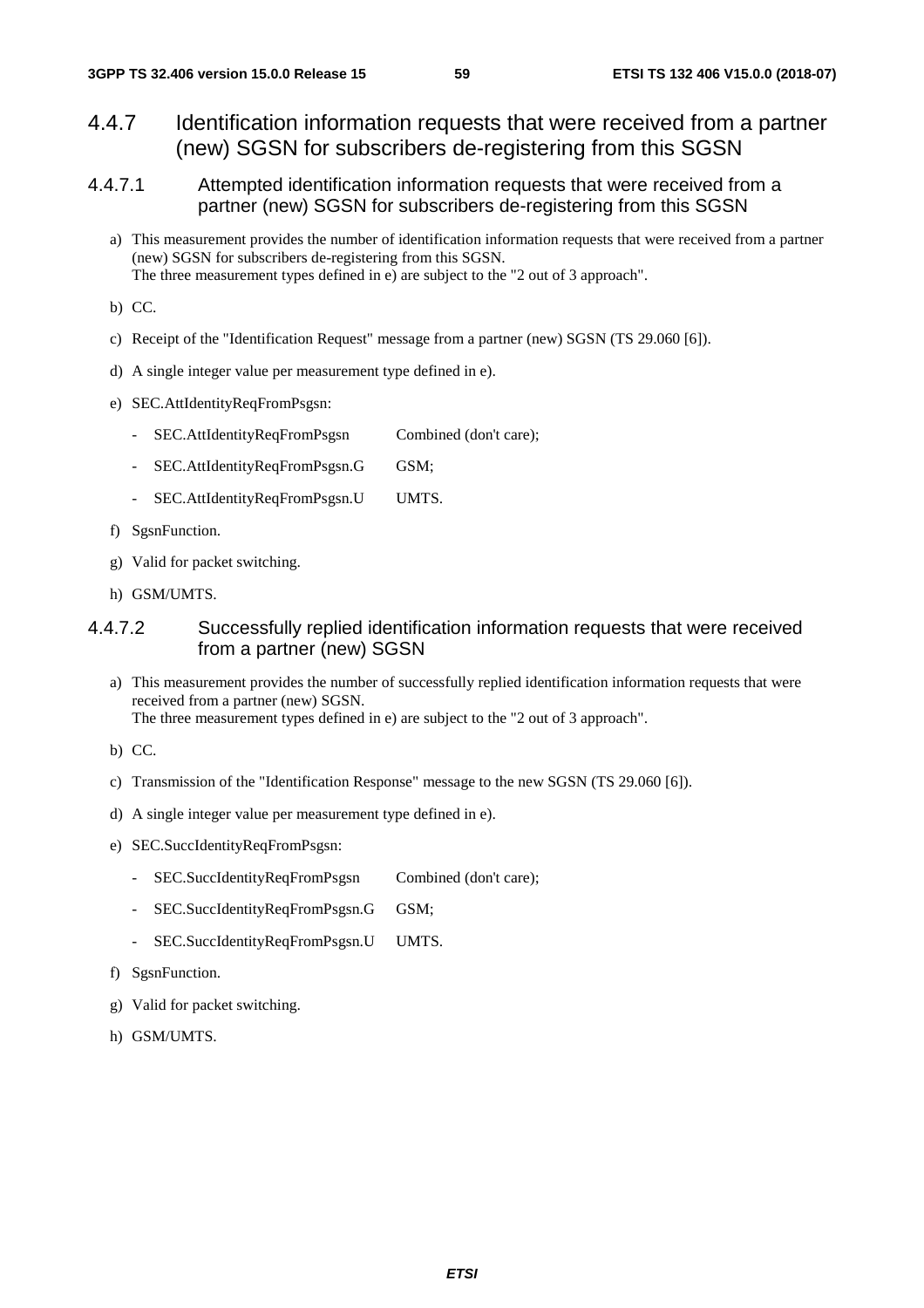# 4.4.8 SGSN context requests sent to a partner (previous) SGSN for subscribers registering afresh in this SGSN

- 4.4.8.1 Attempted SGSN context requests sent to a partner (previous) SGSN for subscribers registering afresh in this SGSN
	- a) This measurement provides the number of SGSN context requests sent to a partner (previous) SGSN for subscribers registering afresh in this SGSN. The three measurement types defined in e) are subject to the "2 out of 3 approach".
	- b) CC.
	- c) Transmission of the "Context Request" message to the previous SGSN (TS 29.060 [6]).
	- d) A single integer value per measurement type defined in e).
	- e) SEC.AttContextRequestToPsgsn:
		- SEC.AttContextRequestToPsgsn Combined (don't care);
		- SEC.AttContextRequestToPsgsn.G GSM;
		- SEC.AttContextRequestToPsgsn.U UMTS.
	- f) SgsnFunction.
	- g) Valid for packet switching.
	- h) GSM/UMTS.

### 4.4.8.2 Successfully replied SGSN context requests that were sent to a partner (previous) SGSN

- a) This measurement provides the number of successfully replied SGSN context requests that were sent to a partner (previous) SGSN. The three measurement types defined in e) are subject to the "2 out of 3 approach".
- b) CC.
- c) Receipt of the "Context Response" message from the previous SGSN (TS 29.060 [6]).
- d) A single integer value per measurement type defined in e).
- e) SEC.SuccContextRequestToPsgsn:
	- SEC.SuccContextRequestToPsgsn Combined (don't care);
	- SEC.SuccContextRequestToPsgsn.G GSM;
	- SEC.SuccContextRequestToPsgsn.U UMTS.
- f) SgsnFunction.
- g) Valid for packet switching.
- h) GSM/UMTS.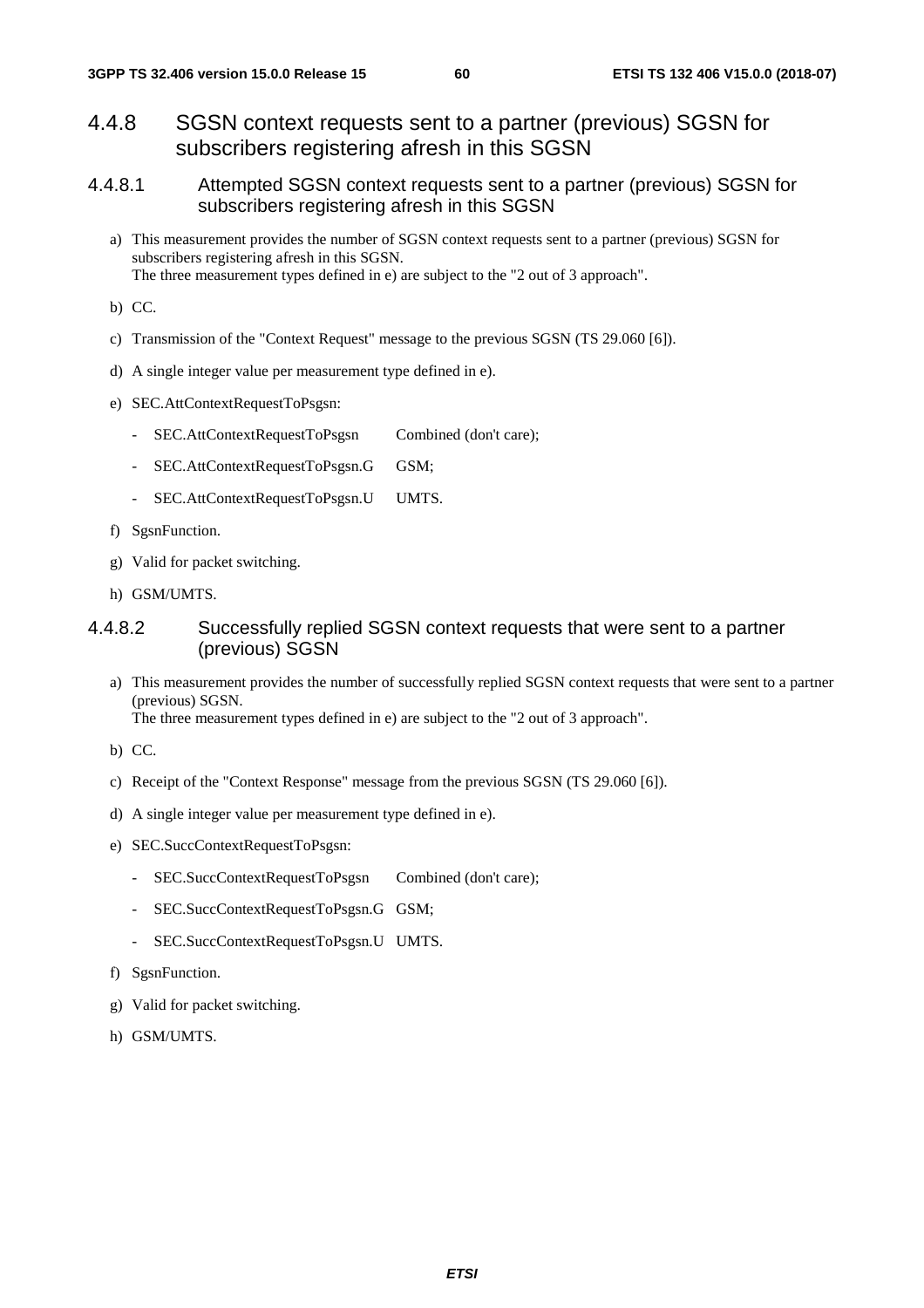- 4.4.9 SGSN context requests received from a partner (new) SGSN for a subscriber de-registering from this SGSN
- 4.4.9.1 Attempted SGSN context requests received from a partner (new) SGSN for a subscriber de-registering from this SGSN
	- a) This measurement provides the number of SGSN context requests received from a partner (new) SGSN for a subscriber de-registering from this SGSN. The three measurement types defined in e) are subject to the "2 out of 3 approach".
	- b) CC.
	- c) Receipt of the "Context Request" message from the new SGSN (TS 29.060 [6]).
	- d) A single integer value per measurement type defined in e).
	- e) SEC.AttContextRequestFromPsgsn:
		- SEC.AttContextRequestFromPsgsn Combined (don't care);
		- SEC.AttContextRequestFromPsgsn.G GSM;
		- SEC.AttContextRequestFromPsgsn.U UMTS.
	- f) SgsnFunction.
	- g) Valid for packet switching.
	- h) GSM/UMTS.

### 4.4.9.2 Successfully replied SGSN context requests received from a partner (new) SGSN

a) This measurement provides the number of successfully replied SGSN context requests received from a partner (new) SGSN. The three measurement types defined in e) are subject to the "2 out of 3 approach".

- b) CC.
- c) Transmission of the "Context Response" message to the new SGSN (TS 29.060 [6]).
- d) A single integer value per measurement type defined in e).
- e) SEC.SuccContextRequestFromPsgsn:
	- SEC.SuccContextRequestFromPsgsn Combined (don't care);
	- SEC.SuccContextRequestFromPsgsn.G GSM;
	- SEC.SuccContextRequestFromPsgsn.U UMTS.
- f) SgsnFunction.
- g) Valid for packet switching.
- h) GSM/UMTS.

# 4.4.10 Number of P-TMSI - IMSI correlation failures (User Identity Confidentiality (TS 23.060 [2]))

a) This measurement provides the number of P-TMSI - IMSI correlation failures (User Identity Confidentiality (TS 23.060 [2])).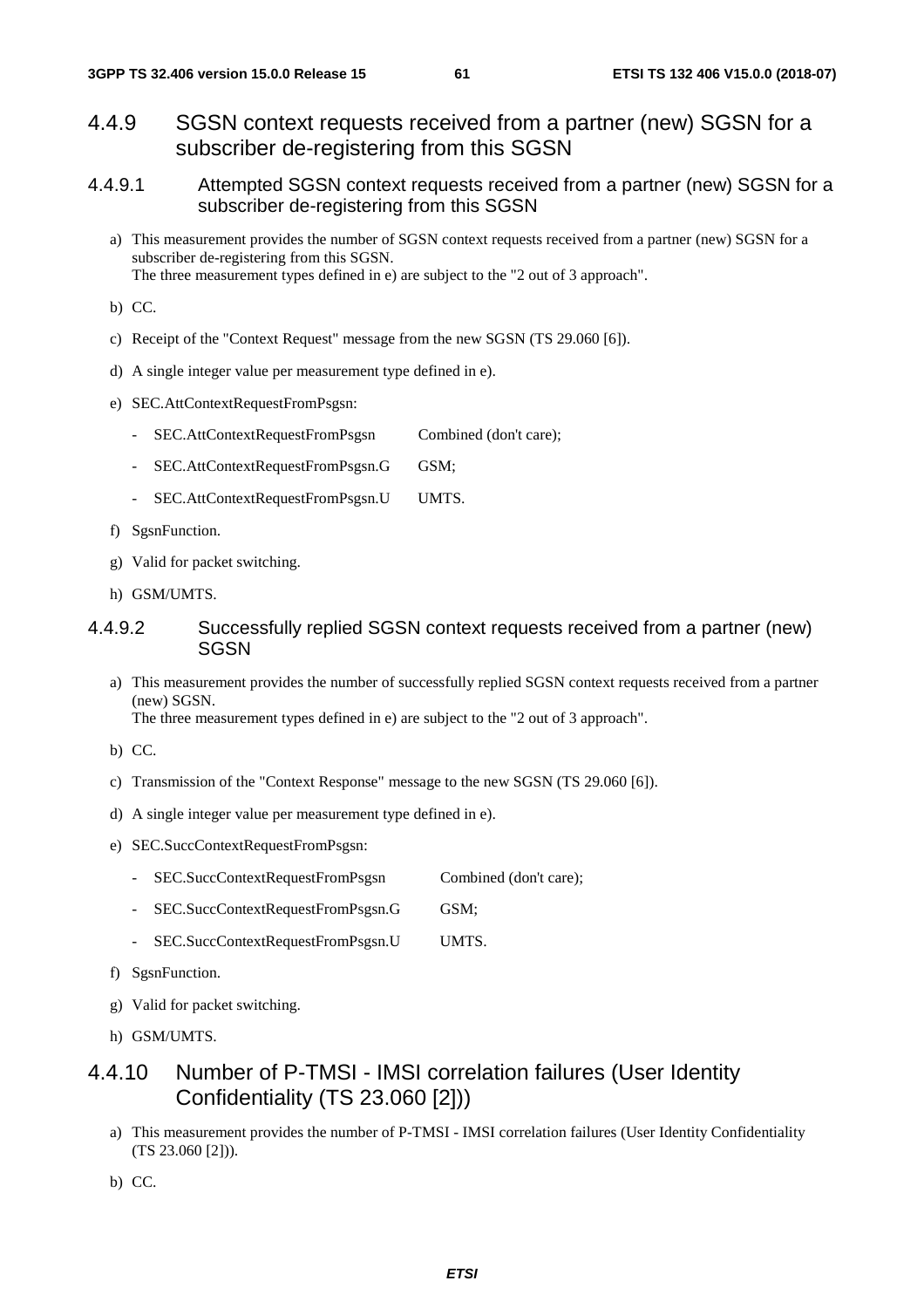- c) This counter is triggered before the handling of the "Security Functions" (TS 23.060 [2]), in case of "Attach Request", "Routing Area Update Request", or "Service Request": if the correlation between the received P-TMSI and the stored IMSI is not valid then this counter is incremented.
- d) A single integer value.
- e) SEC.NbrPTMSICorrFailRnc.
- f) SgsnFunction.
- g) Valid for packet switching.
- h) UMTS.

# 4.4.11 Security mode control procedures started by the SGSN

### 4.4.11.1 Attempted security mode control procedures started by the SGSN

- a) This measurement provides the number of security mode control procedures started by the SGSN.
- b) CC.
- c) Transmission of a "SECURITY MODE COMMAND" message to the MS (TS 25.413 [5]).
- d) A single integer value.
- e) SEC.AttSecMode.
- f) SgsnFunction.
- g) Valid for packet switching.
- h) UMTS.

### 4.4.11.2 Successful security mode procedures

- a) This measurement provides the number of successful security mode procedures. The Security mode command response from MS starts the uplink integrity protection (and possible ciphering), i.e. also all following messages sent from the MS are integrity protected (and possibly ciphered).
- b) CC.
- c) Receipt of a "SECURITY MODE COMPLETE" message from the MS (TS 25.413 [5]).
- d) A single integer value.
- e) SEC.SuccSecMode.
- f) SgsnFunction.
- g) Valid for packet switching.
- h) UMTS.

# 4.4.12 Ciphering procedures started by the SGSN

#### 4.4.12.1 Attempted GSM ciphering procedures started by the SGSN

- a) This measurement provides the number of GSM ciphering procedures started by the SGSN.
- b) CC.
- c) Transmission of an "AUTHENTICATION AND CIPHERING REQUEST" message with ciphering activated ("Ciphering algorithm" is not "ciphering not used (0)") to the MS (TS 24.008 [15]).
- d) A single integer value.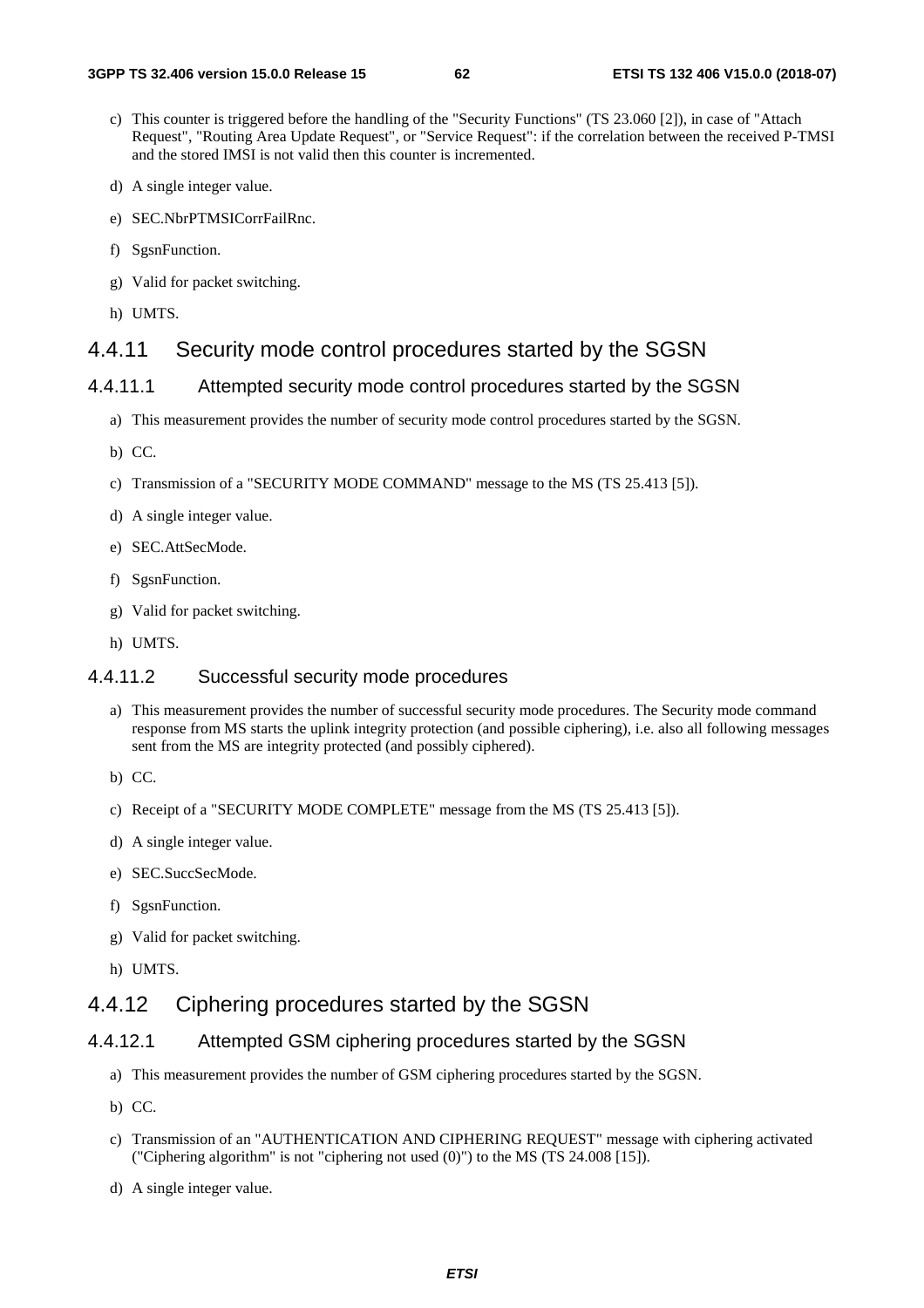- e) SEC.AttGsmCiphering.
- f) SgsnFunction.
- g) Valid for packet switching.
- h) GSM.

# 4.4.12.2 Successful GSM ciphering procedures started by the SGSN

- a) This measurement provides the number of successful GSM ciphering procedures started by the SGSN.
- b) CC.
- c) Receipt of an "AUTHENTICATION AND CIPHERING RESPONSE" message with ciphering activated from the MS (TS 24.008 [15]).
- d) A single integer value.
- e) SEC.SuccGsmCiphering.
- f) SgsnFunction.
- g) Valid for packet switching.
- h) GSM.

# 4.4.12.3 Attempted UMTS ciphering procedures started by the SGSN

- a) This measurement provides the number of UMTS ciphering procedures started by the SGSN.
- b) CC.
- c) Transmission of a "SECURITY MODE COMMAND" message with ciphering activated ("Encryption Algorithm" is not "no encryption  $(0)$ ") to the MS (TS 25.413 [5]).
- d) A single integer value.
- e) SEC.AttUmtsCiphering.
- f) SgsnFunction.
- g) Valid for packet switching.
- h) UMTS.

# 4.4.12.4 Successful UMTS ciphering procedures started by the SGSN

- a) This measurement provides the number of successful UMTS ciphering procedures started by the SGSN.
- b) CC.
- c) Receipt of a "SECURITY MODE COMPLETE" message with ciphering activated from the MS (TS 25.413 [5]).
- d) A single integer value.
- e) SEC.SuccUmtsCiphering.
- f) SgsnFunction.
- g) Valid for packet switching.
- h) UMTS.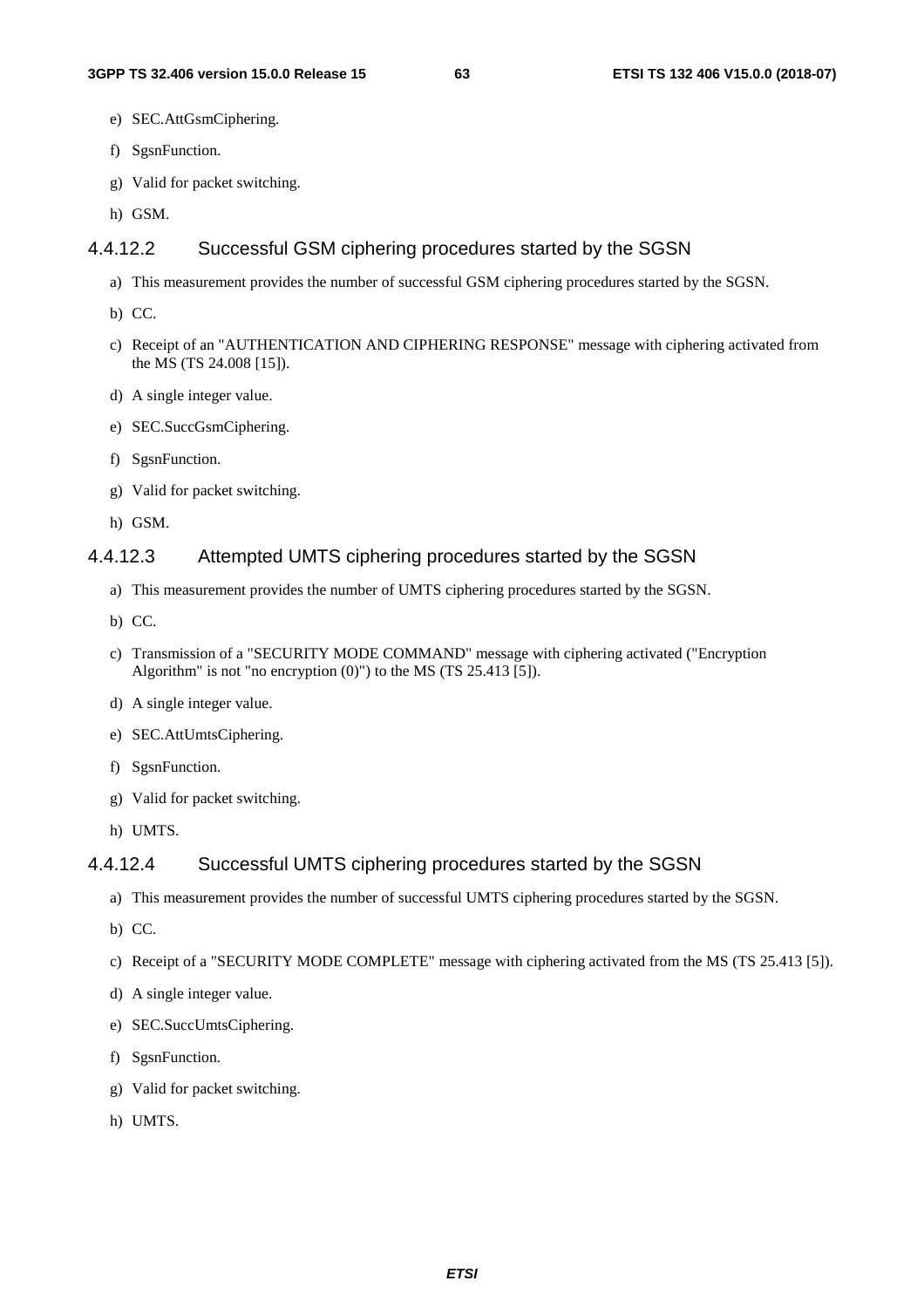# 4.4.13 MAP V1 requests for authentication sets

- 4.4.13.1 Attempted MAP V1 requests for authentication sets, sent to the HLR by **SGSN** 
	- a) This measurement provides the number of attempted MAP V1 requests for authentication sets, sent to the HLR by SGSN.

b) CC.

- c) Transmission of a "MAP V1 SEND\_AUTHENTICATION\_INFO" service request, requesting authentication sets present (TS 29.002 [4]).
- d) A single integer value.
- e) SEC.AttReqAuthSetsHlrV1.
- f) SgsnFunction.
- g) Valid for packet switching.
- h) Combined.

# 4.4.13.2 Successful MAP V1 requests for authentication sets that were sent to the HIR

- a) This measurement provides the number of successful MAP V1 requests for authentication sets that were sent to the HLR.
- b) CC.
- c) Receipt of a "MAP V1 SEND\_AUTHENTICATION\_INFO" service confirmation, containing requested authentication sets (parameter "AuthenticationSetList" present TS 29.002 [4]).
- d) A single integer value.
- e) SEC.SuccReqAuthSetsHlrV1.
- f) SgsnFunction.
- g) Valid for packet switching.
- h) Combined.

# 4.4.13.3 Number of empty responses to the MAP V1 request for authentication sets that were sent to the HLR

a) This measurement provides the number of empty responses to the MAP V1 request for authentication sets that were sent to the HLR.

- c) Receipt of a MAP V1 "SEND\_AUTHENTICATION\_INFO\_ACK" service confirmation, no Authentication sets present (TS 29.002 [4]).
- d) A single integer value.
- e) SEC.NbrEmptyRespAuthSetsHlrV1.
- f) SgsnFunction.
- g) Valid for packet switching.
- h) Combined.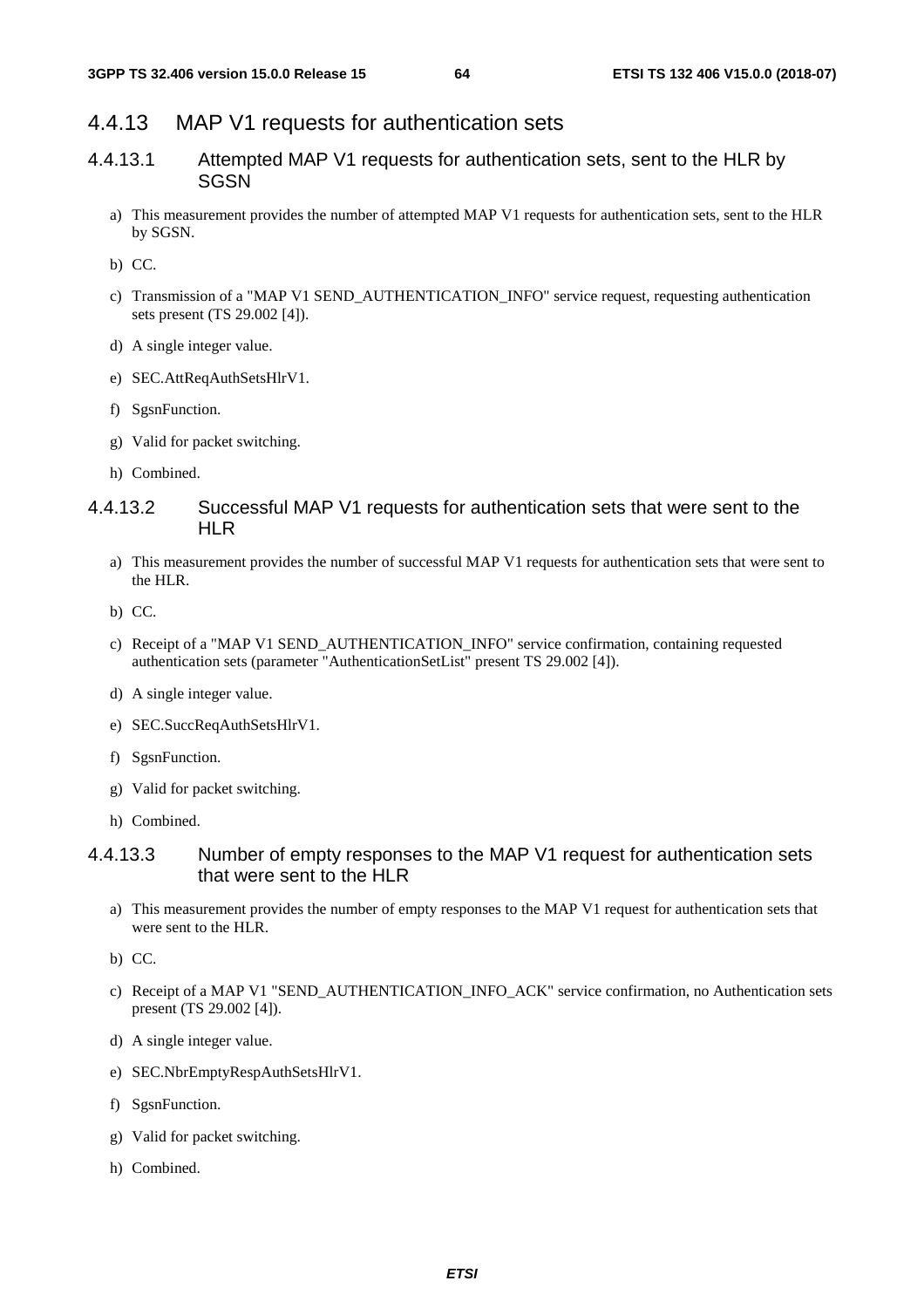# 4.4.14 MAP V3 requests for Authentication sets

- 4.4.14.1 Attempted MAP V3 requests for Authentication sets sent to the HLR by **SGSN** 
	- a) This measurement provides the number of attempted MAP V3 requests for Authentication sets sent to the HLR by SGSN.

b) CC.

- c) Transmission of a MAP V3 "SEND\_AUTHENTICATION\_INFO" service request, requesting authentication sets present (TS 29.002 [4]).
- d) A single integer value.
- e) SEC.AttReqAuthSetsHlrV3.
- f) SgsnFunction.
- g) Valid for packet switching.
- h) Combined.

# 4.4.14.2 Successful MAP V3 requests for authentication sets that were sent to the HIR

- a) This measurement provides the number of successful MAP V3 requests for authentication sets that were sent to the HLR.
- b) CC.
- c) Receipt of a MAP V3 "SEND\_AUTHENTICATION\_INFO" service confirmation, containing requested authentication sets (parameter "AuthenticationSetList" present TS 29.002 [4]).
- d) A single integer value.
- e) SEC.SuccReqAuthSetsHlrV3.
- f) SgsnFunction.
- g) Valid for packet switching.
- h) Combined.

### 4.4.14.3 Number of empty responses to the MAP V3 request for authentication sets that were sent to the HLR

a) This measurement provides the number of empty responses to the MAP V3 request for authentication sets that were sent to the HLR.

- c) Receipt of a MAP V3 "SEND\_AUTHENTICATION\_INFO\_ACK" service confirmation, no Authentication sets present (TS 29.002 [4]).
- d) A single integer value.
- e) SEC.NbrEmptyRespAuthSetsHlrV3.
- f) SgsnFunction.
- g) Valid for packet switching.
- h) Combined.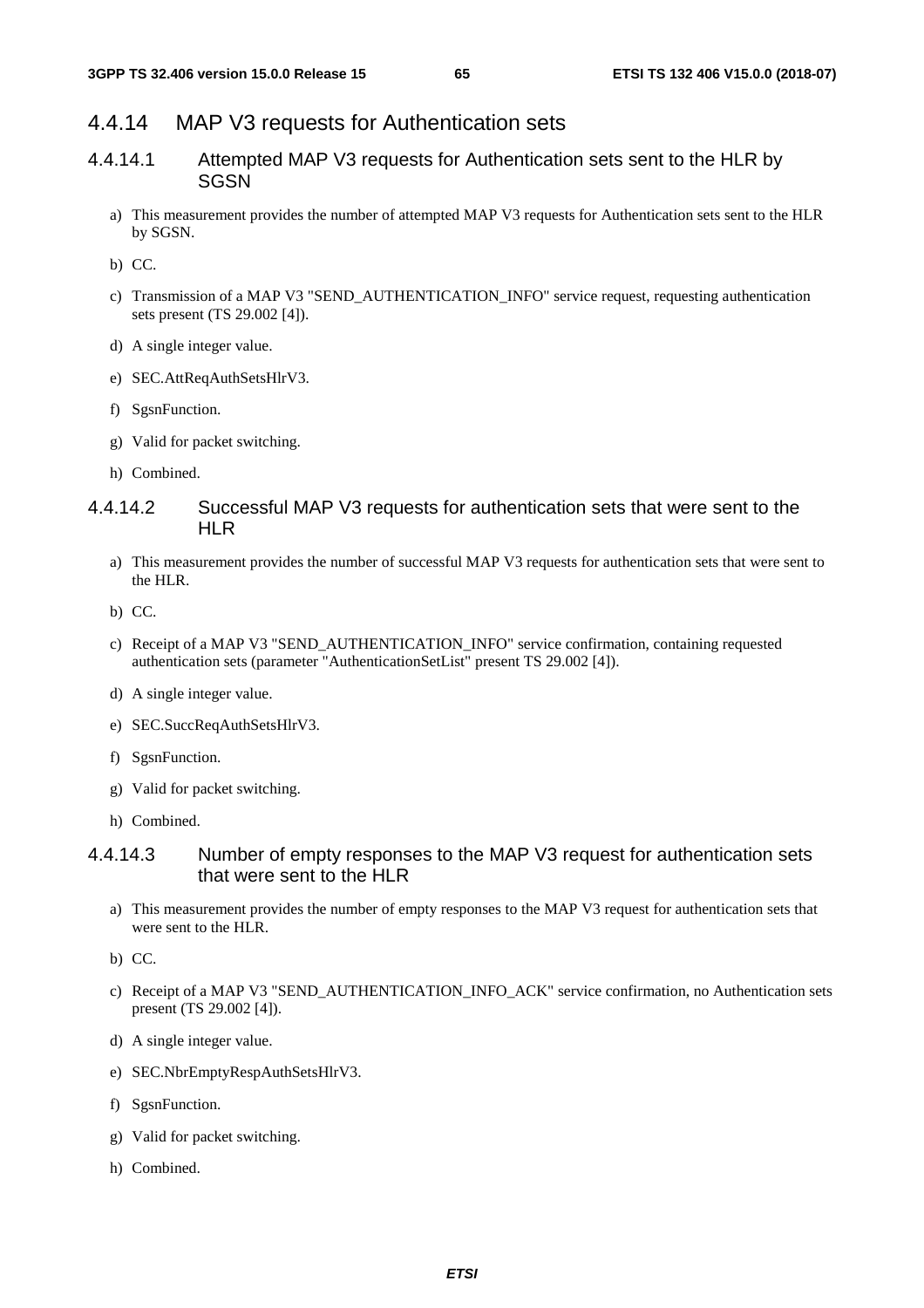# 4.5 Void

# 4.6 Session Management

# 4.6.1 PDP context activation procedures initiated by MS

#### 4.6.1.1 Attempted PDP context activation procedures initiated by MS

a) This measurement provides the number of attempted PDP context activation procedures. These include the static as well as the dynamic PDP addresses. The three measurement types defined in e) are subject to the "2 out of 3 approach".

b) CC.

- c) Receipt of a "Activate PDP Context Request" message from the MS (TS 24.008 [15]).
- d) A single integer value.
- e) SM.AttActPdpContext:
	- SM.AttActPdpContext Combined (don't care);
	- SM.AttActPdpContext.G GSM;
	- SM.AttActPdpContext.U UMTS.
- f) SgsnFunction.
- g) Valid for packet switching.
- h) GSM/UMTS.

#### 4.6.1.2 Successful PDP context activation procedures initiated by MS

- a) This measurement provides the number of successfully completed PDP context activations. For these context activations, the GGSN is updated successfully. The three measurement types defined in e) are subject to the "2 out of 3 approach".
- b) CC.
- c) Transmission of a "Activate PDP Context Accept" message to the MS (TS 24.008 [15]).
- d) A single integer value per measurement type defined in e).
- e) SM.SuccActPdpContext:
	- SM.SuccActPdpContext Combined (don't care);
	- SM.SuccActPdpContext.G GSM;
	- SM.SuccActPdpContext.U UMTS.
- f) SgsnFunction.
- g) Valid for packet switching.
- h) GSM/UMTS.

### 4.6.1.3 Failed PDP context activation procedures initiated by MS

a) This measurement provides the number of Failed PDP context activation procedures. These include the static as well as the dynamic PDP addresses. This measurement is split into subcounters per failure cause. The three measurement types defined in e) are subject to the "2 out of 3 approach".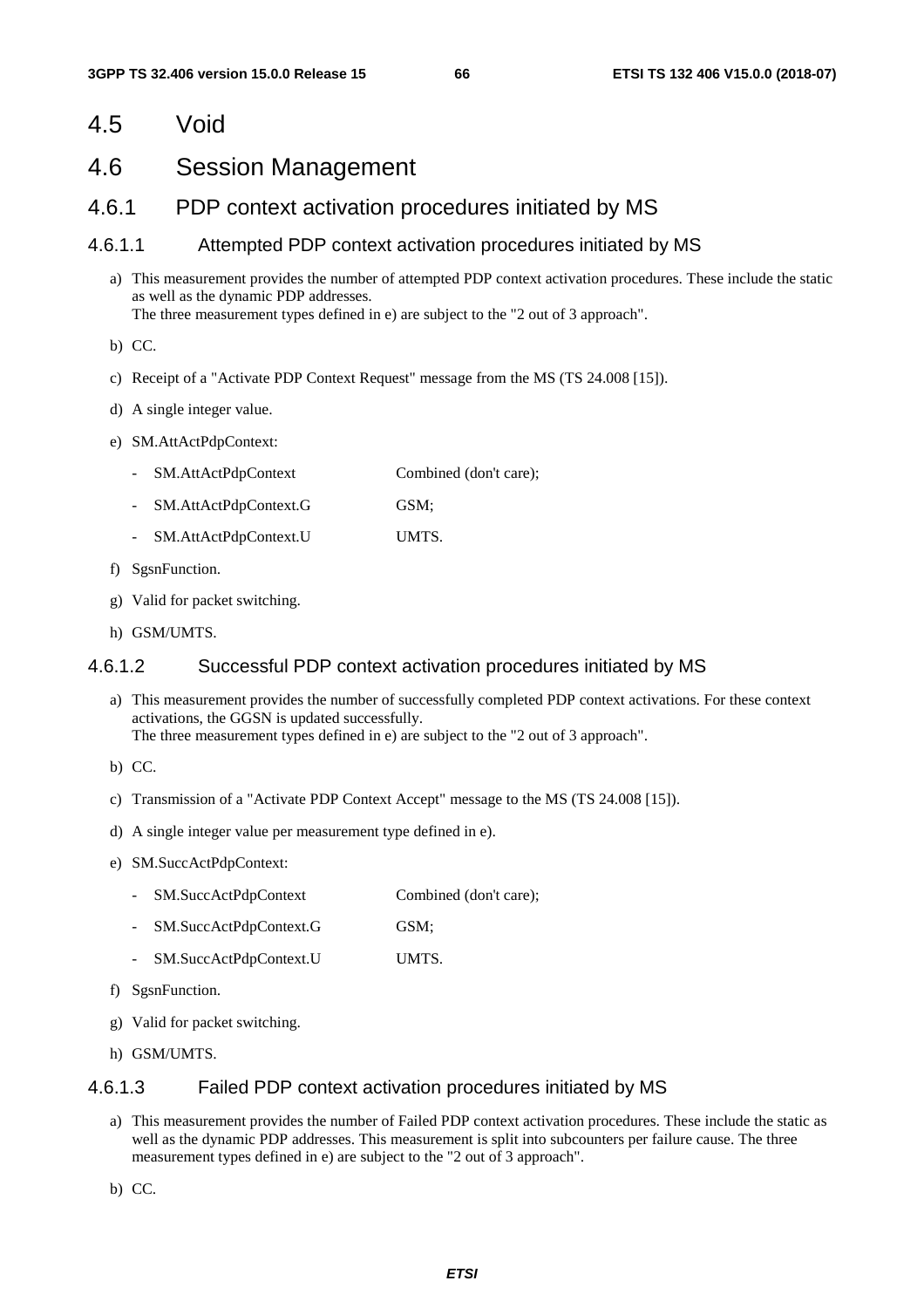- c) Transmission by the SGSN of an ACTIVATE PDP CONTEXT REJECT message indicating a PDP context activation failure, the relevant measurement is incremented according to the failure cause. Possible causes are included in TS 24.008 [15] Annex I. The sum of all supported per cause measurements should equal the total number of PDP context activation failures. In case only a subset of per cause measurements is supported, a sum subcounter will be provided first.
- d) A single integer value per measurement type as defined in e). The number of measurements is equal to the number of implemented per cause measurements plus a possible sum value identified by the *.sum* suffix.
- e) The measurement name has the form SM.FailActPdpCtxtMs.Cause where Cause identifies the failure cause.
	- SM. FailActPdpCtxtMs.*Cause* Combined (don't care);
	- SM. FailActPdpCtxtMs.*Cause*.G GSM;
	- SM. FailActPdpCtxtMs.*Cause*.U UMTS;

where *Cause* identifies the failure cause.

- f) SgsnFunction.
- g) Valid for packet switching.
- h) GSM/UMTS.

# 4.6.2 dynamic PDP context activation procedures initiated by MS

#### 4.6.2.1 Attempted dynamic PDP context activation procedures initiated by MS

- a) This measurement provides the number of attempted PDP context activation requests where a dynamic PDP address is required to be used. The three measurement types defined in e) are subject to the "2 out of 3 approach".
- b) CC.
- c) Receipt of a "Activate PDP Context Request" message from the MS with an empty PDP address (TS 24.008  $[15]$ ).
- d) A single integer value per measurement type defined in e).
- e) SM.AttActPdpContextDyn:
	- SM.AttActPdpContextDyn Combined (don't care);
	- SM.AttActPdpContextDyn.G GSM;
	- SM.AttActPdpContextDyn.U UMTS.
- f) SgsnFunction.
- g) Valid for packet switching.
- h) GSM/UMTS.

#### 4.6.2.2 Successful dynamic PDP context activation procedures initiated by MS

- a) This measurement provides the number of successfully completed PDP context activations where a dynamic PDP address is used. The three measurement types defined in e) are subject to the "2 out of 3 approach".
- b) CC.
- c) Transmission of a "Activate PDP Context Accept" message to the MS (TS 24.008 [15]), the PDP address has been dynamically assigned.
- d) A single integer value per measurement type defined in e).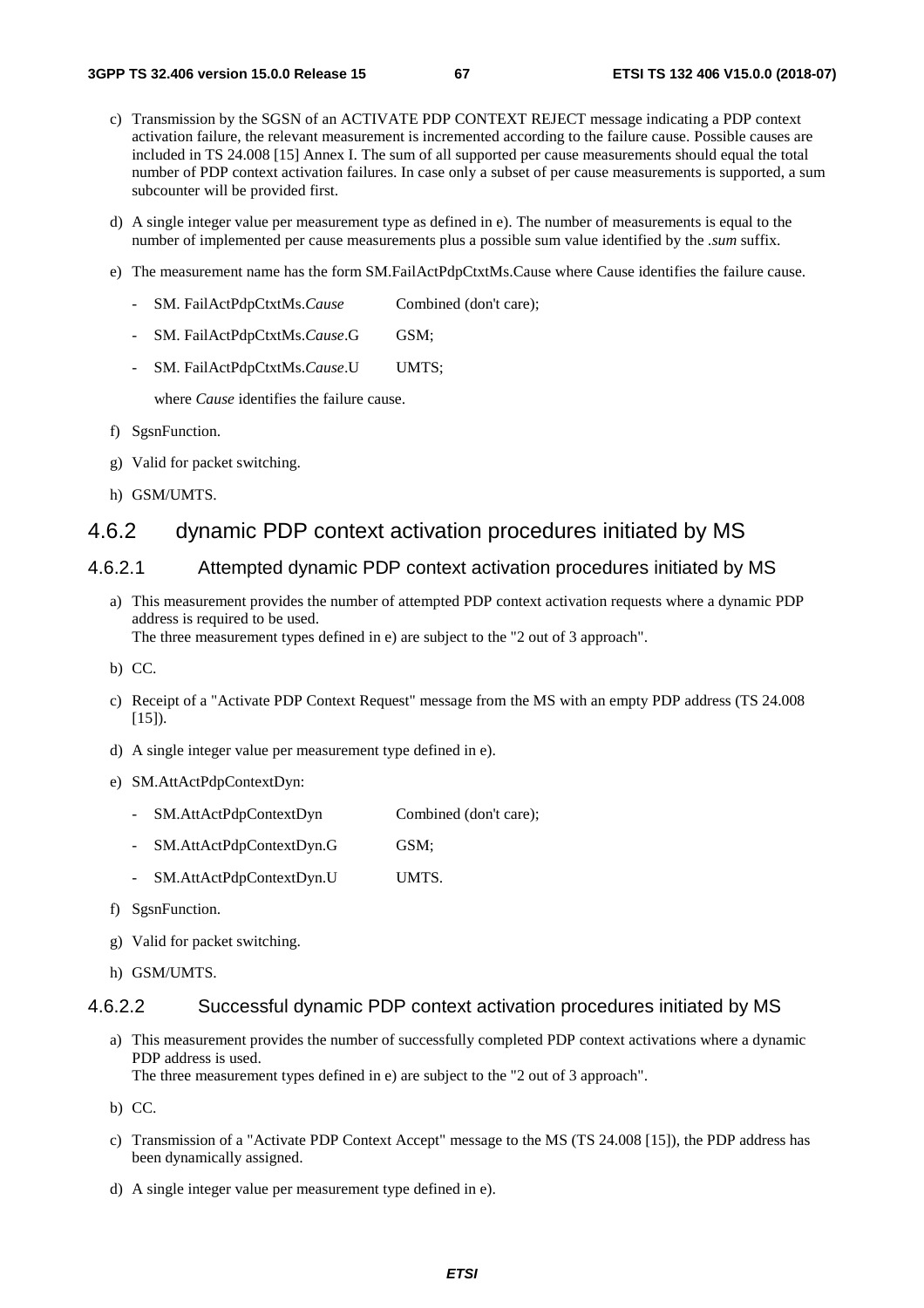- e) SM.SuccActPdpContextDyn:
	- SM.SuccActPdpContextDyn Combined (don't care);
	- SM.SuccActPdpContextDyn.G GSM;
	- SM.SuccActPdpContextDyn.U UMTS.
- f) SgsnFunction.
- g) Valid for packet switching.
- h) GSM/UMTS.

# 4.6.3 Mean number of activated PDP contexts

a) Mean number of activated PDP contexts. The three measurement types defined in e) are subject to the "2 out of 3 approach".

b) SI.

- c) This measurement is obtained by sampling at a pre-defined interval, the number activated PDP contexts, and then taking the arithmetic mean.
- d) A single integer value per measurement type defined in e).
- e) SM.MeanActPDPContext:
	- SM.MeanActPDPContext Combined (don't care);
	- SM.MeanActPDPContext.G GSM:
	- SM.MeanActPDPContext.U UMTS.
- f) SgsnFunction.
- g) Valid for packet switching.
- h) GSM/UMTS.

# 4.6.4 PDP context deactivation procedures initiated by the MS

### 4.6.4.1 Attempted PDP context deactivation procedures initiated by the MS

- a) This measurement provides the number of PDP context deactivation procedures initiated by the MS. The three measurement types defined in e) are subject to the "2 out of 3 approach".
- b) CC.
- c) Receipt of a "Deactivate PDP Context Request" message from the MS (TS 24.008 [15]).
- d) A single integer value per measurement type defined in e).
- e) SM.AttDeactPdpContextMs:
	- SM.AttDeactPdpContextMs Combined (don't care);
	- SM.AttDeactPdpContextMs.G GSM;
	- SM.AttDeactPdpContextMs.U UMTS.
- f) SgsnFunction.
- g) Valid for packet switching.
- h) GSM/UMTS.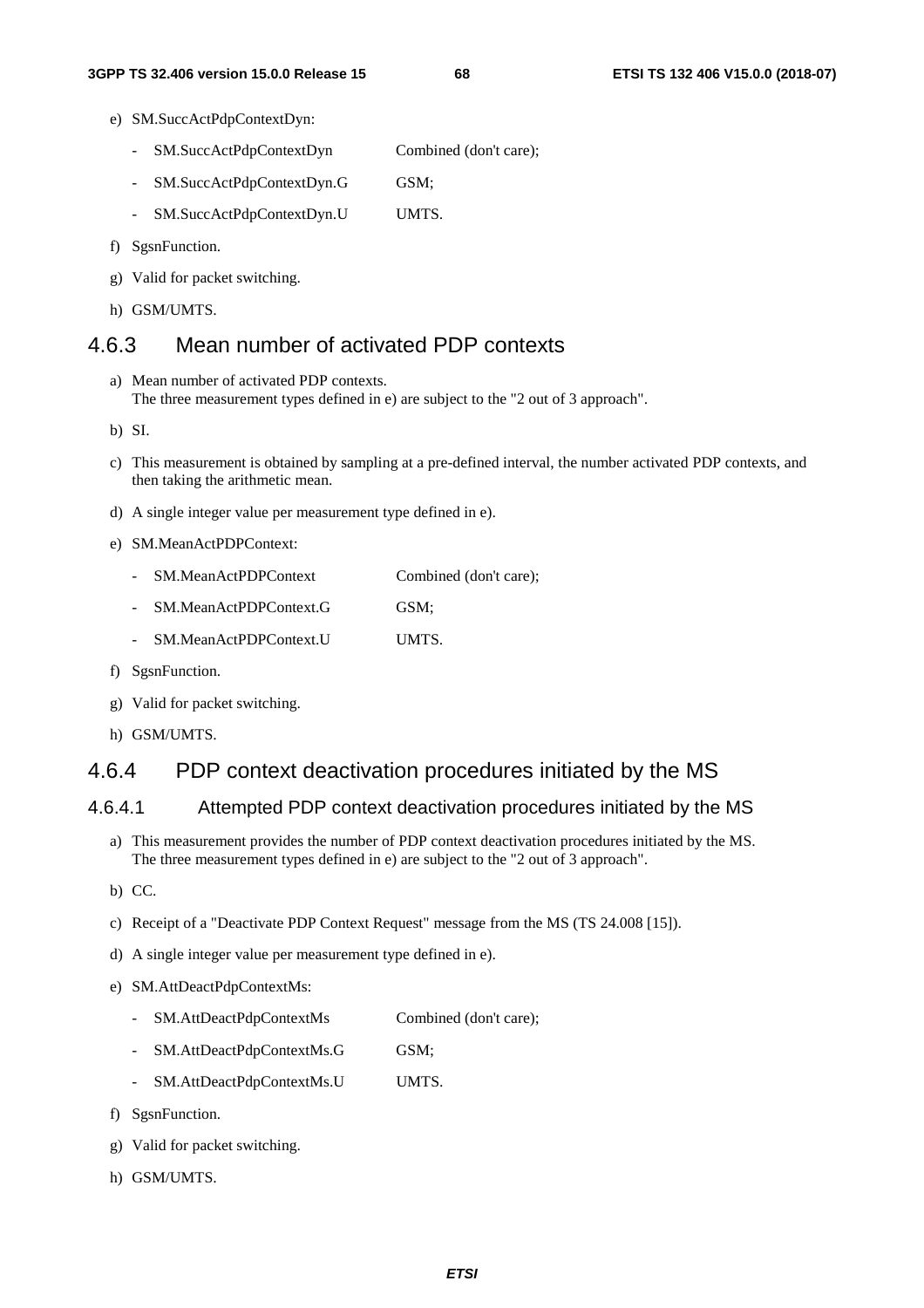# 4.6.4.2 Successful PDP context deactivation procedures initiated by the MS

- a) This measurement provides the number of successfully completed PDP context deactivations. For these context deactivations, the GGSN is updated successfully (i.e. deletion of the PDP context). The three measurement types defined in e) are subject to the "2 out of 3 approach".
- b) CC.
- c) Transmission of a "Deactivate PDP Context Accept" message to the MS (TS 24.008 [15]).
- d) A single integer value per measurement type defined in e).
- e) SM.SuccDeactPdpContextMs:
	- SM.SuccDeactPdpContextMs Combined (don't care);
	- SM.SuccDeactPdpContextMs.G GSM;
	- SM.SuccDeactPdpContextMs.U UMTS.
- f) SgsnFunction.
- g) Valid for packet switching.
- h) GSM/UMTS.

# 4.6.5 Number of active PDP context

- a) This measurement provides the number of active PDP context. The three measurement types defined in e) are subject to the "2 out of 3 approach".
- b) GAUGE.
- c) The gauge will be incremented when a PDP context is created and will be decremented when a PDP context is deleted.
- d) A single integer value per measurement type defined in e).
- e) SM.NbrActPdpContext:
	- SM.NbrActPdpContext Combined (don't care);
	- SM.NbrActPdpContext.G GSM;
	- SM.NbrActPdpContext.U UMTS.
- f) SgsnFunction.
- g) Valid for packet switching.
- h) GSM/UMTS.

# 4.6.6 Subscribers with activated PDP context

#### 4.6.6.1 Number of subscribers with activated PDP context

a) This measurement provides the number of subscribers having an activated PDP context (i.e. subscribers that can send/receive GPRS packet data).

The three measurement types defined in e) are subject to the "2 out of 3 approach".

- b) GAUGE.
- c) Addition of first PDP context or removal of last PDP context in SGSN location register for a particular subscriber.
- d) A single integer value per measurement type defined in e).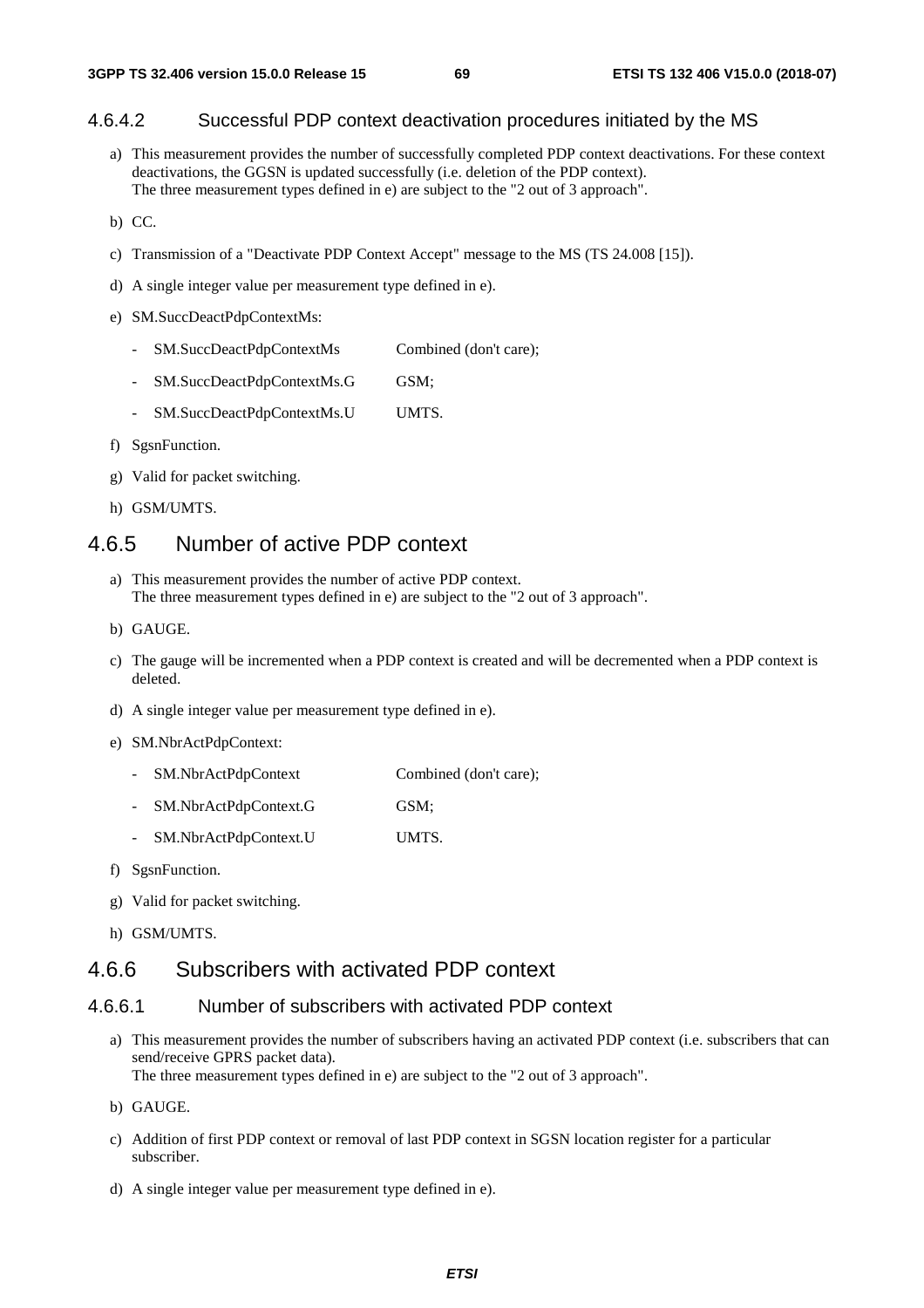- e) SM.NbrActivePdpPerSgsn:
	- SM.NbrActivePdpPerSgsn Combined (don't care);
	- SM.NbrActivePdpPerSgsn.G GSM;
	- SM.NbrActivePdpPerSgsn.U UMTS.
- f) SgsnFunction.
- g) Valid for packet switching.
- h) GSM/UMTS.

### 4.6.6.2 Mean number of subscribers with activated PDP context

a) This measurement provides the mean number of subscribers having an activated PDP context (i.e. subscribers that can send/receive GPRS packet data). The three measurement types defined in e) are subject to the "2 out of 3 approach".

b) SI.

- c) This measurement is obtained by sampling at a pre-defined interval the number of subscribers having an activated PDP context in SGSN and then taking the arithmetic mean.
- d) A single integer value per measurement type defined in e).
- e) SM.MeanActivePdpPerSgsn:
	- SM.MeanActivePdpPerSgsn Combined (don't care);
	- SM.MeanActivePdpPerSgsn.G GSM;
	- SM.MeanActivePdpPerSgsn.U UMTS.
- f) SgsnFunction.
- g) Valid for packet switching.
- h) GSM/UMTS.

### 4.6.6.3 Max number of subscribers with activated PDP context

a) This measurement provides the maximum number of subscribers having an activated PDP context (i.e. subscribers that can send/receive GPRS packet data). The three measurement types defined in e) are subject to the "2 out of 3 approach".

b) SI.

- c) This measurement is obtained by sampling at a pre-defined interval the number of subscribers having an activated PDP context in SGSN and then taking the maximum.
- d) A single integer value per measurement type defined in e).
- e) SM.MaxActivePdpPerSgsn:
	- SM.MaxActivePdpPerSgsn Combined (don't care);
	- SM.MaxActivePdpPerSgsn.G GSM;
	- SM.MaxActivePdpPerSgsn.U UMTS.
- f) SgsnFunction.
- g) Valid for packet switching.
- h) GSM/UMTS.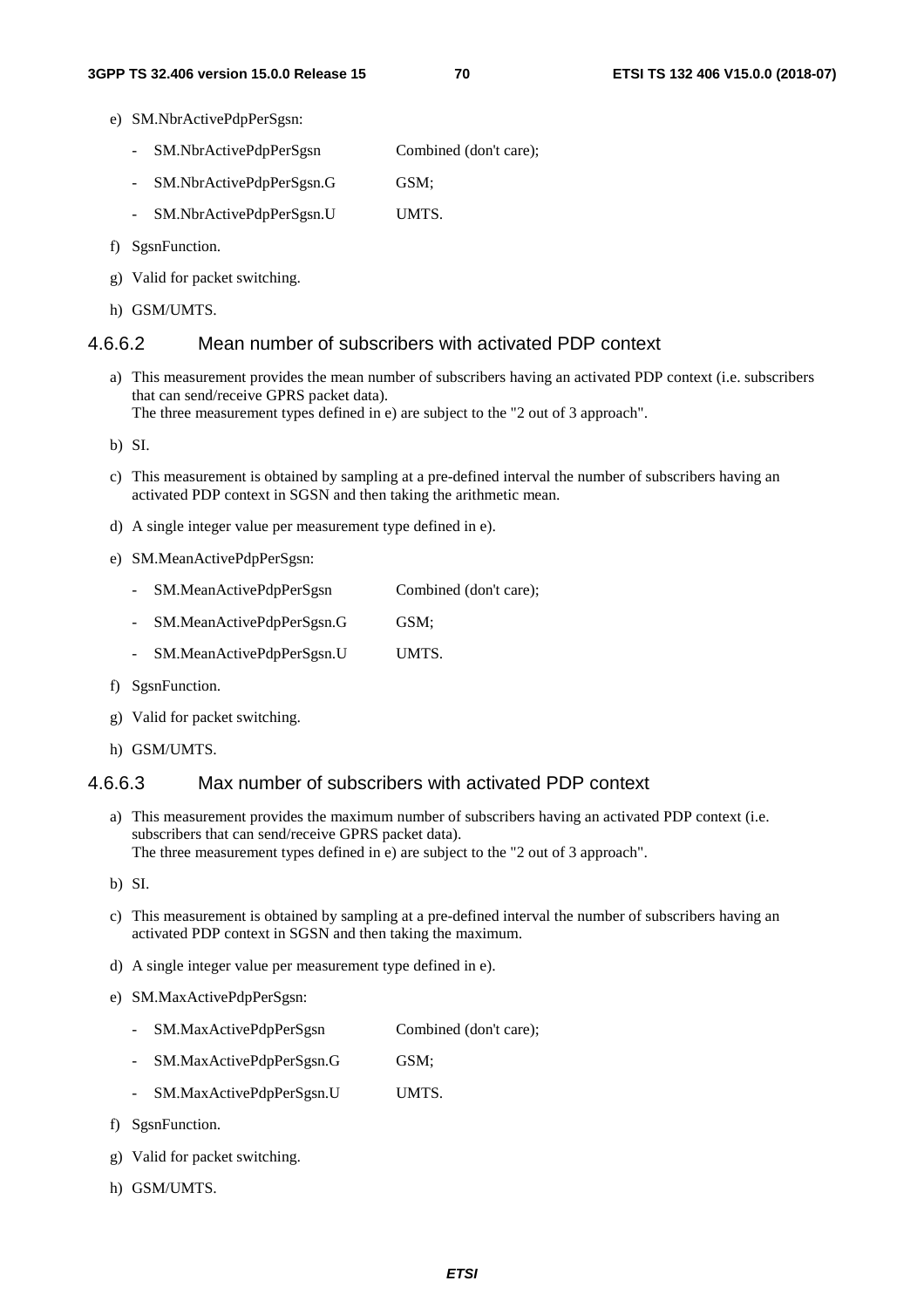# 4.6.6.4 Mean number of subscribers with activated PDP context and direct tunnel

a) This measurement provides the mean number of subscribers having an activated PDP context with direct tunnel. The three measurement types defined in e) are subject to the "2 out of 3 approach"

b) SI.

c) This measurement is obtained by sampling at a pre-defined interval the number of subscribers having an activated PDP context in SGSN which has established direct tunnel between RAN and GGSN, and then taking the arithmetic mean.

d) A single integer value per measurement type defined in e).

| e) | SUB.MeanActivePdpDt   | Combined: |
|----|-----------------------|-----------|
|    | SUB.MeanActivePdpDt.G | GSM:      |
|    | SUB.MeanActivePdpDt.U | UMTS.     |

f) SgsnFunction.

- g) Valid for packet switching.
- h) GSM/UMTS.

### 4.6.6.5 Max number of subscribers with activated PDP context and direct tunnel

a) This measurement provides the maximum number of subscribers having an activated PDP context with direct tunnel.

The three measurement types defined in e) are subject to the "2 out of 3 approach".

b) SI.

c) This measurement is obtained by sampling at a pre-defined interval the number of subscribers having an activated PDP context in SGSN which has established direct tunnel between RAN and GGSN, and then taking the maximum.

d) A single integer value per measurement type defined in e).

| e) | SUB.MaxActivePdpDt   | Combined: |
|----|----------------------|-----------|
|    | SUB.MaxActivePdpDt.G | GSM:      |
|    | SUB.MaxActivePdpDt.U | UMTS.     |

- f) SgsnFunction.
- g) Valid for packet switching.
- h) GSM/UMTS.
- 4.6.7 Void

# 4.6.8 PDP context deactivation procedures initiated by the GGSN

### 4.6.8.1 Attempted PDP context deactivation procedures initiated by the GGSN

a) This measurement provides the number of PDP context deactivation procedures initiated by the GGSN. The three measurement types defined in e) are subject to the "2 out of 3 approach".

- c) Receipt of a "Delete PDP Context Request" message from the GGSN (TS 29.060 [6]).
- d) A single integer value per measurement type defined in e).
- e) SM.AttDeactPdpContextGgsn:
	- SM.AttDeactPdpContextGgsn Combined (don't care);
	- SM.AttDeactPdpContextGgsn.G GSM;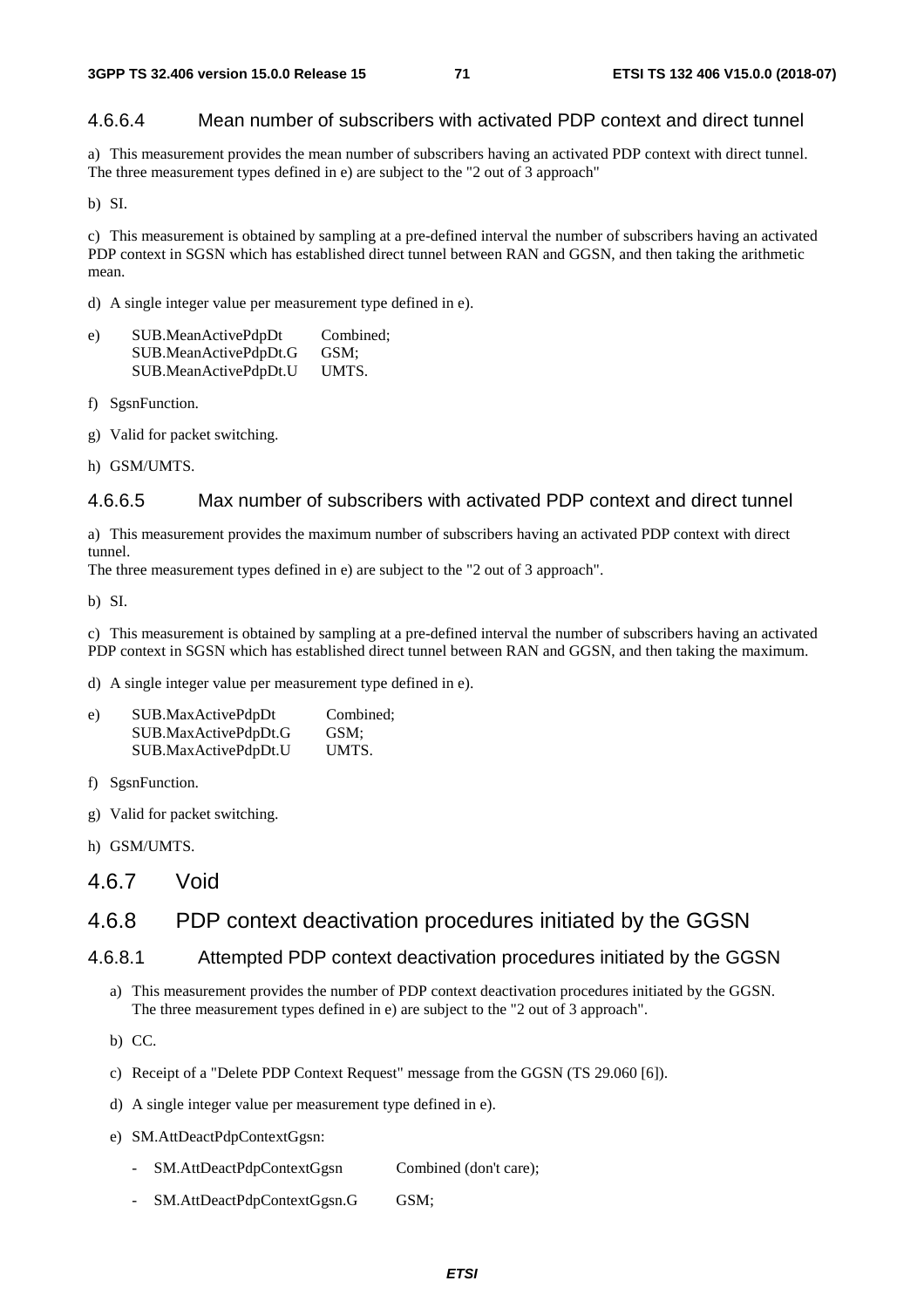- SM.AttDeactPdpContextGgsn.U UMTS.
- f) SgsnFunction.
- g) Valid for packet switching.
- h) GSM/UMTS.

#### 4.6.8.2 Successful PDP context deactivation procedures initiated by the GGSN

- a) This measurement provides the number of successfully handled PDP context deactivations initiated by the GGSN. For these context deactivations, the MS has accepted the PDP context deactivation. The three measurement types defined in e) are subject to the "2 out of 3 approach".
- b) CC.
- c) Transmission of a "Delete PDP Context Response" message to the GGSN (TS 29.060 [6]).
- d) A single integer value per measurement type defined in e).
- e) SM.SuccDeactPdpContextGgsn:
	- SM.SsuccDeactPdpContextGgsn Combined (don't care);
	- SM.SsuccDeactPdpContextGgsn.G GSM;
	- SM.SsuccDeactPdpContextGgsn.U UMTS.
- f) SgsnFunction.
- g) Valid for packet switching.
- h) GSM/UMTS.

## 4.6.9 PDP context deactivation procedures initiated by the SGSN

## 4.6.9.1 Attempted PDP context deactivation procedures initiated by the SGSN

- a) This measurement provides the number of PDP context deactivation procedures initiated by the SGSN. The three measurement types defined in e) are subject to the "2 out of 3 approach".
- b) CC.
- c) Transmission of a "Delete PDP Context Request" message to the GGSN (TS 29.060 [6]).
- d) A single integer value per measurement type defined in e).
- e) SM.AttDeactPdpContextSgsn:
	- SM.AttDeactPdpContextSgsn Combined (don't care);
	- SM.AttDeactPdpContextSgsn.G GSM;
	- SM.AttDeactPdpContextSgsn.U UMTS.
- f) SgsnFunction.
- g) Valid for packet switching.
- h) GSM/UMTS.

#### 4.6.9.2 Successful PDP context deactivations initiated by the SGSN

a) This measurement provides the number of successfully handled PDP context deactivations initiated by the SGSN.

The three measurement types defined in e) are subject to the "2 out of 3 approach".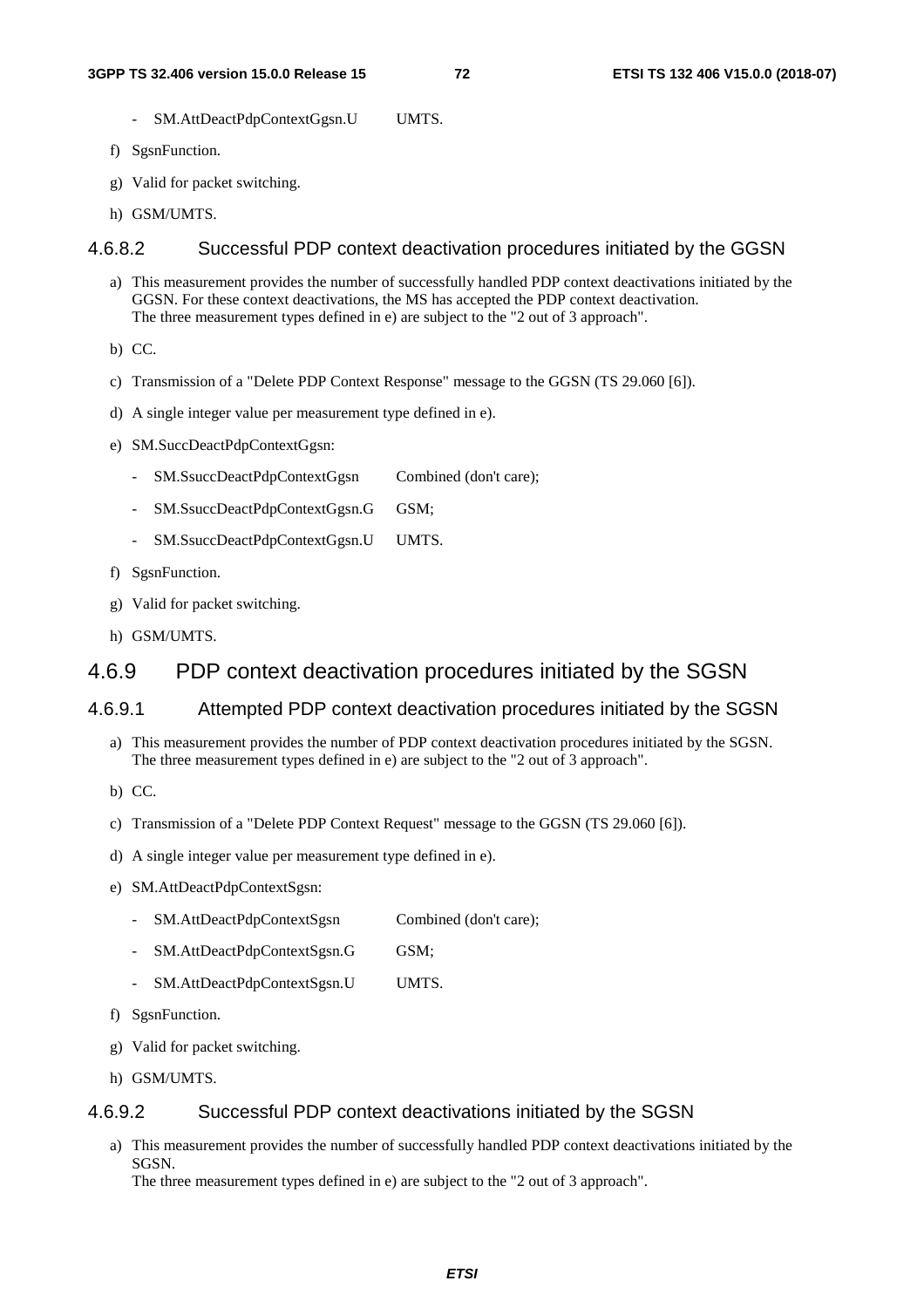- b) CC.
- c) Receipt of a "deactivate PDP Context Accept" message from the MS (TS 24.008 [15]).
- d) A single integer value per measurement type defined in e).
- e) SM.SuccDeactPdpContextSgsn:
	- SM.SuccDeactPdpContextSgsn Combined (don't care);
	- SM.SuccDeactPdpContextSgsn.G GSM;
	- SM.SuccDeactPdpContextSgsn.U UMTS.
- f) SgsnFunction.
- g) Valid for packet switching.
- h) GSM/UMTS.

#### 4.6.9.3 Abnormal PDP context Deactivation procedures

- a) This measurement provides the number of PDP context deactivation procedures initiated by the SGSN. This measurement is split into subcounters per cause.
- b) CC.
- c) Transmission of a "Delete PDP Context Request" message to the GGSN (TS 29.060 [6]). the measurement is incremented according to the deletion cause. Possible causes are included in TS 24.008 [15]. The sum of all supported per cause measurements should equal the total number of PDP context activation failures.
- d) A single integer value.
- e) SM.AttDeactPdpContextSgsn.cause
- f) SgsnFunction.
- g) Valid for packet switching.
- h) GSM/UMTS.

## 4.6.10 SGSN-Initiated PDP context update procedures

#### 4.6.10.1 Attempted SGSN-Initiated PDP context update procedures

a) This measurement provides the number of attempted SGSN-Initiated PDP context update procedures. An Update PDP Context Request message shall be sent from a SGSN to a GGSN as part of the GPRS Inter SGSN Routeing Update procedure or the PDP Context Modification procedure or to redistribute contexts due to load sharing. It shall be used to change the QoS and the path. The message shall be sent by the new SGSN at the Inter SGSN Routeing Update procedure.

The three measurement types defined in e) are subject to the "2 out of 3 approach".

b) CC.

- c) Transmission of an "Update PDP Context Request" message to the GGSN (TS 29.060 [6]).
- d) A single integer value per measurement type defined in e).
- e) SM.AttUpdPdpContextSgsn:
	- SM.AttUpdPdpContextSgsn Combined (don't care);
	- SM.AttUpdPdpContextSgsn.G GSM;
	- SM.AttUpdPdpContextSgsn.U UMTS.
- f) SgsnFunction.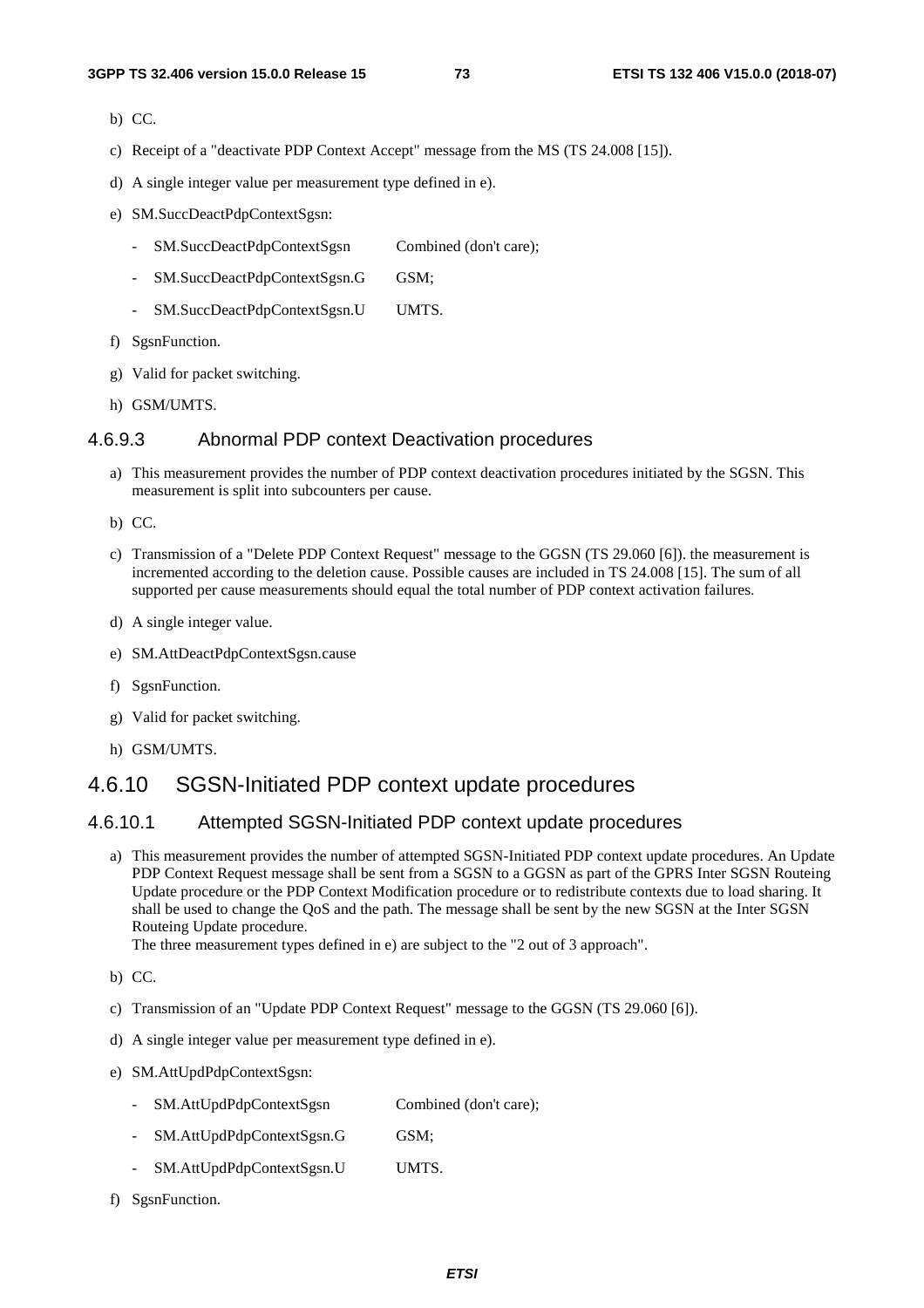- g) Valid for packet switching.
- h) GSM/UMTS.

#### 4.6.10.2 Successful SGSN-Initiated PDP context update procedures

a) This measurement provides the number of successfully handled SGSN-Initiated PDP context update procedures. These updates are performed successfully when a positive update PDP context response is received from the GGSN.

The three measurement types defined in e) are subject to the "2 out of 3 approach".

- b) CC.
- c) Receipt of an "Update PDP Context Response" message from the GGSN (TS 29.060 [6]).
- d) A single integer value per measurement type defined in e).
- e) SM.SsuccUpdPdpContextSgsn:
	- SM.SsuccUpdPdpContextSgsn Combined (don't care);
	- SM.SsuccUpdPdpContextSgsn.G GSM;
	- SM.SsuccUpdPdpContextSgsn.U UMTS.
- f) SgsnFunction.
- g) Valid for packet switching.
- h) GSM/UMTS.

#### 4.6.10.3 Attempted SGSN-Initiated PDP context update procedures with direct tunnel

a) This measurement provides the number of attempted SGSN-Initiated PDP context update procedures with direct tunnel. An Update PDP Context Request message shall be sent from a SGSN to a GGSN as part of the GPRS Inter SGSN Routeing Update procedure or the PDP Context Modification procedure or to redistribute contexts due to load sharing. It shall be used to change the QoS and the path. The message shall be sent by the new SGSN at the Inter SGSN Routeing Update procedure.

The three measurement types defined in e) are subject to the "2 out of 3 approach"

- b) CC.
- c) Transmission of an "Update PDP Context Request" message to the GGSN, which contains DTI to indicate that direct tunnel is used (TS 23.060 [6]).
- d) A single integer value per measurement type defined in e).

| e) SM.AttUpdPdpContextWithDtiSgsn | Combined    |
|-----------------------------------|-------------|
| SM.AttUpdPdpContextWithDtiSgsn.G  | GSM:        |
| SM.AttUpdPdpContextWithDtiSgsn.U  | <b>UMTS</b> |

- i) SgsnFunction.
- j) Valid for packet switching.
- k) GSM/UMTS.

#### 4.6.10.4 Successful SGSN-Initiated PDP context update procedures with direct tunnel

a) This measurement provides the number of successfully handled SGSN-Initiated PDP context update procedures with direct tunnel. These updates are performed successfully when a positive update PDP context response is received from the GGSN.

The three measurement types defined in e) are subject to the "2 out of 3 approach"

b) CC.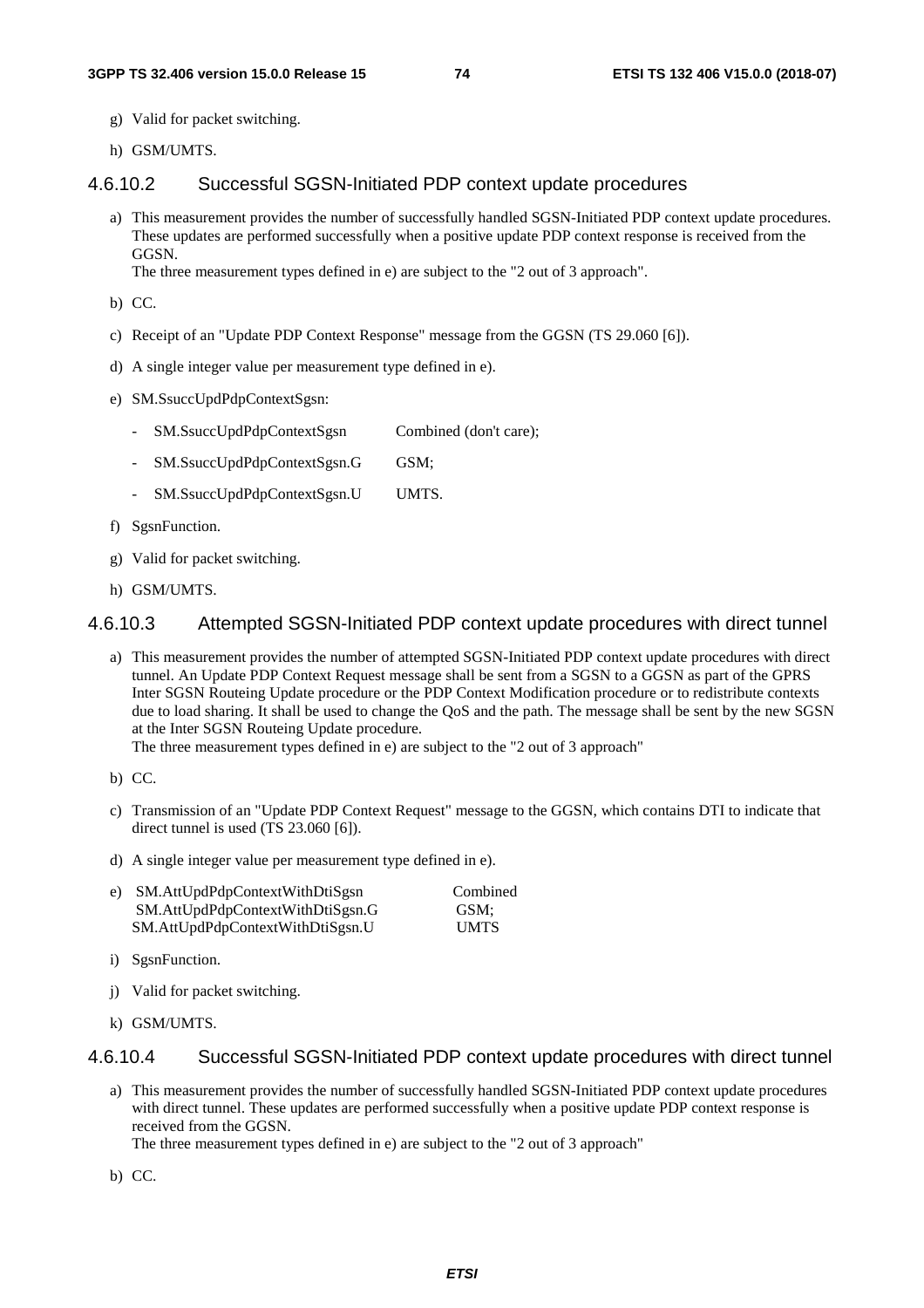- c) Receipt of an "Update PDP Context Response" message from the GGSN with the value of cause is "Request Accepted". Which contains DTI to indicate that direct tunnel is used (TS 23.060 [6]).
- d) A single integer value per measurement type defined in e).
- e) SM.SuccUpdPdpContextWithDtiSgsn Combined; SM.SuccUpdPdpContextWithDtiSgsn.G GSM; SM.SuccUpdPdpContextWithDtiSgsn.U UMTS
- i) SgsnFunction.
- j) Valid for packet switching.
- k) GSM/UMTS.

## 4.6.11 GGSN-Initiated PDP context update procedures

#### 4.6.11.1 Attempted GGSN-Initiated PDP context update procedures

a) This measurement provides the number of attempted GGSN-Initiated PDP context update procedures. An Update PDP Context Request may also be sent from a GGSN to a SGSN to re-negotiate the QoS of a PDP context. This GGSN-initiated Update PDP Context Request can also be used to provide a PDP address to the SGSN (and MS). The latter shall be used by GGSN when it acts as a DHCP Relay Agent or Mobil IP Foreign A gent.

The three measurement types defined in e) are subject to the "2 out of 3 approach".

b) CC.

- c) Receipt of an "Update PDP Context Request" message from the GGSN (TS 29.060 [6]).
- d) A single integer value per measurement type defined in e).
- e) SM.AttUpdPdpContextGgsn:
	- SM.AttUpdPdpContextGgsn Combined (don't care);
	- SM.AttUpdPdpContextGgsn.G GSM;
	- SM.AttUpdPdpContextGgsn.U UMTS.
- f) SgsnFunction.
- g) Valid for packet switching.
- h) GSM/UMTS.

### 4.6.11.2 Successful GGSN-Initiated PDP context update procedures

a) This measurement provides the number of successfully handled GGSN-Initiated PDP context update procedures. These updates are performed successfully when a positive update PDP context response is received from the SGSN.

The three measurement types defined in e) are subject to the "2 out of 3 approach".

- b) CC.
- c) Transmission of an "Update PDP Context Response" message to the GGSN (TS 29.060 [6]).
- d) A single integer value per measurement type defined in e).
- e) SM.SuccUpdPdpContextGgsn:
	- SM.SuccUpdPdpContextGgsn Combined (don't care);
	- SM.SuccUpdPdpContextGgsn.G GSM;
	- SM.SuccUpdPdpContextGgsn.U UMTS.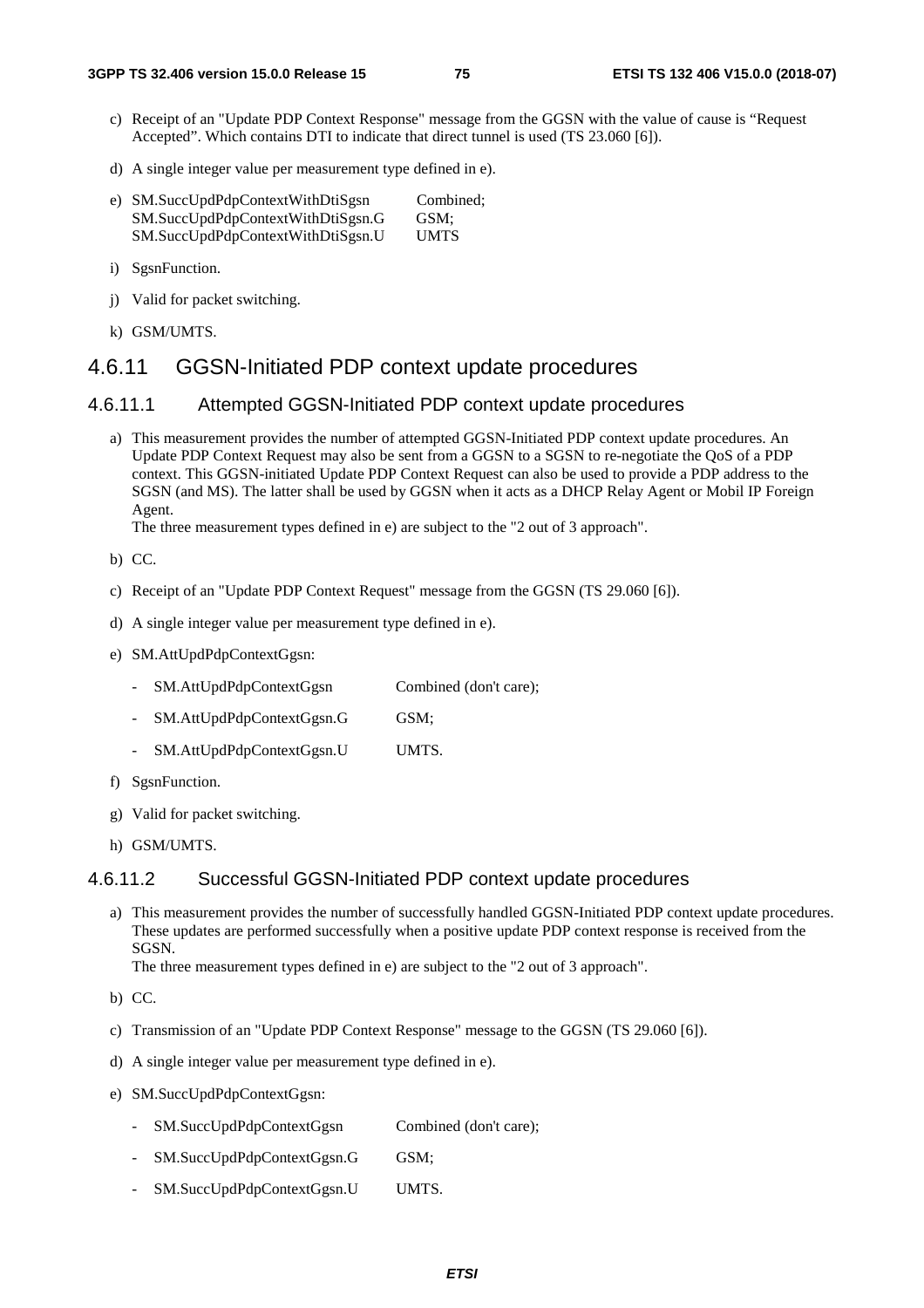- f) SgsnFunction.
- g) Valid for packet switching.
- h) GSM/UMTS.

## 4.6.12 SGSN-Initiated PDP context modifications procedures

### 4.6.12.1 Attempted SGSN-Initiated PDP context modifications procedures

- a) This measurement provides the number of attempted SGSN-Initiated PDP context modifications procedures. The three measurement types defined in e) are subject to the "2 out of 3 approach".
- b) CC.
- c) Transmission of an "Modify PDP Context Request" message to the MS (TS 24.008 [15]).
- d) A single integer value per measurement type defined in e).
- e) SM.AttModPdpContextSgsn:
	- SM.AttModPdpContextSgsn Combined (don't care);
	- SM.AttModPdpContextSgsn.G GSM;
	- SM.AttModPdpContextSgsn.U UMTS.
- f) SgsnFunction.
- g) Valid for packet switching.
- h) GSM/UMTS.

#### 4.6.12.2 Successfully SGSN-Initiated PDP context modifications procedures

a) This measurement provides the number of successfully handled SGSN-Initiated PDP context modifications procedures. These modifications are performed successfully when a positive Modify PDP Context Accept is received from the MS.

The three measurement types defined in e) are subject to the "2 out of 3 approach".

- b) CC.
- c) Receipt of an "Modify PDP Context Accept" message from the MS (TS 24.008 [15]).
- d) A single integer value per measurement type defined in e).
- e) SM.SuccModPdpContextSgsn:
	- SM.SuccModPdpContextSgsn Combined (don't care);
	- SM.SuccModPdpContextSgsn.G GSM;
	- SM.SuccModPdpContextSgsn.U UMTS.
- f) SgsnFunction.
- g) Valid for packet switching.
- h) GSM/UMTS.

## 4.6.13 MS-Initiated PDP context modifications procedures

#### 4.6.13.1 Attempted MS-Initiated PDP context modifications procedures

a) This measurement provides the number of attempted MS-Initiated PDP context modifications procedures. The three measurement types defined in e) are subject to the "2 out of 3 approach".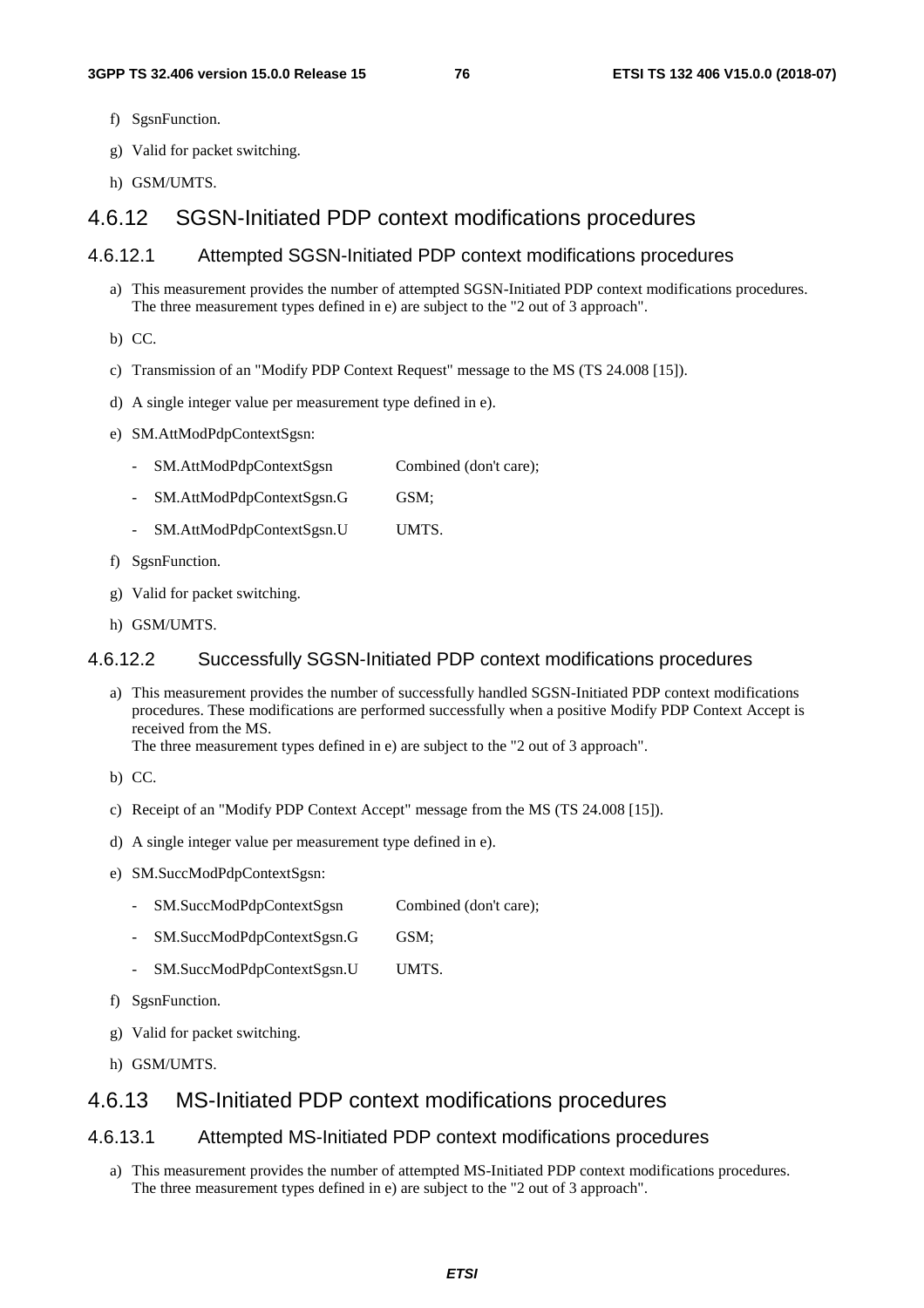- b) CC.
- c) Receipt of an "Modify PDP Context Request" message from the MS (TS 24.008 [15]).
- d) A single integer value per measurement type defined in e).
- e) SM.AttModPdpContextMs:
	- SM.AttModPdpContextMs Combined (don't care);
	- SM.AttModPdpContextMs.G GSM;
	- SM.AttModPdpContextMs.U UMTS.
- f) SgsnFunction.
- g) Valid for packet switching.
- h) GSM/UMTS.

#### 4.6.13.2 Successfully MS-Initiated PDP context modifications procedures

a) This measurement provides the number of successfully handled MS-Initiated PDP context modifications procedures. These modifications are performed successfully when a positive Modify PDP Context Accept is received from the MS.

The three measurement types defined in e) are subject to the "2 out of 3 approach".

- b) CC.
- c) Transmission of an "Modify PDP Context Accept" message to the MS (TS 24.008 [15]).
- d) A single integer value per measurement type defined in e).
- e) SM.SsuccModPdpContextMs:
	- SM.SsuccModPdpContextMs Combined (don't care);
	- SM.SsuccModPdpContextMs.G GSM;
	- SM.SsuccModPdpContextMs.U UMTS.
- f) SgsnFunction.
- g) Valid for packet switching.
- h) GSM/UMTS.

## 4.6.14 Secondary PDP context activation procedures

#### 4.6.14.1 Attempted Secondary PDP context activation procedures

- a) This measurement provides the number of attempted Secondary PDP context activation procedures. The three measurement types defined in e) are subject to the "2 out of 3 approach".
- b) CC.
- c) Receipt of a "Activate Secondary PDP Context Request" message from the MS (TS 24.008 [15]).
- d) A single integer value per measurement type defined in e).
- e) SM.AttActSecondPdpContext:
	- SM.AttActSecondPdpContext Combined (don't care);
	- SM.AttActSecondPdpContext.G GSM;
	- SM.AttActSecondPdpContext.U UMTS.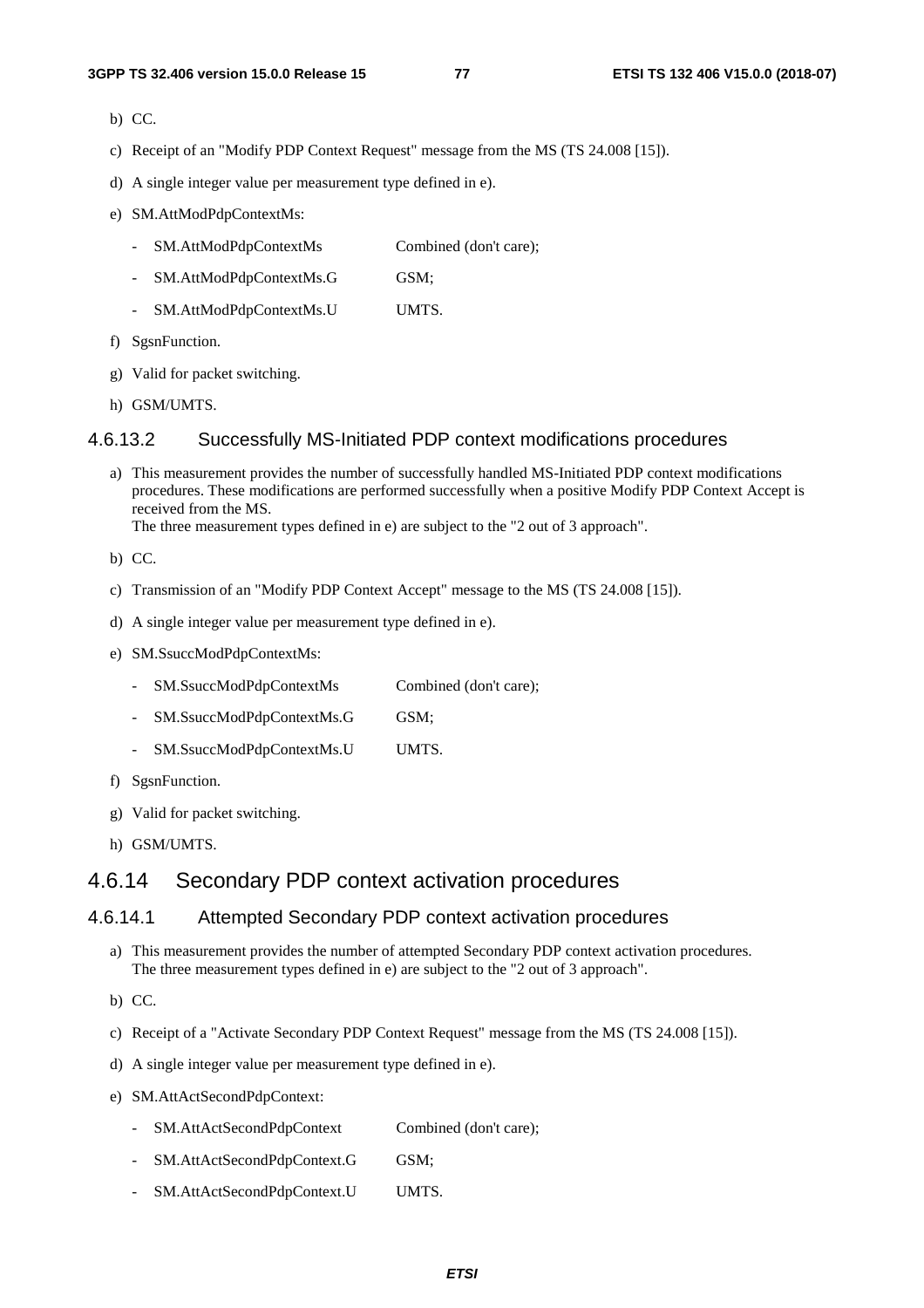- f) SgsnFunction.
- g) Valid for packet switching.
- h) GSM/UMTS.

### 4.6.14.2 Successful Secondary PDP context activations

- a) This measurement provides the number of successfully completed Secondary PDP context activations. The three measurement types defined in e) are subject to the "2 out of 3 approach".
- b) CC.
- c) Transmission of a "Activate Secondary PDP Context Accept" message to the MS (TS 24.008 [15]).
- d) A single integer value per measurement type defined in e).
- e) SM.SuccActSecondPdpContext:
	- SM.SuccActSecondPdpContext Combined (don't care);
	- SM.SuccActSecondPdpContext.G GSM;
	- SM.SuccActSecondPdpContext.U UMTS.
- f) SgsnFunction.
- g) Valid for packet switching.
- h) GSM/UMTS.

## 4.6.15 PDP context activation procedures initiated by Network

#### 4.6.15.1 Attempted PDP context activation procedures initiated by Network

- a) This measurement provides the number of attempted PDP context activation procedures initiated by Network. These include the static as well as the dynamic PDP addresses. The three measurement types defined in e) are subject to the "2 out of 3 approach".
- b) CC.
- c) Receipt of a "PDU Notification Request" message from the MS (TS29.060 [6]) message from GGSN.
- d) A single integer value.
- e) SM.AttActPdpCtxtNtwk:
	- SM.AttActPdpCtxtNtwk Combined (don't care);
	- SM.AttActPdpCtxtNtwk.G GSM;
	- SM.AttActPdpCtxtNtwk.U UMTS.
- f) SgsnFunction.
- g) Valid for packet switching.
- h) GSM/UMTS.

#### 4.6.15.2 Successful PDP context activation procedures initiated by Network

a) This measurement provides the number of successful PDP context activation procedures. These include the static as well as the dynamic PDP addresses. The three measurement types defined in e) are subject to the "2 out of 3 approach".

b) CC.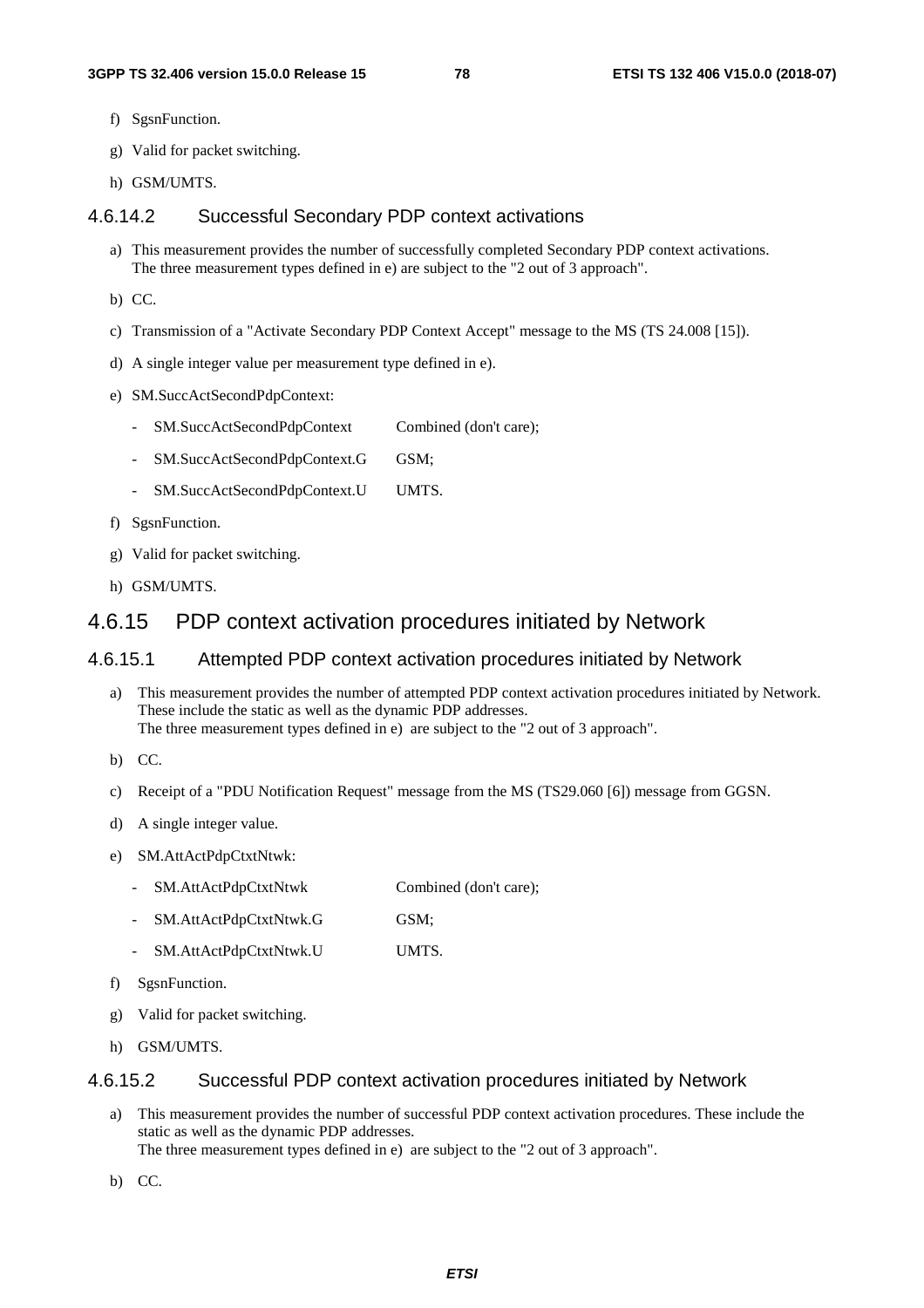- c) Transmission by the SGSN of a "Activate PDP Context Accept" message (TS 24.008 [15]) to MS for the PDP context activation initiated by Network.
- d) A single integer value.
- e) SM.SuccActPdpCtxtNtwk:
	- SM.SuccActPdpCtxtNtwk Combined (don't care);
	- SM.SuccActPdpCtxtNtwk.G GSM;
	- SM.SuccActPdpCtxtNtwk.U UMTS.
- f) SgsnFunction.
- g) Valid for packet switching.
- h) GSM/UMTS.

## 4.6.15.3 Failed PDP context activation procedures initiated by Network

- a) This measurement provides the number of Failed PDP context activation procedures. These include the static as well as the dynamic PDP addresses. This measurement is split into subcounters per failure cause.
- b) CC.
- c) Receipt of a " REQUEST PDP CONTEXT ACTIVATION REJECT " message from the MS (TS 24.008 [15]) message indicating a PDP context activation failure, the measurement is incremented according to the failure cause. Possible causes are included in TS 24.008 [15]. The sum of all supported per cause measurements should equal the total number of PDP context activation failures.
- d) A single integer value.
- e) The measurement name has the form SM.FailActPdpCtxtNtwk.Cause where Cause identifies the failure cause.
- f) SgsnFunction.
- g) Valid for packet switching.
- h) GSM/UMTS.

## 4.6.16 PDP Context set-up time, initiated by MS (Mean)

- a) This measurement provides the mean time it takes for the SGSN to establish a PDP context during each collection interval. The measurement is split into subcounters per traffic class per APN (see TS 23.003 [9] for APN definition), these measurements will only be provided for a subset of all APNs. The way the list of monitored APNs is configured is outside the scope of this TS.
- b) DER  $(n=1)$ .
- c) This measurement is obtained by accumulating the time intervals for each successful mobile originated PDP context activation between the receipt by the SGSN of an " ACTIVATE PDP CONTEXT REQUEST" from the MS and the corresponding transmission by the SGSN to the MS of an "ACTIVATE PDP CONTEXT" message over a granularity period using DER, see TS 29.060 [6], TS 24.008 [15] and TS 23.107 [8] for service class definitions. This end value of the time will then be divided by the number of successful mobile originated PDP context activations observed in the granularity period to give the arithmetic mean, the accumulator shall be reinitialised at the beginning of each granularity period.
- d) Each measurement is an integer value.(in milliseconds).
- e) SM. SuccActPdpContextAPNTimeMOMean.Conv SM. SuccActPdpContextAPNTimeMOMean.Strm SM. SuccActPdpContextAPNTimeMOMean.Intact SM. SuccActPdpContextAPNTimeMOMean.Bgrd.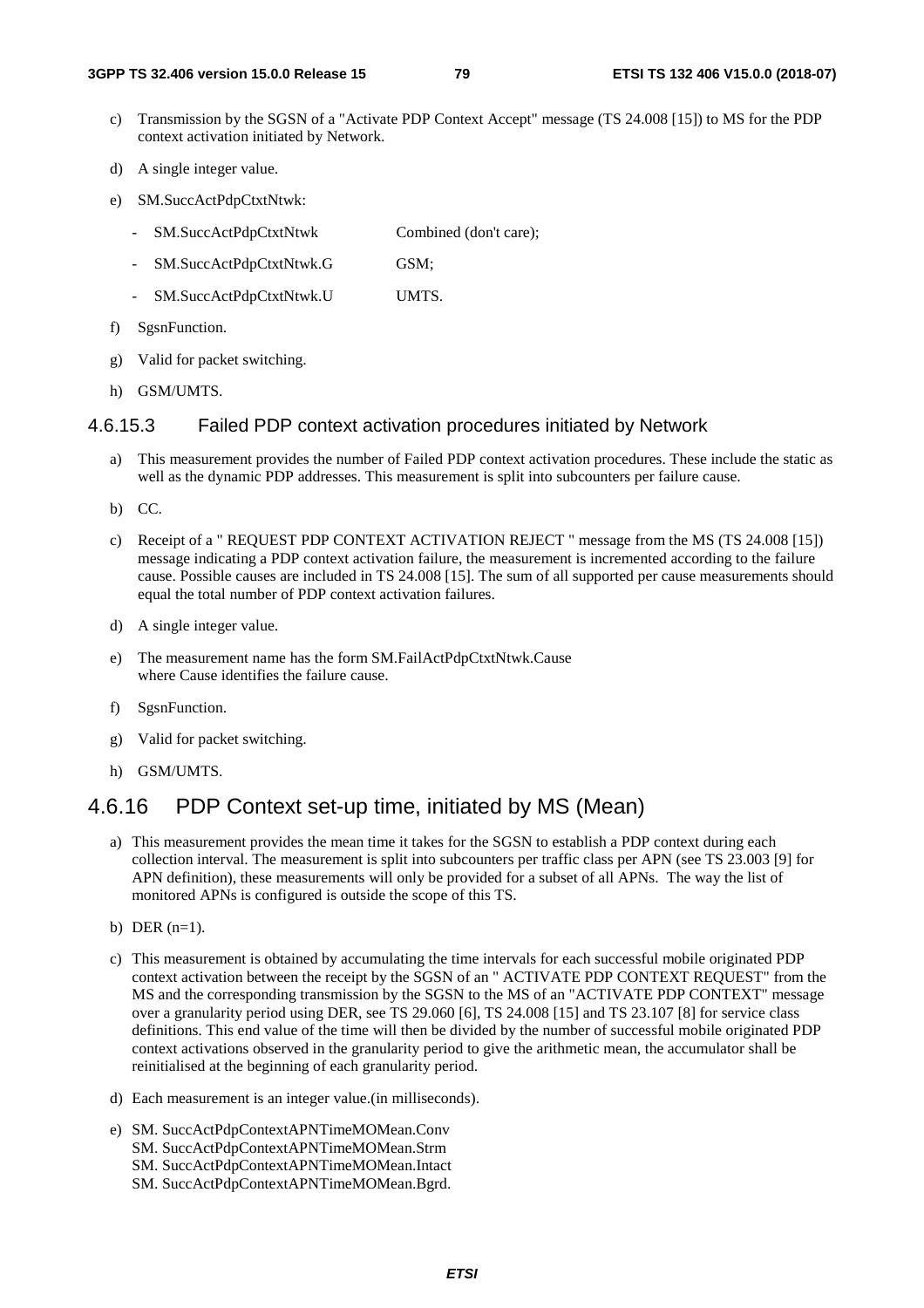- f) SgsnFunction, per APN.
- g) Valid for packet switched traffic.
- h) GSM/UMTS.

# 4.6.17 PDP Context set-up time, initiated by MS (Max)

- a) This measurement provides the maximum time it takes for the SGSN to establish a PDP context during each collection interval. The measurement is split into subcounters per traffic class per APN (see TS 23.003 [9] for APN definition), these measurements will only be provided for a subset of all APNs. The way the list of monitored APNs is configured is outside the scope of this TS.
- b) GAUGE.
- c) This measurement is obtained by monitoring the time intervals for each successful mobile originated PDP context activation between the receipt by the SGSN of an " ACTIVATE PDP CONTEXT REQUEST" from the MS and the corresponding transmission by the SGSN to the MS of an "ACTIVATE PDP CONTEXT" message over a granularity period using DER, see TS 29.060 [6], TS 24.008 [15] and TS 23.107 [8] for service class definitions. The high tide mark of this time will be stored in a gauge, the gauge shall be reinitialised at the beginning of each granularity period.
- d) Each measurement is an integer value.(in milliseconds).
- e) SM. SuccActPdpContextAPNTimeMOMax.Conv SM. SuccActPdpContextAPNTimeMOMax.Strm SM. SuccActPdpContextAPNTimeMOMax.Intact SM. SuccActPdpContextAPNTimeMOMax.Bgrd
- f) SgsnFunction, per APN.
- g) Valid for packet switched traffic.
- h) GSM/UMTS.

# 4.6.18 PDP Context set-up time, initiated by Network (Mean)

- a) This measurement provides the mean time it takes for the SGSN to establish a PDP context initiated by the network during each collection interval. The measurement is split into subcounters per traffic class per APN (see TS 23.003 [9] for APN definition), these measurements will only be provided for a subset of all APNs. The way the list of monitored APNs is configured is outside the scope of this TS.
- b) DER  $(n=1)$ .
- c) This measurement is obtained by accumulating the time intervals for each successful mobile terminated PDP context activation between the transmission by the SGSN of a "REQUEST PDP CONTEXT ACTIVATION" for the MS and the corresponding transmission by the SGSN to the MS of an "ACTIVATE PDP CONTEXT" message over a granularity period using DER, see TS 29.060 [6], TS 24.008 [15] and TS 23.107 [8] for service class definitions. This end value of the time will then be divided by the number of successful mobile originated PDP context activations observed in the granularity period to give the arithmetic mean, the accumulator shall be reinitialised at the beginning of each granularity period.
- d) Each measurement is an integer value.(in milliseconds).
- e) SM. SuccActPdpContextAPNTimeMTMean.Conv SM. SuccActPdpContextAPNTimeMTMean.Strm SM. SuccActPdpContextAPNTimeMTMean.Intact SM. SuccActPdpContextAPNTimeMTMean.Bgrd.
- f) SgsnFunction, per APN.
- g) Valid for packet switched traffic.
- h) GSM/UMTS.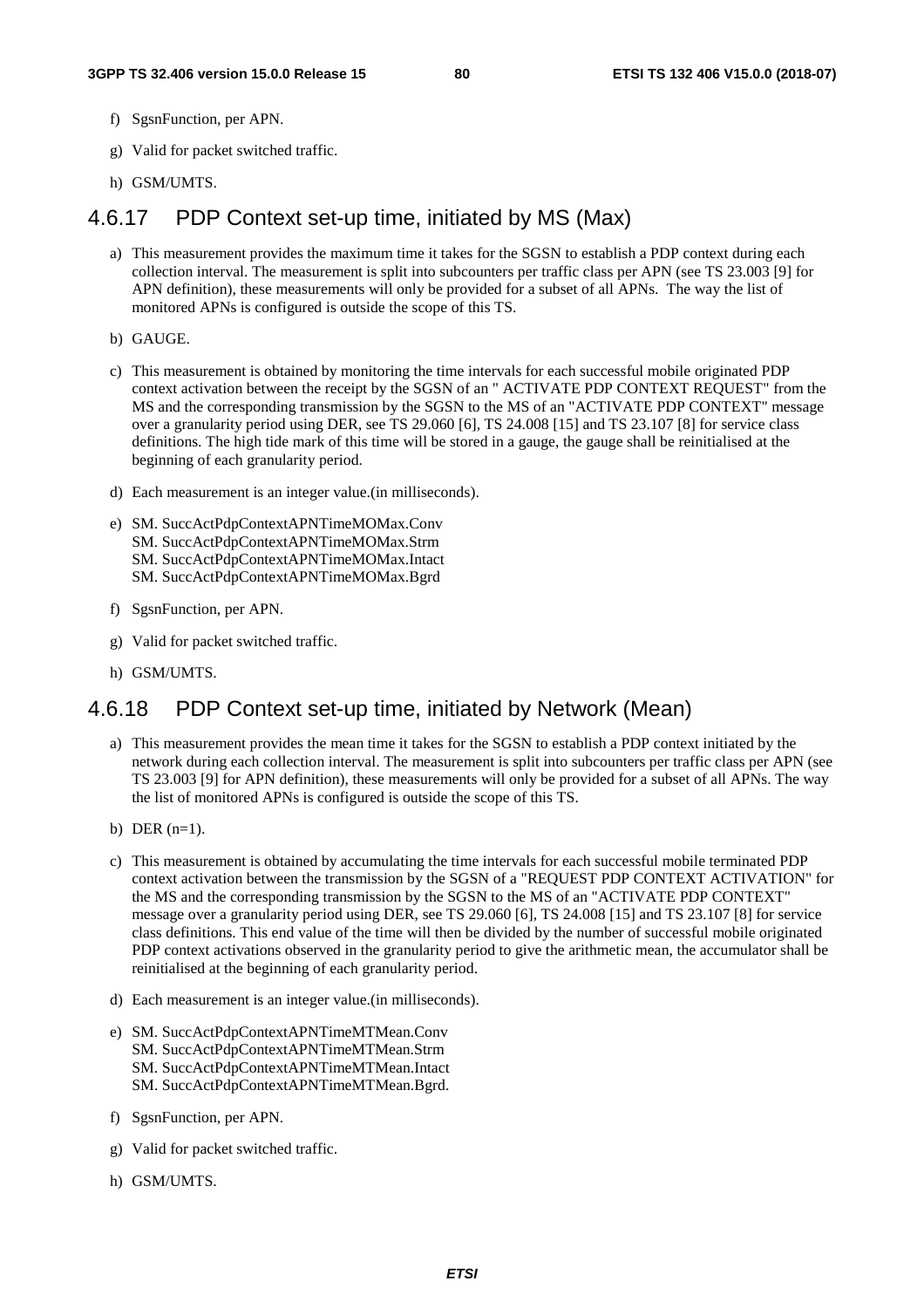# 4.6.19 PDP Context set-up time, initiated by Network (Max)

- a) This measurement provides the maximum time it takes for the SGSN to establish a PDP context initiated by the network during each collection interval. The measurement is split into subcounters per traffic class per APN (see TS 23.003 [9] for APN definition), these measurements will only be provided for a subset of all APNs. The way the list of monitored APNs is configured is outside the scope of this TS.
- b) GAUGE
- c) This measurement is obtained by monitoring the time intervals for each successful mobile terminated PDP context activation between the transmission by the SGSN of a "REQUEST PDP CONTEXT ACTIVATION" for the MS and the corresponding transmission by the SGSN to the MS of an "ACTIVATE PDP CONTEXT" message over a granularity period using DER, see TS 29.060 [6], TS 24.008 [15] and TS 23.107 [8] for service class definitions. The high tide mark of this time will be stored in a gauge, the gauge shall be reinitialised at the beginning of each granularity period.
- d) Each measurement is an integer value.(in milliseconds).
- e) SM. SuccActPdpContextAPNTimeMTMax.Conv SM. SuccActPdpContextAPNTimeMTMax.Strm SM. SuccActPdpContextAPNTimeMTMax.Intact SM. SuccActPdpContextAPNTimeMTMax.Bgrd.
- f) SgsnFunction, per APN.
- g) Valid for packet switched traffic.
- h) GSM/UMTS.

## 4.6.20 Service Request related measurement

The total service requests include both MS initiated and Network initiated service requests.

The three measurement types defined in this clause are subject to the "2 out of 3 approach".

#### 4.6.20.1 Attempted Service Request procedures

- a) This measurement provides the total number of attempted Service Request procedures. The measurement defined in e) is subject to 2 out of 3 approaches.
- b) CC.
- c) Receipt of "SERVICE REQUEST" message from the MS (TS 23.060).
- d) A single integer value.
- e) SM. ServiceReqAtt
	- SM. ServiceReqAtt Combined (don't care);
	- SM. ServiceReqAtt.U UMTS;
	- SM. ServiceReqAtt.G GSM.
- f) SGSNFunction
- g) Valid for packet switching.
- h) GSM/UMTS

#### 4.6.20.2 Successful Service Request procedures

- a) This measurement provides the total number of successful Service Request procedures. The measurement defined in e) is subject to 2 out of 3 approaches.
- b) CC.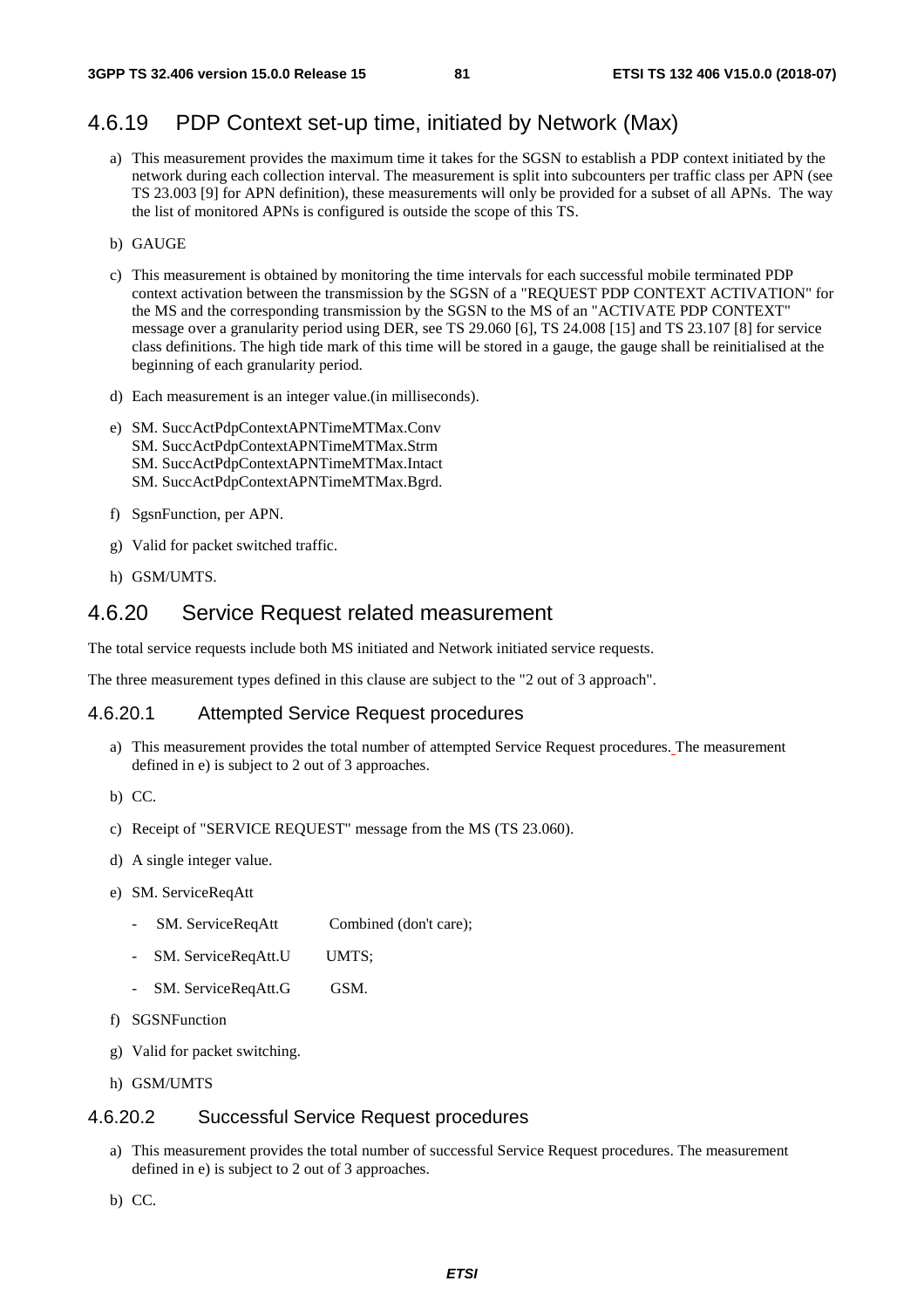- c) Transmission of "SERVICE ACCEPT" message to the MS as a result of Service Request procedure. (TS23.060)
- d) A single integer value.
- e) SM.ServiceReqSucc.
	- SM. ServiceReqSucc Combined (don't care);
	- SM. ServiceReqSucc.U UMTS;
	- SM. ServiceReqSucc.G GSM.
- f) SGSNFunction
- g) Valid for packet switching.
- h) GSM/UMTS

#### 4.6.20.3 Failed Service Request procedures

- a) This measurement provides the total number of failed Service Request procedures. The measurement defined in e) is subject to 2 out of 3 approaches.
- b) CC.
- c) Transmission of "SERVICE REJECT" message to the MS as a result of Service Request procedure. Possible reject causes are defined within TS 24.008. The sum of all supported per cause measurements shall be equal to the total number of failed Service Request procedures. In case only a subset of per cause measurements is supported, a sum subcounter will be provided first.
- d) Each measurement is an integer value. The number of measurements is equal to the number of causes supported plus a possible sum value identified by the .sum suffix

SM.ServiceReqFail.*Cause*

- SM. ServiceReqFail.*Cause* Combined (don't care);
- SM. ServiceReqFail.*Cause*.U UMTS;
- SM. ServiceReqFail.*Cause*.G GSM.

where *Cause* identifies the reject cause.

- e) SGSNFunction
- f) Valid for packet switching.
- g) GSM/UMTS

# 4.6.21 Mean number of activated PDP contexts with direct tunnel related measurements

a) This measurement provides mean number of activated PDP contexts with direct tunnel.

b) SI.

- c) This measurement is obtained by sampling at a pre-defined interval, the number of activated PDP contexts with established direct tunnel (see TS 23.060 SGSN PDP Contexts, DTI is used to instruct the GGSN to apply Direct Tunnel) , and then taking the arithmetic mean. (TS 23.060)
- d) A single integer value.
- e) SM. MeanActPDPContextDT
- f) SGSNFunction
- g) Valid for packet switching.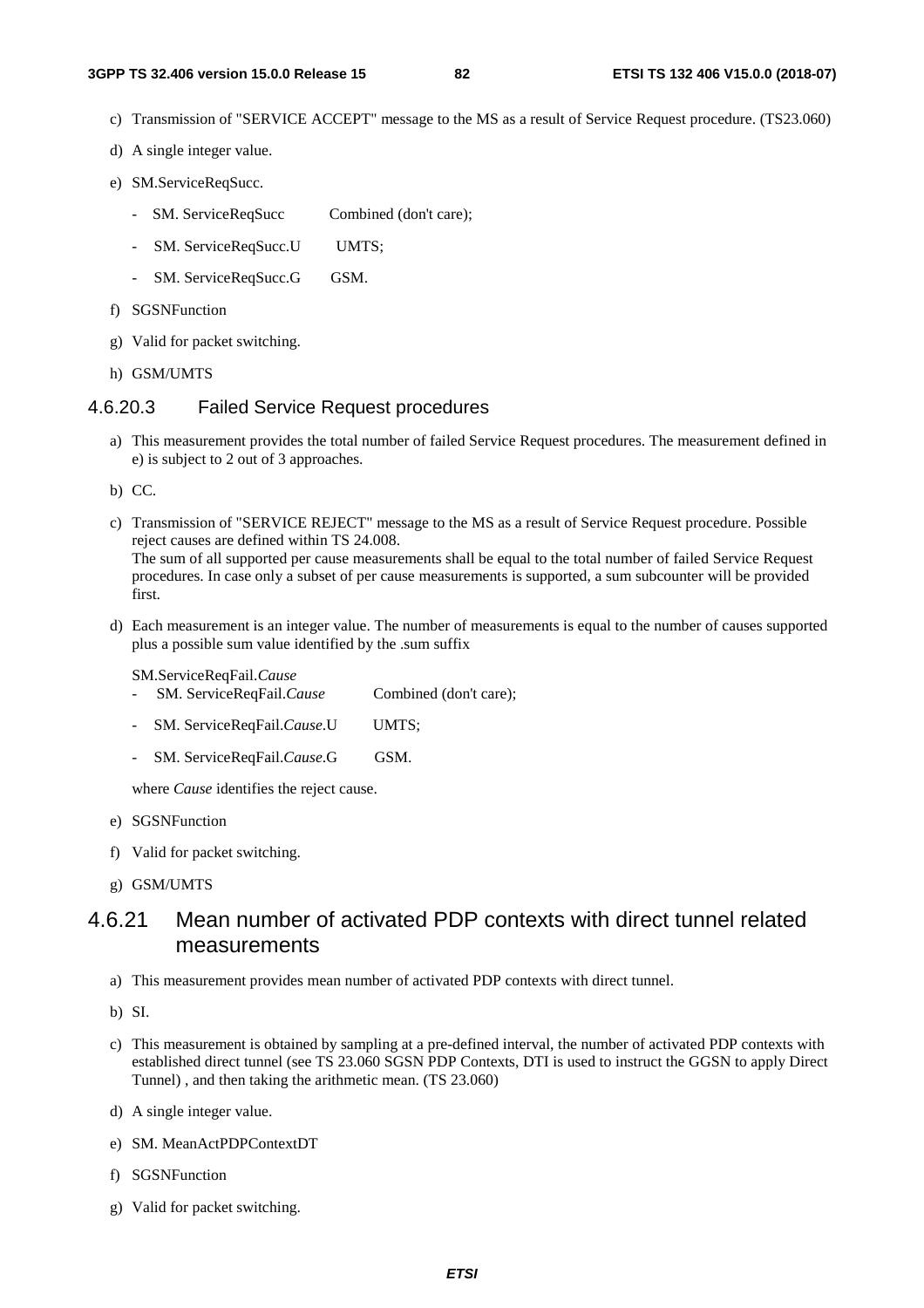h) GSM/UMTS

# 4.7 CAMEL Measurements

## 4.7.1 CAMEL dialogues

### 4.7.1.1 Attempted CAMEL dialogues

- a) Total number of CAMEL dialogue attempts. The three measurement types defined in e) are subject to the "2 out of 3 approach".
- b) CC.
- c) Incremented when a TDP (Trigger Detection Point) is reached and CAP is informed.
- d) A single integer value per measurement type defined in e).
- e) CAM.AttCamelDialogues:
	- CAM.AttCamelDialogues Combined (don't care);
	- CAM.AttCamelDialogues.G GSM;
	- CAM.AttCamelDialogues.U UMTS.
- f) SgsnFunction.
- g) Valid for packet switching.
- h) GSM/UMTS.

#### 4.7.1.2 Failed CAMEL dialogues, aborted locally by gprsSSF

- a) Number of failed CAMEL dialogues, aborted locally by gprsSSF. The three measurement types defined in e) are subject to the "2 out of 3 approach".
- b) CC.
- c) Incremented when a CAMEL dialogue is aborted locally by SSF.
- d) A single integer value per measurement type defined in e).
- e) CAM.FailDialoguesSsf:
	- CAM.FailDialoguesSsf Combined (don't care);
	- CAM.FailDialoguesSsf.G GSM;
	- CAM.FailDialoguesSsf.U UMTS.
- f) SgsnFunction.
- g) Valid for packet switching.
- h) GSM/UMTS.

#### 4.7.1.3 Failed CAMEL dialogues, error or reject from gsmSCF

- a) Number of failed CAMEL dialogues, error or reject from gsmSCF. The three measurement types defined in e) are subject to the "2 out of 3 approach".
- b) CC.
- c) Incremented when a CAMEL dialogue is aborted by SCF.
- d) A single integer value per measurement type defined in e).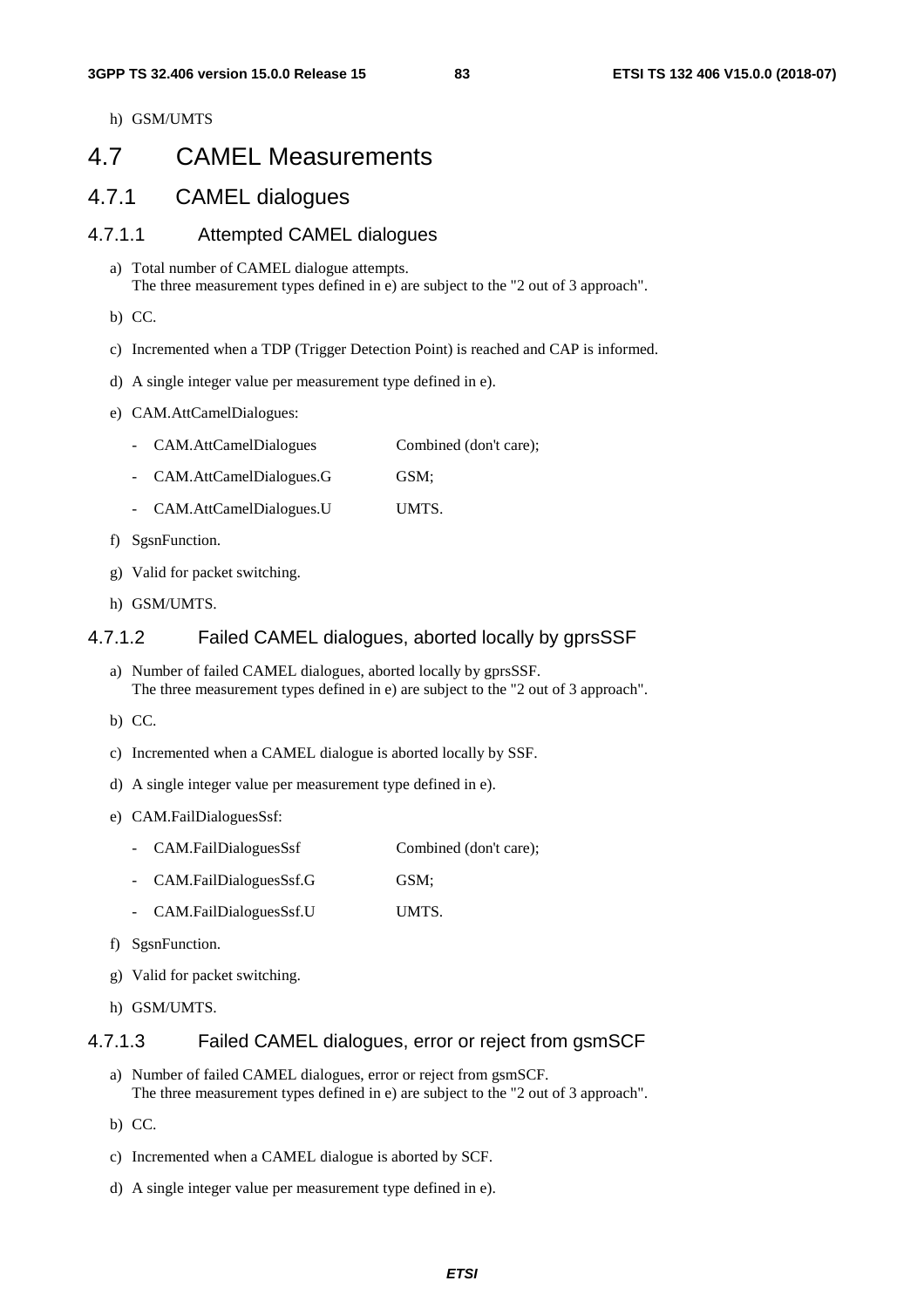- e) CAM.FailDialoguesScf:
	- CAM.FailDialoguesScf Combined (don't care);
	- CAM.FailDialoguesScf.G GSM;
	- CAM.FailDialoguesScf.U UMTS.
- f) SgsnFunction.
- g) Valid for packet switching.
- h) GSM/UMTS.

# 4.8 UMTS-GSM Intersystem Change

# 4.8.1 Intra SGSN inter system changes from UMTS to GSM

## 4.8.1.1 Attempted intra SGSN inter system changes from UMTS to GSM

- a) Number of attempted intra SGSN inter system changes from UMTS to GSM.
- b) CC.
- c) Receipt of "Routing Area Update REQUEST" message from the MS, where the SGSN determines that it concerns a intra SGSN inter system changes from UMTS to GSM. (TS 24.008 [15]).
- d) A single integer value.
- e) ISYSC.AttIntraSgsnUmtsGsmRau.
- f) SgsnFunction.
- g) Valid for packet switching.
- h) Combined.

## 4.8.1.2 Successful intra SGSN inter system changes from UMTS to GSM

- a) Successful intra SGSN inter system changes from UMTS to GSM.
- b) CC.
- c) Transmission of "ROUTING AREA UPDATE ACCEPT" message to the MS (TS 24.008 [15]). Only the cases where this message is sent for "UMTS to GSM Intra SGSN Change" are counted.
- d) A single integer value.
- e) ISYSC.SuccIntraSgsnUmtsGsmRau.
- f) SgsnFunction.
- g) Valid for packet switching.
- h) Combined.

## 4.8.1.3 Failed intra SGSN inter system changes UMTS to GSM RAU, due to internal reasons

- a) Number of failed intra SGSN inter system UMTS to GSM RAU, due to internal reasons.
- b) CC.
- c) "UMTS to GSM Intra SGSN Change" fails due to reasons located inside this 2G+3G-SGSN:- internal resource problem- recovery- ...
- d) A single integer value.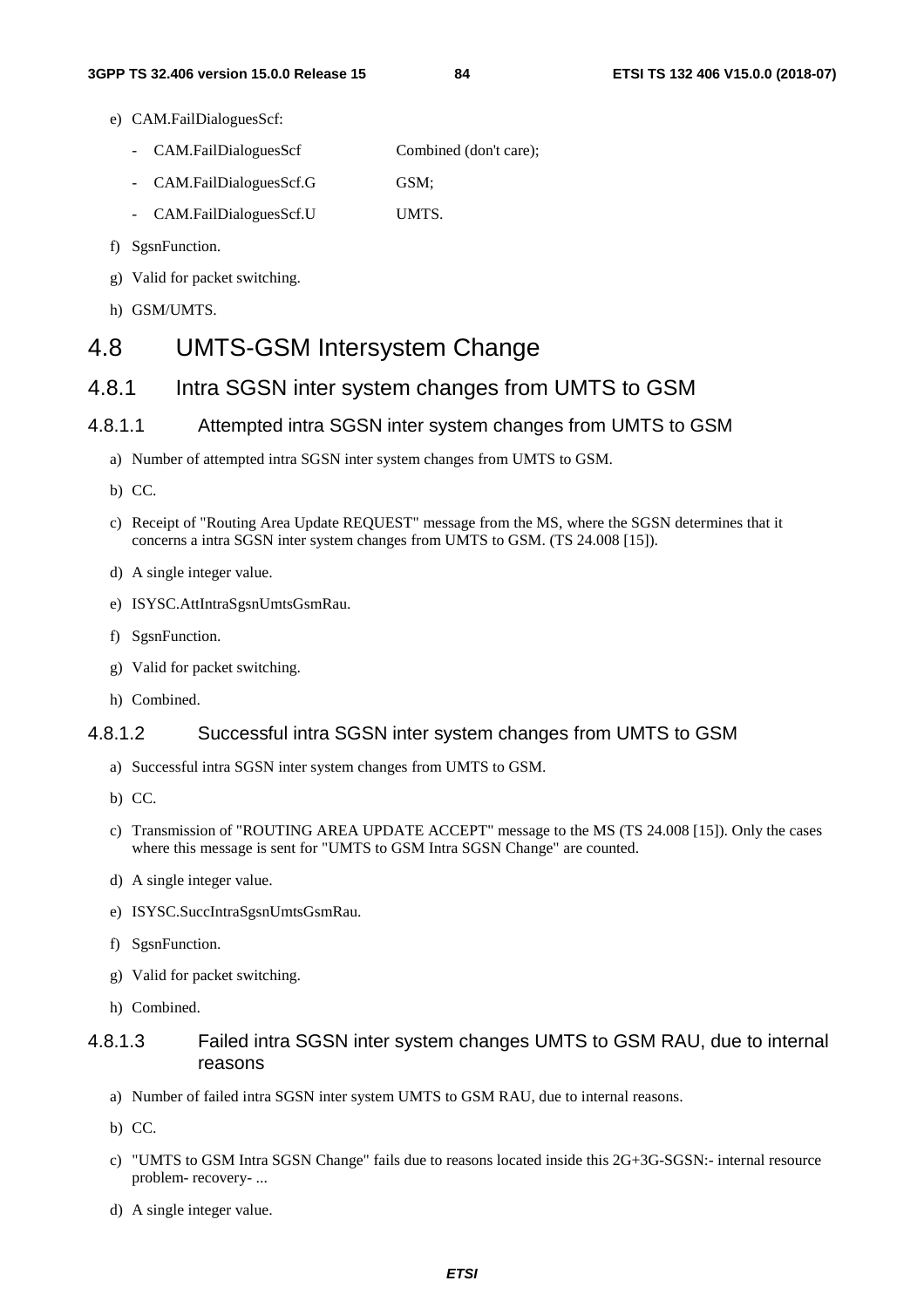- e) ISYSC.FailIntraSgsnUmtsGsmRauInt.
- f) SgsnFunction.
- g) Valid for packet switching.
- h) Combined.

## 4.8.1.4 Failed intra SGSN inter system changes UMTS to GSM RAU, due to external reasons

- a) Number of failed intra SGSN inter system UMTS to GSM RAU, due to external reasons.
- b) CC.
- c) "UMTS to GSM Intra SGSN Change" fails due to reasons located in NE outside this 2G+3G-SGSN, such as abnormal (reject, failure,..)/missing responses from SRNS, MSC/VLR, HLR, ...
- d) A single integer value.
- e) ISYSC.FailIntraSgsnUmtsGsmRauExt.
- f) SgsnFunction.
- g) Valid for packet switching.
- h) Combined.

# 4.8.2 Intra SGSN inter system changes from GSM to UMTS

## 4.8.2.1 Attempted intra SGSN inter system changes from GSM to UMTS

- a) Number of attempted intra SGSN inter system changes from GSM to UMTS.
- b) CC.
- c) Receipt of "Routing Area Update REQUEST" message from the MS, where the SGSN determines that it concerns a intra SGSN inter system changes from GSM to UMTS (TS 24.008 [15]).
- d) A single integer value.
- e) ISYSC.AttIntraSgsnGsmUmtsRau.
- f) SgsnFunction.
- g) Valid for packet switching.
- h) Combined.

## 4.8.2.2 Successful intra SGSN inter system changes from GSM to UMTS

- a) Successful intra SGSN inter system changes from GSM to UMTS.
- b) CC.
- c) Transmission of "ROUTING AREA UPDATE ACCEPT" message to the MS (TS 24.008 [15]). Only the cases where this message is sent for "GSM to UMTS Intra SGSN Change" are counted.
- d) A single integer value.
- e) ISYSC.SuccIntraSgsnGsmUmtsRau.
- f) SgsnFunction.
- g) Valid for packet switching.
- h) Combined.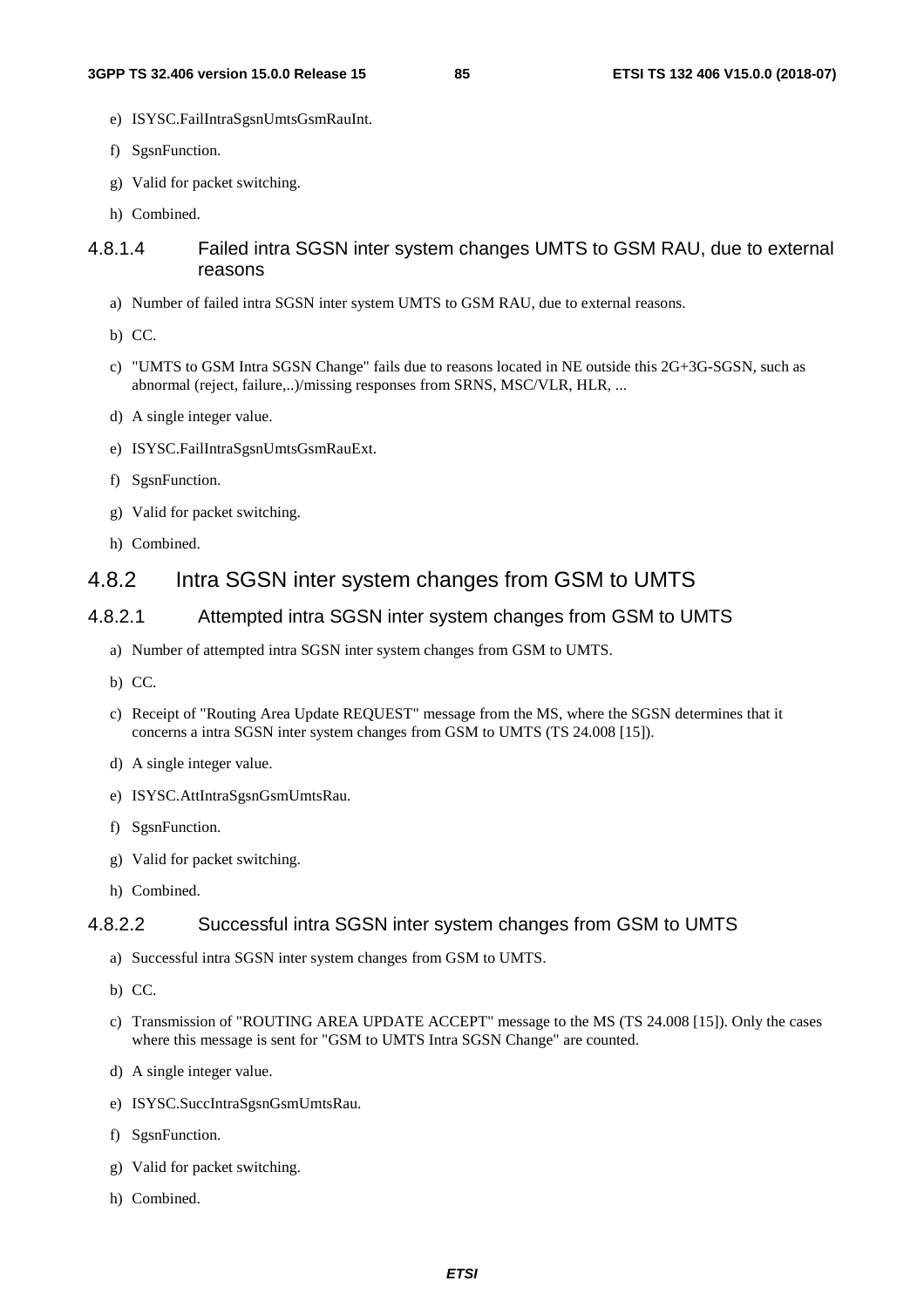## 4.8.2.3 Failed intra SGSN inter system changes GSM to UMTS RAU, due to internal reasons

- a) Number of failed intra SGSN inter system GSM to UMTS RAU, due to internal reasons.
- b) CC.
- c) "GSM to UMTS Intra SGSN Change" fails due to reasons located inside this 2G+3G-SGSN:- internal resource problem- recovery- ...
- d) A single integer value.
- e) ISYSC.FailIntraSgsnGsmUmtsRauInt.
- f) SgsnFunction.
- g) Valid for packet switching.
- h) Combined.

## 4.8.2.4 Failed intra SGSN inter system changes GSM to UMTS RAU, due to external reasons

- a) Number of failed intra SGSN inter system GSM to UMTS RAU, due to external reasons.
- b) CC.
- c) "GSM to UMTS Intra SGSN Change" fails due to reasons located in NE outside this 2G+3G-SGSN, such as abnormal (reject, failure,..)/missing responses from SRNS, MSC/VLR, HLR, ...
- d) A single integer value.
- e) ISYSC.FailIntraSgsnGsmUmtsRauExt.
- f) SgsnFunction.
- g) Valid for packet switching.
- h) Combined.

# 4.9 UMTS GTP Measurements

# 4.9.1 GTP-U Iu

### 4.9.1.1 Number of outgoing GTP data packets on the Iu interface

a) This measurement provides the number of GTP data PDUs which have been generated by the GTP-U protocol entity on the Iu interface.

b) CC.

- c) Transmission by the SGSN of a GTP data PDU on the Iu interface to the MS.
- d) A single integer value.
- e) GTP.GtpuOutDataPktIu.
- f) SgsnFunction IupsLink.
- g) Valid for packet switching.
- h) UMTS.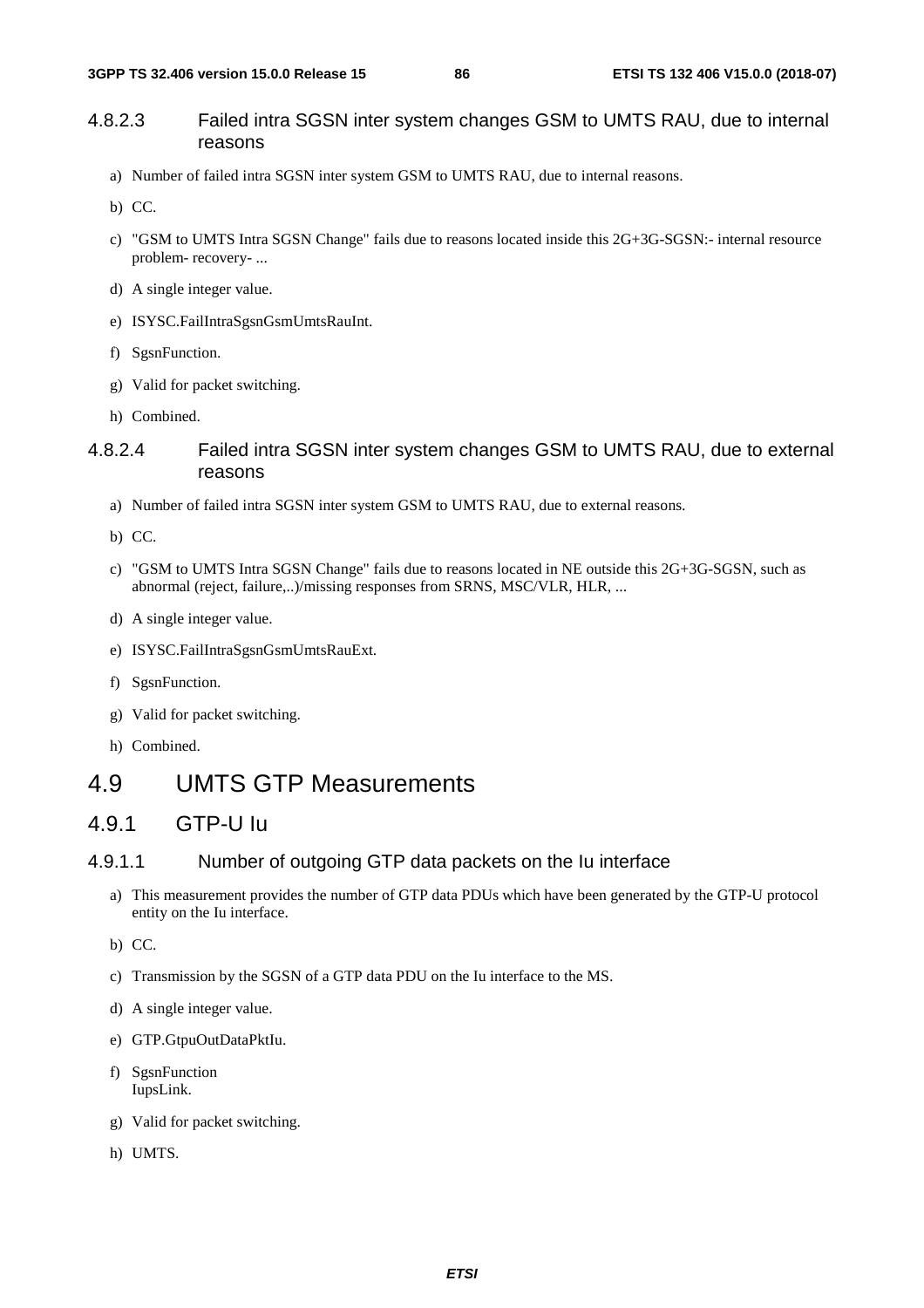## 4.9.1.2 Number of incoming GTP data packets on the Iu interface

- a) This measurement provides the number of GTP data PDUs which have been accepted and processed by the GTP-U protocol entity on the Iu interface.
- b) CC.
- c) Reception by the SGSN of a GTP data PDU on the Iu interface from the MS.
- d) A single integer value.
- e) GTP.GtpuInDataPktIu.
- f) SgsnFunction IupsLink.
- g) Valid for packet switching.
- h) UMTS.

#### 4.9.1.3 Number of octets of outgoing GTP data packets on the Iu interface

- a) This measurement provides the byte number of outgoing data packets on the Iu interface without the GTP-U header.
- b) CC.
- c) Transmission by the SGSN of an GTP-Data-PDU (T-PDU) on the Iu interface to the MS.
- d) A single integer value.
- e) GTP.GtpuOutDataOctIu.
- f) SgsnFunction IupsLink.
- g) Valid for packet switching.
- h) UMTS.

#### 4.9.1.4 Number of octets of incoming GTP data packets on the Iu interface

- a) This measurement provides the byte number of incoming data packets on the Iu interface without the GTP-U header.
- b) CC.
- c) Reception by the SGSN of an GTP-Data-PDU (T-PDU) on the Iu interface from the MS.
- d) A single integer value.
- e) GTP.GtpuInDataOctIu.
- f) SgsnFunction IupsLink.
- g) Valid for packet switching.
- h) UMTS.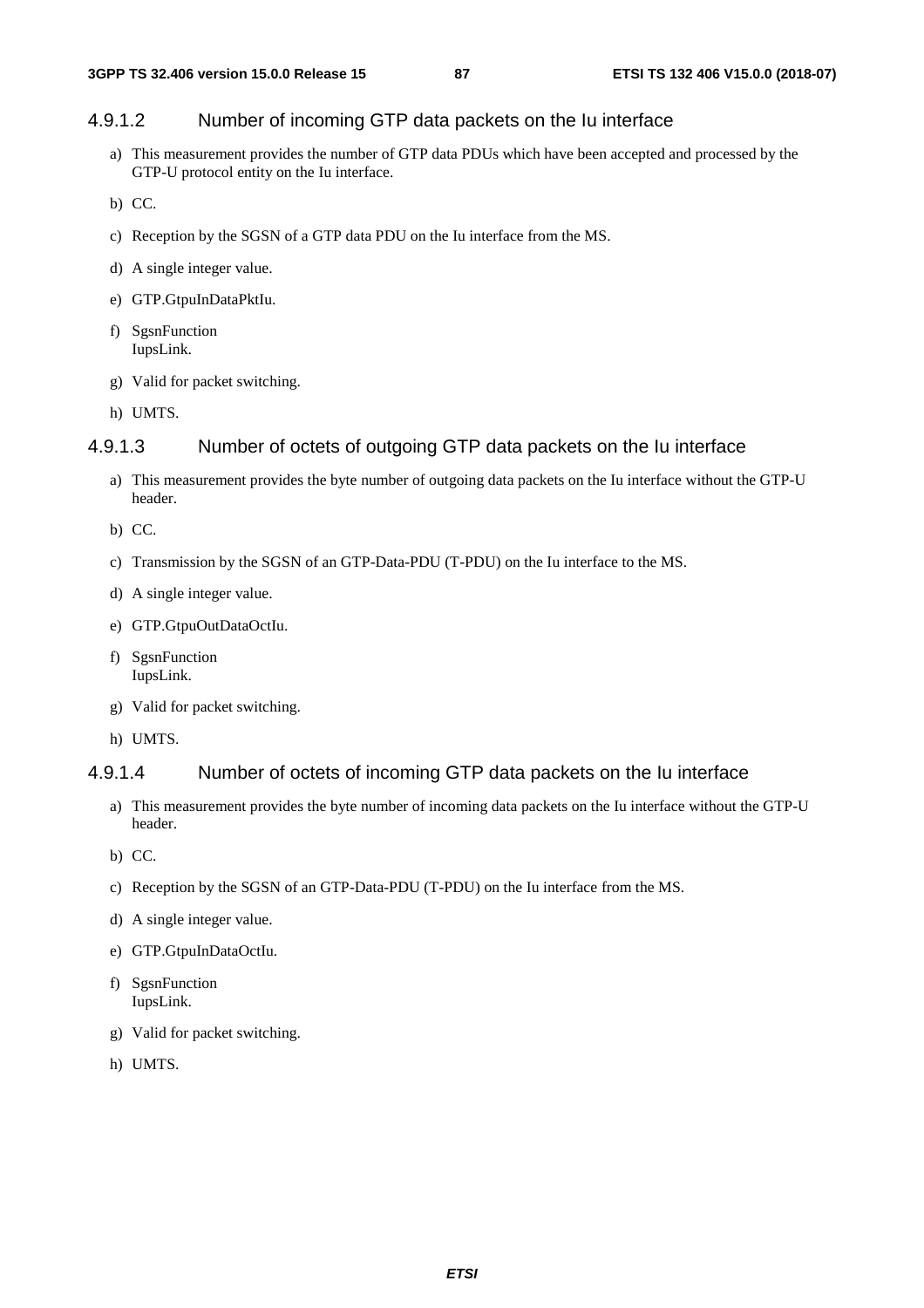## 4.9.2 GTP Gn

- 4.9.2.1 Number of outgoing GTP data packets on the Gn interface, from SGSN to GGSN
	- a) This measurement provides the number of GTP data PDUs which have been generated by the GTP protocol entity on the Gn interface. The three measurement types defined in e) are subject to the "2 out of 3 approach".

b) CC.

- c) Transmission by the SGSN of a GTP data PDU on the Gn interface to the GGSN.
- d) A single integer value per measurement type defined in e).
- e) GTP.OutDataPktGnGGSN:
	- GTP.OutDataPktGnGGSN the total regardless of the GTP version used;
	- GTP.OutDataPktGnGGSN.v0 only the GTPv0 part;
	- GTP.OutDataPktGnGGSN.v1 only the GTPv1 part.
- f) SgsnFunction.
- g) Valid for packet switching.
- h) Combined.

#### 4.9.2.2 Number of incoming GTP data packets on the Gn interface, from GGSN to **SGSN**

a) This measurement provides the number of GTP Data PDUs which have been accepted and processed by the GTP protocol entity on the Gn interface. The three measurement types defined in e) are subject to the "2 out of 3 approach".

b) CC.

- c) Reception by the SGSN of a GTP data PDU on the Gn interface from the GGSN.
- d) A single integer value per measurement type defined in e).
- e) GTP.InDataPktGnGGSN:
	- GTP.InDataPktGnGGSN the total regardless of the GTP version used;
	- GTP.InDataPktGnGGSN.v0 only the GTPv0 part;
	- GTP.InDataPktGnGGSN.v1 only the GTPv1 part.
- f) SgsnFunction.
- g) Valid for packet switching.
- h) Combined.

## 4.9.2.3 Number of octets of outgoing GTP data packets on the Gn interface, from SGSN to GGSN

- a) This measurement provides the number of octets of outgoing GTP data packets on the Gn interface. The three measurement types defined in e) are subject to the "2 out of 3 approach".
- b) CC.
- c) Transmission by the SGSN of an GTP-Data-PDU (T-PDU) on the Gn interface to the GGSN.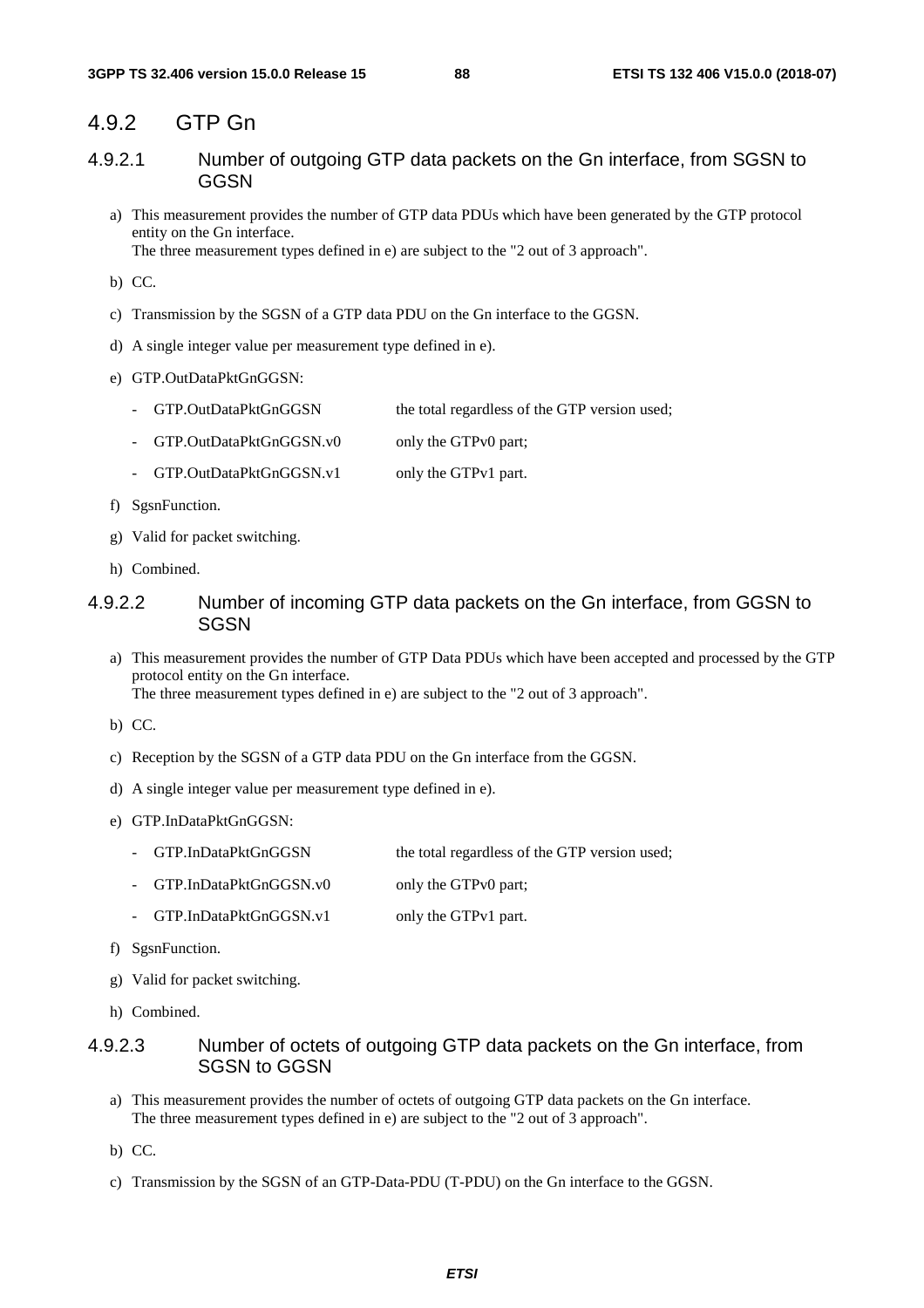- d) A single integer value per measurement type defined in e).
- e) GTP.OutDataOctGnGGSN:
	- GTP.OutDataOctGnGGSN the total regardless of the GTP version used;
	- GTP.OutDataOctGnGGSN.v0 only the GTPv0 part;
	- GTP.OutDataOctGnGGSN.v1 only the GTPv1 part.
- f) SgsnFunction.
- g) Valid for packet switching.
- h) Combined.

#### 4.9.2.4 Number of octets of incoming GTP data packets on the Gn interface, from GGSN to SGSN

- a) This measurement provides the number of octets of incoming GTP data packets on the Gn interface. The three measurement types defined in e) are subject to the "2 out of 3 approach".
- b) CC.
- c) Reception by the SGSN of an GTP-Data-PDU (T-PDU) on the Gn interface from the GGSN.
- d) A single integer value per measurement type defined in e).
- e) GTP.InDataOctGnGGSN:
	- GTP.InDataOctGnGGSN the total regardless of the GTP version used;
	- GTP.InDataOctGnGGSN.v0 only the GTPv0 part;
	- GTP.InDataOctGnGGSN.v1 only the GTPv1 part.
- f) SgsnFunction.
- g) Valid for packet switching.
- h) Combined.

### 4.9.2.5 Number of outgoing GTP signalling packets on the Gn interface, from SGSN to GGSN

- a) This measurement provides the number of GTP signalling PDUs which have been generated by the GTP protocol entity on the Gn interface. The three measurement types defined in e) are subject to the "2 out of 3 approach".
- b) CC.
- c) Transmission by the SGSN of a GTP signalling PDU on the Gn interface to the GGSN.
- d) A single integer value per measurement type defined in e).
- e) GTP.OutSigPktGnGGSN:
	- GTP.OutSigPktGnGGSN the total regardless of the GTP version used;
	- GTP.OutSigPktGnGGSN.v0 only the GTPv0 part;
	- GTP.OutSigPktGnGGSN.v1 only the GTPv1 part.
- f) SgsnFunction.
- g) Valid for packet switching.
- h) Combined.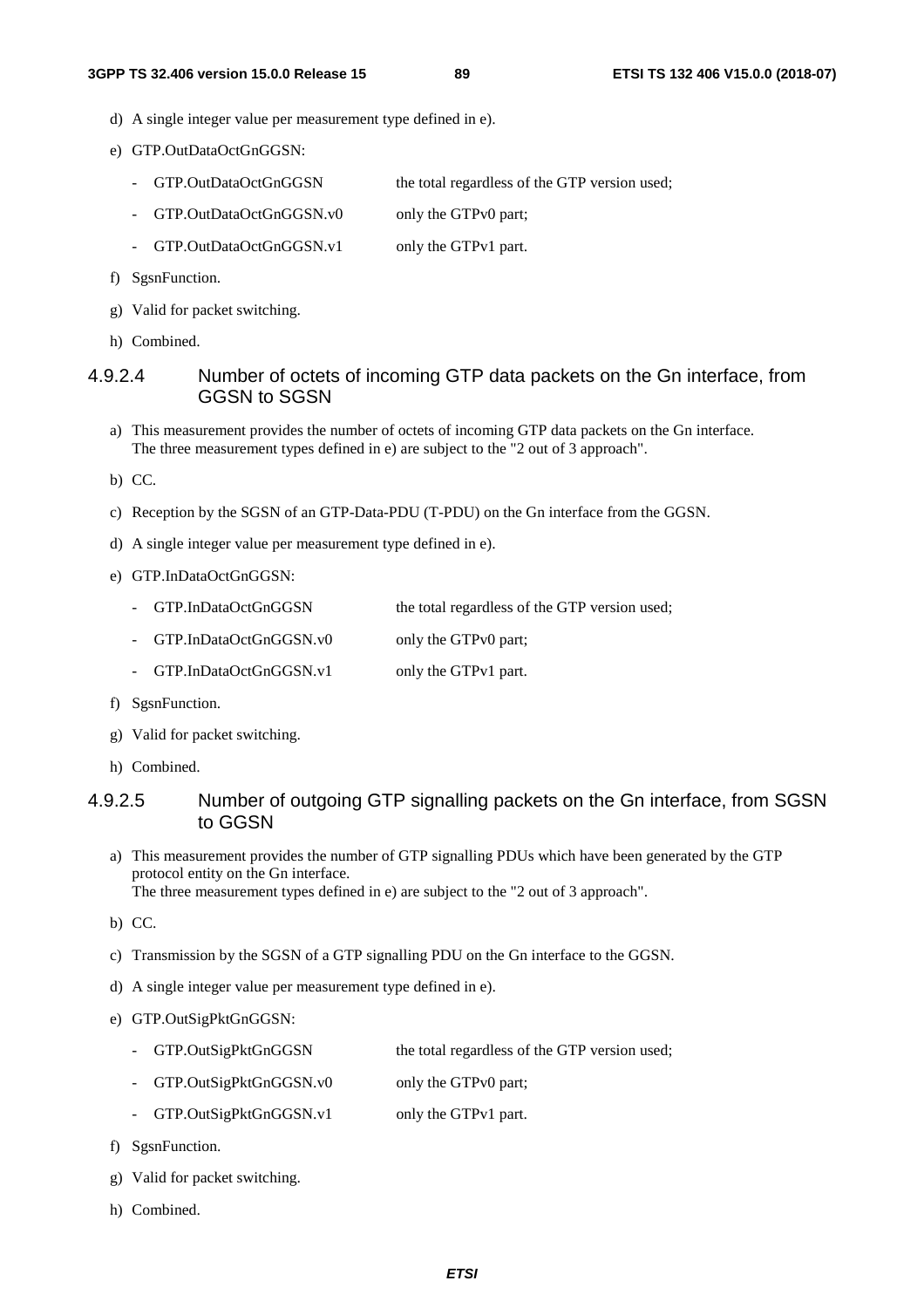## 4.9.2.6 Number of incoming GTP signalling packets on the Gn interface, from GGSN to SGSN

a) This measurement provides the number of GTP signalling PDUs which have been accepted and processed by the GTP protocol entity on the Gn interface.

The three measurement types defined in e) are subject to the "2 out of 3 approach".

- b) CC.
- c) Reception by the SGSN of a GTP signalling PDU on the Gn interface from the GGSN.
- d) A single integer value per measurement type defined in e).
- e) GTP.InSigPktGnGGSN:
	- GTP.InSigPktGnGGSN the total regardless of the GTP version used;
	- GTP.InSigPktGnGGSN.v0 only the GTPv0 part;
	- GTP.InSigPktGnGGSN.v1 only the GTPv1 part.
- f) SgsnFunction.
- g) Valid for packet switching.
- h) Combined.

### 4.9.2.7 Number of octets of outgoing GTP signalling packets on the Gn interface, from SGSN to GGSN

- a) This measurement provides the number of octets of outgoing GTP signalling packets on the Gn interface. The three measurement types defined in e) are subject to the "2 out of 3 approach".
- b) CC.
- c) Transmission by the SGSN of an GTP-Signalling-PDU on the Gn interface to the GGSN.
- d) A single integer value per measurement type defined in e).
- e) GTP.OutSigOctGnGGSN:
	- GTP.OutSigOctGnGGSN the total regardless of the GTP version used;
	- GTP.OutSigOctGnGGSN.v0 only the GTPv0 part;
	- GTP.OutSigOctGnGGSN.v1 only the GTPv1 part.
- f) SgsnFunction.
- g) Valid for packet switching.
- h) Combined.

#### 4.9.2.8 Number of octets of incoming GTP signalling packets on the Gn interface, from GGSN to SGSN

- a) This measurement provides the number of octets of incoming GTP signalling packets on the Gn interface. The three measurement types defined in e) are subject to the "2 out of 3 approach".
- b) CC.
- c) Reception by the SGSN of an GTP-Signalling-PDU on the Gn interface from the GGSN.
- d) A single integer value per measurement type defined in e).
- e) GTP.InSigOctGnGGSN: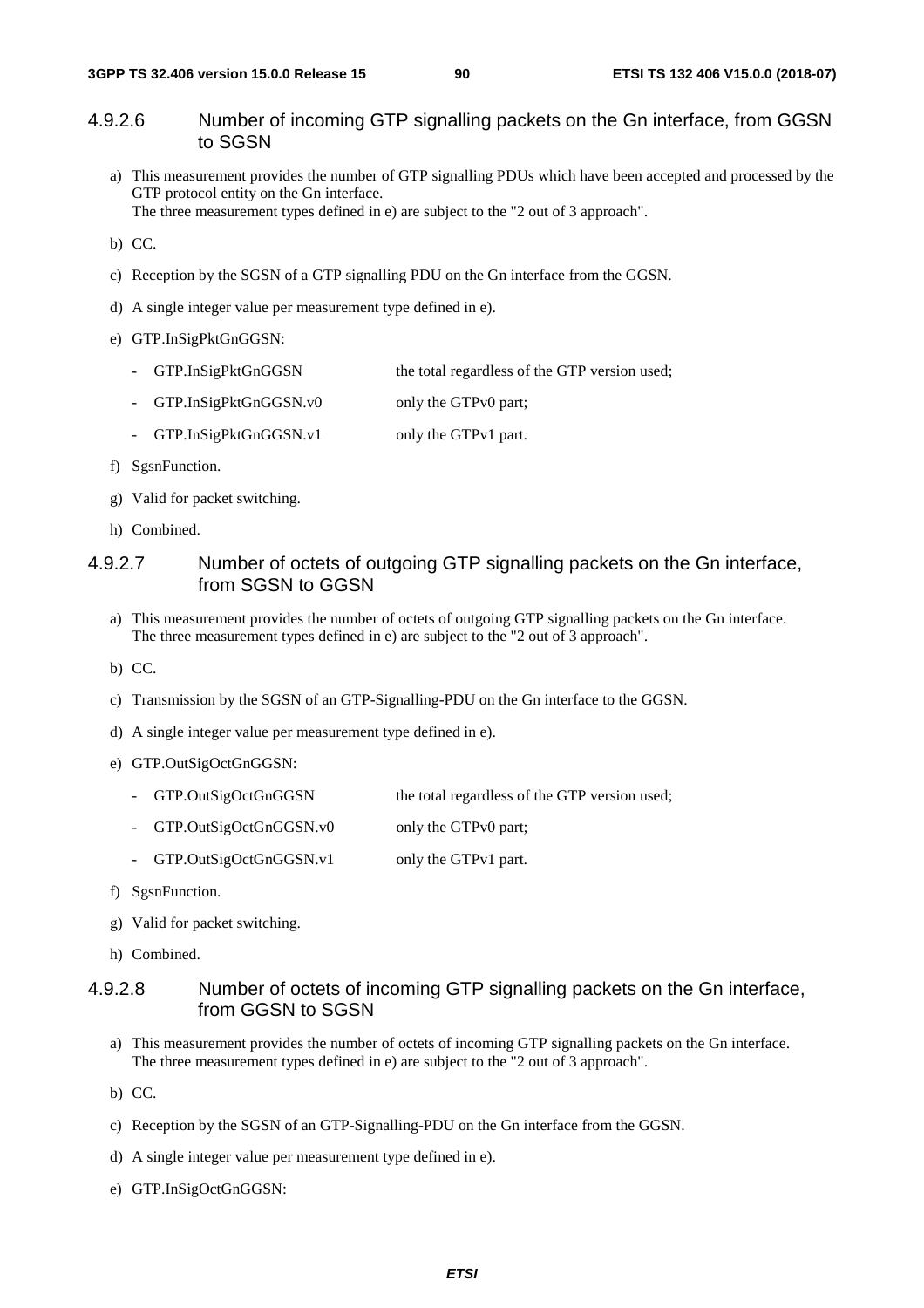- GTP.InSigOctGnGGSN the total regardless of the GTP version used;
- GTP.InSigOctGnGGSN.v0 only the GTPv0 part;
- GTP.InSigOctGnGGSN.v1 only the GTPv1 part.
- f) SgsnFunction.
- g) Valid for packet switching.
- h) Combined.

## 4.9.2.9 Number of outgoing GTP data packets on the Gn interface, from SGSN to SGSN

a) This measurement provides the number of GTP data PDUs which have been generated by the GTP protocol entity on the Gn interface.

The three measurement types defined in e) are subject to the "2 out of 3 approach".

- b) CC.
- c) Transmission by the SGSN of a GTP data PDU on the Gn interface to the SGSN.
- d) A single integer value per measurement type defined in e).
- e) GTP.OutDataPktGnSGSN:
	- GTP.OutDataPktGnSGSN the total regardless of the GTP version used;
	- GTP.OutDataPktGnSGSN.v0 only the GTPv0 part;
	- GTP.OutDataPktGnSGSN.v1 only the GTPv1 part.
- f) SgsnFunction.
- g) Valid for packet switching.
- h) Combined.

### 4.9.2.10 Number of incoming GTP data packets on the Gn interface, from SGSN to **SGSN**

- a) This measurement provides the number of GTP Data PDUs which have been accepted and processed by the GTP protocol entity on the Gn interface. The three measurement types defined in e) are subject to the "2 out of 3 approach".
- b) CC.
- c) Reception by the SGSN of a GTP data PDU on the Gn interface from the SGSN.
- d) A single integer value per measurement type defined in e).
- e) GTP.InDataPktGnSGSN:
	- GTP.InDataPktGnSGSN the total regardless of the GTP version used;
	- GTP.InDataPktGnSGSN.v0 only the GTPv0 part;
	- GTP.InDataPktGnSGSN.v1 only the GTPv1 part.
- f) SgsnFunction.
- g) Valid for packet switching.
- h) Combined.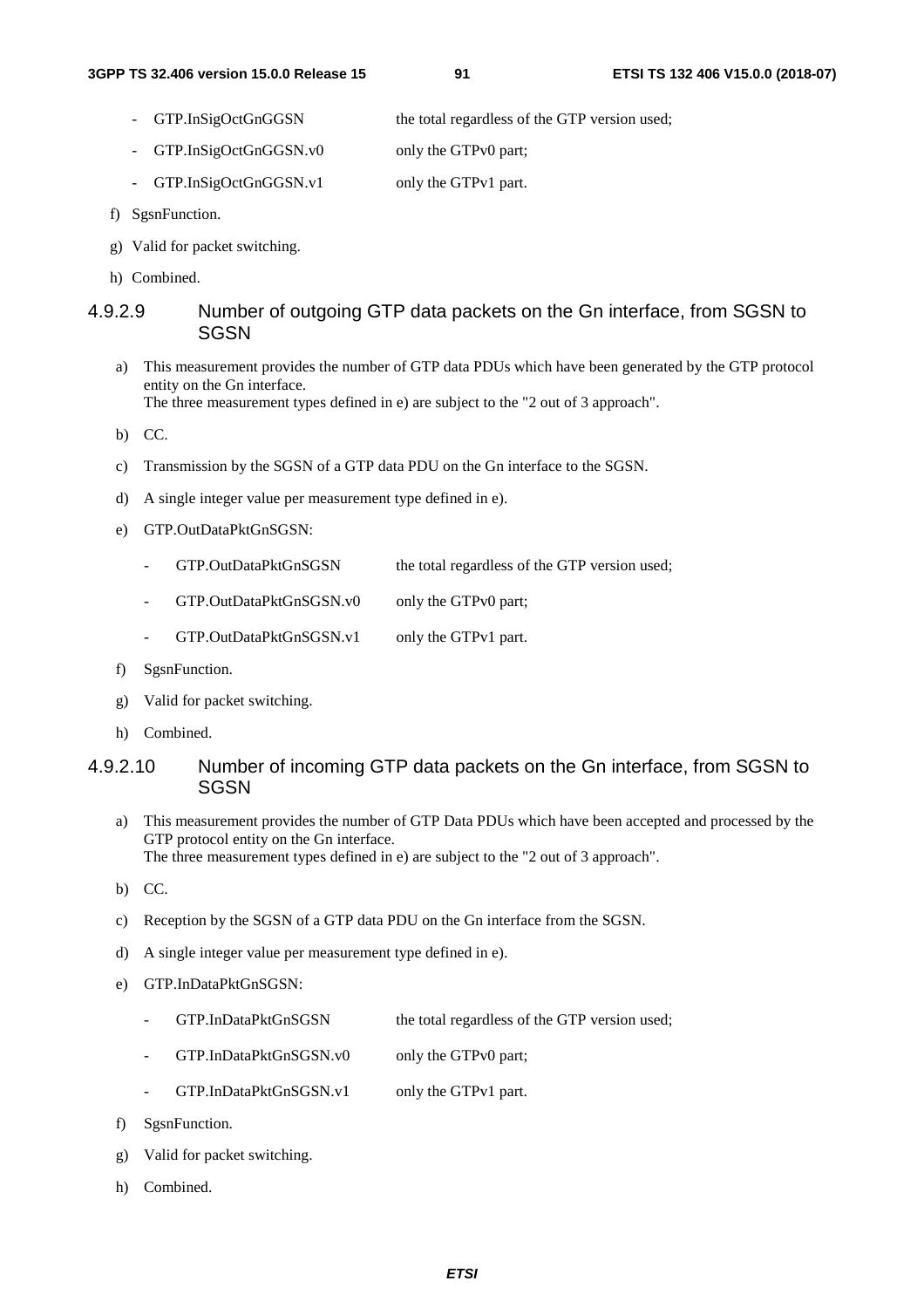## 4.9.2.11 Number of octets of outgoing GTP data packets on the Gn interface, from SGSN to SGSN

- a) This measurement provides the number of octets of outgoing GTP data packets on the Gn interface. The three measurement types defined in e) are subject to the "2 out of 3 approach".
- b) CC.
- c) Transmission by the SGSN of an GTP-Data-PDU (T-PDU) on the Gn interface to the SGSN.
- d) A single integer value per measurement type defined in e).
- e) GTP.OutDataOctGnSGSN:
	- GTP.OutDataOctGnSGSN the total regardless of the GTP version used;
	- GTP.OutDataOctGnSGSN.v0 only the GTPv0 part;
	- GTP.OutDataOctGnSGSN.v1 only the GTPv1 part.
- f) SgsnFunction.
- g) Valid for packet switching.
- h) Combined.

## 4.9.2.12 Number of octets of incoming GTP data packets on the Gn interface, from SGSN to SGSN

- a) This measurement provides the number of octets of incoming GTP data packets on the Gn interface. The three measurement types defined in e) are subject to the "2 out of 3 approach".
- b) CC.
- c) Reception by the SGSN of an GTP-Data-PDU (T-PDU) on the Gn interface from the SGSN.
- d) A single integer value per measurement type defined in e).
- e) GTP.InDataOctGnSGSN:
	- GTP.InDataOctGnSGSN the total regardless of the GTP version used;
	- GTP.InDataOctGnSGSN.v0 only the GTPv0 part;
	- GTP.InDataOctGnSGSN.v1 only the GTPv1 part.
- f) SgsnFunction.
- g) Valid for packet switching.
- h) Combined.

#### 4.9.2.13 Number of outgoing GTP signalling packets on the Gn interface, from SGSN to SGSN

- a) This measurement provides the number of GTP signalling PDUs which have been generated by the GTP protocol entity on the Gn interface. The three measurement types defined in e) are subject to the "2 out of 3 approach".
- b) CC.
- c) Transmission by the SGSN of a GTP signalling PDU on the Gn interface to the SGSN.
- d) A single integer value per measurement type defined in e).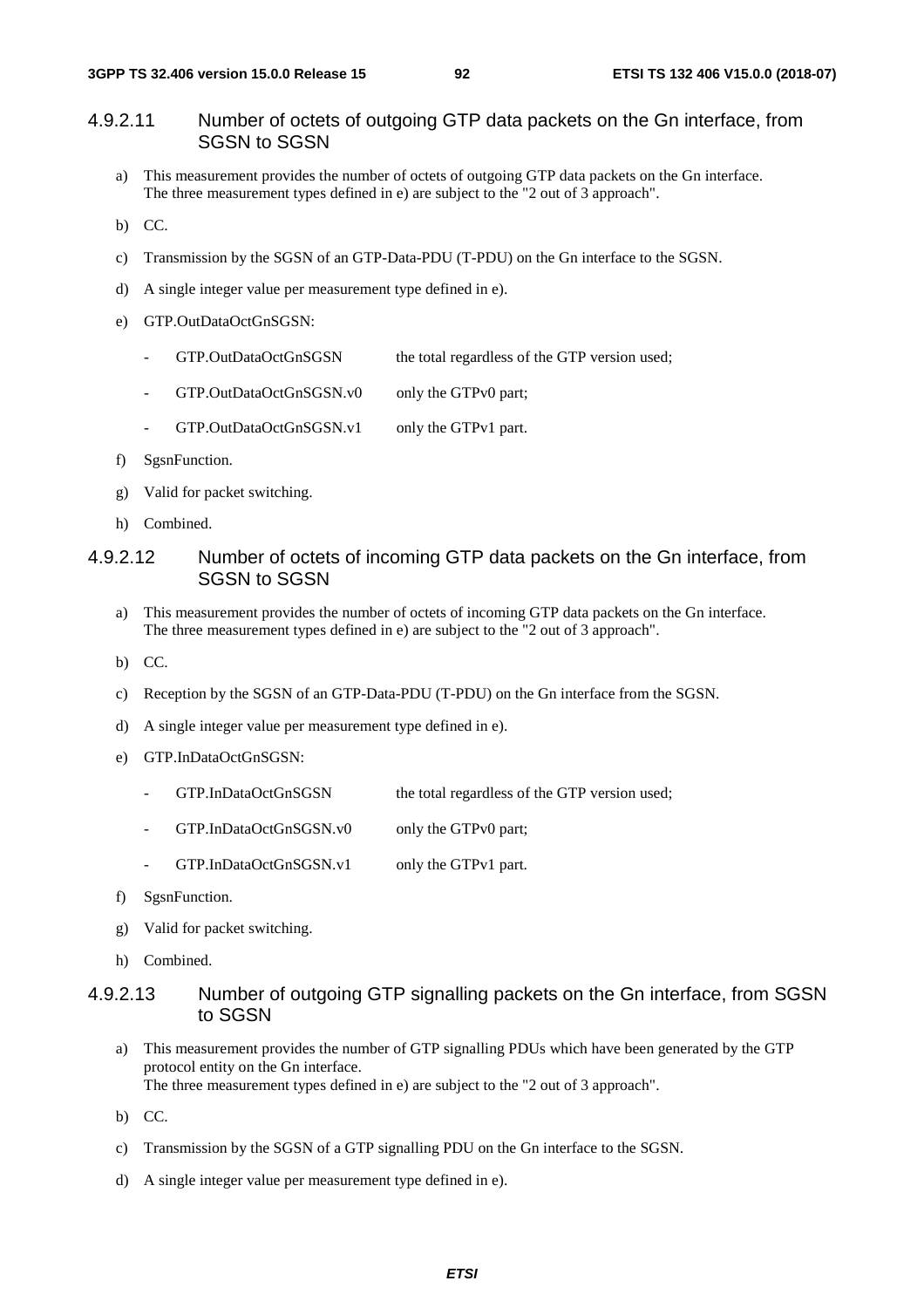- e) GTP.OutSigPktGnSGSN:
	- GTP.OutSigPktGnSGSN the total regardless of the GTP version used;
	- GTP.OutSigPktGnSGSN.v0 only the GTPv0 part;
	- GTP.OutSigPktGnSGSN.v1 only the GTPv1 part.
- f) SgsnFunction.
- g) Valid for packet switching.
- h) Combined.

### 4.9.2.14 Number of incoming GTP signalling packets on the Gn interface, from SGSN to SGSN

- a) This measurement provides the number of GTP signalling PDUs which have been accepted and processed by the GTP protocol entity on the Gn interface. The three measurement types defined in e) are subject to the "2 out of 3 approach".
- b) CC.
- c) Reception by the SGSN of a GTP signalling PDU on the Gn interface from the SGSN.
- d) A single integer value per measurement type defined in e).
- e) GTP.InSigPktGnSGSN:
	- GTP.InSigPktGnSGSN the total regardless of the GTP version used;
	- GTP.InSigPktGnSGSN.v0 only the GTPv0 part;
	- GTP.InSigPktGnSGSN.v1 only the GTPv1 part.
- f) SgsnFunction.
- g) Valid for packet switching.
- h) Combined.

### 4.9.2.15 Number of octets of outgoing GTP signalling packets on the Gn interface, from SGSN to SGSN

- a) This measurement provides the number of octets of outgoing GTP signalling packets on the Gn interface. The three measurement types defined in e) are subject to the "2 out of 3 approach".
- b) CC.
- c) Transmission by the SGSN of an GTP-Signalling-PDU on the Gn interface to the SGSN.
- d) A single integer value per measurement type defined in e).
- e) GTP.OutSigOctGnSGSN:
	- GTP.OutSigOctGnSGSN the total regardless of the GTP version used;
	- GTP.OutSigOctGnSGSN.v0 only the GTPv0 part;
	- GTP.OutSigOctGnSGSN.v1 only the GTPv1 part.
- f) SgsnFunction.
- g) Valid for packet switching.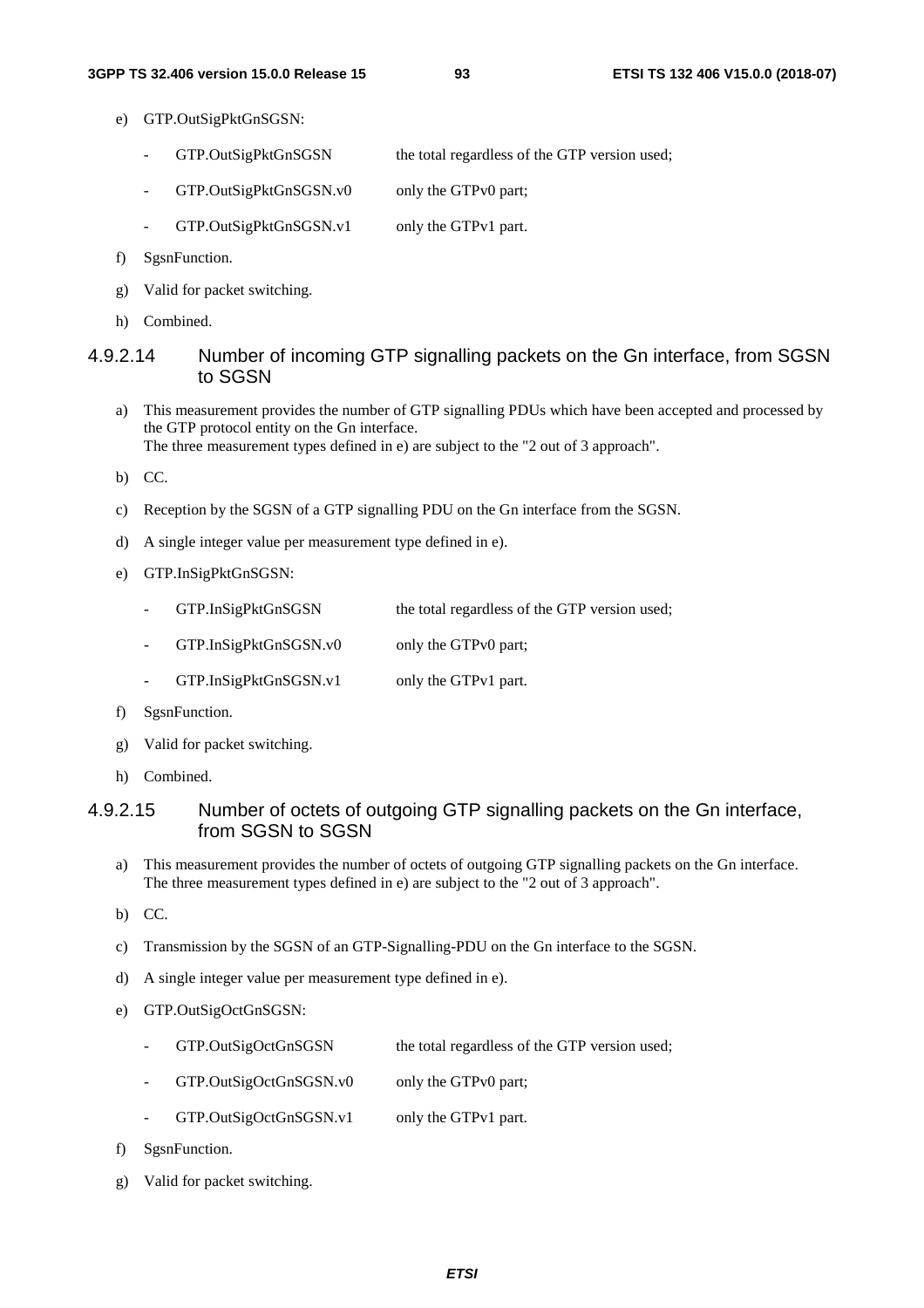h) Combined.

### 4.9.2.16 Number of octets of incoming GTP signalling packets on the Gn interface, from SGSN to SGSN

a) This measurement provides the number of octets of incoming GTP signalling packets on the Gn interface. The three measurement types defined in e) are subject to the "2 out of 3 approach".

b) CC.

- c) Reception by the SGSN of an GTP-Signalling-PDU on the Gn interface from the SGSN.
- d) A single integer value per measurement type defined in e).
- e) GTP.InSigOctGnSGSN:
	- GTP.InSigOctGnSGSN the total regardless of the GTP version used;
	- GTP.InSigOctGnSGSN.v0 only the GTPv0 part;
	- GTP.InSigOctGnSGSN.v1 only the GTPv1 part.
- f) SgsnFunction.
- g) Valid for packet switching.
- h) Combined.

# 4.10 UMTS Bearer Service

## 4.10.1 UMTS Bearer Service CS time to register (Mean)

- a) This measurement provides the mean time it takes for the subscribers to register with the network for circuit switched (CS) services during each granularity period.
- b) DER  $(n=1)$
- c) This measurement is obtained by accumulating the time intervals for each successful attach between the receipt by the VLR of an "ATTACH REQUEST" from the MS and the corresponding receipt by the VLR of an "ATTACH COMPLETE" message over a granularity period using DER, see TS 24.008 [15]. This end value of the time will then be divided by the number of successful attach requests for CS domain observed in the granularity period to give the arithmetic mean, the accumulator shall be reinitialised at the beginning of each granularity period.
- d) Each measurement is an integer value.(in milliseconds).
- e) UBS.TimeToRegisterCSMean
- f) VlrFunction
- g) Valid for circuit switched traffic.
- h) UMTS.

# 4.10.2 UMTS Bearer Service CS time to register (Max)

- a) This measurement provides the maximum time it takes for the subscribers to register with the network for circuit switched (CS) services during each granularity period.
- b) GAUGE.
- c) This measurement is obtained by monitoring the time intervals for each successful attach between the receipt by the VLR of an "ATTACH REQUEST" from the MS and the corresponding receipt by the VLR of an "ATTACH COMPLETE" message over a granularity period, see TS 24.008 [15]. The high tide mark of this time will be stored in a gauge, the gauge shall be reinitialised at the beginning of each granularity period.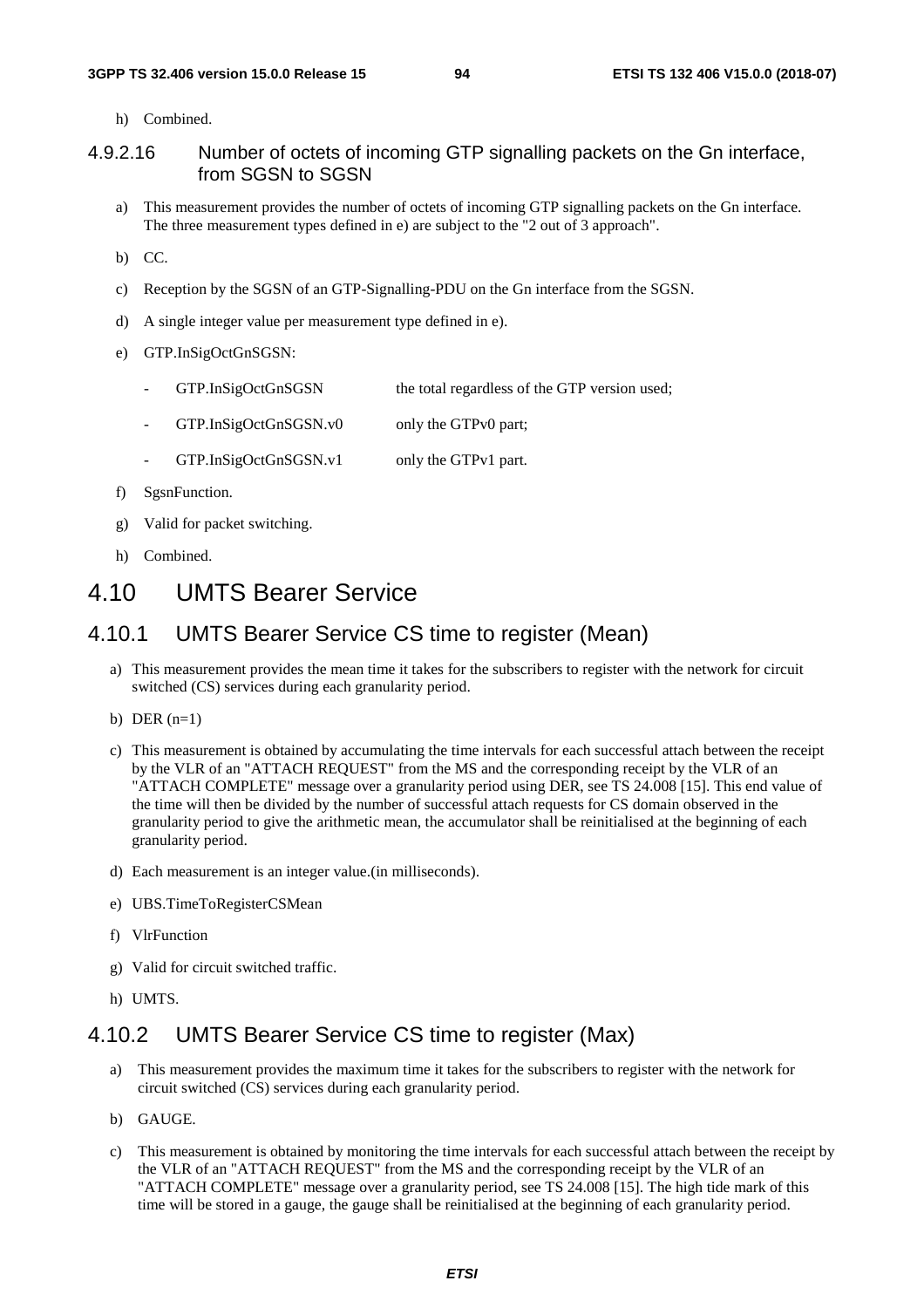- d) Each measurement is an integer value.(in milliseconds).
- e) UBS.TimeToRegisterCSMax.
- f) VlrFunction.
- g) Valid for circuit switched traffic.
- h) UMTS.

# 4.10.3 UMTS Bearer Service PS time to register (Mean)

- a) This measurement provides the mean time it takes for the subscribers to register with the network for packet switched (PS) services during each granularity period.
- b) DER  $(n=1)$ .
- c) This measurement is obtained by accumulating the time intervals for each successful attach between the receipt by the SGSN of an "ATTACH REQUEST" from the MS and the corresponding receipt by the SGSN of an "ATTACH COMPLETE" message over a granularity period using DER, see TS 24.008 [15]. This end value of the time will then be divided by the number of successful attach requests for PS domain observed in the granularity period to give the arithmetic mean.
- d) Each measurement is an integer value.(in milliseconds).
- e) UBS.TimeToRegisterPSMean.
- f) SgsnFunction.
- g) Valid for packet switched traffic.
- h) UMTS.

# 4.10.4 UMTS Bearer Service PS time to register (Max)

- a) This measurement provides the maximum time it takes for the subscribers to register with the network for packet switched (PS) services during each granularity period.
- b) GAUGE.
- c) This measurement is obtained by monitoring the time intervals for each successful attach between the receipt by the SGSN of an "ATTACH REQUEST" from the MS and the corresponding receipt by the SGSN of an "ATTACH COMPLETE" message over a granularity period using DER, see TS 24.008 [15]. The high tide mark of this time will be stored in a gauge, the gauge shall be reinitialised at the beginning of each granularity period.
- d) Each measurement is an integer value.(in milliseconds).
- e) UBS.TimeToRegisterPSMax.
- f) SgsnFunction.
- g) Valid for packet switched traffic.
- h) UMTS.

# 4.10.5 UMTS Bearer Service time to establish Communications Management (CM) radio access connectivity (Mean)

- a) This measurement provides the mean time it takes for the radio access network to establish a service connection (for circuit switched connection establishment, supplementary services activation, short message transfer, location services) during each granularity period.
- b) DER  $(n=1)$ .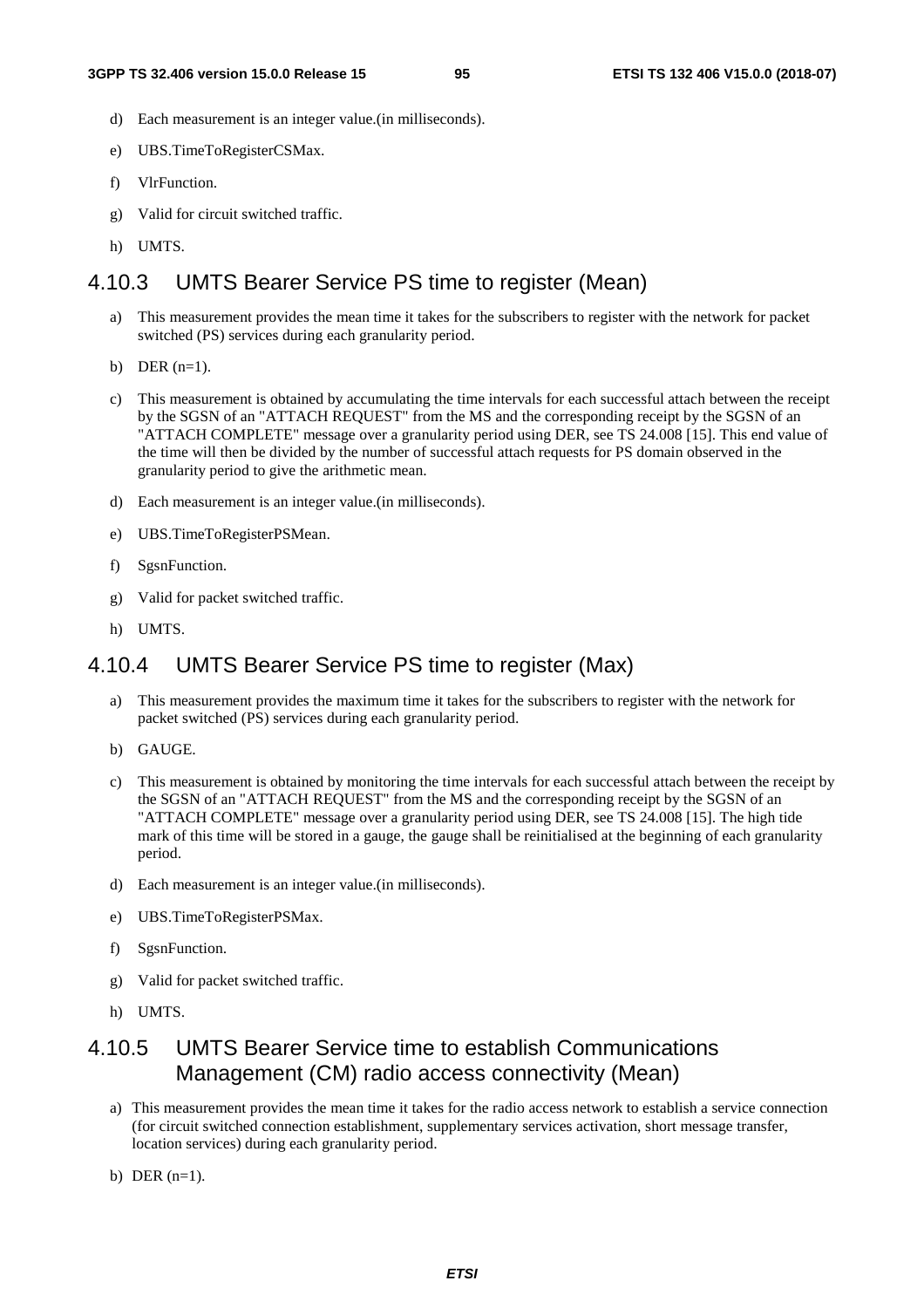- c) This measurement is obtained by accumulating the time intervals for each successful service request between the receipt by the MSC of a "CM SERVICE REQUEST" from the MS and the corresponding receipt by the MSC of an "CM SERVICE ACCEPT" message over a granularity period using DER, see TS 24.008 [15]. This end value of the time will then be divided by the number of successful service requests observed in the granularity period to give the arithmetic mean, the accumulator shall be reinitialised at the beginning of each granularity period.
- d) Each measurement is an integer value.(in milliseconds).
- e) UBS.TimeForCMConnectRANMean.
- f) MscFunction.
- g) Valid for circuit switched traffic.
- h) UMTS.

# 4.10.6 UMTS Bearer Service time to establish Communications Management (CM) radio access connectivity (Max)

- a) This measurement provides the maximum time it takes for the radio access network to establish a service connection (for circuit switched connection establishment, supplementary services activation, short message transfer, location services) during each granularity period.
- b) GAUGE.
- c) This measurement is obtained by monitoring the time intervals for each successful service request between the receipt by the MSC of a "CM SERVICE REQUEST" from the MS and the corresponding receipt by the MSC of an "CM SERVICE ACCEPT" message over a granularity period, see TS 24.008 [15]. The high tide mark of this time will be stored in a gauge, the gauge shall be reinitialised at the beginning of each granularity period.
- d) Each measurement is an integer value.(in milliseconds).
- e) UBS.TimeForCMConnectRANMax
- f) MscFunction.
- g) Valid for circuit switched traffic.
- h) UMTS.

# 4.11 LLC frames

# 4.11.1 Number of LLC frames sent

- f) This measurement provides the number of LLC frames sent by the SGSN.
- g) CC.
- h) Transmission of a LLC frame to a peer entity (TS 44.064 [11]).
- i) A single integer value
- j) LLC.NbrFramesSent.
- k) SgsnFunction.
- l) Valid for packet switching.
- m) GSM.

# 4.11.2 Number of LLC frames received

- a) This measurement provides the number of LLC frames received by the SGSN.
- b) CC.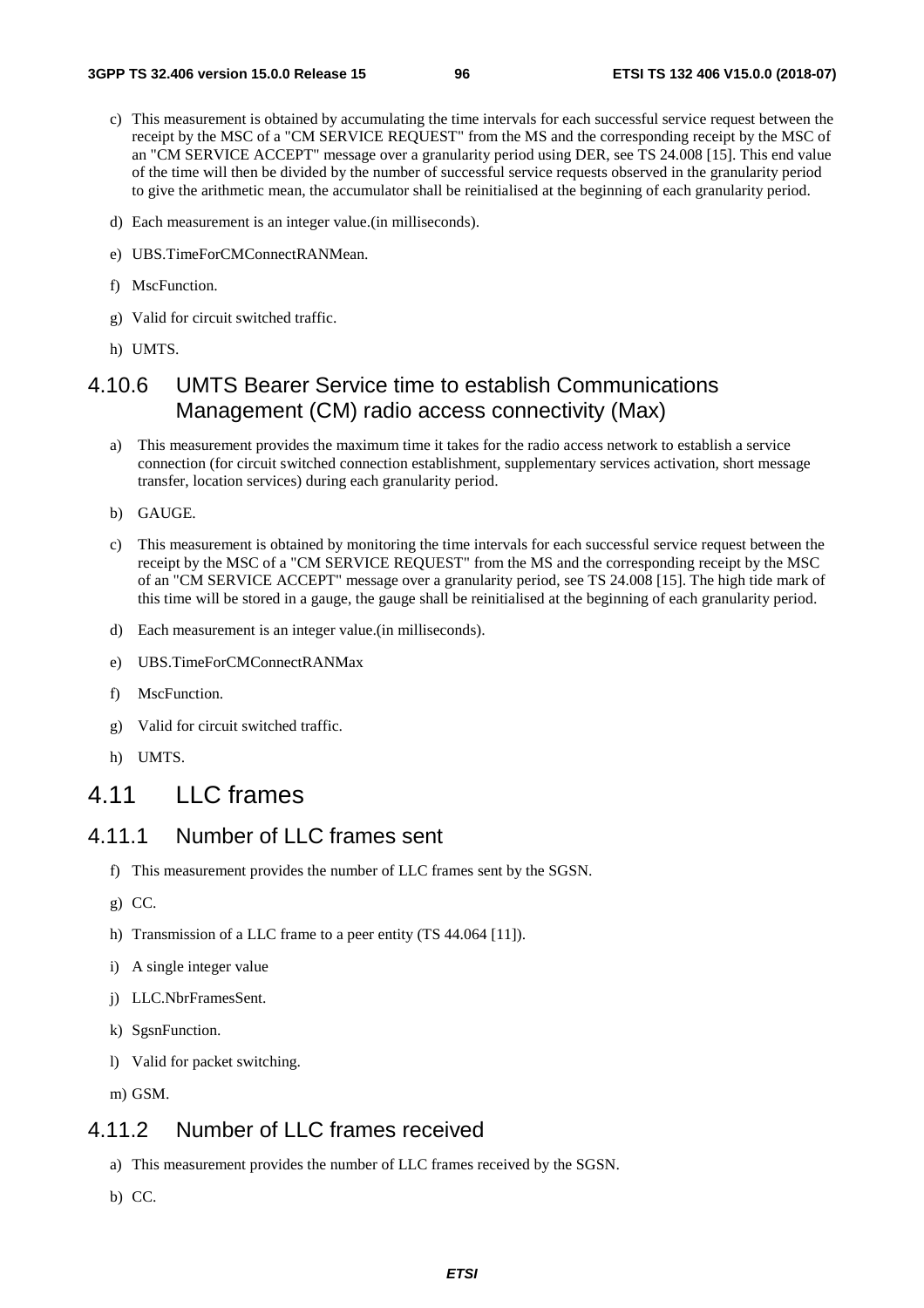- c) Receipt of a LLC frame from a peer entity before any error checking (TS 44.064 [11]).
- d) A single integer value
- e) LLC.NbrFramesReceived.
- f) SgsnFunction.
- g) Valid for packet switching.
- h) GSM.

# 4.11.3 Number of erroneous LLC frames received

- a) This measurement provides the number of erroneous LLC frames received by the SGSN.
- b) CC.
- c) Discard of an erroneous LLC frame received from a peer entity (TS 44.064 [11]).
- d) A single integer value
- e) LLC.NbrErroneousFrames.
- f) SgsnFunction.
- g) Valid for packet switching.
- h) GSM.

# 4.11.4 Number of LLC frames retransmitted

- a) This measurement provides the number of LLC frames retransmitted in LLC acknowledge mode by the SGSN.
- b) CC.
- c) Receipt of a NACK or SACK frame from a peer entity (TS 44.064 [11]).
- d) A single integer value
- e) LLC.NbrFramesRetransmitted.
- f) SgsnFunction.
- g) Valid for packet switching.
- h) GSM.

# 4.12 SNDCP N-PDUs

# 4.12.1 Number of SNDCP N-PDUs sent

- a) This measurement provides the number of SNDCP N-PDUs sent by the SGSN.
- b) CC.
- c) Transmission of a SN-DATA or SN-UNITDATA request (TS 44.065 [12]).
- d) A single integer value
- e) SNDCP.NbrNpdusSent.
- f) SgsnFunction.
- g) Valid for packet switching.
- h) GSM.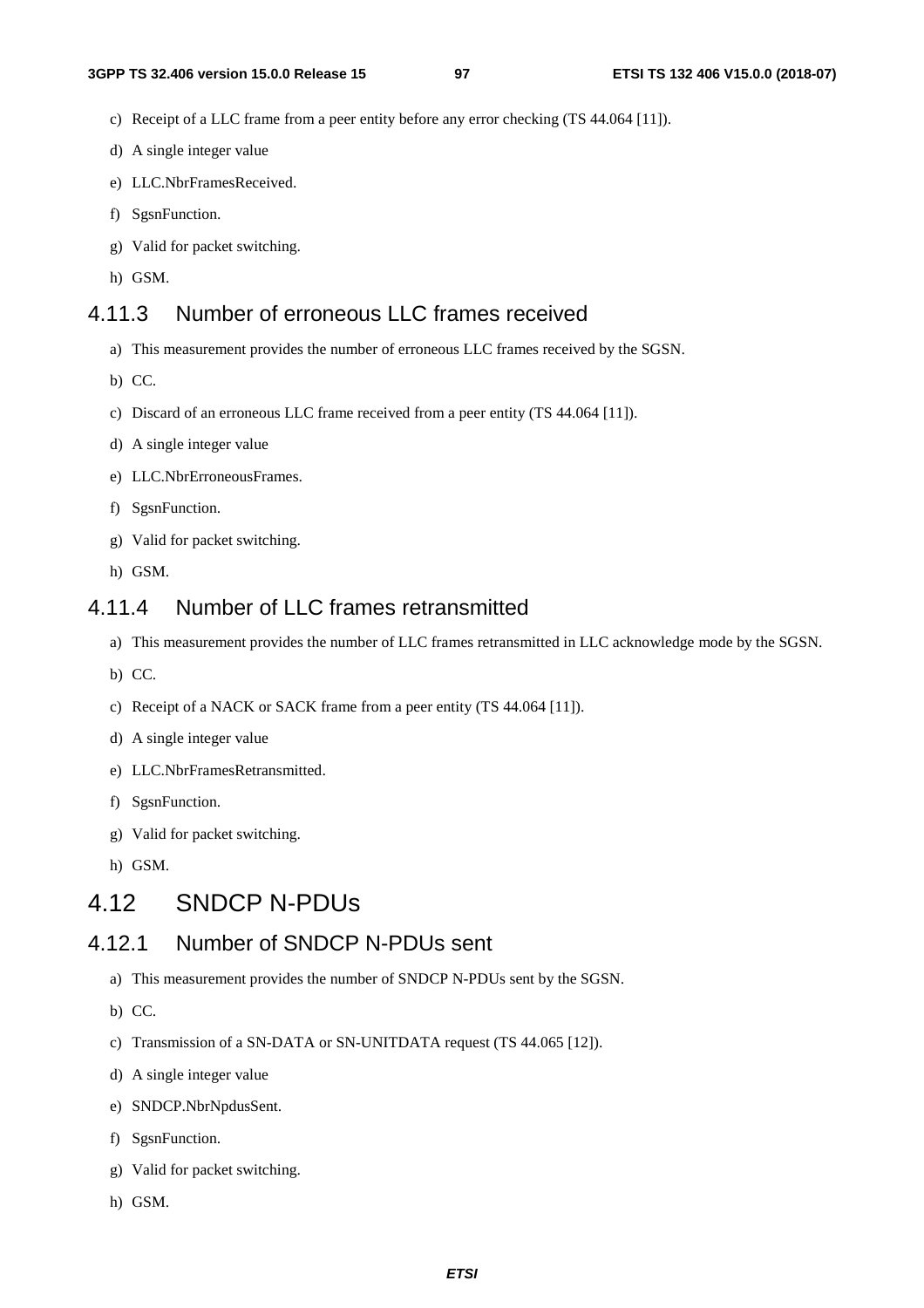# 4.12.2 Number of SNDCP N-PDU octets sent

- a) This measurement provides the number of octets in SNDCP N-PDUs sent by the SGSN.
- b) CC.
- c) Transmission of a SN-DATA or SN-UNITDATA request (TS 44.065 [12]).
- d) A single integer value
- e) SNDCP.NbrNpduOctetsSent.
- f) SgsnFunction.
- g) Valid for packet switching.
- h) GSM.

# 4.12.3 Number of SNDCP N-PDUs received

- a) This measurement provides the number of SNDCP N-PDUs received by the SGSN.
- b) CC.
- c) Receipt of a SN-DATA or SN-UNITDATA indication (TS 44.065 [12]).
- d) A single integer value
- e) SNDCP.NbrNpdusReceived.
- f) SgsnFunction.
- g) Valid for packet switching.
- h) GSM.

# 4.12.4 Number of SNDCP N-PDU octets received

- a) This measurement provides the number of octets in SNDCP N-PDUs received by the SGSN.
- b) CC.
- c) Receipt of a SN-DATA or SN-UNITDATA indication (TS 44.065 [12]).
- d) A single integer value
- e) SNDCP.NbrNpduOctetsReceived.
- f) SgsnFunction.
- g) Valid for packet switching.
- h) GSM.

# 4.13 IMEI checking procedure

# 4.13.1 Number of check IMEI requests

- n) This measurement provides the number of check IMEI requests sent to the EIR. The three measurement types defined in e) are subject to the "2 out of 3 approach".
- o) CC.
- p) Transmission of a "MAP\_CHECK\_IMEI" request to the EIR (TS 29.002 [4]).
- q) A single integer value.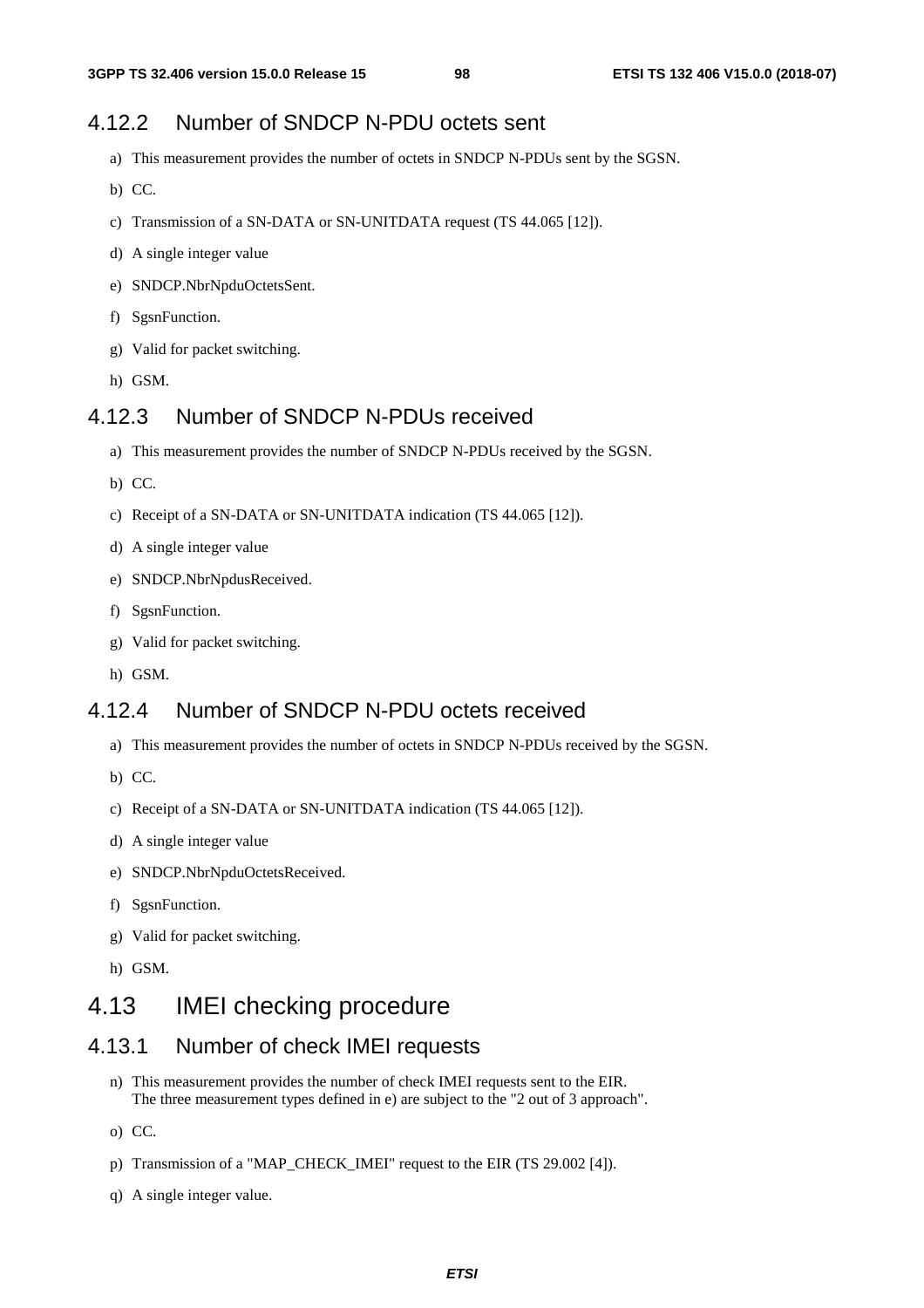- r) IMEI.CheckImeiReq.
- s) SgsnFunction.
- t) Valid for packet switching.
- u) Combined.

## 4.13.2 Number of check IMEI white list responses

- a) This measurement provides the number of check IMEI white list responses received from the EIR. The three measurement types defined in e) are subject to the "2 out of 3 approach".
- b) CC.
- c) Receipt of a "MAP\_CHECK\_IMEI" response from the EIR with parameter "equipment status" indicating a white listed equipment (TS 29.002 [4]).
- d) A single integer value.
- e) IMEI.CheckImeiRspWhite.
- f) SgsnFunction.
- g) Valid for packet switching.
- h) Combined.

# 4.13.3 Number of check IMEI grey list responses

- a) This measurement provides the number of check IMEI grey list responses received from the EIR. The three measurement types defined in e) are subject to the "2 out of 3 approach".
- b) CC.
- c) Receipt of a "MAP\_CHECK\_IMEI" response from the EIR with parameter "equipment status" indicating a grey listed equipment (TS 29.002 [4]).
- d) A single integer value.
- e) IMEI.CheckImeiRspGrey.
- f) SgsnFunction.
- g) Valid for packet switching.
- h) Combined.

# 4.13.4 Number of check IMEI black list responses

- a) This measurement provides the number of check IMEI black list responses received from the EIR. The three measurement types defined in e) are subject to the "2 out of 3 approach".
- b) CC.
- c) Receipt of a "MAP\_CHECK\_IMEI" response from the EIR with parameter "equipment status" indicating a black listed equipment (TS 29.002 [4]).
- d) A single integer value.
- e) IMEI.CheckImeiRspBlack.
- f) SgsnFunction.
- g) Valid for packet switching.
- h) Combined.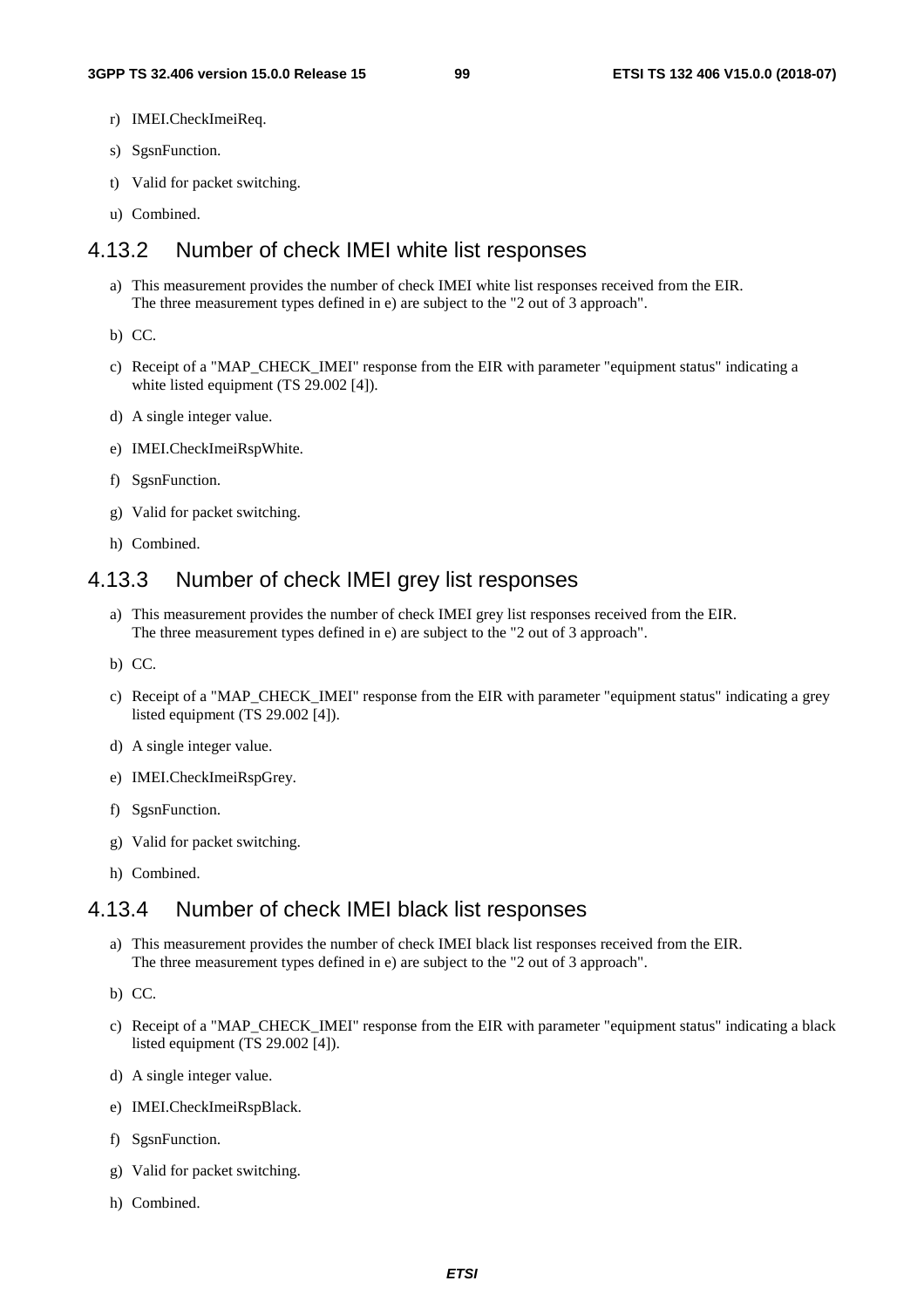# 4.13.5 Number of check IMEI unknown equipment responses

- a) This measurement provides the number of check IMEI unknown equipment responses received from the EIR. The three measurement types defined in e) are subject to the "2 out of 3 approach".
- b) CC.
- c) Receipt of a "MAP\_CHECK\_IMEI" response from the EIR with parameter "user error" indicating an unknown equipment (TS 29.002 [4]).
- d) A single integer value.
- e) IMEI.CheckImeiRspUnknown.
- f) SgsnFunction.
- g) Valid for packet switching.
- h) Combined.

# 4.14 DNS

The performance counters presented in this subclause are mainly intended to:

• monitor the communication between the SGSN and the DNS server:

These counters are associated to the DNS protocol, which is playing the role to translate a domain address into an IP address, and is defined in RFC 1034 [13].

The figure below presents the message sequence during a DNS query procedure initiated by the SGSN.



**Figure: DNS Query procedure initiated by SGSN** 

# 4.14.1 Attempted DNS Query Procedures

a) This measurement provides the number of attempted DNS query procedures SGSN-initiated within this SGSN area. The three measurement types defined in e) are subject to the "2 out of 3 approach".

b) CC.

- c) Transmission of a DNS query request from the SGSN to the DNS server (RFC 1035 [14]).
- d) A single integer value.
- e) DNS.AttDnsQuery:
- f) SgsnFunction.
- g) Valid for packet switching.
- h) Combined.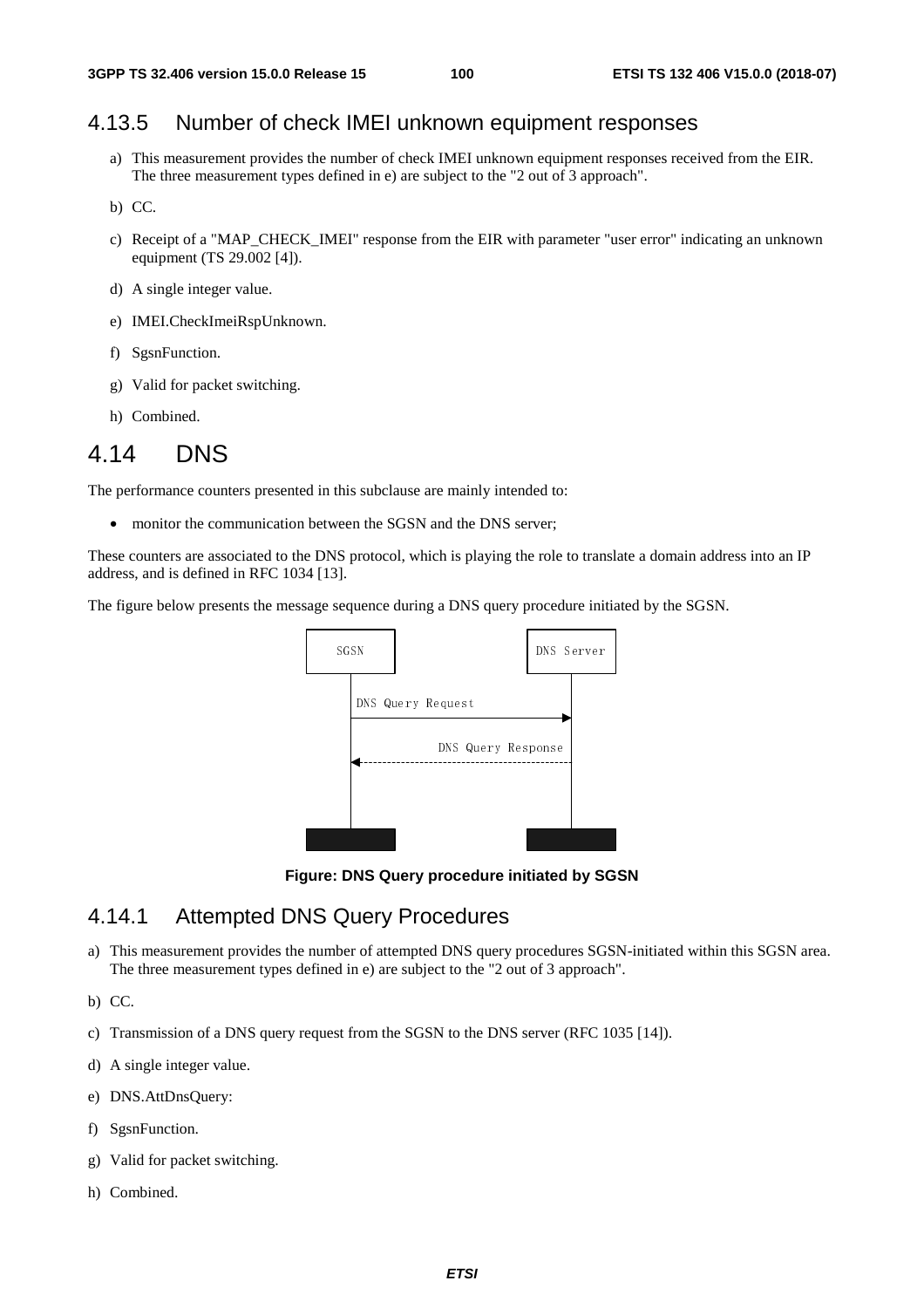# 4.14.2 Successful DNS Query Procedures

- a) This measurement provides the number of successful DNS query procedures SGSN-initiated within this SGSN area. The three measurement types defined in e) are subject to the "2 out of 3 approach".
- b) CC.
- c) Receipt of a DNS query response by the SGSN from the DNS server (RFC 1035 [14]).
- d) A single integer value.
- e) DNS.SuccDNSResp:
- f) SgsnFunction.
- g) Valid for packet switching.
- h) Combined.

# 5 Measurements related to the GGSN

5.1 Session Management

## 5.1.1 Session establishments

The performance counters presented in this subclause are mainly intended to:

- monitor the session establishment success at the GGSN level;
- identify the main causes for GGSN originating session establishment failures;
- and study the repartition of the different traffic classes within session establishment attempts and successes.

These counters are associated to GPRS Tunnelling Protocol signalling (GTP-C for the control plane), between the SGSN and the GGSN, and defined in TS 23.060 [2] and TS 29.060 [6].

The figure below, from TS 23.060 [2], recalls the sequence of messages exchanged for a primary PDP context activation and a subsequent secondary PDP context activation and details the events triggering the update of the counters values.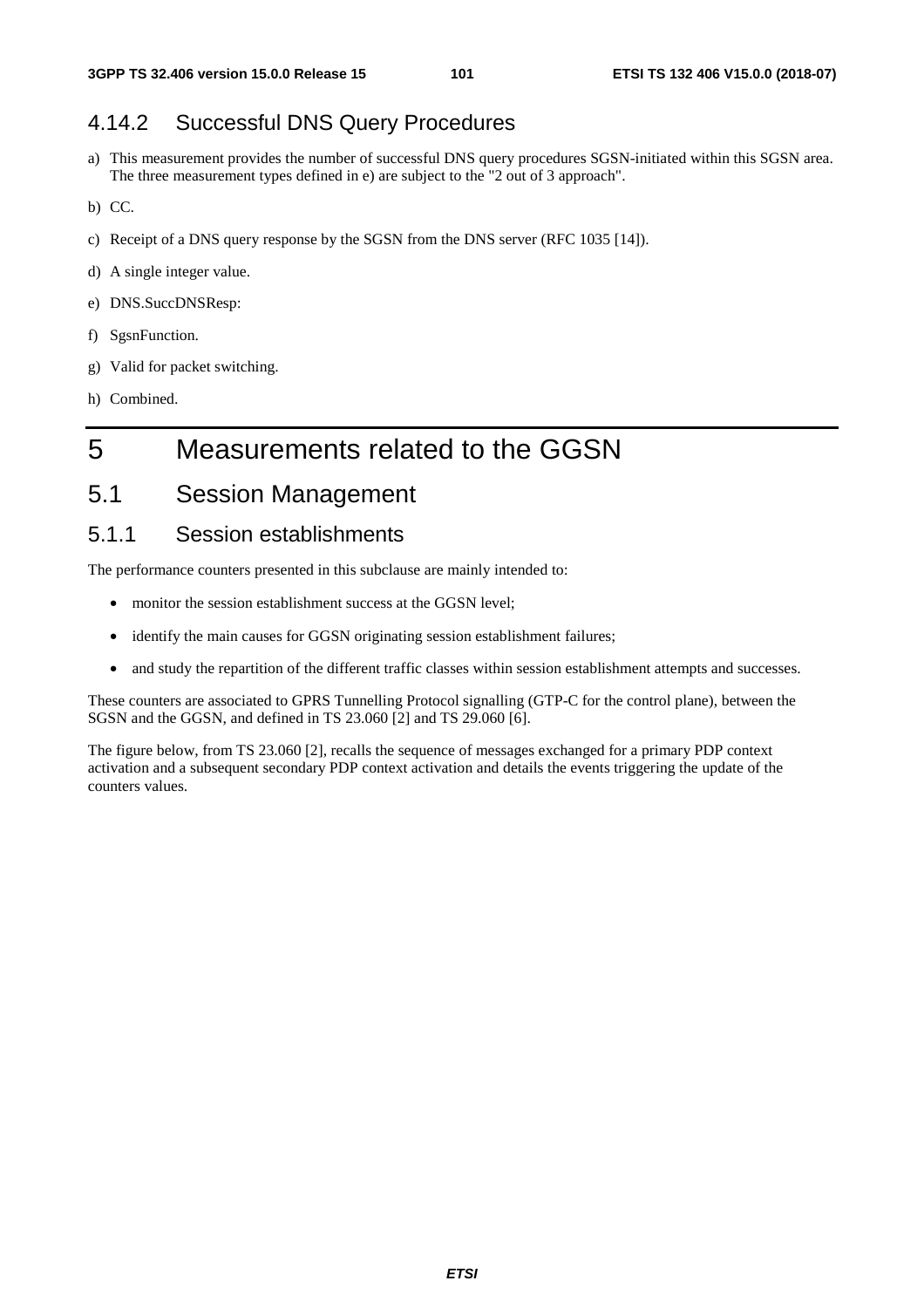

**Figure from TS 23.060 [2]** 

The three measurement types defined in the clause 5.1.1 are subject to the "2 out of 3 approach".

#### 5.1.1.1 Attempted session establishments

- a) This measurement provides the number of attempted session establishments. This measurement is split into subcounters per traffic class and allocation/retention priority (or precedence class) indicated in the QoS profile.
- b) CC.
- c) On receipt of a CREATE PDP CONTEXT REQUEST message by the GGSN, the relevant measurement is incremented according to the traffic class and allocation/retention priority (or precedence class) indicated in the message. In case of a PDP context activated with R97/98 QoS attributes, the fields traffic class and allocation/retention priority used for screening are derived from delay class and precedence class respectively, as ruled in TS 23.107 [8]. See also TS 24.008 [15] and TS 29.060 [6].
- d) A single integer value per measurement type defined in e).
- e) SM.AttActPdpCtxt.Bgrd.Low SM.AttActPdpCtxt.Conv.Low SM.AttActPdpCtxt.Intact.Low SM.AttActPdpCtxt.Strm.Low SM.AttActPdpCtxt.Bgrd.High SM.AttActPdpCtxt.Conv.High SM.AttActPdpCtxt.Intact.High SM.AttActPdpCtxt.Strm.High SM.AttActPdpCtxt.Bgrd.Medium SM.AttActPdpCtxt.Conv.Medium SM.AttActPdpCtxt.Intact.Medium SM.AttActPdpCtxt.Strm.Medium.
- f) GgsnFunction.
- g) Valid for packet switched traffic.
- h) COMB.
- i) This measurement is mainly dedicated to Operator Business and Vendor Performance Modelling communities.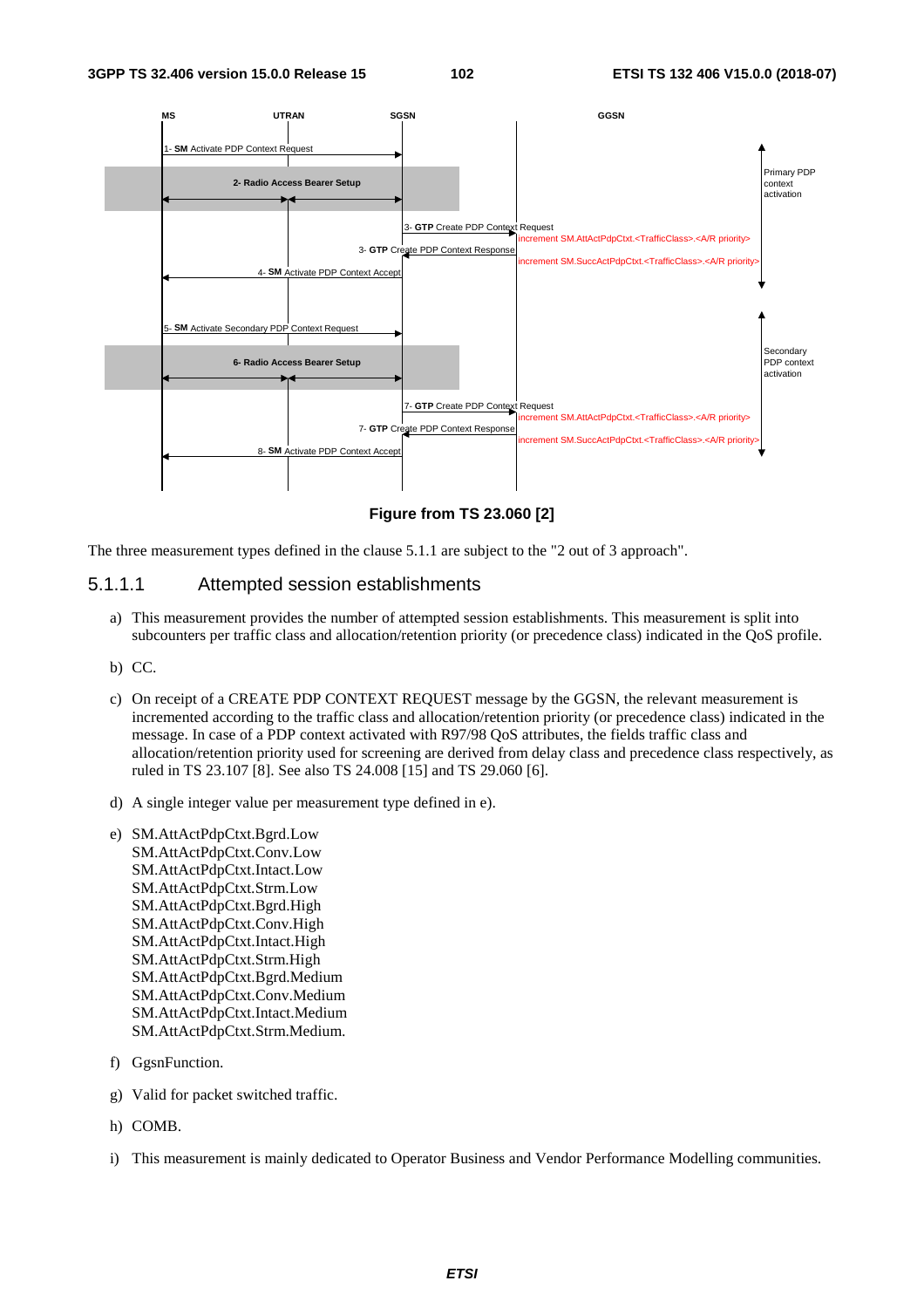## 5.1.1.2 Successful session establishments

- a) This measurement provides the number of sessions successfully established. This measurement is split into subcounters per traffic class and allocation/retention priority (or precedence class) given in the QoS profile of the related PDP context.
- b) CC.
- c) The relevant measurement is incremented on transmission by the GGSN of a CREATE PDP CONTEXT RESPONSE message sent with cause "Request Accepted", according to the traffic class and allocation/retention priority of the related PDP context. In case of a PDP context activated with R97/98 QoS attributes, the fields traffic class and allocation/retention priority used for screening are derived from delay class and precedence class respectively, as ruled in TS 23.107 [8]. See also TS 24.008 [15] and TS 29.060 [6].
- d) A single integer value per measurement type defined in e).
- e) SM.SuccActPdpCtxt.Bgrd.Low SM.SuccActPdpCtxt.Conv.Low SM.SuccActPdpCtxt.Intact.Low SM.SuccActPdpCtxt.Strm.Low SM.SuccActPdpCtxt.Bgrd.High SM.SuccActPdpCtxt.Conv.High SM.SuccActPdpCtxt.Intact.High SM.SuccActPdpCtxt.Strm.High SM.SuccActPdpCtxt.Bgrd.Medium SM.SuccActPdpCtxt.Conv.Medium SM.SuccActPdpCtxt.Intact.Medium SM.SuccActPdpCtxt.Strm.Medium.
- f) GgsnFunction.
- g) Valid for packet switched traffic.
- h) COMB.
- i) This measurement is mainly dedicated to Operator Business and Vendor Performance Modelling communities.

#### 5.1.1.3 Failed session establishments

- a) This measurement provides the number of session establishment failures. This measurement is split into subcounters per failure cause.
- b) CC.
- c) On transmission by the GGSN of a CREATE PDP CONTEXT RESPONSE message indicating a PDP context activation failure, the measurement is incremented according to the failure cause. Possible causes are included in TS 29.060 [6]. The sum of all supported per cause measurements should equal the total number of PDP context activation failures.
- d) Each measurement is an integer value. The number of measurements is equal to the number of causes supported.
- e) The measurement name has the form SM.FailActPdpCtxt.Cause where Cause identifies the failure cause.
- f) GgsnFunction.
- g) Valid for packet switched traffic.
- h) COMB.
- i) This measurement is mainly dedicated to Operator Maintenance and Vendor Performance Modelling communities.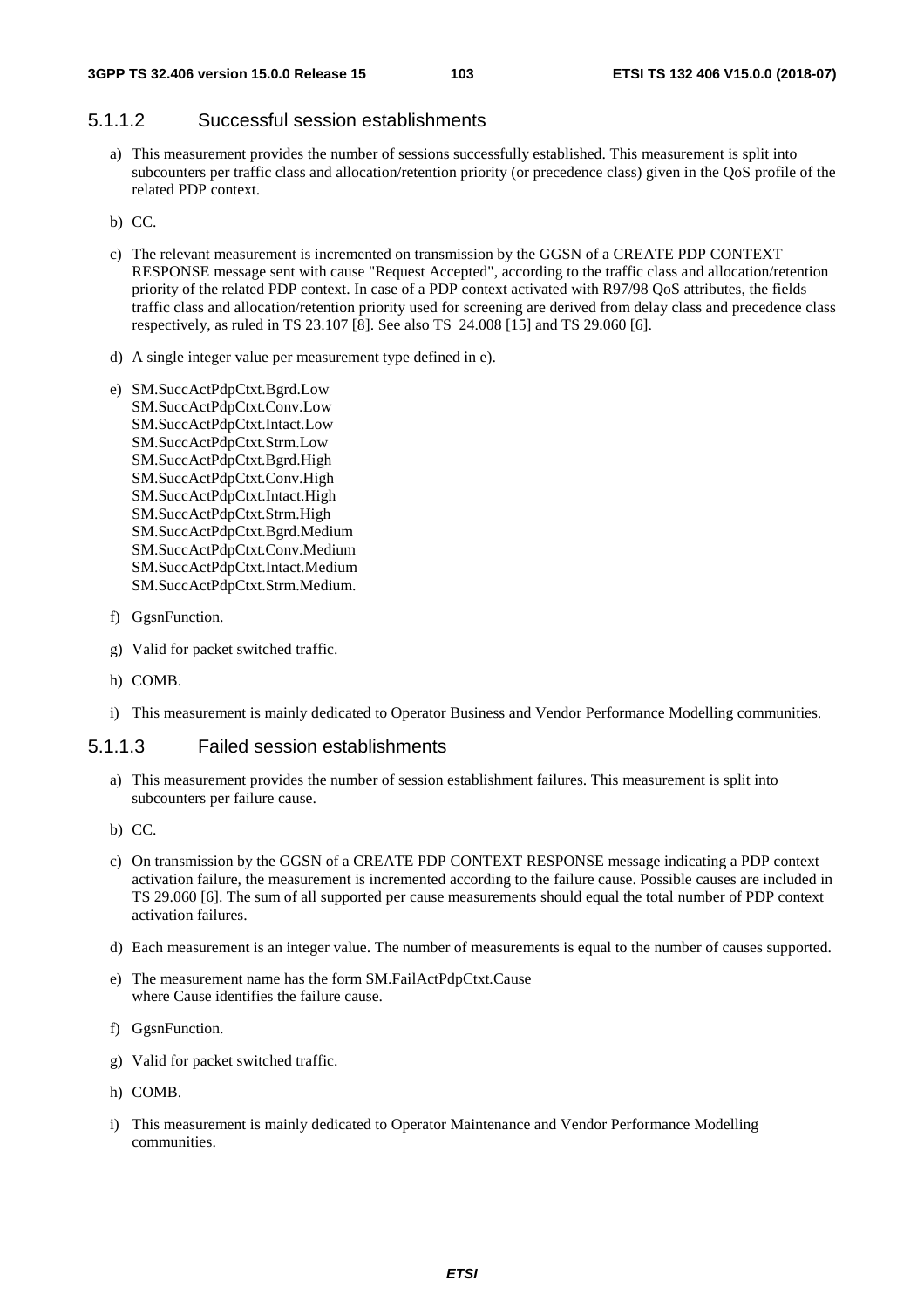# 5.1.2 Network-initiated session establishments

The performance counters presented in this subclause focus on network initiated PDP context activation procedure, that allows the GGSN to initiate the activation of a PDP context on receipt of a PDP PDU on the Gi interface. The counters proposed are mainly intended to

- monitor the signalling exchanged between the HLR and the GGSN during this procedure; and
- monitor the success rate for network-initiated session establishments. It has to be noted that measurements proposed enable to distinguish between the establishment failures occurring before and after the SGSN has sent the context activation request to the MS.

These counters are associated to the Mobile Application Part (MAP) protocol layer (defined in TS 29.002 [4]) and to GPRS Tunnelling Protocol signalling (GTP-C for the control plane), between the SGSN and the GGSN (defined in TS 29.060 [6]).

The figure below, from TS 23.060 [2], recalls the sequence of messages exchanged for a network initiated PDP context activation and details the events triggering the update of the counters values.



**Figure from TS 23.06** 

### 5.1.2.1 Number of routing information requests for network-initiated session establishment attempts

- a) This measurement provides the number of «Send Routing Info for GPRS » requests sent to the HLR.
- b) CC.
- c) The measurement is incremented on transmission by the GGSN of a MAP SEND ROUTING INFO FOR GPRS message to the HLR. See TS 23.060 [2] and TS 29.002 [4].
- d) Integer.
- e) SM.SendRoutInfoGprsHlrReq.
- f) GgsnFunction.
- g) Valid for packet switched traffic.
- h) COMB.
- i) This measurement is mainly dedicated to Vendor Performance Modelling community.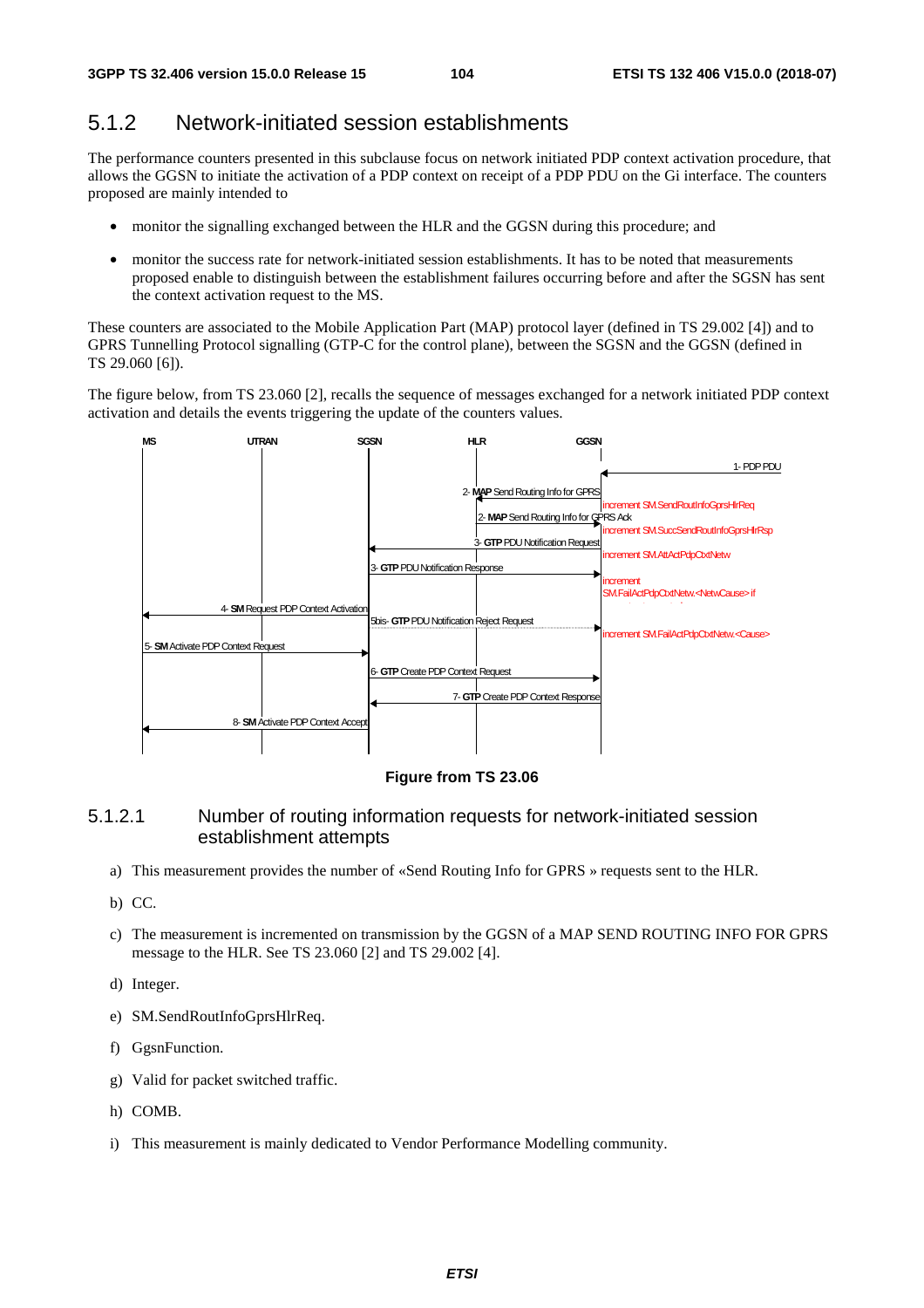## 5.1.2.2 Number of routing information successful responses for network-initiated session establishment attempts

- a) This measurement provides the number of "Send Routing Info for GPRS" response messages received from HLR indicating a positive outcome.
- b) CC.
- c) The measurement is incremented on receipt by the GGSN of a MAP SEND ROUTING INFO FOR GPRS response message containing an SGSN address, which indicates a successful outcome. See TS 23.060 [2] and TS 29.002 [4].
- d) Integer.
- e) SM.SuccSendRoutInfoGprsHlrRsp.
- f) GgsnFunction.
- g) Valid for packet switched traffic.
- h) COMB.
- i) This measurement is mainly dedicated to Vendor Performance Modelling and Operator Maintenance communities.

#### 5.1.2.3 Attempted Network-initiated session establishments

#### 5.1.2.3.1 Attempted Network-initiated session establishments

- a) This measurement provides the number of network-initiated session establishments attempted. Only the session establishment attempts for which a successful routing response from the HLR has been received are counted (i.e. for which a response including an SGSN address).
- b) CC.
- c) The measurement is incremented on transmission by the GGSN of a PDU NOTIFICATION REQUEST message to the SGSN. See TS 23.060 [2] and TS 29.060 [6].
- d) Integer.
- e) SM.AttActPdpCtxtNetw.
- f) GgsnFunction.
- g) Valid for packet switched traffic.
- h) COMB.
- i) This measurement is mainly dedicated to Vendor Performance Modelling community.

#### 5.1.2.3.2 Failed Network-initiated session establishments - failures occurred before sending PDP context activation request to the MS

- a) This measurement provides the number of network initiated session establishment failures. This measurement is split into subcounters per failure cause.
- b) CC.
- c) On receipt by the GGSN of a PDU NOTIFICATION RESPONSE message with cause different from "Request Accepted", indicating a PDP context activation failure, the relevant measurement is incremented according to the failure cause. Possible causes are included in TS 29.060 [6]. The sum of all supported per cause measurements should equal the total number of PDP context activation failures occurred before sending REQUEST PDP CONTEXT ACTIVATION message to the MS.
- d) Each measurement is an integer value. The number of measurements is equal to the number of causes supported.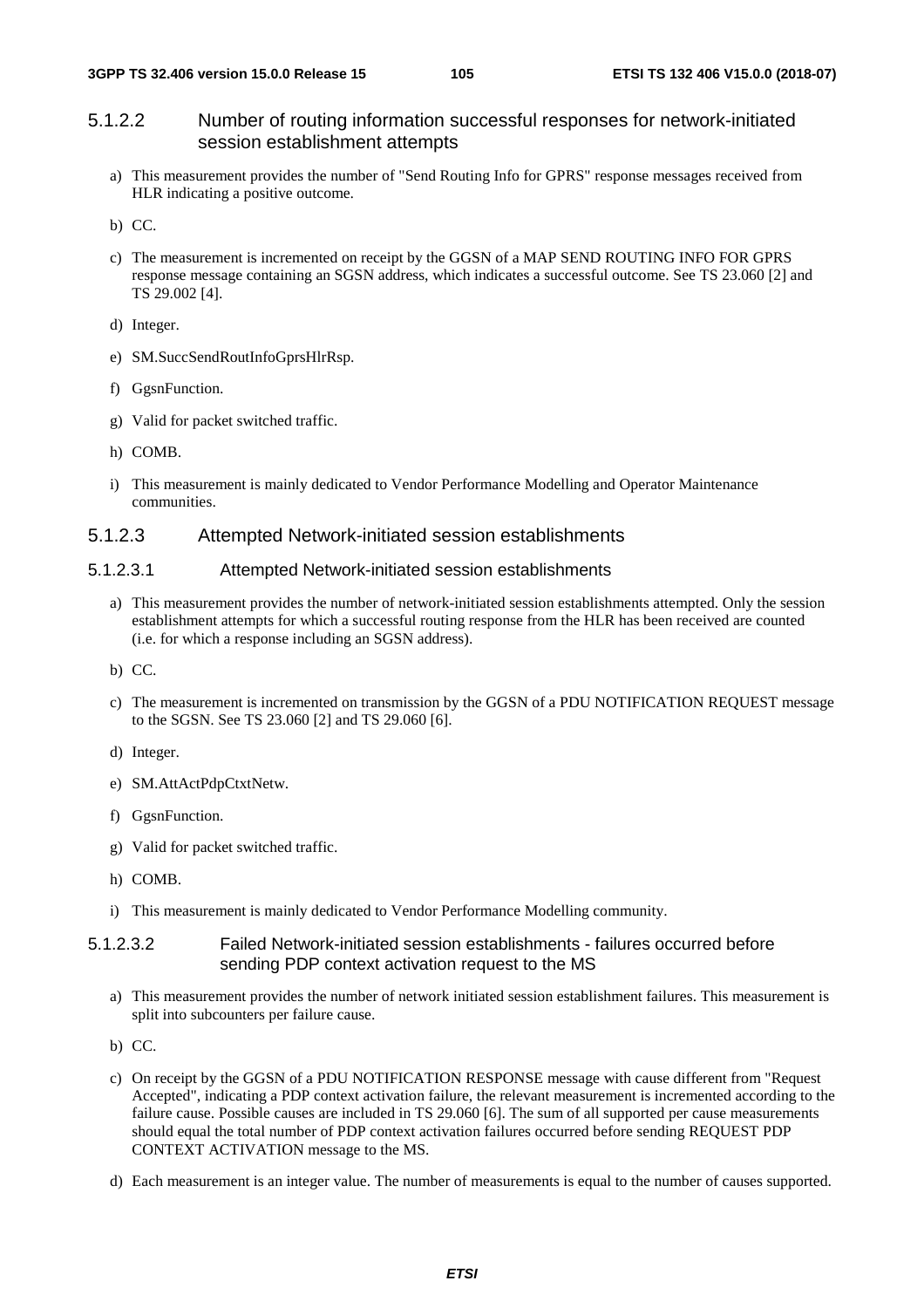- e) The measurement name has the form SM.FailActPdpCtxtNetw.NetwCause where NetwCause identifies the failure cause.
- f) GgsnFunction.
- g) Valid for packet switched traffic.
- h) COMB.
- i) This measurement is mainly dedicated to Vendor Performance Modelling and Operator Maintenance communities.

#### 5.1.2.3.3 Failed Network-initiated session establishments - failures occurred after sending PDP context activation request to the MS

- a) This measurement provides the number of network initiated session establishment failures. This measurement is split into subcounters per failure cause.
- b) CC.
- c) On receipt by the GGSN of a PDU NOTIFICATION REJECT REQUEST, the relevant measurement is incremented according to the failure cause. Possible causes are included in TS 29.060 [6]. The sum of all supported per cause measurements should equal the total number of PDP context activation failures occurred after sending REQUEST PDP CONTEXT ACTIVATION message to the MS.
- d) Each measurement is an integer value. The number of measurements is equal to the number of causes supported.
- e) The measurement name has the form SM.FailActPdpCtxtNetw.MsCause where MsCause identifies the failure cause.
- f) GgsnFunction.
- g) Valid for packet switched traffic.
- h) COMB.
- i) This measurement is mainly dedicated to Vendor Performance Modelling and Operator Maintenance communities.

# 5.1.3 Subscribers with activated PDP context

The performance counters presented in this subclause are mainly intended to establish a subscriber profile. Such a profile details the number of elementary procedures per active subscriber (PDP context activations, modifications, updates, …), usually during a busy hour. This profile may be used for 2 main purposes:

- to estimate the current load of the equipment, with details on the respective weight of each procedure in the overall load;
- to estimate the impact on the equipment of a modification of a factor in this subscriber profile (e.g. increase of the number of simultaneous active PDP contexts per subscriber, increase of the number of subscribers, …).

#### 5.1.3.1 Number of subscribers with activated PDP context

- a) This measurement provides the number of subscribers having an activated PDP context.
- b) GAUGE.
- c) The measurement is incremented on transmission by the GGSN of a CREATE PDP CONTEXT RESPONSE message with cause "Request Accepted" for an MSISDN that had no PDP context already activated. The measurement is decremented on transmission by the GGSN of a DELETE PDP CONTEXT RESPONSE message with cause "Request Accepted" related to the last PDP context for an MSISDN. See TS 29.060 [6] and TS 23.060 [2].
- d) A single integer value.
- e) SM.NbrActSubs.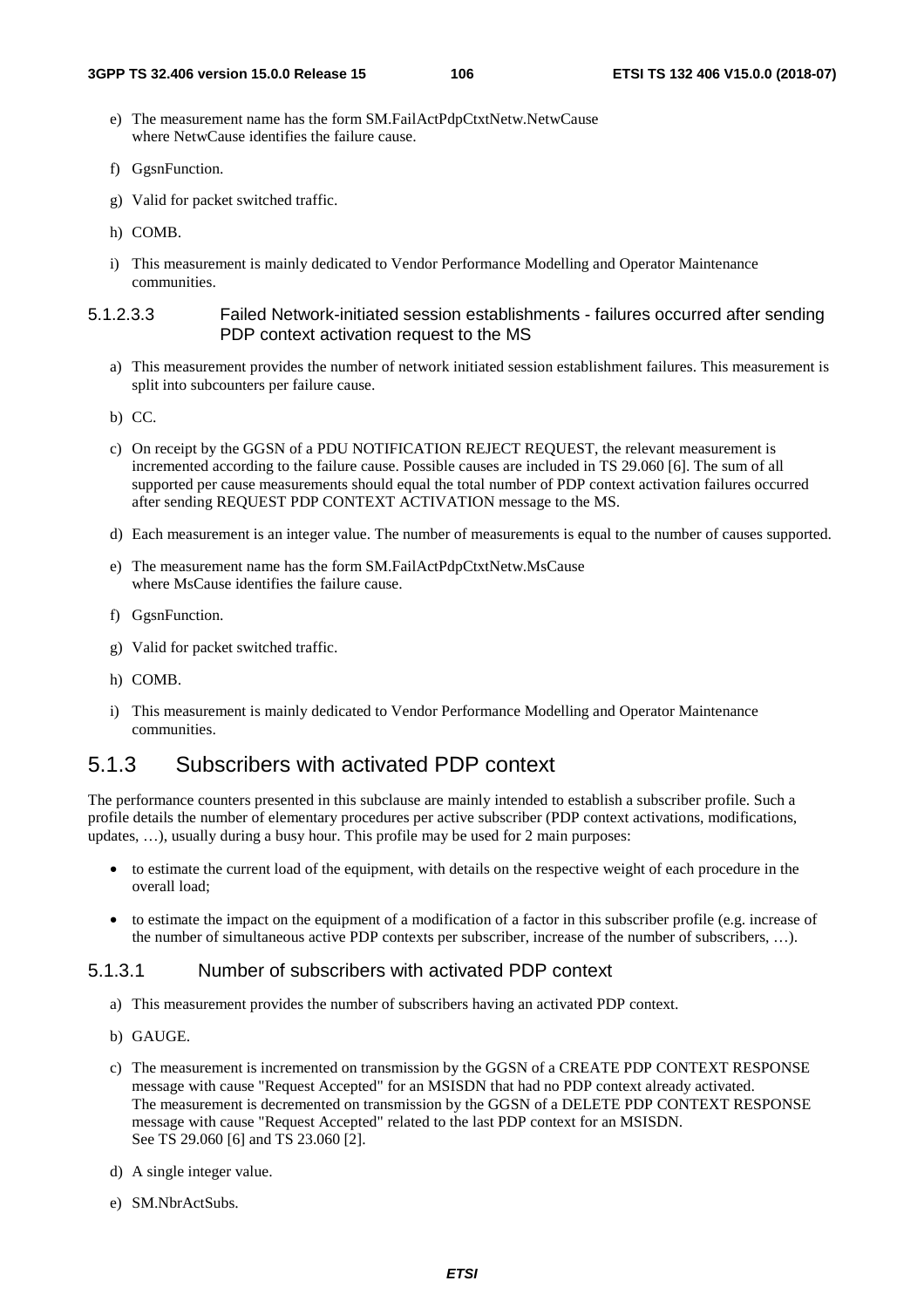- f) GgsnFunction.
- g) Valid for packet switched traffic.
- h) Combined.
- i) This measurement is mainly dedicated to Operator Business and Vendor Performance Modelling communities.

### 5.1.3.2 Mean number of subscribers with activated PDP context

- a) This measurement provides the mean number of subscribers having an activated PDP context.
- b) SI.
- c) This measurement is obtained by sampling at a pre-defined interval the number of subscribers having an activated PDP context in the GGSN and then taking the arithmetic mean.
- d) A single integer value.
- e) SM.MeanActSubs.
- f) GgsnFunction.
- g) Valid for packet switched traffic.
- h) Combined.
- i) This measurement is mainly dedicated to Operator Business and Vendor Performance Modelling communities.

#### 5.1.3.3 Max number of subscribers with activated PDP context

- a) This measurement provides the maximum number of subscribers having an activated PDP context.
- b) SI.
- c) This measurement is obtained by sampling at a pre-defined interval the number of subscribers having an activated PDP context in the GGSN and then taking the maximum.
- d) A single integer value.
- e) SM.MaxActSubs.
- f) GgsnFunction.
- g) Valid for packet switched traffic.
- h) Combined.
- i) This measurement is mainly dedicated to Operator Business and Vendor Performance Modelling communities.

## 5.1.4 Session conclusions

The performance counters presented in this subclause are related to PDP context deactivation procedure. The counters proposed are mainly intended to evaluate the ratio of GGSN-initiated PDP context deactivations in overall PDP context deactivations, estimate the PDP context deactivation success rate, and may also be used in the subscriber or session profile.

The figures below, from TS 23.060 [2], recall the sequence of messages exchanged for MS, SGSN or GGSN initiated PDP context deactivations and detail the events triggering the update of the counters values.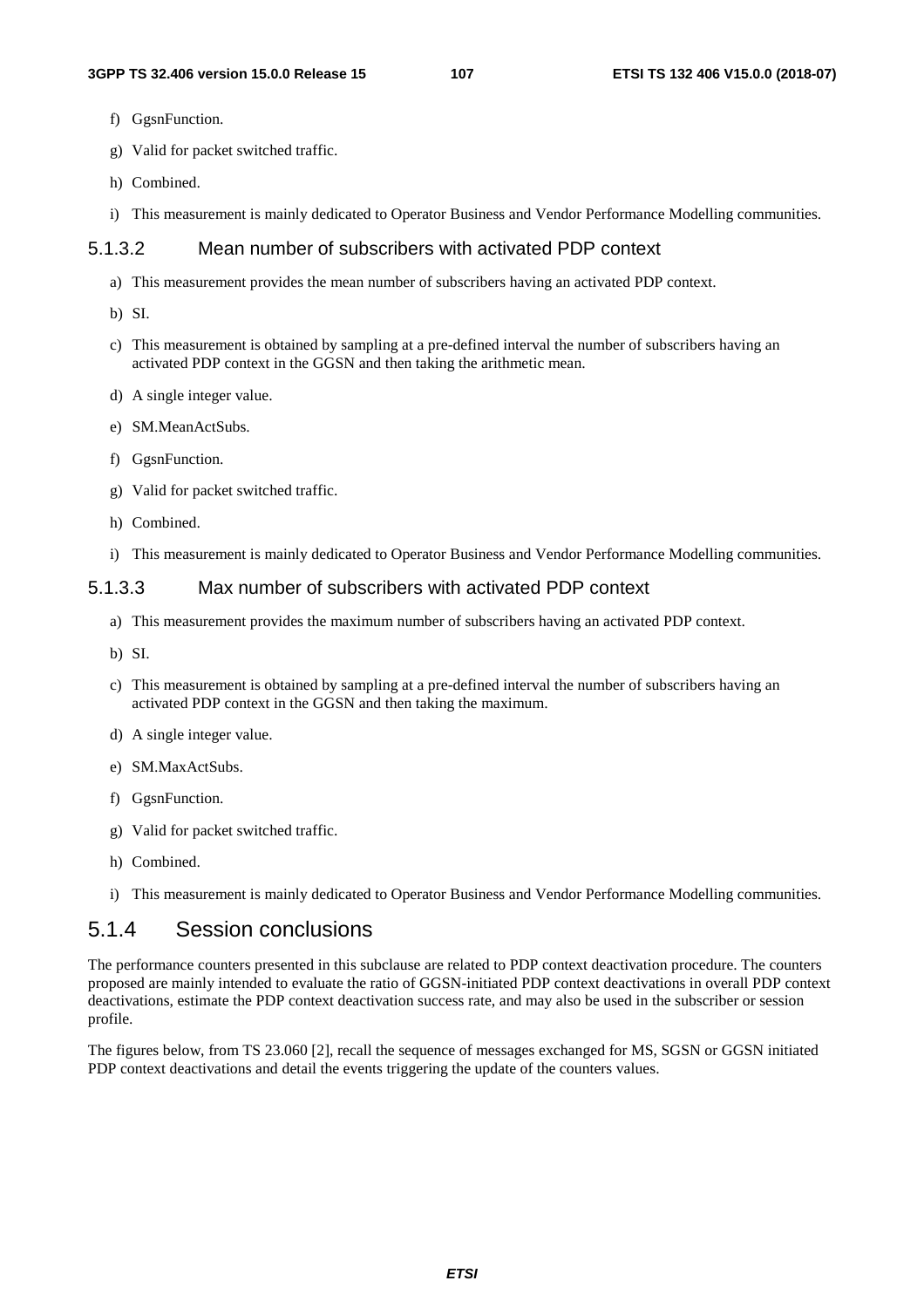

#### **Figure: MS initiated PDP context deactivation**



#### **Figure: GSN initiated PDP context deactivation**



#### **Figure: GGSN initiated PDP context deactivation**

#### 5.1.4.1 MS & SGSN-initiated session conclusions

- 5.1.4.1.1 Attempted MS & SGSN-initiated session conclusions
	- a) This measurement provides the number of attempted PDP context deactivations initiated by MS & SGSN.
	- b) CC.
	- c) The measurement is incremented on receipt by the GGSN of a DELETE PDP CONTEXT REQUEST message. See TS 29.060 [6].
	- d) Integer.
	- e) SM.AttDeactPdpCtxtMsAndSgsn.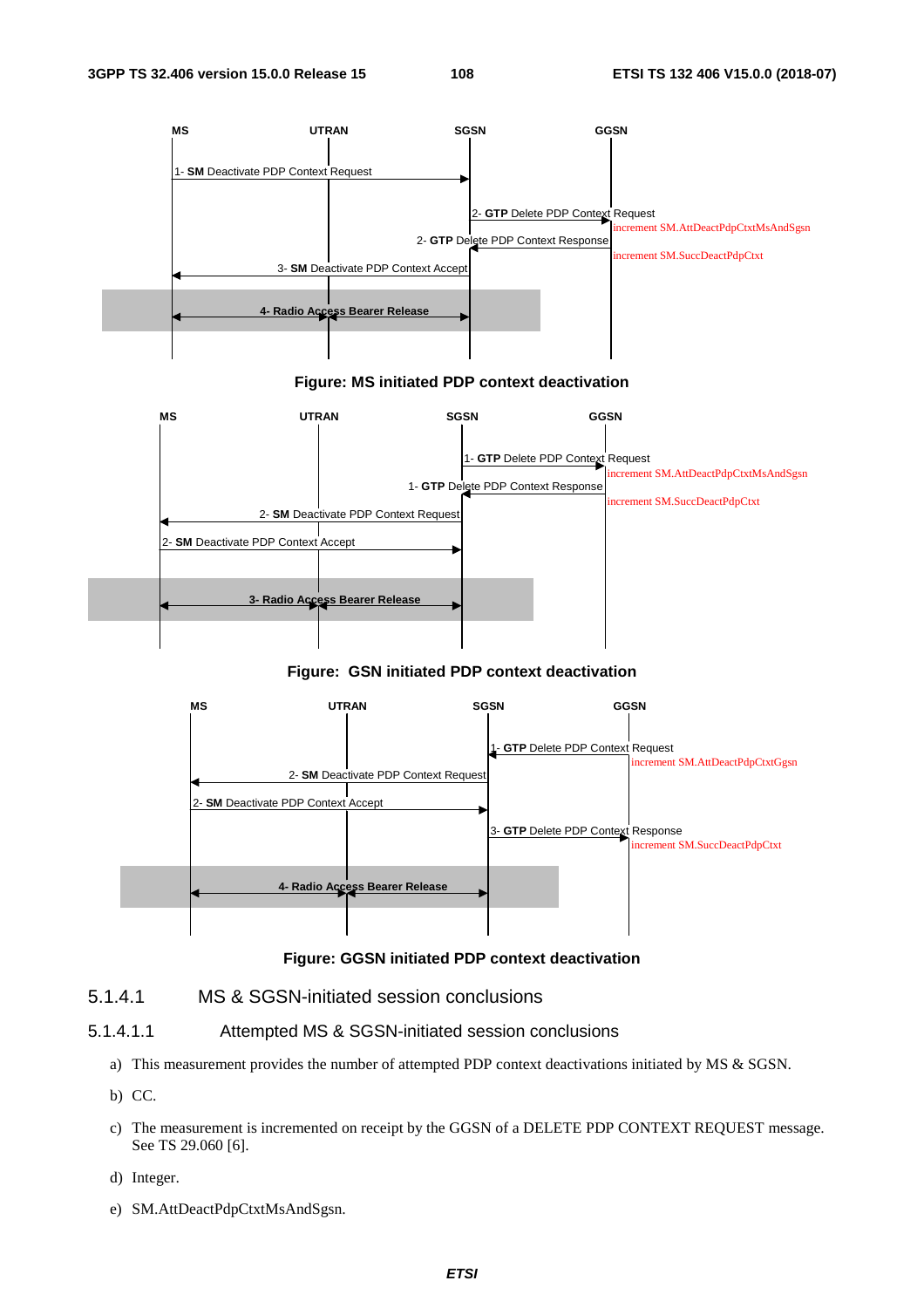- f) GgsnFunction.
- g) Valid for packet switched traffic.
- h) COMB.
- i) This measurement is mainly dedicated to Vendor Performance Modelling community.

#### 5.1.4.1.2 Successful MS & SGSN-initiated session conclusions

- a) This measurement provides the number of successful PDP context deactivations initiated by MS & SGSN.
- b) CC.
- c) The measurement is incremented on transmission by the GGSN of a DELETE PDP CONTEXT RESPONSE message with cause "Request Accepted". See TS 29.060 [6].
- d) Integer.
- e) SM. SuccDeactPdpCtxtMsAndSgsn.
- f) GgsnFunction.
- g) Valid for packet switched traffic.
- h) COMB.
- i) This measurement is mainly dedicated to Vendor Performance Modelling community.

#### 5.1.4.2 GGSN-initiated session conclusions

#### 5.1.4.2.1 Attempted GGSN-initiated session conclusions

- a) This measurement provides the number of attempted PDP context deactivations initiated by GGSN.
- b) CC.
- c) The measurement is incremented on transmission by the GGSN of a DELETE PDP CONTEXT REQUEST message. See TS 29.060 [6].
- d) Integer.
- e) SM.AttDeactPdpCtxtGgsn.
- f) GgsnFunction.
- g) Valid for packet switched traffic.
- h) COMB.
- i) This measurement is mainly dedicated to Vendor Performance Modelling community.

#### 5.1.4.2.2 Successful GGSN-initiated session conclusions

- a) This measurement provides the number of successful PDP context deactivations initiated by GGSN.
- b) CC.
- c) The measurement is incremented on receipt by the GGSN of a DELETE PDP CONTEXT RESPONSE message with cause "Request Accepted". See TS 29.060 [6].
- d) Integer.
- e) SM.SuccDeactPdpCtxtGgsn.
- f) GgsnFunction.
- g) Valid for packet switched traffic.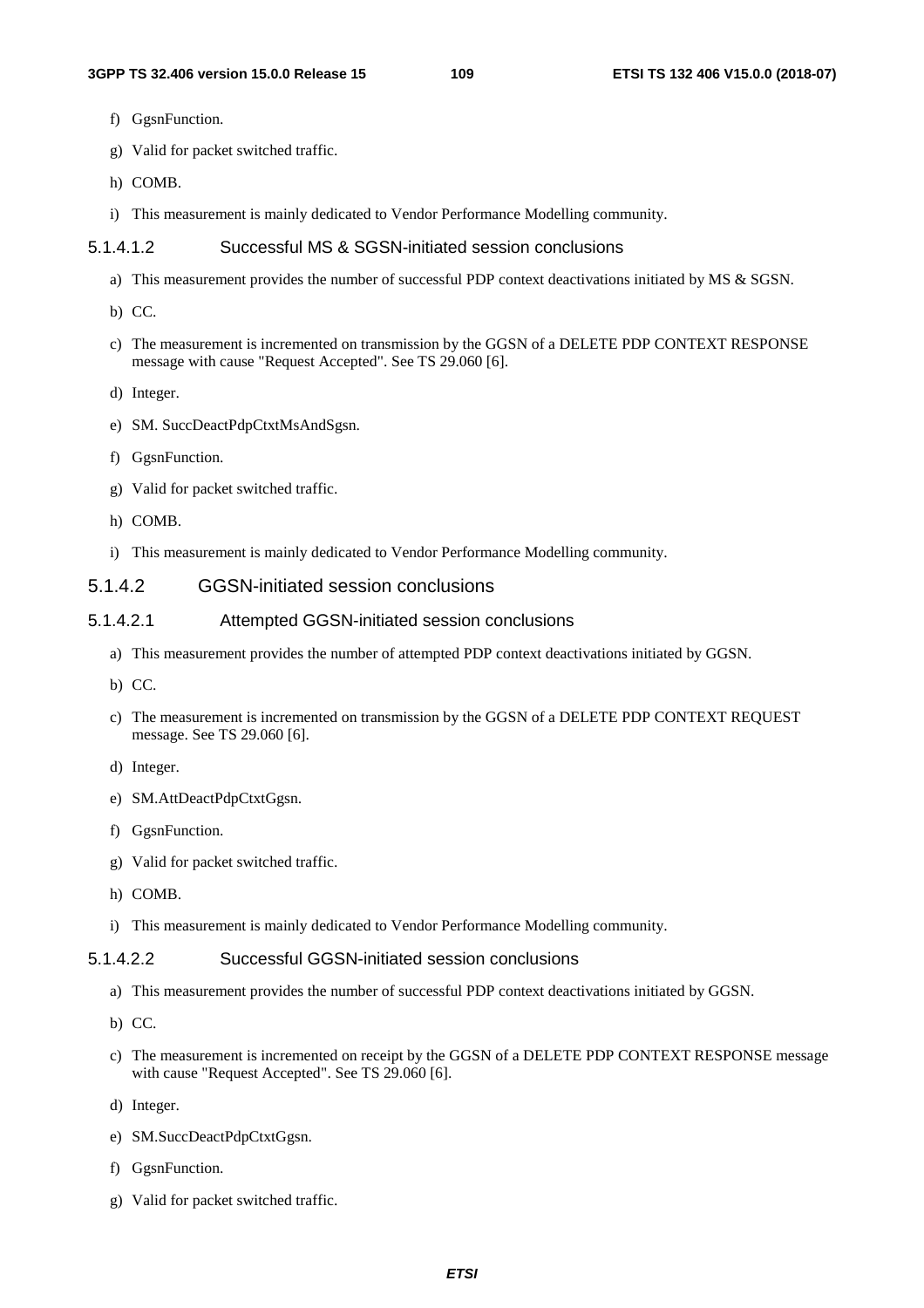- h) COMB.
- i) This measurement is mainly dedicated to Vendor Performance Modelling community.

## 5.2 Per APN measurements

These measurements will only be provided for a subset of all the APNs of the GGSN (see TS 23.003 [9] for APN definition). The way the list of monitored APNs is configured is outside the scope of the present document.

## 5.2.1 Session establishments

The performance counters presented in this subclause are intended to bring a more detailed view on session activations compared to counters defined in subclause 1.1. Especially, they enable to monitor the session establishment success rate when user authentication is required and when a dynamic PDP address is to be allocated by the GGSN.

Furthermore, the definition of "per APN" measurements allows to let performance monitoring focus on a "specific service" handled by a GGSN: TS 23.003 [9] indicates that an APN Network Identifier may be used to access a service associated with a GGSN and that this may be achieved by defining:

- an APN that corresponds to a DNS name of a GGSN and is locally interpreted by the GGSN as a request for a specific service; or
- an APN Network Identifier consisting of 3 or more labels and starting with a Reserved Service Label, or an APN Network Identifier consisting of a Reserved Service Label alone, that indicates a GGSN by the nature of the requested service.

The figure below, from TS 29.061 [10] details the message sequence during a PDP context activation for the nontransparent IP case, where a dynamic PDP address is to be allocated and user authentication is required.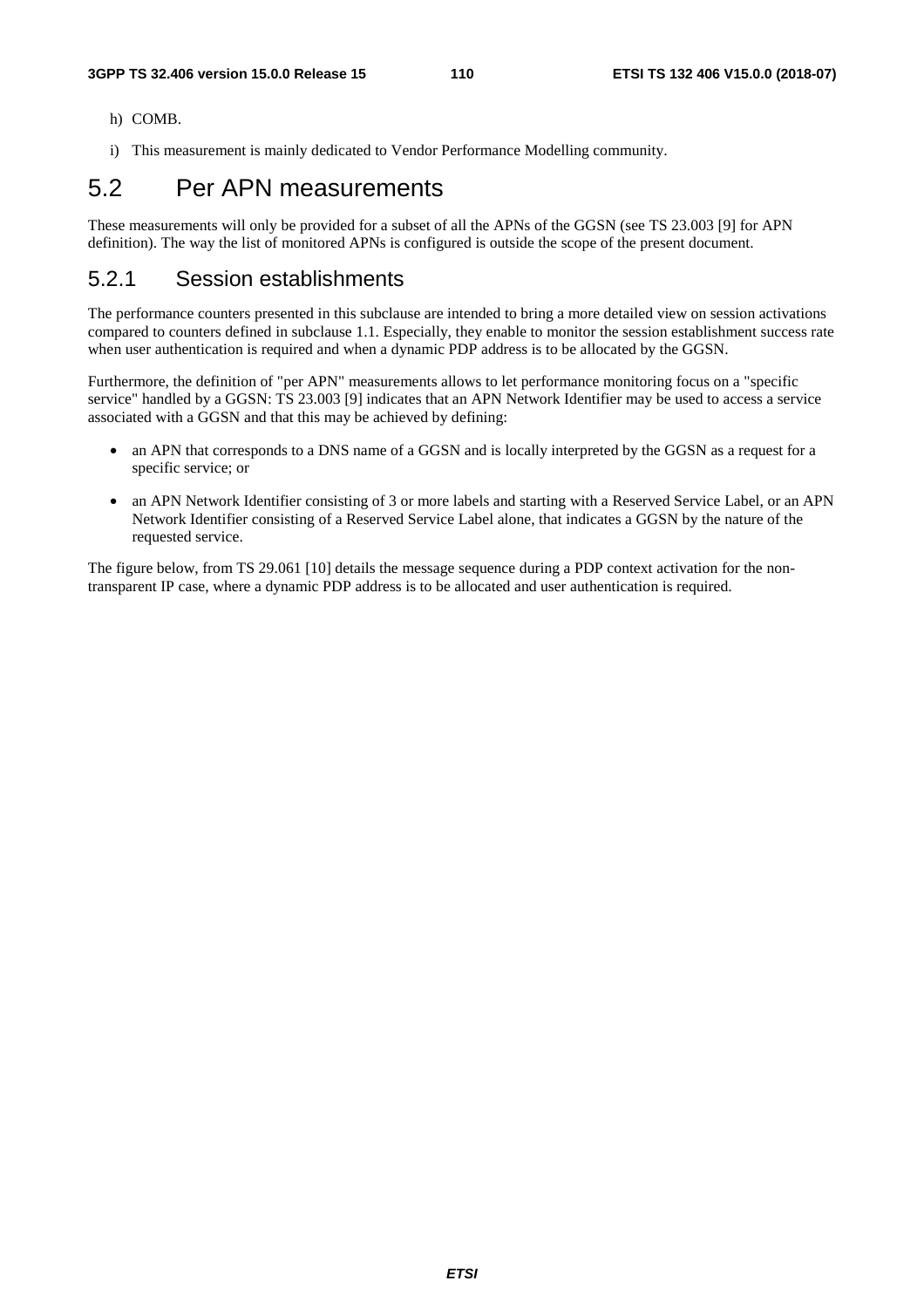

**Figure** 

#### 5.2.1.1 Session establishments, per APN

#### 5.2.1.1.1 Attempted session establishments, per APN

- a) This measurement provides the number of PDP context activation procedures on a per APN of the GGSN basis.
- b) CC.
- c) The measurement is incremented on receipt by the GGSN of a CREATE PDP CONTEXT REQUEST message from the SGSN. See TS 29.060 [6].
- d) Integer.
- e) SM.AttActPdpCtxt.Apn.
- f) GgsnFunction, per APN.
- g) Valid for packet switched traffic.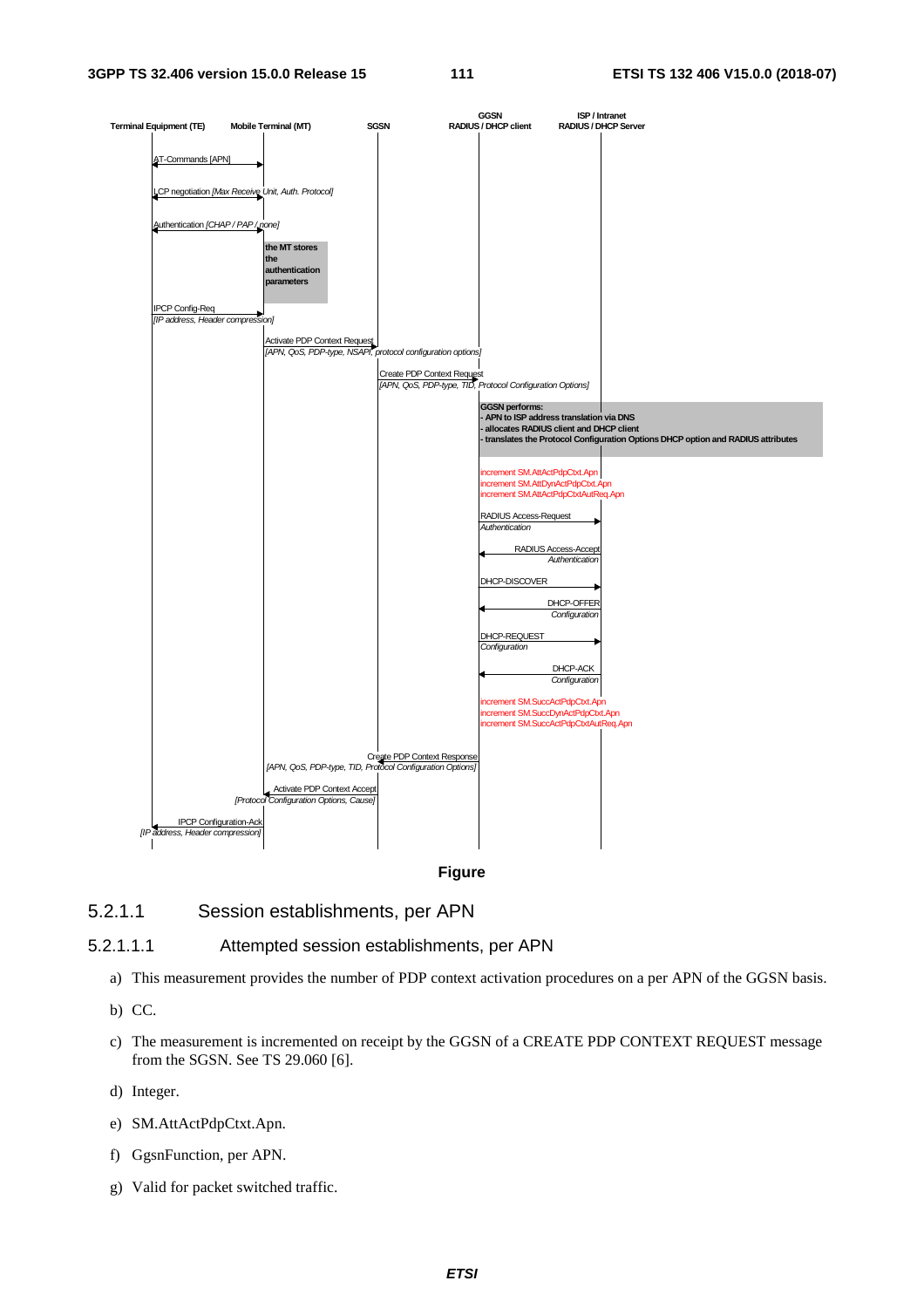- h) COMB.
- i) This measurement is mainly dedicated to Operator Business and Vendor Performance Modelling communities.

#### 5.2.1.1.2 Successfully established sessions, per APN

a) This measurement provides the number of successfully completed activation PDP context procedures on a per APN of the GGSN basis.

b) CC.

c) The measurement is incremented on transmission of a CREATE PDP CONTEXT RESPONSE message with cause "Request Accepted " from GGSN. See TS 29.060 [6].

d) Integer.

- e) SM.SuccActPdpCtxt.Apn.
- f) GgsnFunction, per APN.
- g) Valid for packet switched traffic.
- h) COMB.
- i) This measurement is mainly dedicated to Operator Business and Vendor Performance Modelling communities.
- 5.2.1.2 Session establishments with dynamic PDP address allocation required, per APN
- 5.2.1.2.1 Attempted session establishments with dynamic PDP address allocation required, per APN
	- a) This measurement provides the number of dynamic PDP context activation procedures where a dynamic PDP address is requested on a per APN of the GGSN basis.

- c) The measurement is incremented on receipt by the GGSN of a CREATE PDP CONTEXT REQUEST message with an empty PDP address, which indicates that the MS requires a dynamic PDP address. See TS 29.060 [6].
- d) Integer.
- e) SM.AttDynActPdpCtxt.Apn.
- f) GgsnFunction, per APN.
- g) Valid for packet switched traffic.
- h) COMB.
- i) This measurement is mainly dedicated to Vendor Performance Modelling and Operator Maintenance communities.
- 5.2.1.2.2 Successfully established sessions with dynamic PDP address allocation required, per APN
	- a) This measurement provides the number of successfully attempted dynamic PDP context activation procedures where a dynamic PDP address is requested on a per APN of the GGSN basis.
	- b) CC.
	- c) The measurement is incremented on transmission by the GGSN of a CREATE PDP CONTEXT RESPONSE message with cause "Request Accepted" where the PDP address has been dynamically assigned. See TS 23.060 [2] and TS 29.060 [6].
	- d) Integer.

b) CC.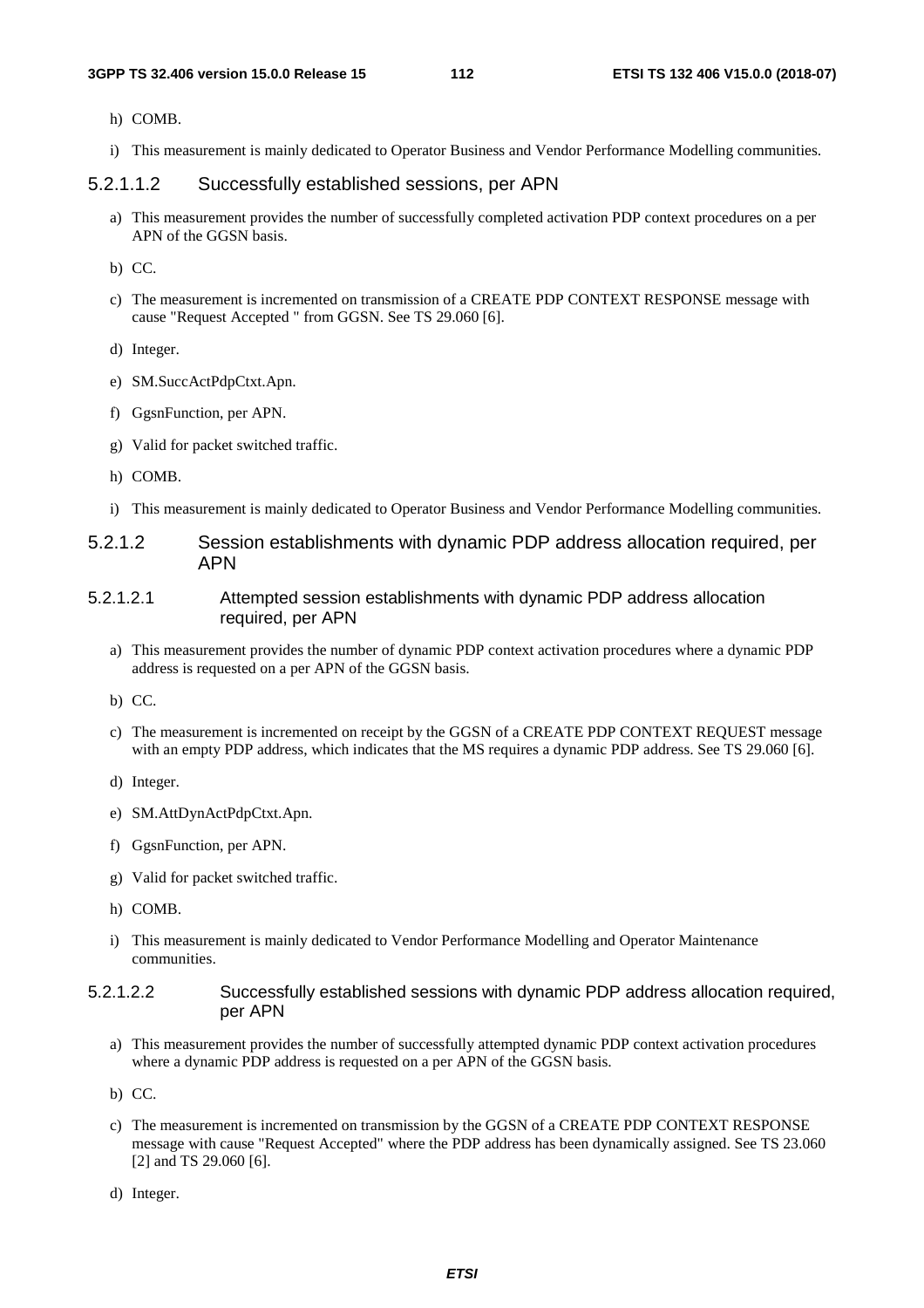- e) SM.SuccDynActPdpCtxt.Apn.
- f) GgsnFunction, per APN.
- g) Valid for packet switched traffic.
- h) COMB.
- i) This measurement is mainly dedicated to Vendor Performance Modelling and Operator Maintenance communities.

#### 5.2.1.3 Session establishments with user authentication required, per APN

#### 5.2.1.3.1 Attempted session establishments with user authentication required, per APN

- a) This measurement provides the number of PDP context activation procedures for which user authentication is required.
- b) CC.
- c) The measurement is incremented when a CREATE PDP CONTEXT REQUEST message is received by the GGSN, for which protocol configuration options indicates that user authentication is required to access the external PDN. See TS 29.060 [6] and TS 24.008 [15].
- d) Integer.
- e) SM.AttActPdpCtxtAutReq.Apn.
- f) GgsnFunction, per APN.
- g) Valid for packet switched traffic.
- h) COMB.
- i) This measurement is mainly dedicated to Vendor Performance Modelling and Operator Maintenance communities.

#### 5.2.1.3.2 Failed session establishments due to user authentication failure, per APN

- a) This measurement provides the number of PDP context activation procedures failed due to user authentication failure.
- b) CC.
- c) The measurement is incremented when a CREATE PDP CONTEXT RESPONSE message with cause "User Authentication Failed" is received by the GGSN. See TS 29.060 [6] and TS 24.008 [15].
- d) Integer.
- e) SM.FailActPdpCtxtAutReq.Apn.
- f) GgsnFunction, per APN.
- g) Valid for packet switched traffic.
- h) COMB.
- i) This measurement is mainly dedicated to Vendor Performance Modelling and Operator Maintenance communities.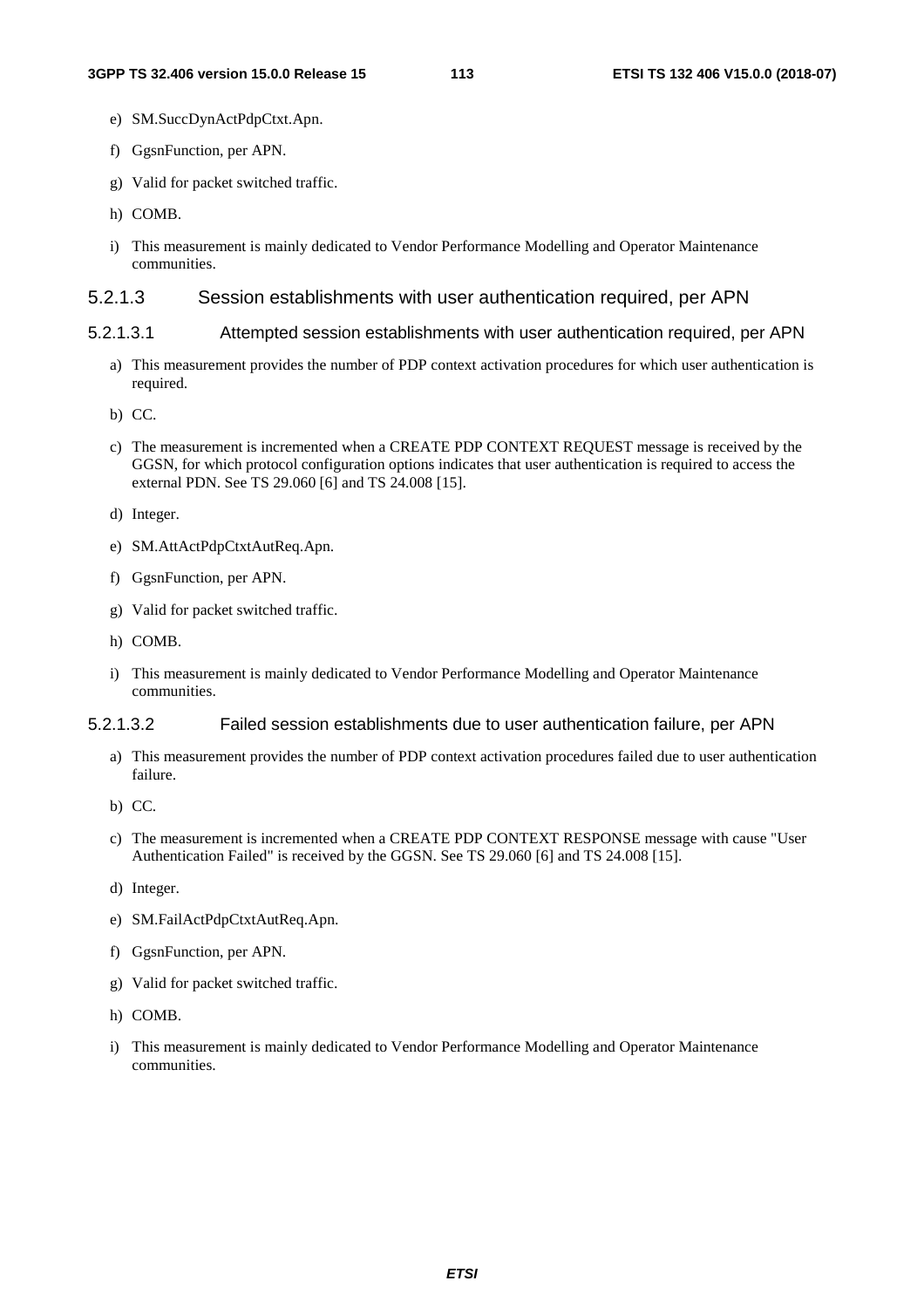## 5.2.2 Active sessions

The performance counters presented in this subclause are defined on a per APN basis and are mainly intended:

- to monitor the repartition of QoS attributes defined for current active sessions; and
- to establish a session profile. A session profile details the number of elementary procedures per active session (PDP context modifications, updates, …), usually during a busy hour.

#### 5.2.2.1 Number of simultaneous active sessions, per APN

- a) This measurement provides the current number of simultaneous active sessions per APN. This measurement is split into subcounters per traffic class and allocation/retention priority (or precedence class) indicated in the QoS profile.
- b) GAUGE.
- c) The relevant measurement is incremented on transmission by the GGSN of a CREATE PDP CONTEXT RESPONSE message with cause "Request Accepted" according to the traffic class or allocation/retention priority indicated in the QoS profile.

The relevant measurement is decremented on transmission or receipt of DELETE PDP CONTEXT RESPONSE with cause "Request Accepted" according to the traffic class or the allocation/retention priority of the PDP context.

In case of a PDP context activated with R97/98 QoS attributes, the fields traffic class and allocation/retention priority used for screening are derived from delay class and precedence class respectively, as ruled in TS 23.107 [8].

See also TS 24.008 [15] and TS 29.060 [6].

- d) A single integer value per measurement type defined in e).
- e) SM.NbrActPdpCtxt.Apn.Low SM.NbrActPdpCtxt.Apn.Medium SM.NbrActPdpCtxt.Apn.High SM.NbrActPdpCtxt.Apn.Conv SM.NbrActPdpCtxt.Apn.Strm SM.NbrActPdpCtxt.Apn.Intact SM.NbrActPdpCtxt.Apn.Bgrd.
- f) GgsnFunction, per APN.
- g) Valid for packet switched traffic.
- h) COMB.
- i) This measurement is mainly dedicated to Operator Business and Vendor Performance Modelling communities.

#### 5.2.2.2 Peak number of simultaneous active sessions, per APN

- a) This measurement provides the peak number of active PDP contexts in GGSN per APN. This measurement is obtained by comparing following an update of the actual number of active PDP context in GGSN per APN, this value with the currently maximal value within the actual granularity period.
- b) GAUGE.
- c) The measurement is incremented on transmission by the GGSN of a CREATE PDP CONTEXT RESPONSE message with cause "Request Accepted" and decremented on transmission or receipt by the GGSN of a DELETE PDP CONTEXT RESPONSE message with cause "Request Accepted". The measurement value keeps track of the highest value experienced in the collection interval. See TS 29.060 [6].
- d) Integer.
- e) SM.MaxNbrActPdpCtxt.Apn.
- f) GgsnFunction, per APN.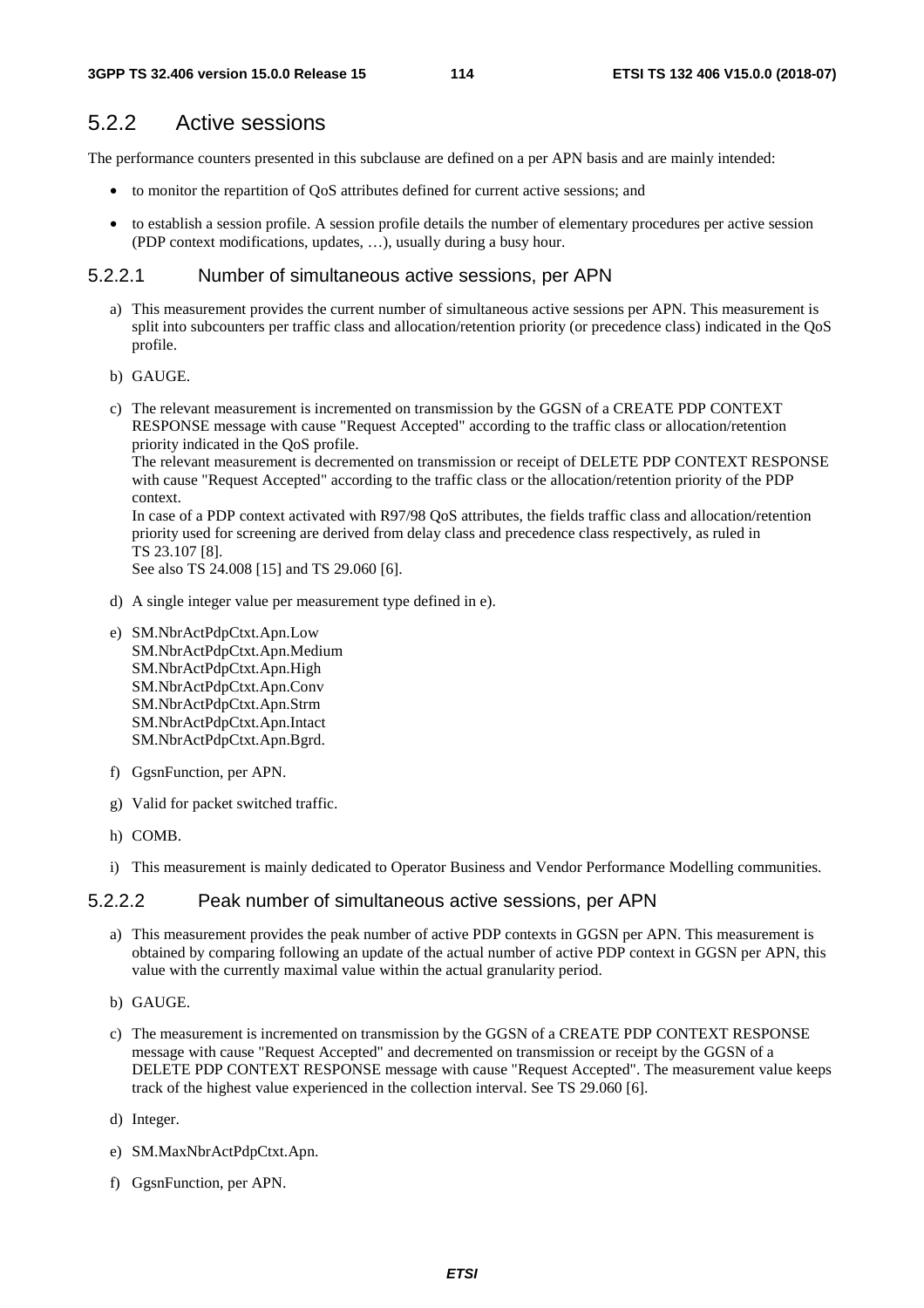- g) Valid for packet switched traffic.
- h) COMB.
- i) This measurement is mainly dedicated to Operator Business and Vendor Performance Modelling communities.

#### 5.2.2.3 MS & SGSN-initiated session modifications, per APN

#### 5.2.2.3.1 Attempted MS & SGSN-initiated session modifications, per APN

- a) This measurement provides the number of PDP context updates attempted, either by MS or SGSN.
- b) CC.
- c) The measurement is incremented on receipt by the GGSN of an UPDATE PDP CONTEXT REQUEST message. See TS 29.060 [6].
- d) Integer.
- e) SM.AttUpdPdpCtxtMsAndSgsn.Apn.
- f) GgsnFunction, per APN.
- g) Valid for packet switched traffic.
- h) COMB.
- i) This measurement is mainly dedicated to Vendor Performance Modelling community.

#### 5.2.2.3.2 Successfully performed MS & SGSN-initiated session modifications, per APN

- a) This measurement provides the number of successfully performed PDP context updates initiated either by MS or SGSN.
- b) CC.
- c) The measurement is incremented on transmission by the GGSN of an UPDATE PDP CONTEXT RESPONSE message with cause "Request Accepted". See TS 29.060 [6].
- d) Integer.
- e) SM.SuccUpdPdpCtxtMsAndSgsn.Apn.
- f) GgsnFunction, per APN.
- g) Valid for packet switched traffic.
- h) COMB.
- i) This measurement is mainly dedicated to Vendor Performance Modelling community.

### 5.2.3 Session conclusions

- 5.2.3.1 MS-initiated session conclusions, per APN
- 5.2.3.1.1 Attempted MS-initiated session conclusions, per APN
	- a) This measurement provides the number of PDP context deactivation procedures initiated by the MS on a per APN of the GGSN basis.
	- b) CC.
	- c) The measurement is incremented on receipt by the GGSN of a DELETE PDP CONTEXT REQUEST message from the SGSN. See TS 23.060 [2] and TS 29.060 [6].
	- d) Integer.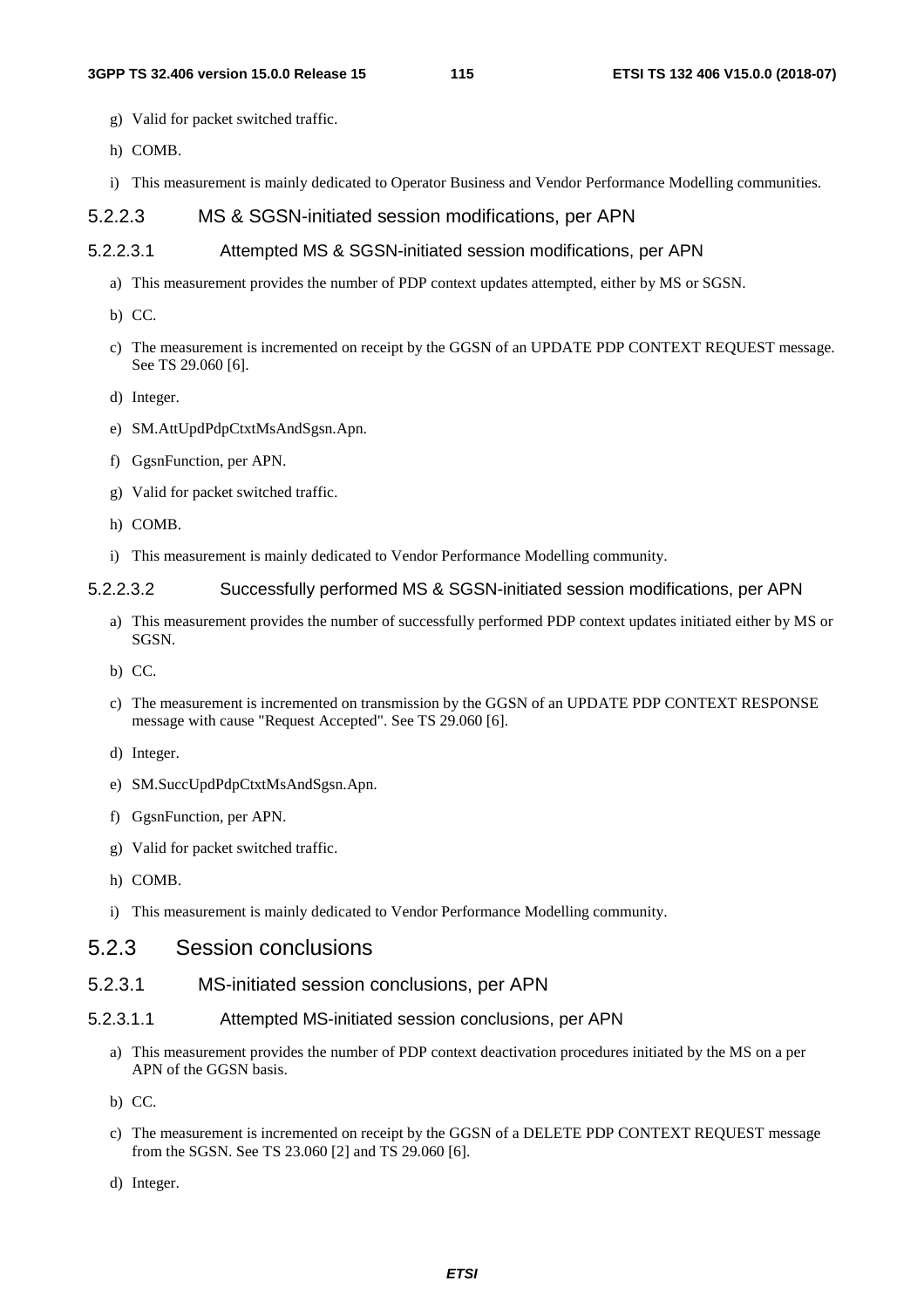- e) SM.AttDeactPdpCtxtMs.Apn.
- f) GgsnFunction, per APN.
- g) Valid for packet switched traffic.
- h) COMB.
- i) This measurement is mainly dedicated to Vendor Performance Modelling community.

#### 5.2.3.1.2 Successful MS-initiated session conclusions, per APN

- a) This measurement provides the number of successfully completed PDP context deactivation procedures initiated by the MS on a per APN of the GGSN basis.
- b) CC.
- c) The measurement is incremented on transmission by the GGSN of a DELETE PDP CONTEXT RESPONSE message with cause "Request Accepted" to the SGSN. See TS 29.060 [6].
- d) Integer.
- e) SM.SuccDeactPdpCtxtMs.Apn.
- f) GgsnFunction, per APN.
- g) Valid for packet switched traffic.
- h) COMB.
- i) This measurement is mainly dedicated to Vendor Performance Modelling community.

#### 5.2.3.2 GGSN-initiated session conclusions, per APN

#### 5.2.3.2.1 Attempted GGSN-initiated session conclusions, per APN

- a) This measurement provides the number of PDP context deactivation procedures initiated by the GGSN, on a per APN of the GGSN basis.
- b) CC.
- c) The measurement is incremented on transmission by the GGSN of a DELETE PDP CONTEXT REQUEST message to the SGSN. See TS 29.60.
- d) Integer.
- e) SM.AttDeactPdpCtxtGgsn.Apn.
- f) GgsnFunction, per APN.
- g) Valid for packet switched traffic.
- h) COMB.
- i) This measurement is mainly dedicated to Vendor Performance Modelling community.

#### 5.2.3.2.2 Successful GGSN-initiated session conclusions, per APN

- a) This measurement provides the number of successfully completed PDP context deactivation procedures initiated by the GGSN, on a per APN of the GGSN basis.
- b) CC.
- c) The measurement is incremented on receipt of DELETE PDP CONTEXT RESPONSE message with cause "Request Accepted" from the SGSN.
- d) Integer.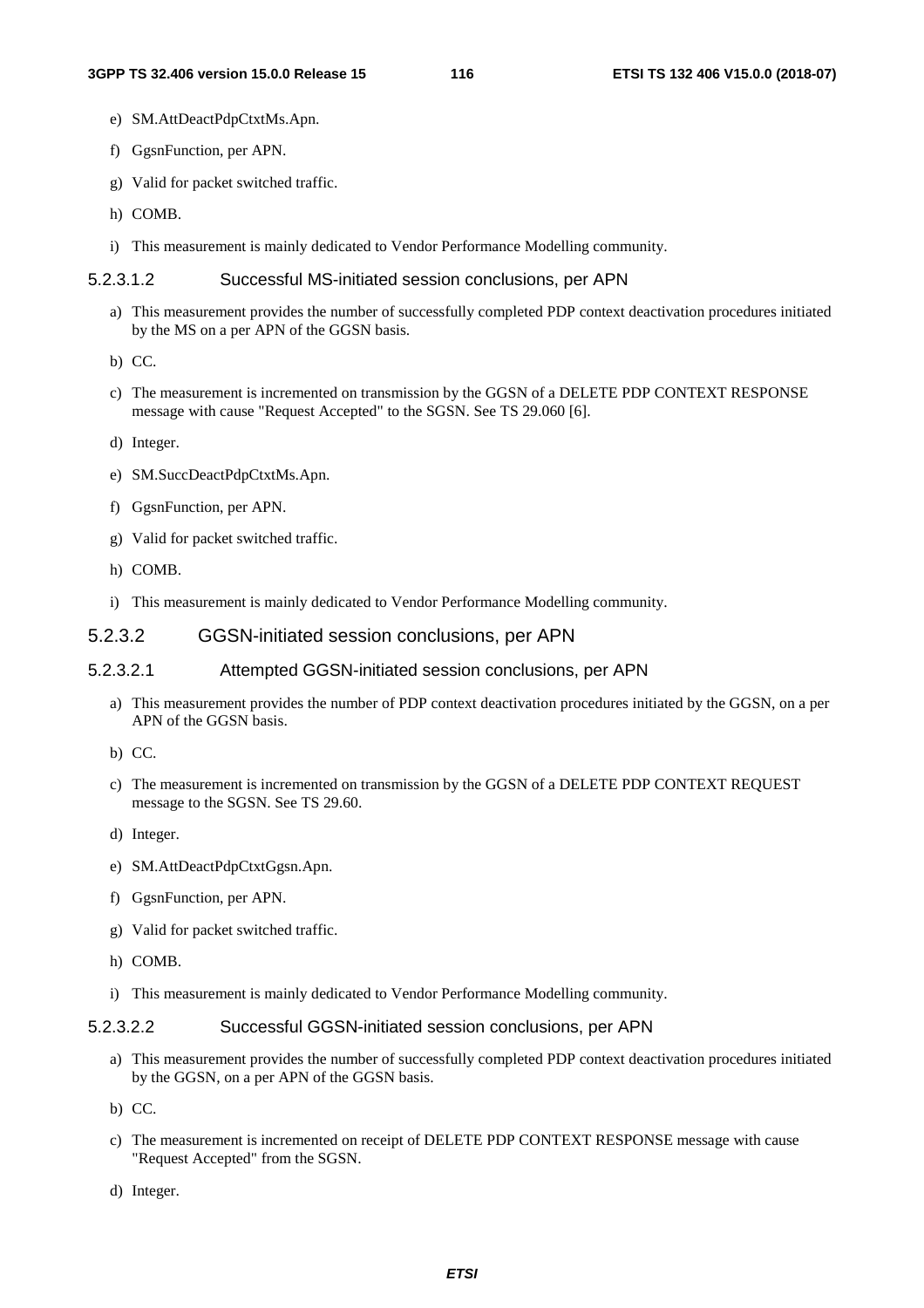- e) SM.SuccDeactPdpCtxtGgsn.Apn.
- f) GgsnFunction, per APN.
- g) Valid for packet switched traffic.
- h) COMB.
- i) This measurement is mainly dedicated to Vendor Performance Modelling community.

# 5.3 GTP measurements

The performance counters presented in this subclause are mainly intended to:

- monitor the signalling and bearer traffic exchanged between the GGSN and peer GSNs;
- establish the session profile (including GTP average packet size, signalling overhead, uplink and downlink GTP traffic per session, …); and
- monitor the GGSN load (through measurements such as the total bit rate handled by the node, the number of GTP tunnels handled or the ratio of packets discarded at GGSN level).

These counters are associated to GPRS Tunnelling Protocol (GTP-C and GTP-U), between the SGSN and the GGSN, and defined in TS 23.060 [2] and TS 29.060 [6]. The breakdown per traffic class allows to monitor the way traffic is handled by the GGSN according to QoS attributes attached to the relevant PDP context.

## 5.3.1 Number of incoming GTP data packets on the Gn interface

- a) This measurement provides the number of GTP Data Packets received on the Gn interface. This measurement is split into subcounters per traffic class.
- b) CC.
- c) The relevant measurement is incremented on receipt of a GTP data packet on the Gn interface, according to the traffic class of the related PDP context. In case of a PDP context activated with R97/98 QoS attributes, the field traffic class used for screening is derived from delay class, as ruled in TS 23.107 [8]. See also TS 29.060 [6].
- d) A single integer value per measurement type defined in e).
- e) GTP.IncDataPkt.Bgrd GTP.IncDataPkt.Conv GTP.IncDataPkt.Intact GTP.IncDataPkt.Strm.
- f) GgsnFunction.
- g) Valid for packet switched traffic.
- h) COMB.
- i) This measurement is mainly dedicated to Vendor Performance Modelling, Operator Traffic Engineering and Vendor Development Engineering communities.

## 5.3.2 Number of outgoing GTP data packets on the Gn interface

- a) This measurement provides the number of GTP Data Packets sent onto the Gn interface. This measurement is split into subcounters per traffic class.
- b) CC.
- c) The relevant measurement is incremented on transmission of a GTP data packet on the Gn interface, according to the traffic class indicated in the QoS profile of the related PDP context. In case of a PDP context activated with R97/98 QoS attributes, the field traffic class used for screening is derived from delay class, as ruled in TS 23.107 [8]. See also TS 29.060 [6].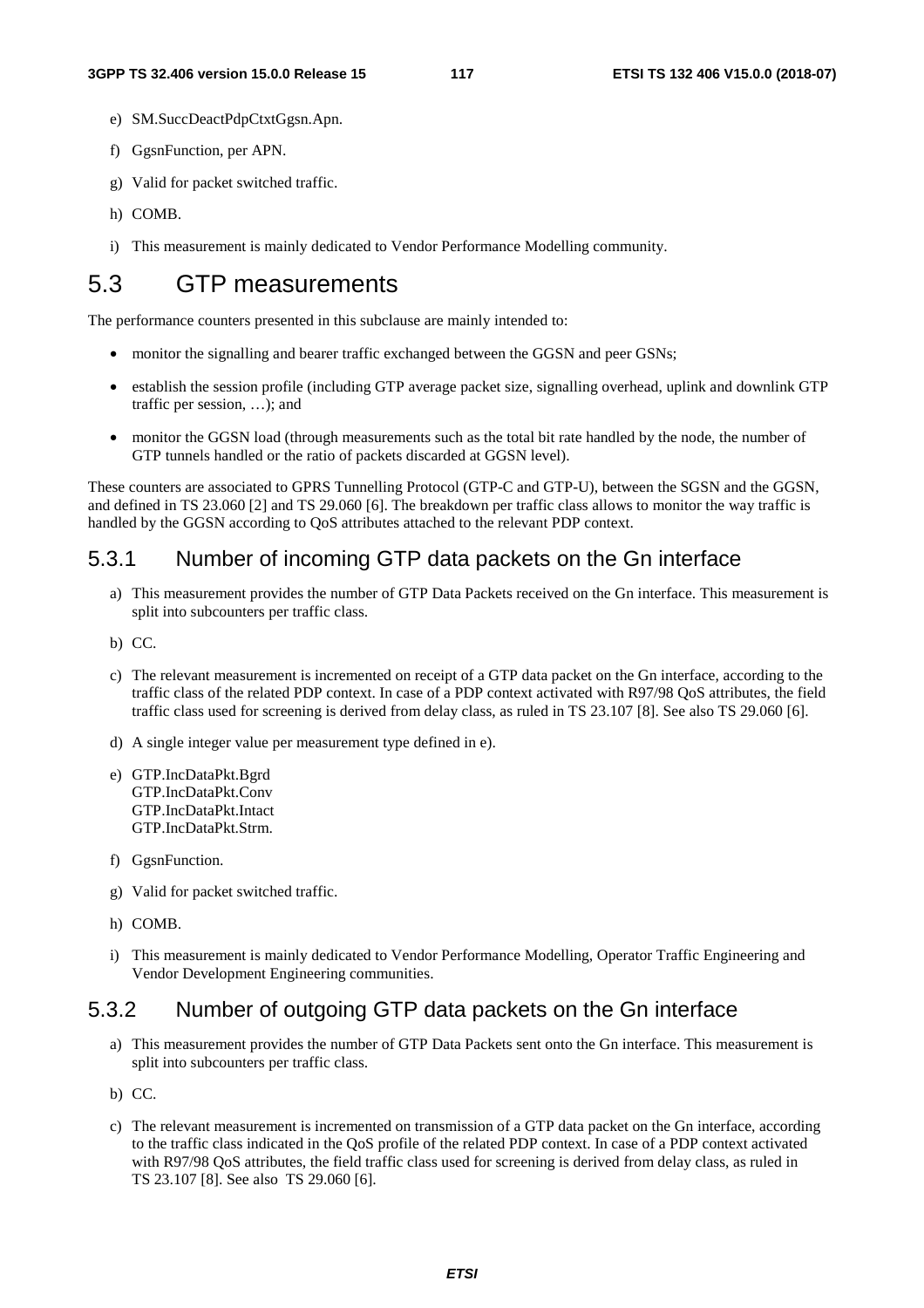- d) A single integer value per measurement type defined in e).
- e) GTP.OutDataPkt.Bgrd GTP.OutDataPkt.Conv GTP.OutDataPkt.Intact GTP.OutDataPkt.Strm.
- f) GgsnFunction.
- g) Valid for packet switched traffic.
- h) COMB.
- i) This measurement is mainly dedicated to Vendor Performance Modelling, Operator Traffic Engineering and Vendor Development Engineering communities.

## 5.3.3 Number of discarded GTP data packets

a) This measurement provides the number of GTP Data Packets discarded. This measurement is split into subcounters per traffic class.

b) CC.

- c) The relevant measurement is incremented when a GTP data packet is discarded, according to the traffic class indicated in the QoS profile of the related PDP context. In case of a PDP context activated with R97/98 QoS attributes, the field traffic class used for screening is derived from delay class, as ruled in TS 23.107 [8]. See also TS 29.060 [6].
- d) A single integer value per measurement type defined in e).
- e) GTP.DiscDataPkt.Bgrd GTP.DiscDataPkt.Conv GTP.DiscDataPkt.Intact GTP.DiscDataPkt.Strm.
- f) GgsnFunction.
- g) Valid for packet switched traffic.
- h) COMB.
- i) This measurement is mainly dedicated to Vendor Performance Modelling, Operator Traffic Engineering and Vendor Development Engineering communities.

## 5.3.4 Number of octets of incoming GTP data packets on the Gn interface

- a) This measurement provides the number of GTP payload octets received. This measurement is split into subcounters per traffic class.
- b) CC.
- c) The relevant measurement is incremented on receipt of a GTP data packet on the Gn interface, according to the traffic class indicated in the QoS profile of the related PDP context. In case of a PDP context activated with R97/98 QoS attributes, the field traffic class used for screening is derived from delay class, as ruled in TS 23.107 [8]. The data packet size is extracted from the GTP header and added on to the measurement value. See TS 29.060 [6].
- d) A single integer value per measurement type defined in e).
- e) GTP.IncDataOct.Bgrd GTP.IncDataOct.Conv GTP.IncDataOct.Intact GTP.IncDataOct.Strm.
- f) GgsnFunction.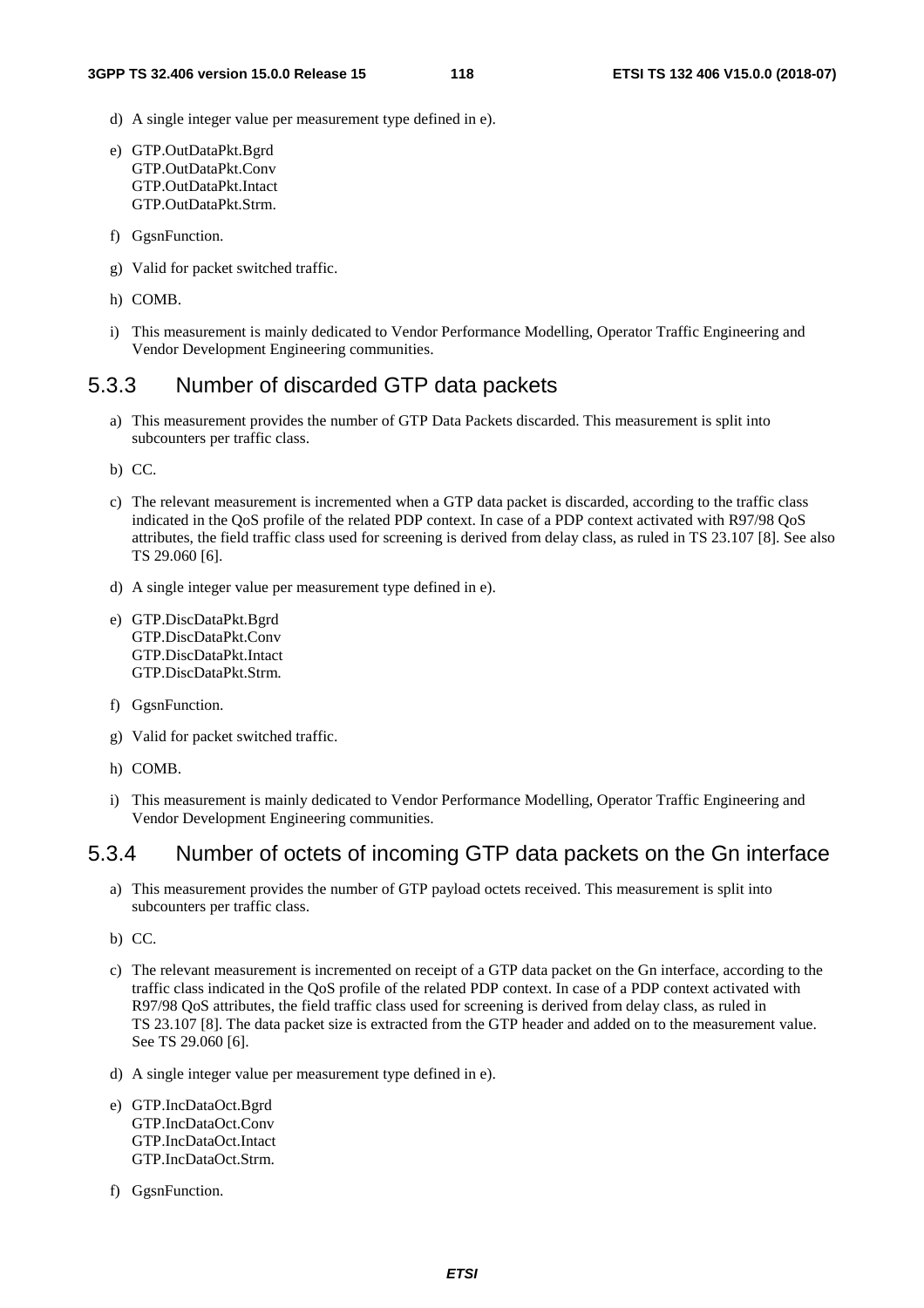- g) Valid for packet switched traffic.
- h) COMB.
- i) This measurement is mainly dedicated to Vendor Performance Modelling and Operator Traffic Engineering communities.

## 5.3.5 Number of octets of outgoing GTP data packets on the Gn interface

a) This measurement provides the number of GTP payload octets sent. This measurement is split into subcounters per traffic class.

b) CC.

- c) The relevant measurement is incremented on transmission of a GTP data packet on the Gn interface, according to the traffic class indicated in the QoS profile of the related PDP context. In case of a PDP context activated with R97/98 OoS attributes, the field traffic class used for screening is derived from delay class, as ruled in TS 23.107 [8]. The data packet size is extracted from the GTP header and added on to the measurement value. See TS 29.060 [6].
- d) A single integer value per measurement type defined in e).
- e) GTP.OutDataOct.Bgrd GTP.OutDataOct.Conv GTP.OutDataOct.Intact GTP.OutDataOct.Strm.
- f) GgsnFunction.
- g) Valid for packet switched traffic.
- h) COMB.
- i) This measurement is mainly dedicated to Vendor Performance Modelling and Operator Traffic Engineering communities.

## 5.3.6 Number of incoming GTP signalling packets on the Gn interface

- a) This measurement provides the number of GTP signalling packets received on the Gn interface. This measurement is split into subcounters per traffic class.
- b) CC.
- c) The relevant measurement is incremented on receipt of a GTP signalling packet on the Gn interface, according to the traffic class of the related PDP context. In case of a PDP context activated with R97/98 QoS attributes, the field traffic class used for screening is derived from delay class, as ruled in TS 23.107 [8]. See also TS 29.060 [6].
- d) A single integer value per measurement type defined in e).
- e) GTP.IncSigPkt.Bgrd GTP.IncSigPkt.Conv GTP.IncSigPkt.Intact GTP.IncSigPkt.Strm.
- f) GgsnFunction.
- g) Valid for packet switched traffic.
- h) COMB.
- i) This measurement is mainly dedicated to Vendor Performance Modelling, Operator Traffic Engineering and Vendor Development Engineering communities.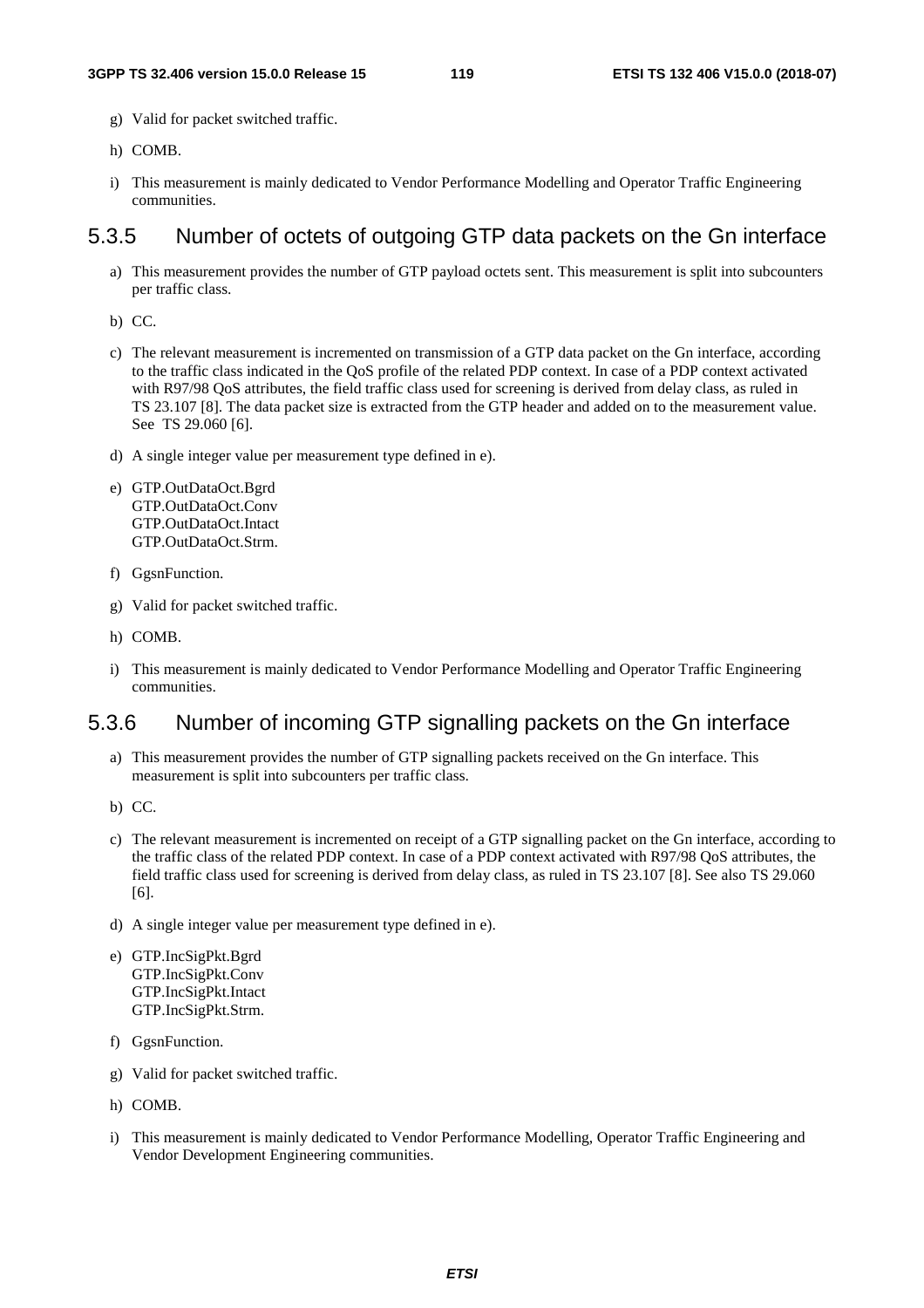## 5.3.7 Number of outgoing GTP signalling packets on the Gn interface

- a) This measurement provides the number of GTP signalling packets sent onto the Gn interface. This measurement is split into subcounters per traffic class.
- b) CC.
- c) The relevant measurement is incremented on transmission of a GTP signalling packet on the Gn interface, according to the traffic class indicated in the QoS profile of the related PDP context. In case of a PDP context activated with R97/98 QoS attributes, the field traffic class used for screening is derived from delay class, as ruled in TS 23.107 [8]. See also TS 29.060 [6].
- d) A single integer value per measurement type defined in e).
- e) GTP.OutSigPkt.Bgrd GTP.OutSigPkt.Conv GTP.OutSigPkt.Intact GTP.OutSigPkt.Strm.
- f) GgsnFunction.
- g) Valid for packet switched traffic.
- h) COMB.
- i) This measurement is mainly dedicated to Vendor Performance Modelling, Operator Traffic Engineering and Vendor Development Engineering communities.

## 5.3.8 Number of discarded GTP signalling packets

- a) This measurement provides the number of GTP signalling packets discarded. This measurement is split into subcounters per traffic class.
- b) CC.
- c) The relevant measurement is incremented when a GTP signalling packet is discarded, according to the traffic class indicated in the QoS profile of the related PDP context. In case of a PDP context activated with R97/98 QoS attributes, the field traffic class used for screening is derived from delay class, as ruled in TS 23.107 [8]. See also TS 29.060 [6].
- d) A single integer value per measurement type defined in e).
- e) GTP.DiscSigPkt.Bgrd GTP.DiscSigPkt.Conv GTP.DiscSigPkt.Intact GTP.DiscSigPkt.Strm.
- f) GgsnFunction.
- g) Valid for packet switched traffic.
- h) COMB.
- i) This measurement is mainly dedicated to Vendor Performance Modelling, Operator Traffic Engineering and Vendor Development Engineering communities.

## 5.3.9 Number of octets of incoming GTP signalling packets on the Gn interface

- a) This measurement provides the number of octets of received GTP signalling packets. This measurement is split into subcounters per traffic class.
- b) CC.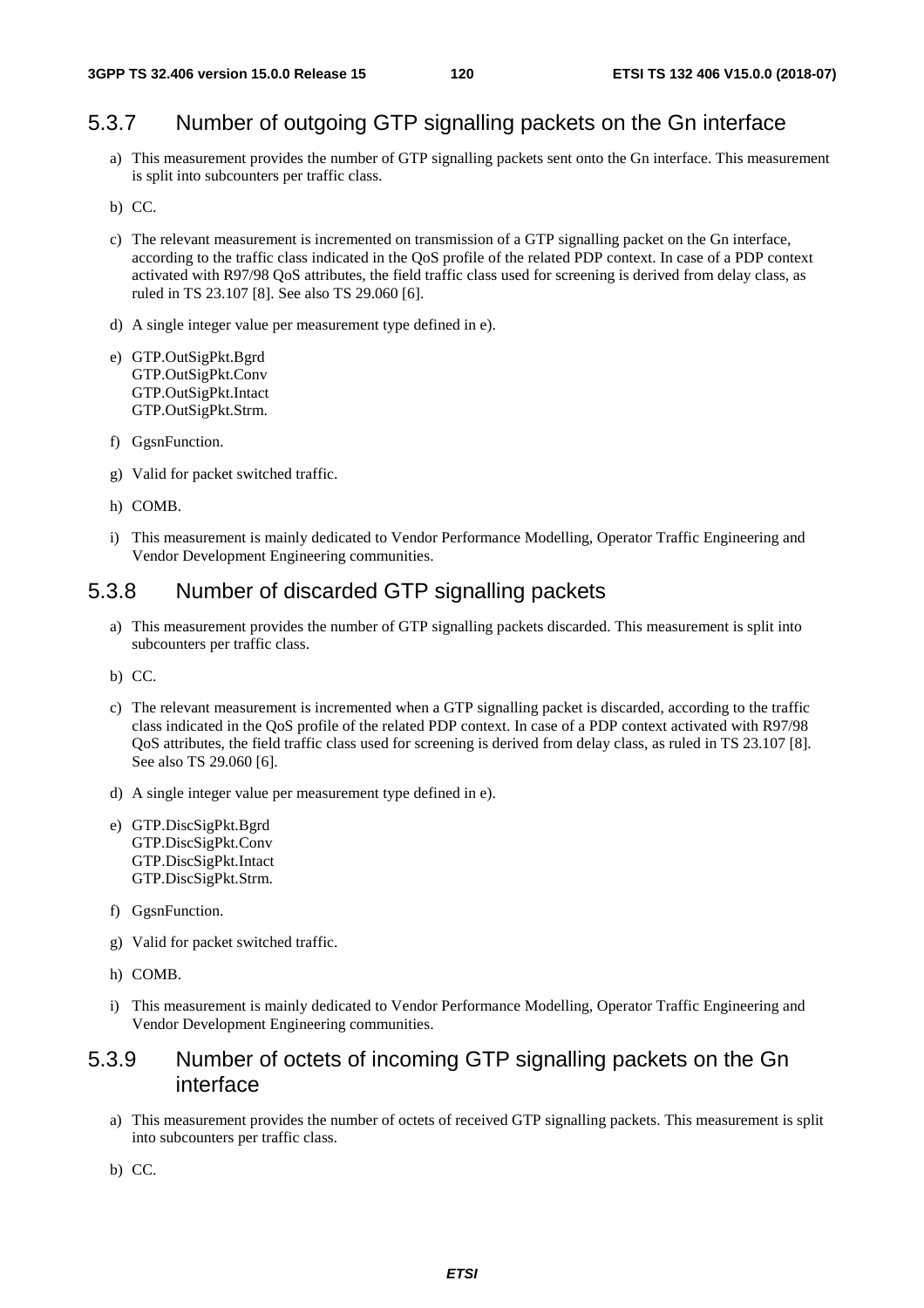- c) The relevant measurement is incremented on receipt of a GTP signalling packet on the Gn interface, according to the traffic class indicated in the QoS profile of the related PDP context. In case of a PDP context activated with R97/98 QoS attributes, the field traffic class used for screening is derived from delay class, as ruled in TS 23.107 [8]. The signalling packet size is extracted from the GTP header and added on to the measurement value. See TS 29.060 [6].
- d) A single integer value per measurement type defined in e).
- e) GTP.IncSigOct.Bgrd GTP.IncSigOct.Conv GTP.IncSigOct.Intact GTP.IncSigOct.Strm.
- f) GgsnFunction.
- g) Valid for packet switched traffic.
- h) COMB.
- i) This measurement is mainly dedicated to Vendor Performance Modelling and Operator Traffic Engineering communities.

## 5.3.10 Number of octets of outgoing GTP signalling packets on the Gn interface

- a) This measurement provides the number of octets of sent GTP signalling packets. This measurement is split into subcounters per traffic class.
- b) CC.
- c) The relevant measurement is incremented on transmission of a GTP signalling packet on the Gn interface, according to the traffic class indicated in the QoS profile of the related PDP context. In case of a PDP context activated with R97/98 QoS attributes, the field traffic class used for screening is derived from delay class, as ruled in TS 23.107 [8]. The signalling packet size is extracted from the GTP header and added on to the measurement value. See TS 29.060 [6].
- d) A single integer value per measurement type defined in e).
- e) GTP.OutSigOct.Bgrd GTP.OutSigOct.Conv GTP.OutSigOct.Intact GTP.OutSigOct.Strm.
- f) GgsnFunction.
- g) Valid for packet switched traffic.
- h) COMB.
- i) This measurement is mainly dedicated to Vendor Performance Modelling and Operator Traffic Engineering communities.

## 5.3.11 Number of GTP tunnels on the Gn interface

- a) This measurement provides the current number of simultaneous GTP tunnels on Gn interface handled by the GGSN.
- b) GAUGE.
- c) The measurement is incremented on transmission by the GGSN of a CREATE PDP CONTEXT RESPONSE message with cause "Request Accepted".

It is decremented on transmission by the GGSN of a DELETE PDP CONTEXT RESPONSE message with cause "Request Accepted".

The measurement includes GTP tunnels for data (user plane) as well as GTP tunnels for signalling (control plane). See TS 29.060 [6].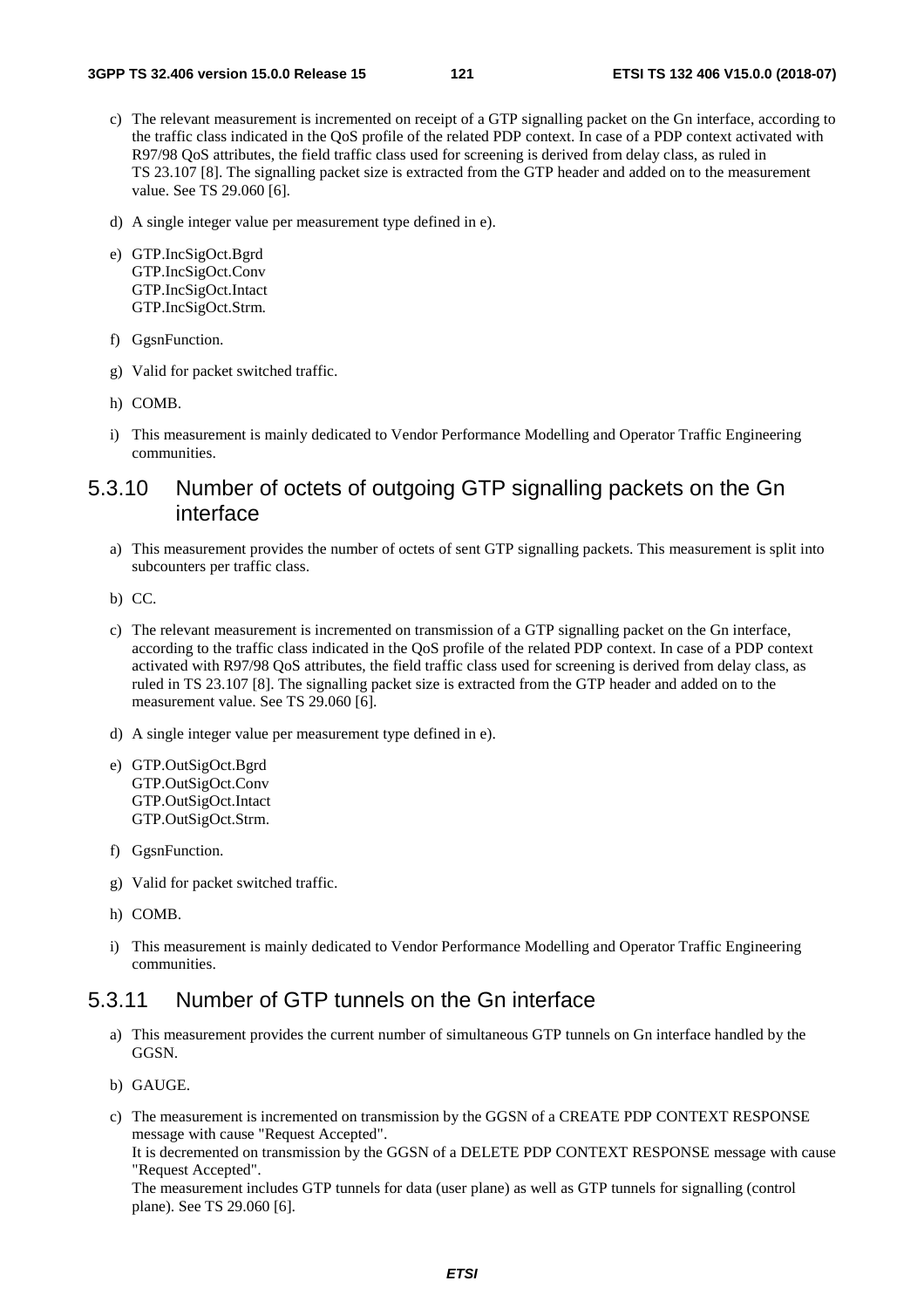- d) Integer.
- e) GTP.NbrTunnels.
- f) GgsnFunction.
- g) Valid for packet switched traffic.
- h) COMB.
- i) This measurement is mainly dedicated to Vendor Performance Modelling and Operator Traffic Engineering communities.

## 5.3.12 Number of GTP tunnels created on the Gn interface

- a) This measurement provides the number of GTP Tunnels created on Gn interface.
- b) CC.
- c) The measurement is incremented on transmission by the GGSN of a CREATE PDP CONTEXT RESPONSE message with cause "Request Accepted". The measurement includes GTP tunnels for data (user plane) as well as GTP tunnels for signalling (control plane). See TS 29.060 [6].
- d) Integer.
- e) GTP.NbrCreatTunnels.
- f) GgsnFunction.
- g) Valid for packet switched traffic.
- h) COMB.
- i) This measurement is mainly dedicated to Vendor Performance Modelling and Operator Traffic Engineering communities.

## 5.4 GTP' measurements

The performance counters presented in this subclause are intended to monitor the transfer of G-CDRs to the CGF; in particular

- The number of CDR transfer attempts, together with the cause triggering the transfer enables to dimension both the CGF / Billing System and the Ga interface. The breakdown of causes for transfer attempts may also help in tuning the parameters associated to partial CDR creation.
- The breakdown of causes for transfer failure is provided to track and investigate any problem that could be detected thanks to the CDR transfer success rate.

These counters are associated to the GTP' protocol between the GGSN and the CGF, as defined in TS 29.060 [6] and TS 32.015.

The figure below from TS 32.015 shows a normal CDR transfer between a GSN and a CGF and details the events triggering the update of the counters values.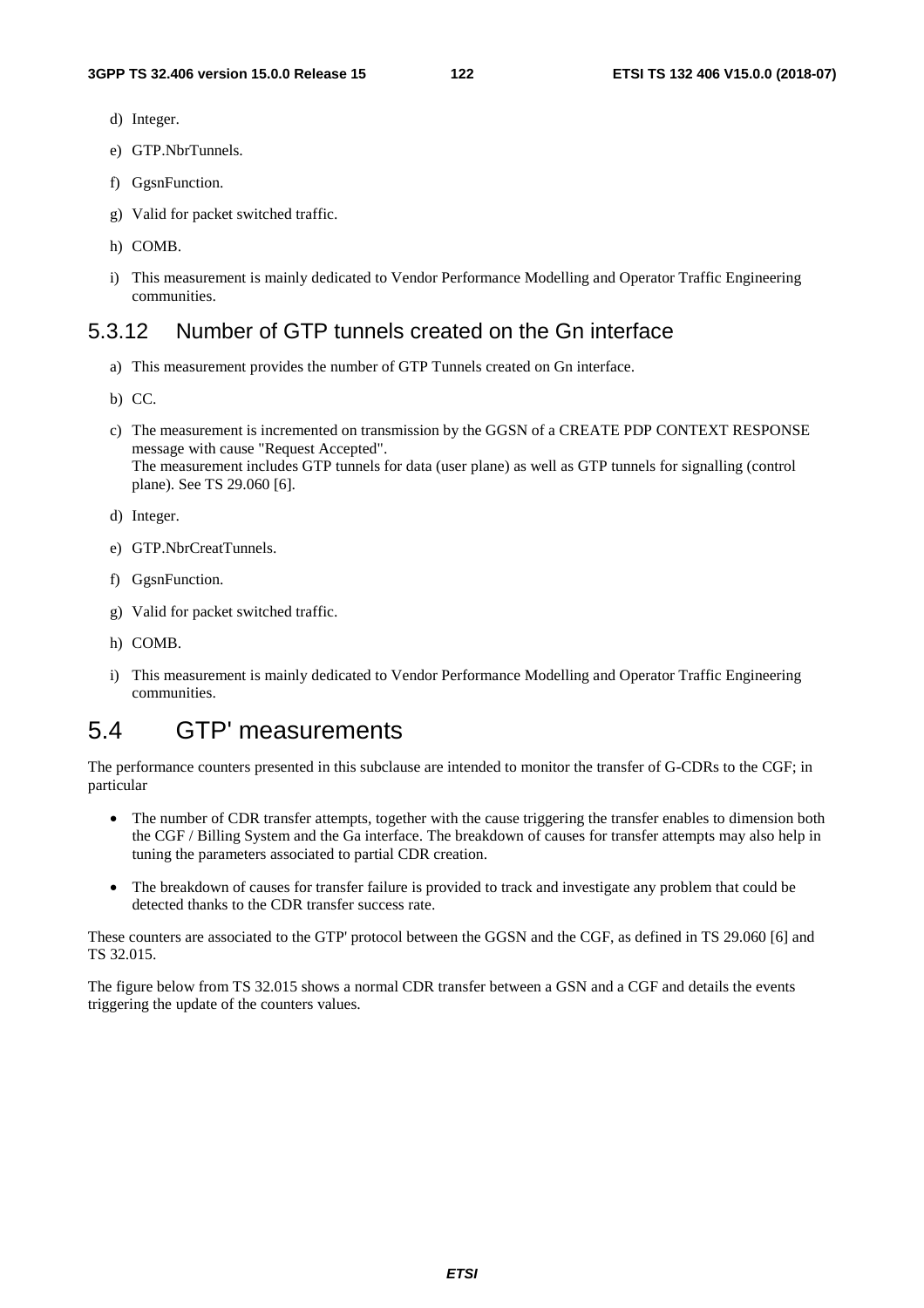

#### **Figure from TS 32.015**

The three measurement types defined in the clause 5.4 are subject to the "2 out of 3 approach".

#### 5.4.1 Attempted CDR information transfers

- a) This measurement provides the number of CDR information transfers attempted. This measurement is split into subcounters per transfer triggering cause.
- b) CC.
- c) The relevant measurement is incremented when a DATA RECORD TRANSFER REQUEST message used to transmit CDR information is sent to the CGF, according to the cause that triggered the transfer. Possible causes are included in TS 32.015.
- d) Each measurement is an integer value.
- e) The measurement name has the form GTPP.CdrTransfReq.Cause where Cause indicates the cause that triggered the transfer.
- f) GgsnFunction.
- g) Valid for packet switched traffic.
- h) COMB.
- i) This measurement is mainly dedicated to Vendor Performance Modelling and Operator Traffic Engineering communities.

### 5.4.2 Successful CDR information transfers

- a) This measurement provides the number of CDR information successfully transmitted to CGF.
- b) CC.
- c) The measurement is incremented on receipt by the GGSN of a DATA RECORD TRANSFER RESPONSE message with cause code "Request Accepted".
- d) Integer.
- e) GTPP.SuccCdrTransf.
- f) GgsnFunction.
- g) Valid for packet switched traffic.
- h) COMB.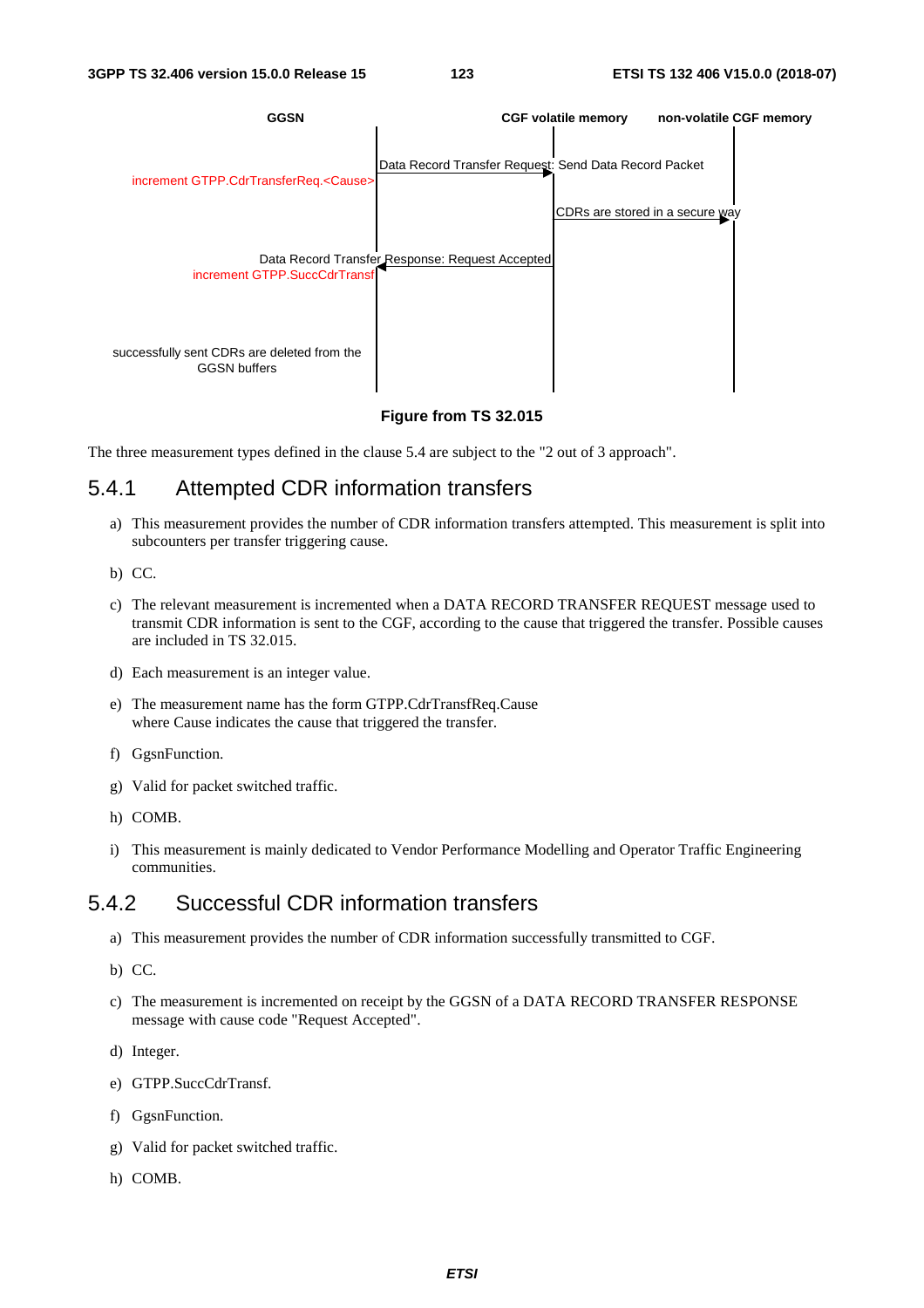#### **3GPP TS 32.406 version 15.0.0 Release 15 124 ETSI TS 132 406 V15.0.0 (2018-07)**

i) This measurement is mainly dedicated to Vendor Performance Modelling and Operator Traffic Engineering communities.

## 5.4.3 Failed CDR information transfers

- a) This measurement provides the number of CDR information failed to be transferred to CGF. This measurement is split into subcounters per failure cause. Possible causes are included in TS 32.015.
- b) CC.
- c) The relevant measurement is incremented on receipt by the GGSN of a DATA RECORD TRANSFER RESPONSE message according to the failure cause.
- d) Each measurement is an integer value.
- e) The measurement name has the form GTPP.FailCdrTransf.Cause where Cause indicates the failure cause.
- f) GgsnFunction.
- g) Valid for packet switched traffic.
- h) COMB.
- i) This measurement is mainly dedicated to Vendor Performance Modelling, Operator Maintenance and Operator Traffic Engineering communities.

## 5.5 IP measurements

The performance counters presented in this subclause are mainly intended to:

- monitor the bearer traffic exchanged between the GGSN and the external PDN on the Gi interface;
- establish the session profile (including IP average packet size, uplink and downlink IP traffic per session, …), possibly per traffic class; and
- monitor the GGSN load (through measurements such as the total bit rate handled by the node, the ratio of packets discarded at GGSN level, …).

These counters are associated to IP protocol on the Gi interface.

These counters are proposed to be screened with regards to the protocol configuration options, as defined in TS 24.008 [15] and TS 29.061 [10], i.e. a set of the counters is associated to any valid combination of the different options below:

- transparent or non-transparent access to the external PDN;
- user data encryption (IPSec, ...);
- tunnelling of packets onto the Gi interface.

Any valid combination of these options fully defines a "Gi reference point". The figure below gives an overview of some Gi reference points.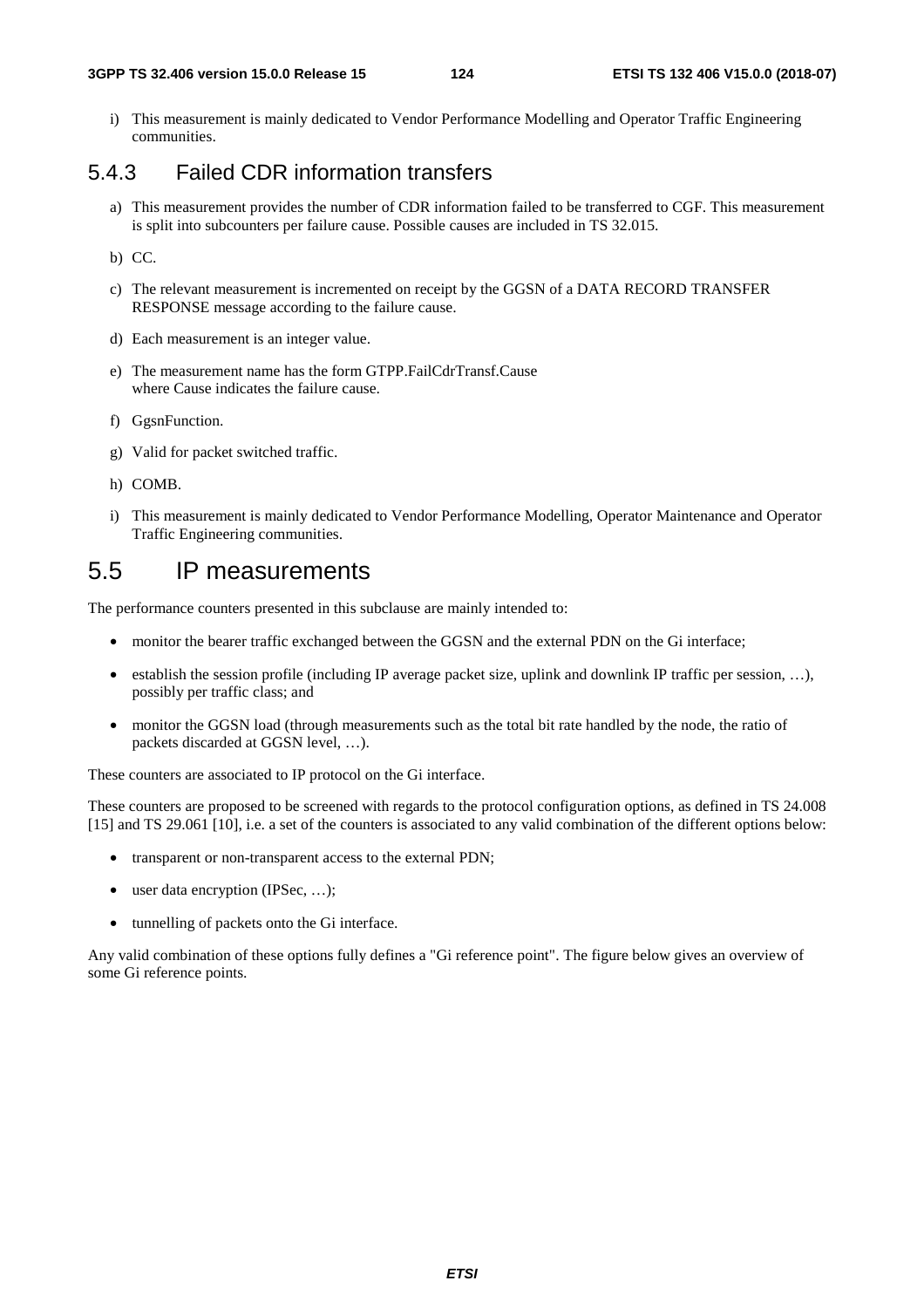

**Figure: Overview of some Gi reference points** 

## 5.5.1 Number of incoming IP data packets on the Gi interface

This measurement provides the number of IP data packets received on the Gi interface. This measurement is split into subcounters per traffic class of the related PDP context.

- a) CC.
- b) The relevant measurement is incremented on receipt of an IP data packet on the Gi interface, according to the traffic class of the related PDP context. In case of a PDP context activated with R97/98 QoS attributes, the field traffic class used for screening is derived from delay class, as ruled in TS 23.107 [8]. See also 07 and TS 29.061 [10].
- c) A single integer value per measurement type defined in e).
- d) IP.IncDataPkt.Bgrd IP.IncDataPkt.Conv IP.IncDataPkt.Intact IP.IncDataPkt.Strm.
- e) GgsnFunction, per Gi reference point.
- f) Valid for packet switched traffic.
- g) COMB.
- h) This measurement is mainly dedicated to Vendor Performance Modelling, Operator Traffic Engineering and Vendor Development Engineering communities.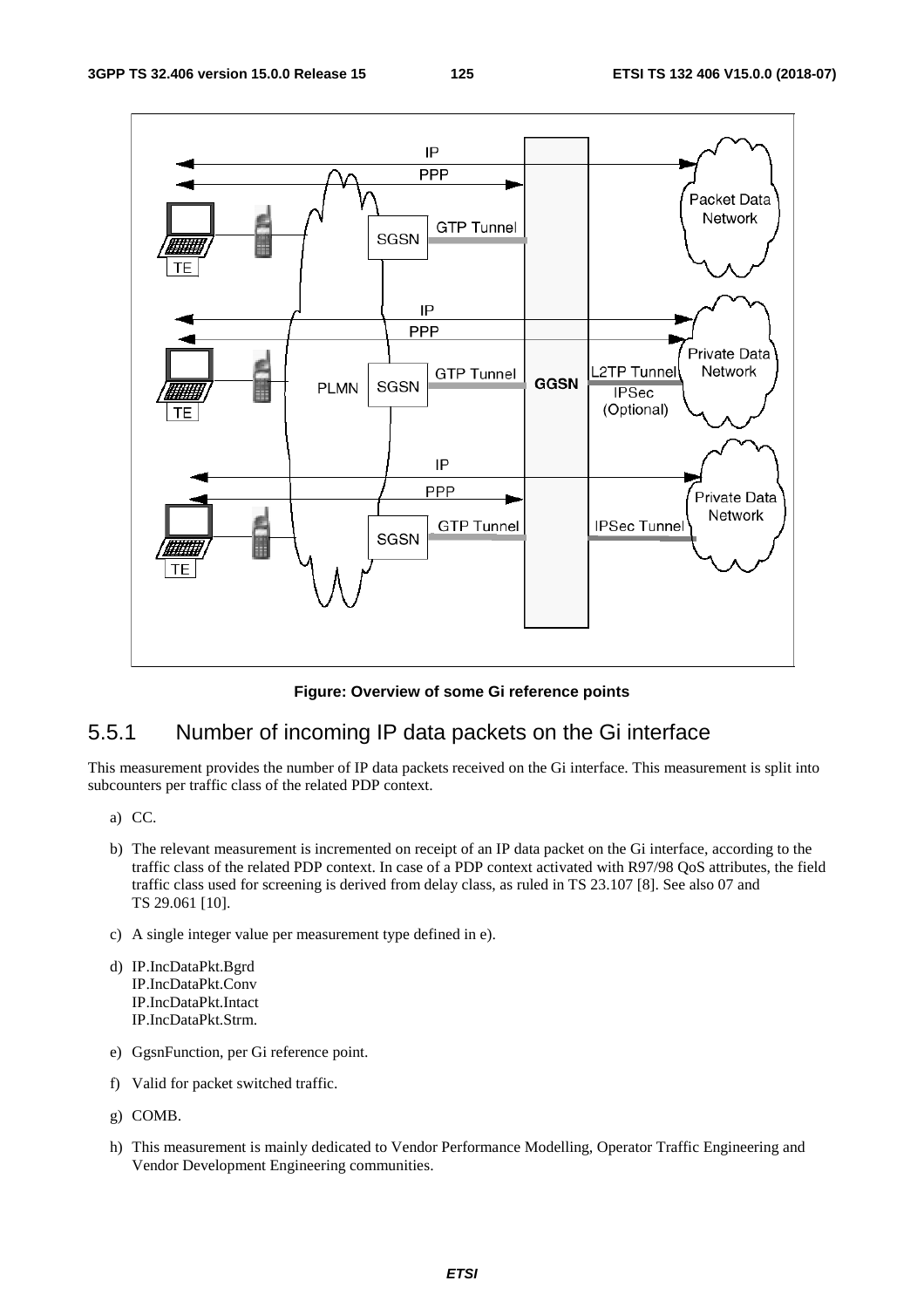## 5.5.2 Number of outgoing IP data packets on the Gi interface

- a) This measurement provides the number of IP data packets sent onto the Gi interface. This measurement is split into subcounters per traffic class of the related PDP context.
- b) CC.
- c) The relevant measurement is incremented on transmission of an IP data packet on the Gi interface, according to the traffic class of the related PDP context. In case of a PDP context activated with R97/98 QoS attributes, the field traffic class used for screening is derived from delay class, as ruled in TS 23.107 [8]. See also TS 29.061 [10].
- d) A single integer value per measurement type defined in e).
- e) IP.OutDataPkt.Bgrd IP.OutDataPkt.Conv IP.OutDataPkt.Intact IP.OutDataPkt.Strm.
- f) GgsnFunction, per Gi reference point.
- g) Valid for packet switched traffic.
- h) COMB.
- i) This measurement is mainly dedicated to Vendor Performance Modelling, Operator Traffic Engineering and Vendor Development Engineering communities.

## 5.5.3 Number of IP data packets discarded due to node congestion

- a) This measurement provides the number of IP data packets discarded. This measurement is split into subcounters per traffic class of the related PDP context.
- b) CC.
- c) The relevant measurement is incremented when a received IP data packet is discarded due to node congestion, according to the traffic class of the related PDP context. In case of a PDP context activated with R97/98 QoS attributes, the field traffic class used for screening is derived from delay class, as ruled in TS 23.107 [8]. See also TS 29.061 [10].
- d) A single integer value per measurement type defined in e).
- e) IP.DiscDataPkt.Bgrd IP.DiscDataPkt.Conv IP.DiscDataPkt.Intact IP.DiscDataPkt.Strm.
- f) GgsnFunction, per Gi reference point.
- g) Valid for packet switched traffic.
- h) COMB.
- i) This measurement is mainly dedicated to Vendor Performance Modelling, Operator Traffic Engineering and Vendor Development Engineering communities.

### 5.5.4 Number of octets of incoming IP data packets on the Gi interface

- a) This measurement provides the number of IP payload octets received on the Gi interface. This measurement is split into subcounters per traffic class of the related PDP context.
- b) CC.
- c) The relevant measurement is incremented on receipt of an IP data packet on the Gi interface, according to the traffic class of the related PDP context. In case of a PDP context activated with R97/98 QoS attributes, the field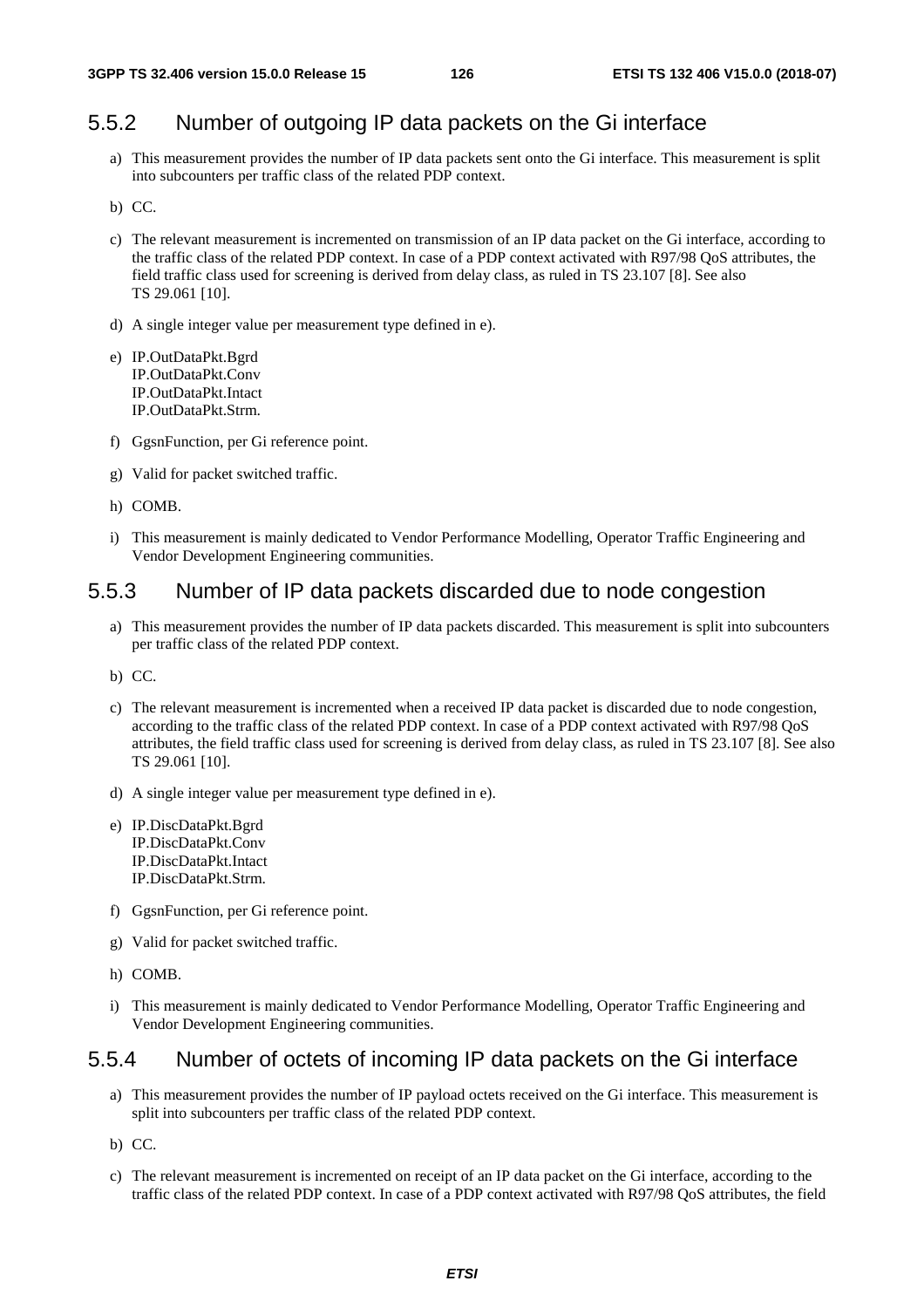traffic class used for screening is derived from delay class, as ruled in TS 23.107 [8]. The data packet size is extracted from the IP header and added on to the measurement value. See TS 29.061 [10].

- d) A single integer value per measurement type defined in e).
- e) IP.IncDataOct.Bgrd IP.IncDataOct.Conv IP.IncDataOct.Intact IP.IncDataOct.Strm.
- f) GgsnFunction, per Gi reference point.
- g) Valid for packet switched traffic.
- h) COMB.
- i) This measurement is mainly dedicated to Vendor Performance Modelling and Operator Traffic Engineering communities.

## 5.5.5 Number of octets of outgoing IP data packets on the Gi interface

- a) This measurement provides the number of IP payload octets sent onto the Gi interface. This measurement is split into subcounters per traffic class of the related PDP context.
- b) CC.
- c) The relevant measurement is incremented on transmission of an IP data packet on the Gi interface, according to the traffic class of the related PDP context. In case of a PDP context activated with R97/98 QoS attributes, the field traffic class used for screening is derived from delay class, as ruled in TS 23.107 [8]. The data packet size is extracted from the IP header and added on to the measurement value. See TS 29.061 [10].
- d) A single integer value per measurement type defined in e).
- e) IP.OutDataOct.Bgrd IP.OutDataOct.Conv IP.OutDataOct.Intact IP.OutDataOct.Strm.
- f) GgsnFunction, per Gi reference point.
- g) Valid for packet switched traffic.
- h) COMB.
- i) This measurement is mainly dedicated to Vendor Performance Modelling and Operator Traffic Engineering communities.

## 5.6 AAA Authentication measurements

The performance counters presented in this subclause are mainly intended to:

- monitor the AAA server performance;
- monitor the network connectivity.

These counters are associated to the AAA server, which is playing a more and more important role in a 3G environment, and is defined in RFC 2903 [17].

The figure below presents the message sequence during an AAA authentication procedure initiated by the GGSN.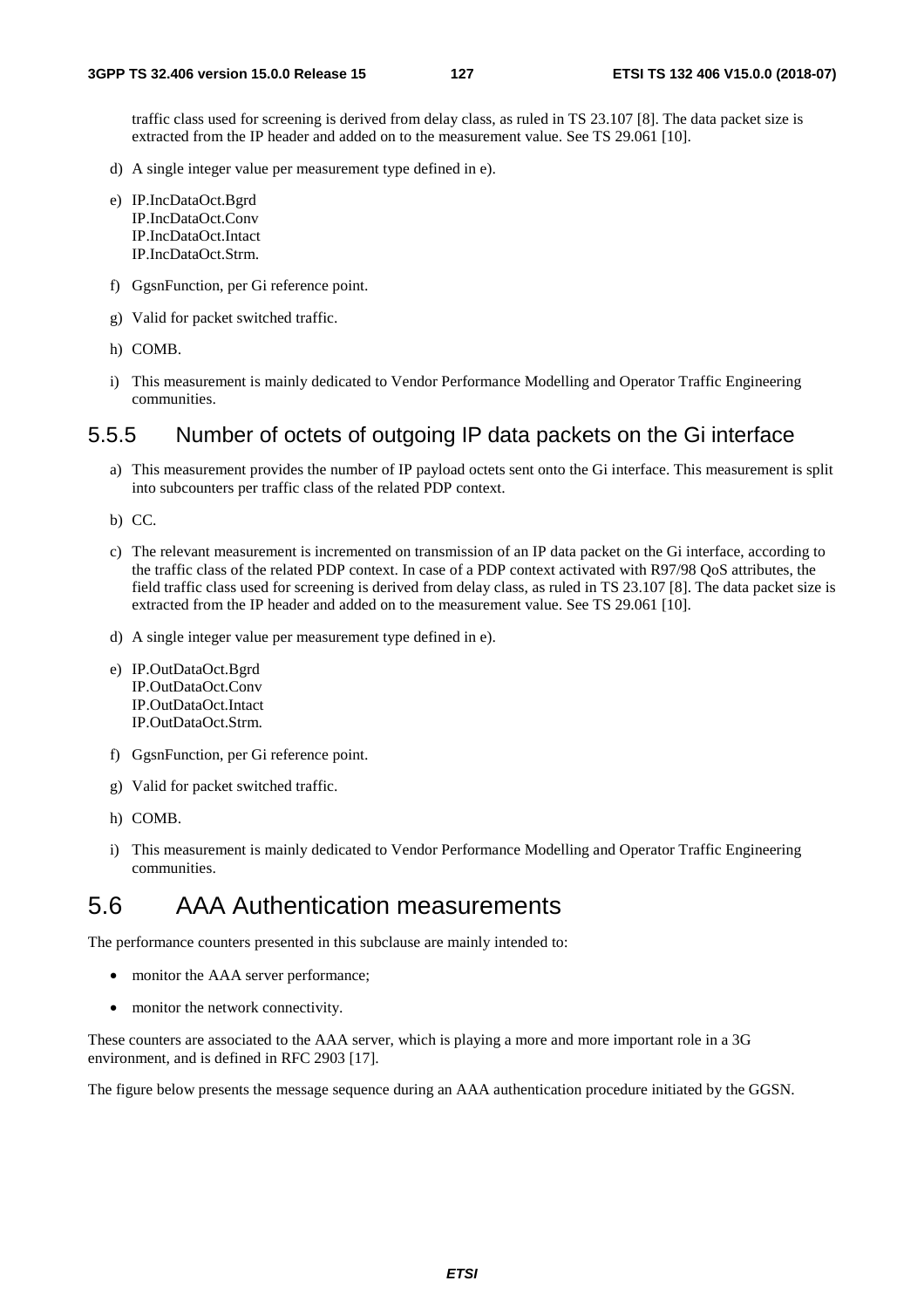



NOTE: In Radius, the AAA Authentication Request message is Access-Request and AAA Authentication Response is Access-Accept/ Access-Reject/ Access-Challenge (RFC 2138 [18]), where the AAA successful authentication response message is Access-Accept.

## 5.6.1 Attempted Authentication Procedures, per APN

- a) This measurement provides the number of attempted authentication procedures per APN.
- b) CC.
- c) Transmission by the GGSN of an AAA authentication request message to the AAA server.
- d) A single integer value.
- e) AAA.AttAuthQuery.Apn.
- f) GgsnFunction, per APN.
- g) Valid for packet switched traffic.
- h) Combined

## 5.6.2 Successful Authentication Procedures, per APN

- a) This measurement provides the number of successful authentication procedures per APN.
- b) CC.
- c) Receipt by the GGSN of an AAA successful authentication response message from the AAA server.
- d) A single integer value.
- e) AAA.SuccAuthResp.Apn.
- f) GgsnFunction, per APN.
- g) Valid for packet switched traffic.
- h) Combined.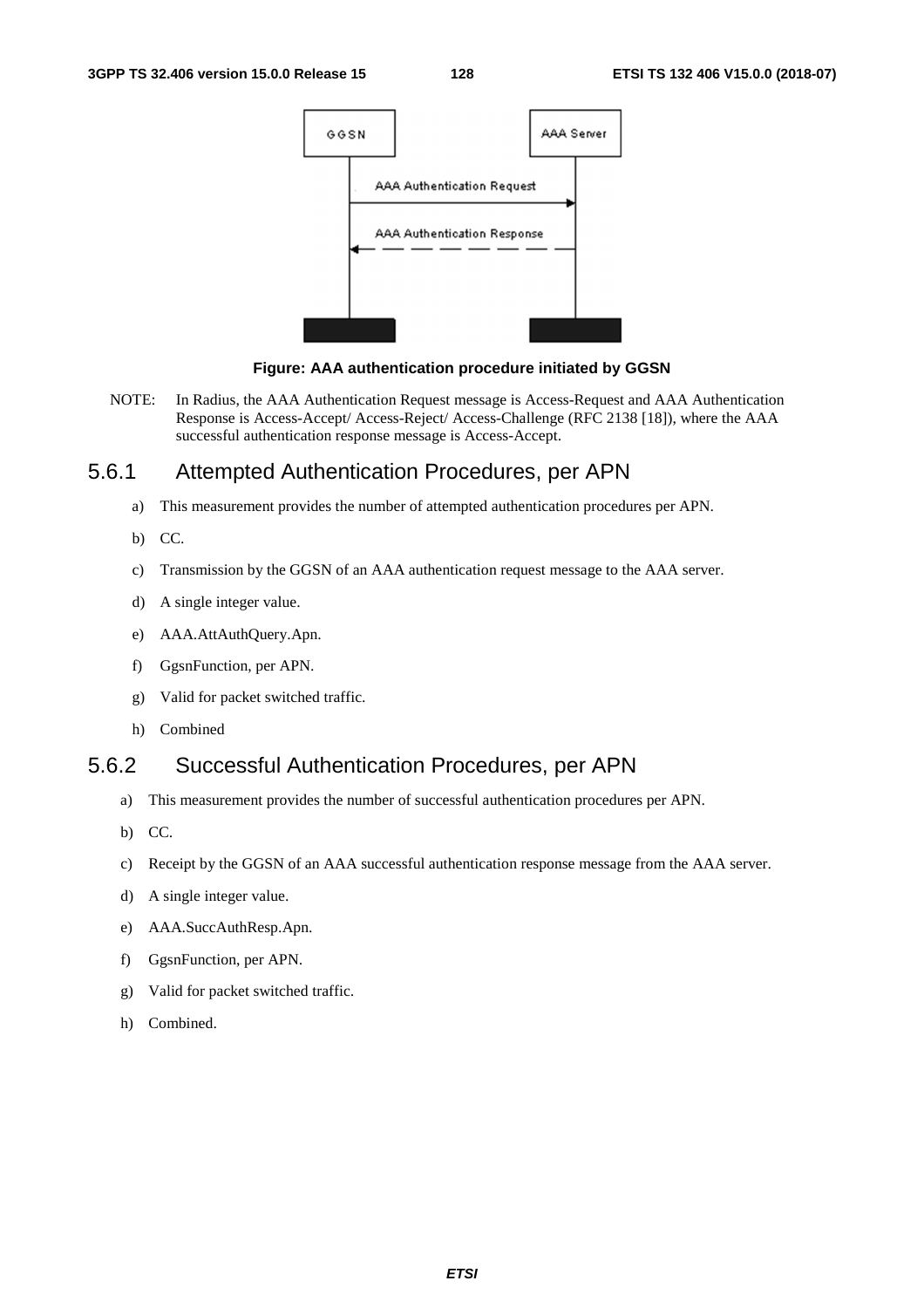# Annex A (informative): Use cases for performance measurements

# A.1 Use case of implicit detach related measurements

This measurement provides the number of implicit detach procedures initiated by SGSN. After the mobile reachable timer expires, the SGSN may initiate an implicit detach procedure in order to return the MM contexts in the SGSN to IDLE state. Normally, an appropriate configuration of the timer will make the ratio of the number of implicit detach procedures to the total number of detach procedures at the SGSN side increase and decrease around a specific value resulting in an acceptable quality of service for the users. If an incorrect configuration of the timer results in this ratio being too high, the users will be implicitly detached a large number of times while using a certain application service. This is one of the issues of mobility management and the user's experience will be impaired. Furthermore, this measurement could help operators to analyse users' behaviour when the ratio has changed considerably during a specific time interval.

# A.2 Use case of service request related measurements

Service request procedure is one of the important procedures initiated by MS or network when it is in PMM-IDLE state and has some data to send or receive (after the paging procedure). If the service request success rate is lower than predefined threshold, the user experience of sending / receiving the data will be affected.

# A.3 Use case of Mean number of activated PDP contexts with direct tunnel related measurements

Direct Tunnel is an optional function in Iu mode that allows the SGSN to establish a direct user plane tunnel between RAN and GGSN (for connectivity with GGSN through Gn/Gp) or S-GW (for connectivity through S4) within the PS domain.

Mean number of activated PDP contexts with direct tunnel related measurements could help to reflect the ratio of mean number of activated PDP contexts with direct tunnel to mean number of activated PDP contexts. The mean number of activated PDP contexts is a different measurement from the mean number of subscribers with activated PDP context and direct tunne, which is focus on the number of activated PDP context and help operator to know about the network's plattening level. If a Secondary PDP Context Activation procedure is initiated, the mean number of activated PDP context with direct tunnel could be more than the mean number of subscribers with activated PDP context and direct tunne because a subscriber could have more than one activated PDP context.

# A.4 Use case of direct tunnel related measurements

Measurements provides the number of subscribers with activated PDP context and SGSN-Initiated PDP context update procedures with direct tunnel established between RAN and GGSN by SGSN. The measurements reflect the usage of direct user plane tunnel between RAN and GGSN and SGSN-Initiated PDP context update success rate with direct tunnel, to help operators analyze service quality in PS domain more deeply.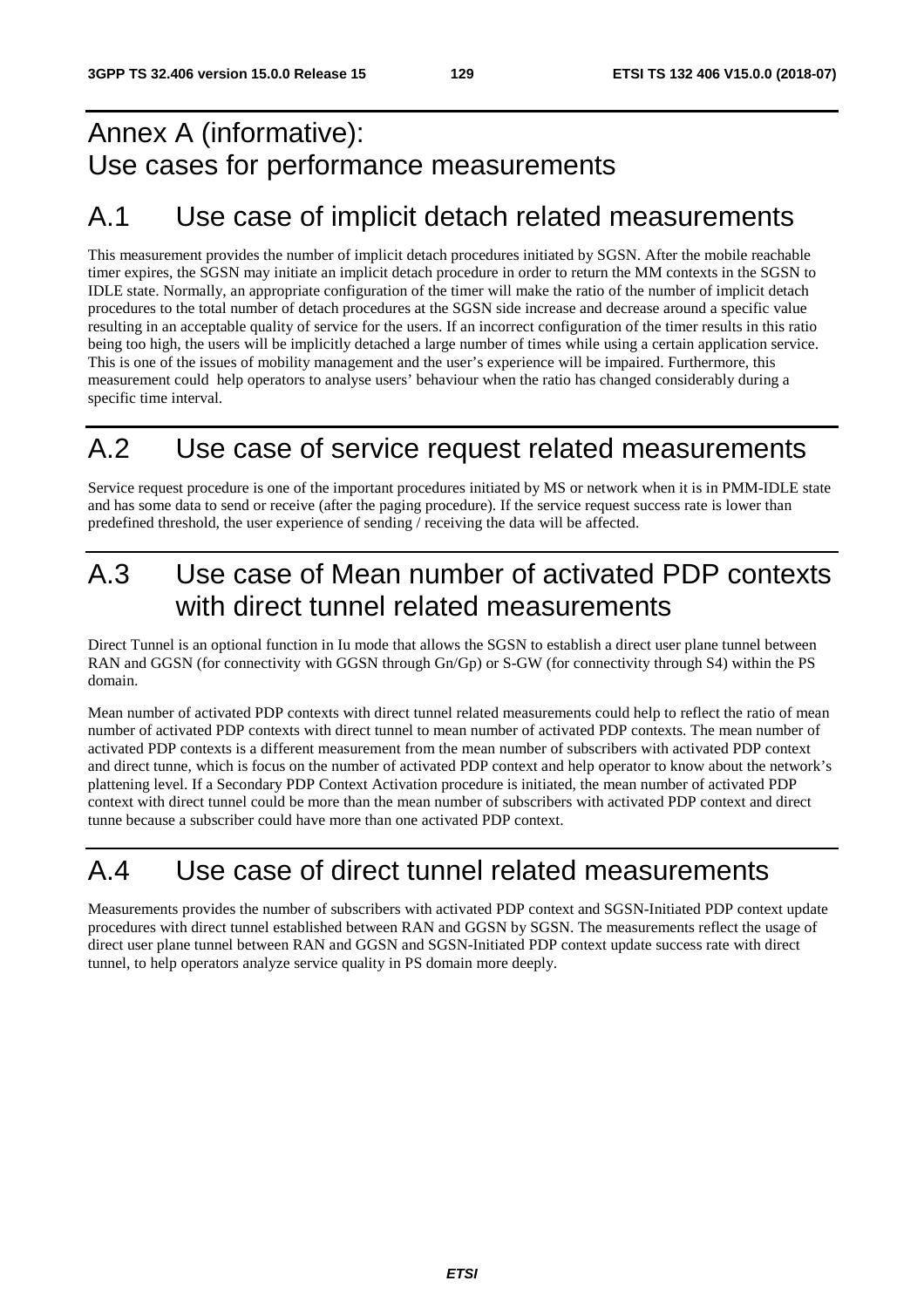# Annex B (informative): Change history

| <b>Change history</b> |              |                 |           |                          |                                                                                                                         |                |        |            |
|-----------------------|--------------|-----------------|-----------|--------------------------|-------------------------------------------------------------------------------------------------------------------------|----------------|--------|------------|
| <b>Date</b>           | TSG#         | <b>TSG Doc.</b> | <b>CR</b> | Rev                      | Subject/Comment<br>Cat                                                                                                  |                | Old    | <b>New</b> |
| Mar 2006              | SA 31        | SP-060109       | ä,        | --                       | Split of 32.403-710 into four new<br>TSs 32.404, 32.405, 32.406,<br>32.408.<br>Submitted to TSG SA #31 for<br>Approval. | ä,             | 1.0.0  | 7.0.0      |
| <b>Jun 2006</b>       | SA_32        | SP-060260       | 0001      | L.                       | Move SMS related Measurements<br>from 32.406 to 32.408                                                                  | IF             | 7.0.0  | 7.1.0      |
| Dec 2008              | SA_42        | ш.              | ä,        | $\overline{\phantom{a}}$ | Upgrade to Release 8<br>ш,                                                                                              |                | 7.1.0  | 8.0.0      |
| Dec 2009              |              |                 | à.        | L.                       | Upgrade to Release 9                                                                                                    | L.             | 8.0.0  | 9.0.0      |
| Jun 2010              | <b>SA_48</b> | SP-100264       | 002       | --                       | Correct reference of<br>measurements cause                                                                              | F              | 9.0.0  | 10.0.0     |
| May 2011              | SA_52        | SP-110286       | 003       | ц,                       | Add the measurement of number<br>of implicit detach procedure                                                           | $\overline{B}$ | 10.0.0 | 11.0.0     |
| Sep 2011              | SA_53        | SP-110535       | 004       | ш,                       | $\overline{B}$<br>Addition of Direct Tunnel Related<br><b>Measurements</b>                                              |                | 11.0.0 | 11.1.0     |
| Sep 2011              | SA_53        | SP-110535       | 005       | --                       | Add service request procedure<br>related measurements                                                                   | $\overline{B}$ | 11.0.0 | 11.1.0     |
| Sep 2011              | SA_53        | SP-110535       | 006       | --                       | Add mean number of activated<br>PDP contexts with direct tunnel<br>related measurements                                 | $\overline{B}$ | 11.0.0 | 11.1.0     |
| Dec 2011              | SA_54        | SP-110713       | 007       | Ц,                       | Addition of lupslink to GTP-U lu<br>related measurements                                                                | B              | 11.1.0 | 11.2.0     |
| Mar 2012              | SA-55        | SP-120051       | 0010      | ш,                       | Addition of RoutingArea to<br>attached subscribers related<br>measurements                                              | B              | 11.2.0 | 11.3.0     |
| Sep 2014              | SA-65        | SP-140557       | 0011      | 1                        | Correction of scope                                                                                                     | A              | 11.3.0 | 11.4.0     |
| 2014-10               |              |                 |           |                          | Update to Rel-12 version (MCC)                                                                                          |                | 11.4.0 | 12.0.0     |
| 2016-01               |              |                 |           |                          | Update to Rel-13 version (MCC)                                                                                          |                | 12.0.0 | 13.0.0     |
| 2017-04               | <b>SA#75</b> |                 |           |                          | Promotion to Release 14 without<br>technical change                                                                     |                | 13.0.0 | 14.0.0     |

| <b>Change history</b> |                |             |           |            |       |                                |                       |
|-----------------------|----------------|-------------|-----------|------------|-------|--------------------------------|-----------------------|
| Date                  | <b>Meeting</b> | <b>TDoc</b> | <b>CR</b> | <b>Rev</b> | l Cat | Subject/Comment                | <b>New</b><br>version |
| 2018-06               |                |             |           |            |       | Update to Rel-15 version (MCC) | 15.0.0                |